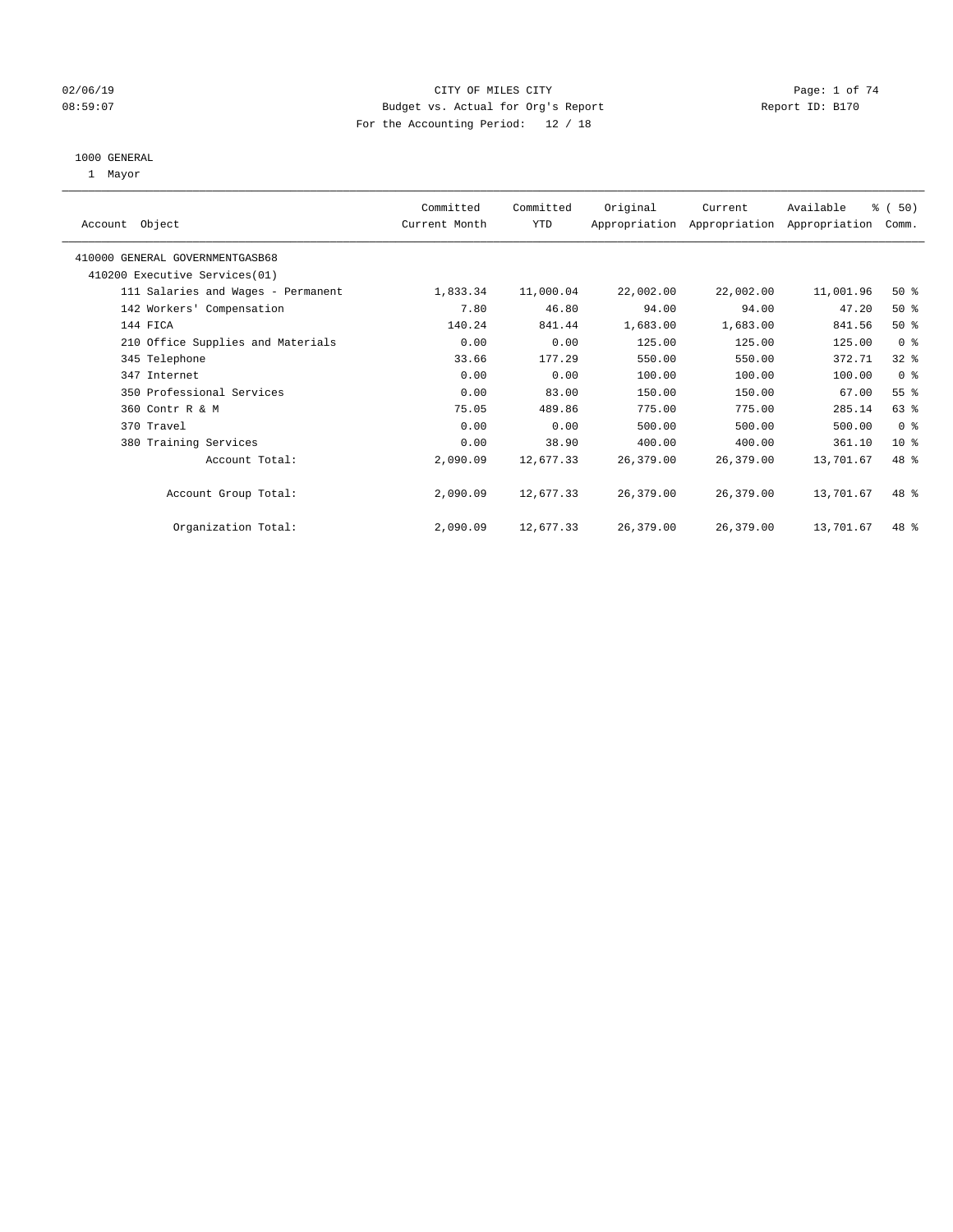### 02/06/19 Page: 2 of 74 08:59:07 Budget vs. Actual for Org's Report Report ID: B170 For the Accounting Period: 12 / 18

### 1000 GENERAL

2 City Council

|                                          | Committed     | Committed  | Original  | Current                                   | Available  | % (50)          |
|------------------------------------------|---------------|------------|-----------|-------------------------------------------|------------|-----------------|
| Account Object                           | Current Month | <b>YTD</b> |           | Appropriation Appropriation Appropriation |            | Comm.           |
|                                          |               |            |           |                                           |            |                 |
| 410000 GENERAL GOVERNMENTGASB68          |               |            |           |                                           |            |                 |
| 410100 Legislative Services(02)          |               |            |           |                                           |            |                 |
| 111 Salaries and Wages - Permanent       | 2,666.72      | 16,000.32  | 31,968.00 | 31,968.00                                 | 15,967.68  | 50%             |
| 142 Workers' Compensation                | 11.36         | 68.16      | 137.00    | 137.00                                    | 68.84      | 50%             |
| 144 FICA                                 | 204.00        | 1,224.00   | 2,445.00  | 2,445.00                                  | 1,221.00   | $50*$           |
| 145 PERS                                 | 28.56         | 171.36     | 339.00    | 339.00                                    | 167.64     | $51$ $%$        |
| 220 Operating Expenses                   | 0.00          | 0.00       | 200.00    | 200.00                                    | 200.00     | 0 <sup>8</sup>  |
| 370 Travel                               | 0.00          | 87.20      | 100.00    | 100.00                                    | 12.80      | 87 <sup>°</sup> |
| 380 Training Services                    | 0.00          | 0.00       | 500.00    | 500.00                                    | 500.00     | 0 <sup>8</sup>  |
| Account Total:                           | 2,910.64      | 17,551.04  | 35,689.00 | 35,689.00                                 | 18, 137.96 | 49 %            |
| 410105 Safety Culture-Supplies           |               |            |           |                                           |            |                 |
| 230 Repair and Maintenance Supplies      | 0.00          | 0.00       | 250.00    | 250.00                                    | 250.00     | 0 <sup>8</sup>  |
| Account Total:                           | 0.00          | 0.00       | 250.00    | 250.00                                    | 250.00     | 0 <sup>8</sup>  |
| Account Group Total:                     | 2,910.64      | 17,551.04  | 35,939.00 | 35,939.00                                 | 18,387.96  | 49 %            |
| 470000 Housing and Community Development |               |            |           |                                           |            |                 |
| 470300 Ecomonic Development              |               |            |           |                                           |            |                 |
| 350 Professional Services                | 0.00          | 15,604.00  | 15,604.00 | 15,604.00                                 | 0.00       | $100*$          |
| Account Total:                           | 0.00          | 15,604.00  | 15,604.00 | 15,604.00                                 | 0.00       | $100*$          |
| Account Group Total:                     | 0.00          | 15,604.00  | 15,604.00 | 15,604.00                                 | 0.00       | $100*$          |
| Organization Total:                      | 2,910.64      | 33, 155.04 | 51,543.00 | 51,543.00                                 | 18,387.96  | 64 %            |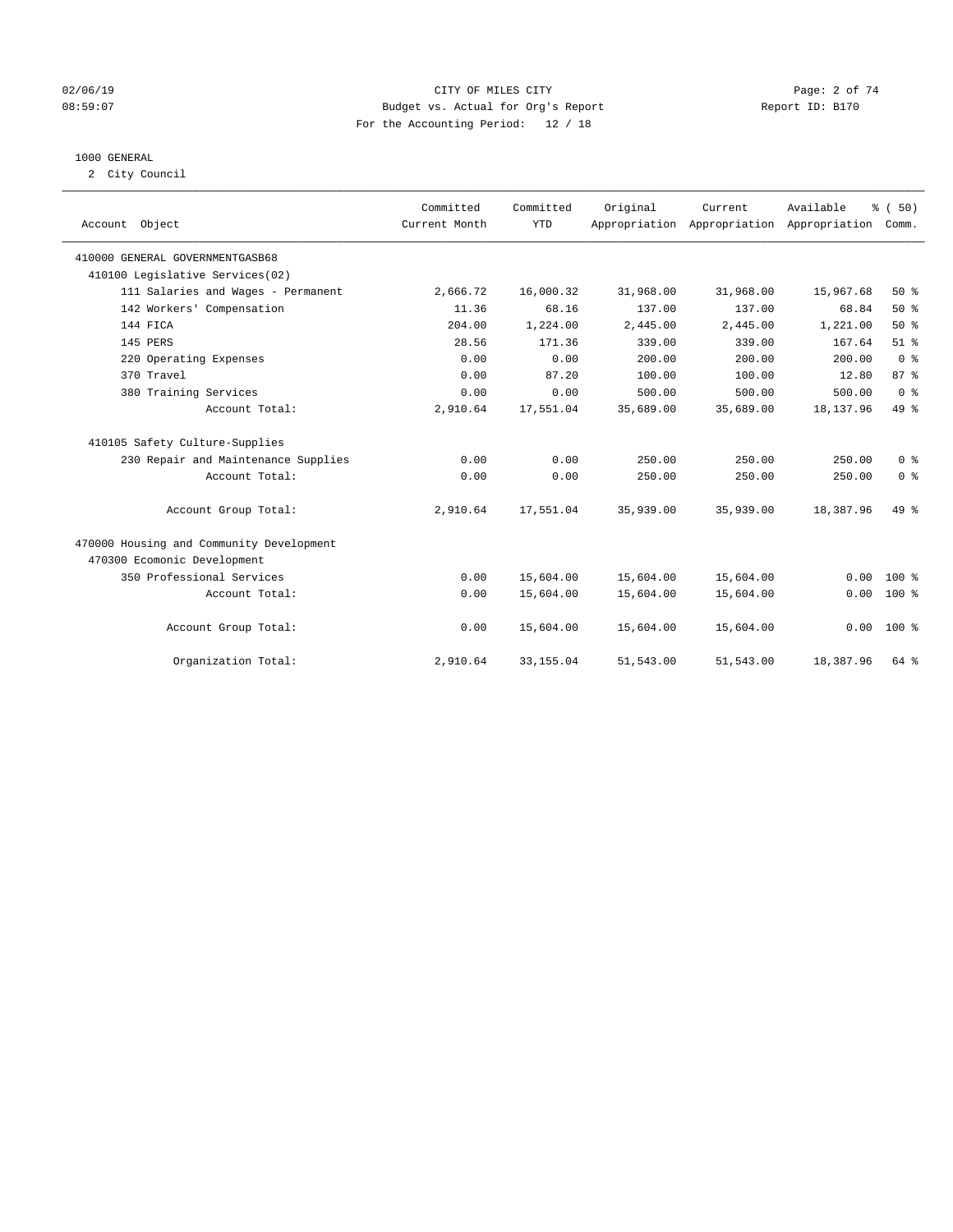### 02/06/19 Page: 3 of 74 08:59:07 Budget vs. Actual for Org's Report Report ID: B170 For the Accounting Period: 12 / 18

### 1000 GENERAL

3 City Clerk

|                                            | Committed     | Committed   | Original   | Current    | Available                                       | % (50)          |
|--------------------------------------------|---------------|-------------|------------|------------|-------------------------------------------------|-----------------|
| Account Object                             | Current Month | <b>YTD</b>  |            |            | Appropriation Appropriation Appropriation Comm. |                 |
| 410000 GENERAL GOVERNMENTGASB68            |               |             |            |            |                                                 |                 |
| 410500 Financial Services(03)              |               |             |            |            |                                                 |                 |
| 111 Salaries and Wages - Permanent         | 7,134.95      | 56,723.88   | 126,452.00 | 126,452.00 | 69,728.12                                       | 45 %            |
| 131 VACATION                               | 495.09        | 4,120.04    | 7,100.00   | 7,100.00   | 2,979.96                                        | 58 %            |
| 132 SICK LEAVE                             | 377.59        | 2,382.64    | 4,100.00   | 4,100.00   | 1,717.36                                        | 58 %            |
| 133 OTHER LEAVE PAY                        | 0.00          | 521.15      | 3,327.00   | 3,327.00   | 2,805.85                                        | 16 <sup>°</sup> |
| 141 Unemployment Insurance                 | 28.04         | 225.06      | 212.00     | 212.00     | $-13.06$                                        | $106$ %         |
| 142 Workers' Compensation                  | 100.68        | 808.04      | 1,731.00   | 1,731.00   | 922.96                                          | 47.8            |
| 143 Health Insurance                       | 1,478.70      | 11,993.16   | 25,742.00  | 25,742.00  | 13,748.84                                       | 47.8            |
| 144 FICA                                   | 610.21        | 4,901.99    | 10,785.00  | 10,785.00  | 5,883.01                                        | 45 %            |
| 145 PERS                                   | 686.26        | 5,463.23    | 11,941.00  | 11,941.00  | 6,477.77                                        | 46%             |
| 196 CLOTHING ALLOTMENT                     | 0.00          | 517.50      | 525.00     | 525.00     | 7.50                                            | 99 <sub>8</sub> |
| 210 Office Supplies and Materials          | 0.00          | 390.00      | 2,500.00   | 2,500.00   | 2,110.00                                        | 16 <sup>°</sup> |
| 214 Small Items of Equipment               | 0.00          | 126.33      | 3,000.00   | 3,000.00   | 2,873.67                                        | 4%              |
| 220 Operating Expenses                     | 494.85        | 1,148.76    | 2,800.00   | 2,800.00   | 1,651.24                                        | 41 %            |
| 311 Postage, Box Rent, Etc.                | $-238.11$     | 255.24      | 3,000.00   | 3,000.00   | 2,744.76                                        | 9 <sup>°</sup>  |
| 320 Printing, Duplicating, Typing &        | 0.00          | 261.83      | 100.00     | 100.00     | $-161.83$                                       | $262$ %         |
| 330 Publicity, Subscriptions & Dues        | 32.50         | 419.72      | 2,200.00   | 2,200.00   | 1,780.28                                        | 19 <sup>°</sup> |
| 334 Memberships, Registrations & Dues      | 0.00          | 3,426.45    | 3,200.00   | 3,200.00   | $-226.45$                                       | 107 %           |
| 345 Telephone                              | 50.08         | 295.81      | 650.00     | 650.00     | 354.19                                          | 46 %            |
| 347 Internet                               | 19.52         | 117.12      | 250.00     | 250.00     | 132.88                                          | 47.8            |
| 350 Professional Services                  | 0.00          | 2,645.53    | 35,000.00  | 35,000.00  | 32, 354.47                                      | 8 %             |
| 360 Contr R & M                            | 257.40        | 9,523.06    | 19,100.00  | 19,100.00  | 9,576.94                                        | 50%             |
| 370 Travel                                 | 0.00          | 1,091.11    | 2,500.00   | 2,500.00   | 1,408.89                                        | 44 %            |
| 380 Training Services                      | 0.00          | 150.00      | 1,500.00   | 1,500.00   | 1,350.00                                        | $10*$           |
| 382 Books                                  | 0.00          | 0.00        | 100.00     | 100.00     | 100.00                                          | 0 <sup>8</sup>  |
| 390 Other Purchased Services (Recorded     | 0.00          | 0.00        | 150.00     | 150.00     | 150.00                                          | 0 <sup>8</sup>  |
| 513 Liability                              | 0.00          | 81,904.09   | 81,904.00  | 81,904.00  | $-0.09$                                         | $100*$          |
| 521 Surety Bonds for Officials & Employees | 0.00          | 862.51      | 863.00     | 863.00     | 0.49                                            | $100*$          |
| 555 Bank Service Charges                   | 20.00         | 120.00      | 300.00     | 300.00     | 180.00                                          | $40*$           |
| Account Total:                             | 11,547.76     | 190,394.25  | 351,032.00 | 351,032.00 | 160,637.75                                      | $54$ %          |
| 411101 Labor Negotiations                  |               |             |            |            |                                                 |                 |
| 350 Professional Services                  | 0.00          | 4,822.50    | 7,000.00   | 7,000.00   | 2,177.50                                        | 69 %            |
| Account Total:                             | 0.00          | 4,822.50    | 7,000.00   | 7,000.00   | 2,177.50                                        | 69 %            |
| Account Group Total:                       | 11,547.76     | 195, 216.75 | 358,032.00 | 358,032.00 | 162,815.25                                      | $55$ $%$        |
| Organization Total:                        | 11,547.76     | 195, 216.75 | 358,032.00 | 358,032.00 | 162,815.25                                      | 55 <sup>8</sup> |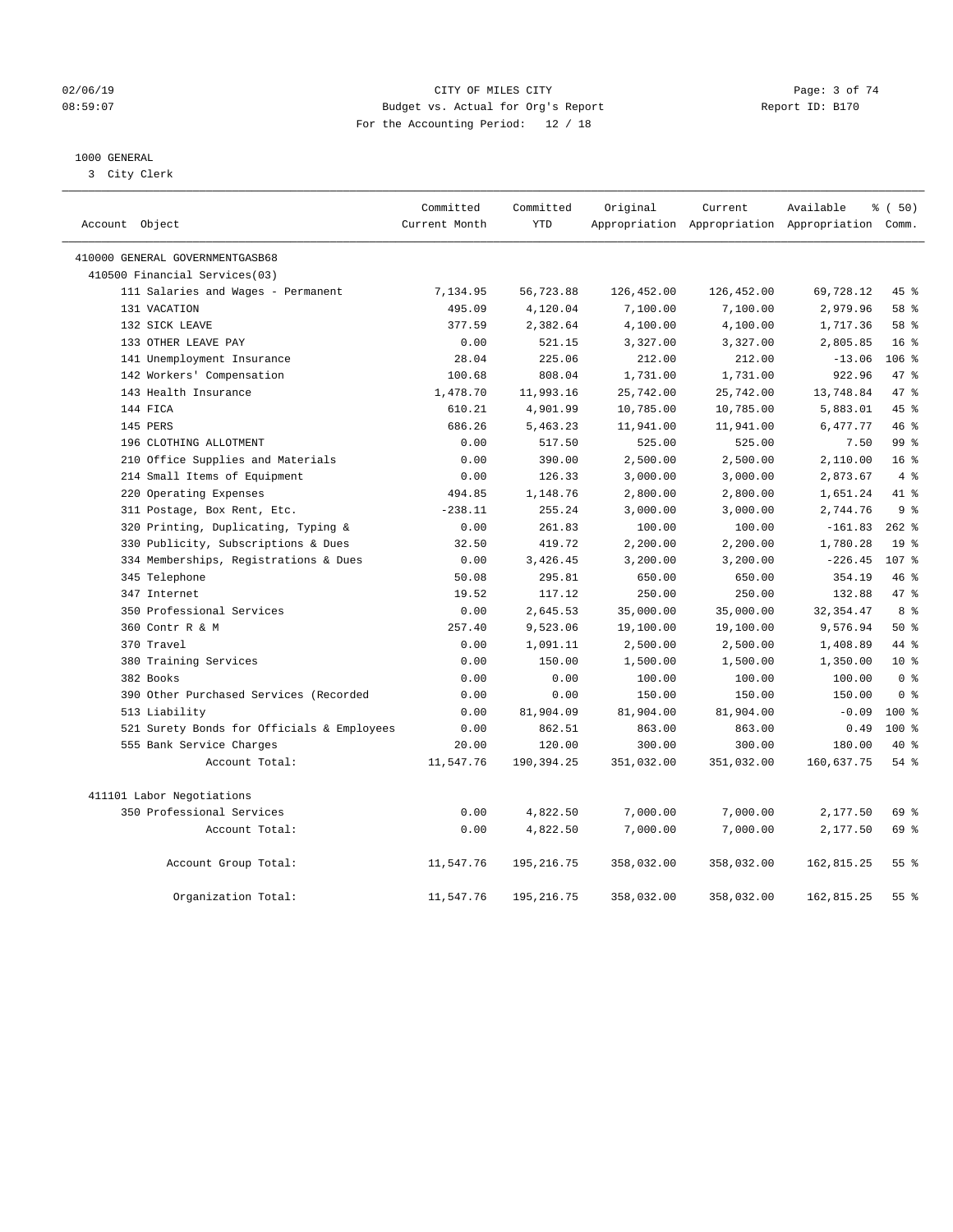### 02/06/19 Page: 4 of 74 08:59:07 Budget vs. Actual for Org's Report Changer Report ID: B170 For the Accounting Period: 12 / 18

### 1000 GENERAL

4 Attorney

| Account Object                  |                                    | Committed<br>Current Month | Committed<br><b>YTD</b> | Original   | Current<br>Appropriation Appropriation Appropriation | Available   | % (50)<br>Comm. |  |
|---------------------------------|------------------------------------|----------------------------|-------------------------|------------|------------------------------------------------------|-------------|-----------------|--|
| 410000 GENERAL GOVERNMENTGASB68 |                                    |                            |                         |            |                                                      |             |                 |  |
| 411100 Legal Services(04)       |                                    |                            |                         |            |                                                      |             |                 |  |
|                                 | 111 Salaries and Wages - Permanent | 7,426.80                   | 50,685.81               | 103,724.00 | 103,724.00                                           | 53,038.19   | 49 %            |  |
| 131 VACATION                    |                                    | 0.00                       | 790.58                  | 2,700.00   | 2,700.00                                             | 1,909.42    | 29%             |  |
| 132 SICK LEAVE                  |                                    | 0.00                       | 247.81                  | 1,900.00   | 1,900.00                                             | 1,652.19    | $13*$           |  |
|                                 | 141 Unemployment Insurance         | 26.00                      | 181.56                  | 163.00     | 163.00                                               | $-18.56$    | $111*$          |  |
|                                 | 142 Workers' Compensation          | 48.98                      | 334.96                  | 688.00     | 688.00                                               | 353.04      | 49.8            |  |
|                                 | 143 Health Insurance               | 739.70                     | 4,438.20                | 8,876.00   | 8,876.00                                             | 4,437.80    | $50*$           |  |
| 144 FICA                        |                                    | 562.66                     | 3,935.33                | 8,287.00   | 8,287.00                                             | 4,351.67    | 47.8            |  |
| 145 PERS                        |                                    | 636.48                     | 4,432.74                | 9,175.00   | 9,175.00                                             | 4,742.26    | 48 %            |  |
|                                 | 196 CLOTHING ALLOTMENT             | 0.00                       | 150.00                  | 150.00     | 150.00                                               | 0.00        | $100*$          |  |
|                                 | 210 Office Supplies and Materials  | 58.48                      | 58.48                   | 1,000.00   | 1,000.00                                             | 941.52      | 6 <sup>°</sup>  |  |
|                                 | 214 Small Items of Equipment       | 31.00                      | 155.00                  | 1,000.00   | 1,000.00                                             | 845.00      | 16 <sup>°</sup> |  |
|                                 | 220 Operating Expenses             | 149.73                     | 537.91                  | 1,500.00   | 1,500.00                                             | 962.09      | 36 <sup>8</sup> |  |
|                                 | 311 Postage, Box Rent, Etc.        | 21.59                      | 180.27                  | 500.00     | 500.00                                               | 319.73      | 36%             |  |
| 345 Telephone                   |                                    | 2.31                       | 8.93                    | 100.00     | 100.00                                               | 91.07       | 9 <sup>°</sup>  |  |
|                                 | 350 Professional Services          | 9,011.00                   | 13,032.00               | 5,000.00   | 5,000.00                                             | $-8,032.00$ | $261$ %         |  |
| 360 Contr R & M                 |                                    | 0.00                       | 0.00                    | 207.00     | 207.00                                               | 207.00      | 0 <sup>8</sup>  |  |
| 370 Travel                      |                                    | 0.00                       | 541.56                  | 700.00     | 700.00                                               | 158.44      | 77.8            |  |
|                                 | Account Total:                     | 18,714.73                  | 79,711.14               | 145,670.00 | 145,670.00                                           | 65,958.86   | 55 <sup>8</sup> |  |
|                                 | Account Group Total:               | 18,714.73                  | 79,711.14               | 145,670.00 | 145,670.00                                           | 65,958.86   | 55 <sup>8</sup> |  |
|                                 | Organization Total:                | 18,714.73                  | 79,711.14               | 145,670.00 | 145,670.00                                           | 65,958.86   | 55%             |  |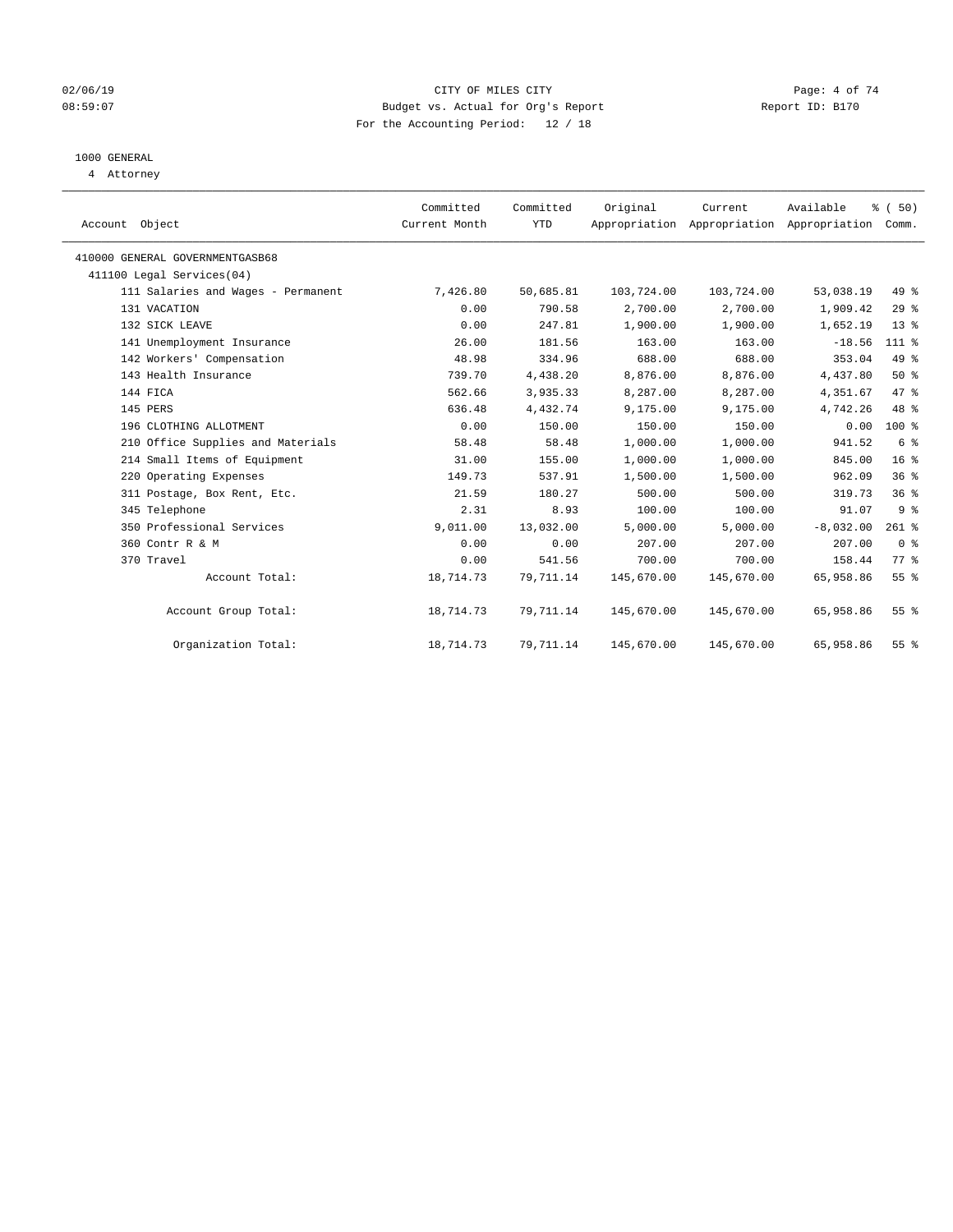### 02/06/19 Page: 5 of 74 08:59:07 Budget vs. Actual for Org's Report Report ID: B170 For the Accounting Period: 12 / 18

————————————————————————————————————————————————————————————————————————————————————————————————————————————————————————————————————

### 1000 GENERAL

5 Police

|                                            | Committed     | Committed   | Original                             | Current    | Available                                       | <sub>ර</sub> ි (50) |
|--------------------------------------------|---------------|-------------|--------------------------------------|------------|-------------------------------------------------|---------------------|
| Account Object                             | Current Month | YTD         |                                      |            | Appropriation Appropriation Appropriation Comm. |                     |
| 420000 PUBLIC SAFETY-GASB68                |               |             |                                      |            |                                                 |                     |
| 420140 Crime Control and Investigation(05) |               |             |                                      |            |                                                 |                     |
| 111 Salaries and Wages - Permanent         | 59,992.08     | 337,682.36  | 751,508.00                           | 751,508.00 | 413,825.64                                      | 45 %                |
| 121 OVERTIME-PERMANENT                     | 6,067.00      | 36, 293. 25 | 30,000.00                            | 30,000.00  | $-6, 293.25$                                    | 121 %               |
| 131 VACATION                               | 2,773.09      | 36,417.66   | 51,000.00                            | 51,000.00  | 14,582.34                                       | 71 %                |
| 132 SICK LEAVE                             | 1,923.44      | 15,571.82   | 25,000.00                            | 25,000.00  | 9,428.18                                        | 62 %                |
| 133 OTHER LEAVE PAY                        | 1,156.45      | 7,950.90    | 39,010.00                            | 39,010.00  | 31,059.10                                       | $20*$               |
| 134 HOLIDAY PAY                            | 616.00        | 26, 265.66  | 10,100.00                            | 10,100.00  | $-16, 165.66$                                   | $260$ %             |
| 141 Unemployment Insurance                 | 253.83        | 1,630.22    | 1,360.00                             | 1,360.00   | $-270.22$                                       | $120*$              |
| 142 Workers' Compensation                  | 3,485.38      | 21,787.52   | 42,967.00                            | 42,967.00  | 21, 179.48                                      | $51$ %              |
| 143 Health Insurance                       | 10,381.75     | 66,593.70   | 142,022.00                           | 142,022.00 | 75,428.30                                       | 47 %                |
| 144 FICA                                   | 1,076.10      | 6,894.56    | 13,146.00                            | 13,146.00  | 6,251.44                                        | $52$ $%$            |
| 145 PERS                                   | 77.44         | 502.33      | 600.00                               | 600.00     | 97.67                                           | 84 %                |
| 146 Police Pension                         | 9,166.98      | 54, 362.65  | 123,400.00                           | 123,400.00 | 69,037.35                                       | 44 %                |
| 196 CLOTHING ALLOTMENT                     | 0.00          | 5,608.20    | 11,960.00                            | 11,960.00  | 6,351.80                                        | 47 %                |
| 210 Office Supplies and Materials          | 329.73        | 4,685.59    | 6,000.00                             | 6,000.00   | 1,314.41                                        | 78 %                |
| 214 Small Items of Equipment               | 49.48         | 1,422.64    | 7,500.00                             | 7,500.00   | 6,077.36                                        | 19 <sup>°</sup>     |
| 220 Operating Expenses                     | 846.07        | 12,402.28   | 15,000.00                            | 15,000.00  | 2,597.72                                        | 83%                 |
| 226 Clothing and Uniforms                  | 0.00          | 522.86      | 500.00                               | 500.00     | $-22.86$                                        | $105$ %             |
| 227 Firearm Supplies                       | 0.00          | 181.47      | 3,800.00                             | 3,800.00   | 3,618.53                                        | 5 <sup>°</sup>      |
| 230 Repair and Maintenance Supplies        | 192.35        | 2,933.86    | 10,000.00                            | 10,000.00  | 7,066.14                                        | 29%                 |
| 231 Gas, Oil, Diesel Fuel, Grease, etc.    | 2,100.79      | 14,824.83   | 25,000.00                            | 25,000.00  | 10,175.17                                       | 59 %                |
| 311 Postage, Box Rent, Etc.                | 61.23         | 318.24      | 1,000.00                             | 1,000.00   | 681.76                                          | $32$ $%$            |
| 320 Printing, Duplicating, Typing &        | 0.00          | 56.42       | 0.00                                 | 0.00       | $-56.42$                                        | $***$ $-$           |
| 330 Publicity, Subscriptions & Dues        | 0.00          | 0.00        | 200.00                               | 200.00     | 200.00                                          | 0 <sup>8</sup>      |
| 334 Memberships, Registrations & Dues      | 190.00        | 513.00      | 2,208.00                             | 2,208.00   | 1,695.00                                        | $23$ %              |
| 345 Telephone                              | 310.78        | 1,859.75    | 4,000.00                             | 4,000.00   | 2,140.25                                        | 46 %                |
| 347 Internet                               | 65.60         | 393.60      | 800.00                               | 800.00     | 406.40                                          | 49 %                |
| 350 Professional Services                  | 641.00        | 6,492.80    | 21,260.00                            | 21,260.00  | 14,767.20                                       | $31$ %              |
| 360 Contr R & M                            | 27.00         | 705.40      | 400.00                               | 400.00     | $-305.40$                                       | $176$ %             |
| 366 R&M Vehicles - Police/Animal Control   | 3,353.85      | 13,420.80   | 15,500.00                            | 15,500.00  | 2,079.20                                        | 87%                 |
| 370 Travel                                 | 699.92        | 3,580.89    | 5,500.00                             | 5,500.00   | 1,919.11                                        | 65 %                |
| 380 Training Services                      | 1,523.00      | 3,170.00    | 8,000.00                             | 8,000.00   | 4,830.00                                        | 40 %                |
| 512 Insurance on Vehicles & Equipment      | 0.00          | 1,506.78    | 1,507.00                             | 1,507.00   | 0.22                                            | 100 %               |
| 530 Rent                                   | 3,115.83      | 18,694.98   | 37,380.00                            | 37,380.00  | 18,685.02                                       | 50%                 |
| 700 Grants, Contributions & Indemnities    | 0.00          | 4,000.00    | 6,650.00                             | 6,650.00   | 2,650.00                                        | 60 %                |
| 790 K9 from contributions                  | 146.43        | 10,946.43   | 11,000.00                            | 11,000.00  | 53.57                                           | $100*$              |
| 791 Shop With A Cop                        | 0.00          | 0.00        | 5,000.00                             | 5,000.00   | 5,000.00                                        | 0 <sup>8</sup>      |
| Account Total:                             | 110,622.60    |             | 720,193.45 1,430,278.00 1,430,278.00 |            | 710,084.55                                      | 50%                 |
|                                            |               |             |                                      |            |                                                 |                     |
| 420160 Communications-Dispatch             |               |             |                                      |            |                                                 |                     |
| 111 Salaries and Wages - Permanent         | 17, 182.55    | 99,738.28   | 245,260.00                           | 245,260.00 | 145,521.72                                      | 41 %                |
| 121 OVERTIME-PERMANENT                     | 688.64        | 4,763.59    | 24,800.00                            | 24,800.00  | 20,036.41                                       | 19 <sup>°</sup>     |
| 131 VACATION                               | 2,706.23      | 11,834.15   | 13,500.00                            | 13,500.00  | 1,665.85                                        | 88 %                |
| 132 SICK LEAVE                             | 416.87        | 7,820.91    | 7,400.00                             | 7,400.00   | $-420.91$                                       | $106$ %             |
| 133 OTHER LEAVE PAY                        | 478.12        | 1,065.72    | 5,261.00                             | 5,261.00   | 4,195.28                                        | $20*$               |
| 134 HOLIDAY PAY                            | 0.00          | 7,636.88    | 3,400.00                             | 3,400.00   | $-4, 236.88$                                    | $225$ %             |
| 141 Unemployment Insurance                 | 75.13         | 467.95      | 442.00                               | 442.00     | $-25.95$                                        | $106$ %             |
| 142 Workers' Compensation                  | 1,065.00      | 6,394.46    | 13,281.00                            | 13,281.00  | 6,886.54                                        | 48 %                |
| 143 Health Insurance                       | 3,702.35      | 22, 213.75  | 53,258.00                            | 53,258.00  | 31,044.25                                       | $42$ %              |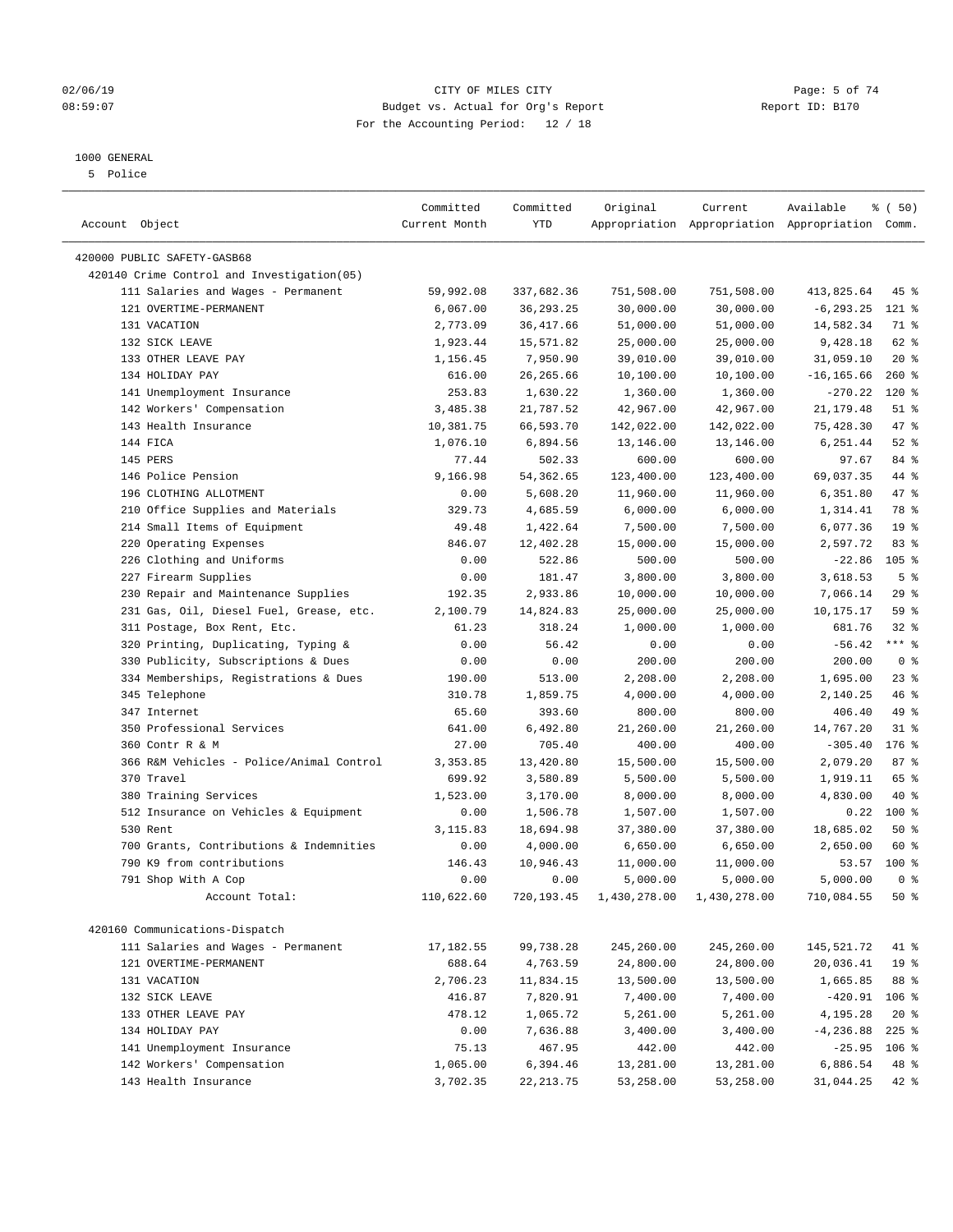### 02/06/19 Page: 6 of 74 08:59:07 Budget vs. Actual for Org's Report Report ID: B170 For the Accounting Period: 12 / 18

### 1000 GENERAL

5 Police

| Account Object |                                         | Committed<br>Current Month | Committed<br><b>YTD</b> | Original     | Current<br>Appropriation Appropriation Appropriation | Available   | % (50)<br>Comm. |  |
|----------------|-----------------------------------------|----------------------------|-------------------------|--------------|------------------------------------------------------|-------------|-----------------|--|
|                | 144 FICA                                | 1,579.73                   | 10,141.23               | 22,519.00    | 22,519.00                                            | 12,377.77   | $45$ %          |  |
|                | 145 PERS                                | 1,840.16                   | 11,385.98               | 25,378.00    | 25,378.00                                            | 13,992.02   | 45 %            |  |
|                | 196 CLOTHING ALLOTMENT                  | 0.00                       | 833.33                  | 2,000.00     | 2,000.00                                             | 1,166.67    | 42 %            |  |
|                | 210 Office Supplies and Materials       | 230.80                     | 736.79                  | 3,500.00     | 3,500.00                                             | 2,763.21    | $21$ %          |  |
|                | 214 Small Items of Equipment            | 0.00                       | 0.00                    | 4,500.00     | 4,500.00                                             | 4,500.00    | 0 <sup>8</sup>  |  |
|                | 220 Operating Expenses                  | 0.00                       | 0.00                    | 2,000.00     | 2,000.00                                             | 2,000.00    | 0 <sup>8</sup>  |  |
|                | 231 Gas, Oil, Diesel Fuel, Grease, etc. | 0.00                       | 0.00                    | 600.00       | 600.00                                               | 600.00      | 0 <sup>8</sup>  |  |
|                | 311 Postage, Box Rent, Etc.             | 50.00                      | 50.00                   | 75.00        | 75.00                                                | 25.00       | 67 %            |  |
|                | 320 Printing, Duplicating, Typing &     | 0.00                       | 0.00                    | 300.00       | 300.00                                               | 300.00      | 0 <sup>8</sup>  |  |
|                | 330 Publicity, Subscriptions & Dues     | 0.00                       | 25.98                   | 100.00       | 100.00                                               | 74.02       | 26%             |  |
|                | 334 Memberships, Registrations & Dues   | 65.00                      | 396.00                  | 500.00       | 500.00                                               | 104.00      | 79 %            |  |
|                | 345 Telephone                           | 308.80                     | 1,848.27                | 5,000.00     | 5,000.00                                             | 3, 151.73   | 37%             |  |
|                | 350 Professional Services               | 110.00                     | 774.00                  | 10,000.00    | 10,000.00                                            | 9,226.00    | 8%              |  |
|                | 360 Contr R & M                         | 0.00                       | 0.00                    | 100.00       | 100.00                                               | 100.00      | 0 <sup>8</sup>  |  |
|                | 370 Travel                              | 0.00                       | 961.16                  | 3,000.00     | 3,000.00                                             | 2,038.84    | $32$ $%$        |  |
|                | 380 Training Services                   | 0.00                       | $-160.00$               | 3,000.00     | 3,000.00                                             | 3,160.00    | $-5$ $%$        |  |
|                | Account Total:                          | 30,499.38                  | 188,928.43              | 449,174.00   | 449, 174, 00                                         | 260, 245.57 | $42*$           |  |
|                | Account Group Total:                    | 141, 121.98                | 909,121.88              | 1,879,452.00 | 1,879,452.00                                         | 970,330.12  | 48 %            |  |
|                | Organization Total:                     | 141, 121.98                | 909,121.88              | 1,879,452.00 | 1,879,452.00                                         | 970,330.12  | 48 %            |  |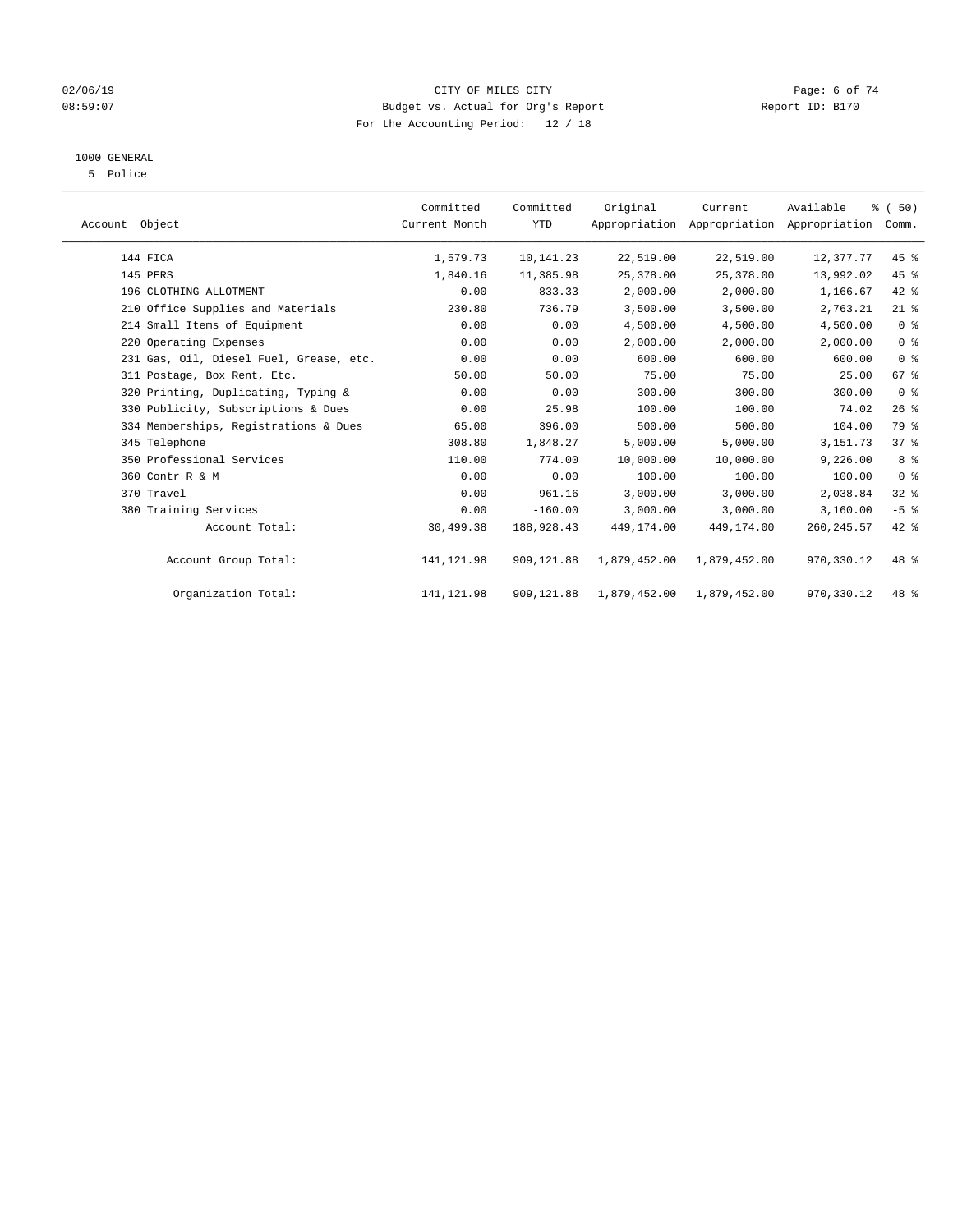### 02/06/19 Page: 7 of 74 08:59:07 Budget vs. Actual for Org's Report Changer Report ID: B170 For the Accounting Period: 12 / 18

### 1000 GENERAL

6 Police Judge

| Account Object                        | Committed<br>Current Month | Committed<br>YTD | Original    | Current     | Available<br>Appropriation Appropriation Appropriation Comm. | % (50)         |
|---------------------------------------|----------------------------|------------------|-------------|-------------|--------------------------------------------------------------|----------------|
| 410000 GENERAL GOVERNMENTGASB68       |                            |                  |             |             |                                                              |                |
| 410300 Judicial Services(06)          |                            |                  |             |             |                                                              |                |
| 111 Salaries and Wages - Permanent    | 7,111.92                   | 42,603.15        | 69,060.00   | 69,060.00   | 26, 456.85                                                   | 62 %           |
| 131 VACATION                          | 137.52                     | 2,005.04         | 4,000.00    | 4,000.00    | 1,994.96                                                     | 50%            |
| 132 SICK LEAVE                        | 124.70                     | 2,262.56         | 3,500.00    | 3,500.00    | 1,237.44                                                     | 65 %           |
| 141 Unemployment Insurance            | 19.38                      | 145.82           | 115.00      | 115.00      | $-30.82$                                                     | $127$ %        |
| 142 Workers' Compensation             | 80.33                      | 504.47           | 780.00      | 780.00      | 275.53                                                       | 65 %           |
| 143 Health Insurance                  | 1,478.70                   | 8,872.20         | 8,876.00    | 8,876.00    | 3.80                                                         | $100*$         |
| 144 FICA                              | 564.10                     | 3,608.43         | 5,857.00    | 5,857.00    | 2,248.57                                                     | $62$ $%$       |
| 145 PERS                              | 631.96                     | 3,466.94         | 6,485.00    | 6,485.00    | 3,018.06                                                     | 53%            |
| 196 CLOTHING ALLOTMENT                | 0.00                       | 300.00           | 300.00      | 300.00      | 0.00                                                         | $100*$         |
| 210 Office Supplies and Materials     | 19.95                      | 421.59           | 500.00      | 500.00      | 78.41                                                        | 84 %           |
| 214 Small Items of Equipment          | 0.00                       | 0.00             | 1,100.00    | 1,100.00    | 1,100.00                                                     | 0 <sup>8</sup> |
| 220 Operating Expenses                | 0.00                       | 129.88           | 500.00      | 500.00      | 370.12                                                       | 26%            |
| 230 Repair and Maintenance Supplies   | 0.00                       | 0.00             | 100.00      | 100.00      | 100.00                                                       | 0 <sup>8</sup> |
| 311 Postage, Box Rent, Etc.           | 46.53                      | 544.16           | 1,100.00    | 1,100.00    | 555.84                                                       | 49 %           |
| 334 Memberships, Registrations & Dues | 0.00                       | 870.00           | 700.00      | 700.00      | $-170.00$                                                    | $124$ %        |
| 345 Telephone                         | 108.35                     | 700.07           | 1,500.00    | 1,500.00    | 799.93                                                       | 47 %           |
| 347 Internet                          | 52.20                      | 328.00           | 800.00      | 800.00      | 472.00                                                       | 41 %           |
| 350 Professional Services             | 0.00                       | 0.00             | 750.00      | 750.00      | 750.00                                                       | 0 <sup>8</sup> |
| 360 Contr R & M                       | 0.00                       | 1,115.00         | 2,000.00    | 2,000.00    | 885.00                                                       | 56%            |
| 370 Travel                            | 0.00                       | 1,016.82         | 3,000.00    | 3,000.00    | 1,983.18                                                     | 34%            |
| 380 Training Services                 | 0.00                       | 0.00             | 1,500.00    | 1,500.00    | 1,500.00                                                     | 0 <sup>8</sup> |
| 382 Books                             | 0.00                       | 0.00             | 600.00      | 600.00      | 600.00                                                       | 0 <sup>8</sup> |
| 394 Jury and Witness Fees             | 0.00                       | 0.00             | 500.00      | 500.00      | 500.00                                                       | 0 <sup>8</sup> |
| 533 Machinery and Equipment Rental    | 0.00                       | 0.00             | 1,500.00    | 1,500.00    | 1,500.00                                                     | 0 <sup>8</sup> |
| Account Total:                        | 10,375.64                  | 68,894.13        | 115, 123.00 | 115,123.00  | 46,228.87                                                    | 60 %           |
| Account Group Total:                  | 10,375.64                  | 68,894.13        | 115,123.00  | 115,123.00  | 46,228.87                                                    | 60 %           |
| Organization Total:                   | 10,375.64                  | 68,894.13        | 115,123.00  | 115, 123.00 | 46,228.87                                                    | 60 %           |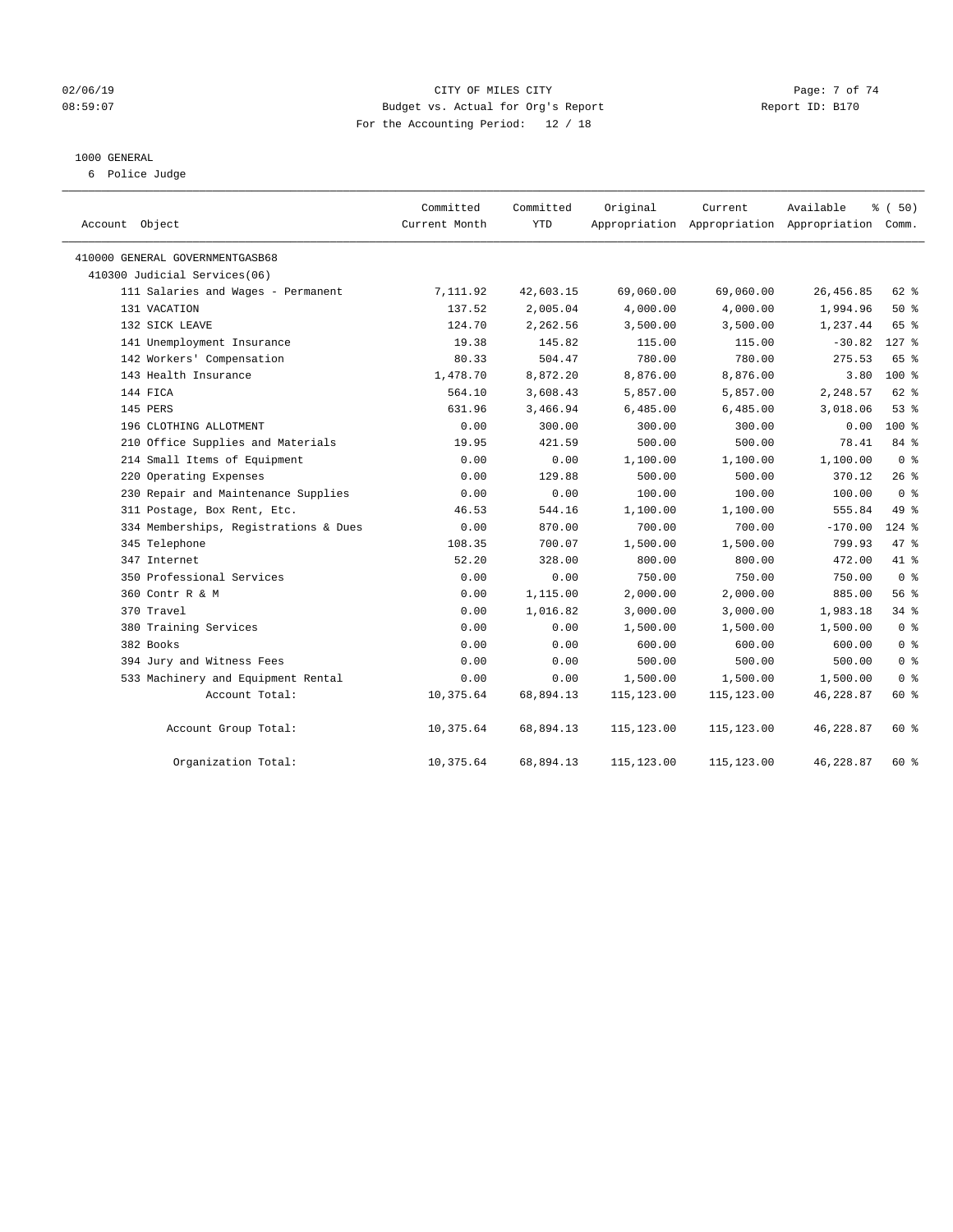### 02/06/19 Page: 8 of 74 08:59:07 Budget vs. Actual for Org's Report Report ID: B170 For the Accounting Period: 12 / 18

————————————————————————————————————————————————————————————————————————————————————————————————————————————————————————————————————

#### 1000 GENERAL

7 Fire

|                                               | Committed         | Committed           | Original               | Current               | Available                                       | % (50)                   |
|-----------------------------------------------|-------------------|---------------------|------------------------|-----------------------|-------------------------------------------------|--------------------------|
| Account Object                                | Current Month     | YTD                 |                        |                       | Appropriation Appropriation Appropriation Comm. |                          |
| 420000 PUBLIC SAFETY-GASB68                   |                   |                     |                        |                       |                                                 |                          |
| 420460 Fire Suppression(07)                   |                   |                     |                        |                       |                                                 |                          |
| 111 Salaries and Wages - Permanent            | 25,994.40         | 244,191.23          | 467,064.00             | 467,064.00            | 222,872.77                                      | $52$ $%$                 |
| 112 SALARIES AND WAGES - PART PAID            | 172.00            | 826.00              | 6,480.00               | 6,480.00              | 5,654.00                                        | $13*$                    |
| 121 OVERTIME-PERMANENT                        | 3,250.86          | 21,067.46           | 51,800.00              | 51,800.00             | 30,732.54                                       | 41 %                     |
| 131 VACATION                                  | 348.75            | 21,572.45           | 26,600.00              | 26,600.00             | 5,027.55                                        | 81 %                     |
| 132 SICK LEAVE                                | 339.64            | 10,044.10           | 10,600.00              | 10,600.00             | 555.90                                          | 95%                      |
| 133 OTHER LEAVE PAY                           | $-30.14$          | 403.83              | 11,735.00              | 11,735.00             | 11,331.17                                       | 3 <sup>°</sup>           |
| 134 HOLIDAY PAY                               | $-489.73$         | 6,562.40            | 12,000.00              | 12,000.00             | 5,437.60                                        | 55 %                     |
| 141 Unemployment Insurance                    | 101.93            | 1,064.81            | 876.00                 | 876.00                | $-188.81$                                       | $122$ %                  |
| 142 Workers' Compensation                     | 1,127.15          | 11,817.24           | 19,672.00              | 19,672.00             | 7,854.76                                        | 60 %                     |
| 143 Health Insurance                          | 4,770.03          | 42,693.22           | 89,204.00              | 89,204.00             | 46,510.78                                       | 48 %                     |
| 144 FICA                                      | 402.65            | 4,438.16            | 9,024.00               | 9,024.00              | 4,585.84                                        | 49 %                     |
| 147 Firemen's Pension                         | 3,813.24          | 36,205.04           | 88,364.00              | 88,364.00             | 52,158.96                                       | 41 %                     |
| 210 Office Supplies and Materials             | 47.21             | 914.16              | 7,000.00               | 7,000.00              | 6,085.84                                        | $13*$                    |
| 211 Clothing Allotment                        | 1,935.00          | 3,915.00            | 9,600.00               | 9,600.00              | 5,685.00                                        | 41 %                     |
| 214 Small Items of Equipment                  | 915.22            | 2,426.50            | 7,000.00               | 7,000.00              | 4,573.50                                        | 35%                      |
| 217 Small Item Equ/Inspector                  | 0.00              | 5.76                | 500.00                 | 500.00                | 494.24                                          | 1 <sup>°</sup>           |
| 220 Operating Expenses                        | 2,523.89          | 3,966.29            | 7,000.00               | 7,000.00              | 3,033.71                                        | 57%                      |
| 222 Chemicals, Lab & Med Supplies             | 0.00              | 160.39              | 0.00                   | 0.00                  | $-160.39$                                       | *** %                    |
| 223 Operating Exp/Inspector                   | 0.00              | 0.00                | 1,000.00               | 1,000.00              | 1,000.00                                        | 0 <sup>8</sup>           |
| 226 Clothing and Uniforms                     | 12.42             | 756.92              | 15,000.00              | 15,000.00             | 14,243.08                                       | 5 <sup>8</sup>           |
| 230 Repair and Maintenance Supplies           | 129.36            | 165.09              | 3,500.00               | 3,500.00              | 3,334.91                                        | 5 <sup>°</sup>           |
| 231 Gas, Oil, Diesel Fuel, Grease, etc.       | 699.10            | 5,859.62            | 9,000.00               | 9,000.00              | 3,140.38                                        | 65 %                     |
| 241 Consumable Tools                          | 0.00              | 171.92              | 2,000.00               | 2,000.00              | 1,828.08                                        | 9%                       |
| 311 Postage, Box Rent, Etc.                   | 0.68              | 0.68                | 75.00                  | 75.00                 | 74.32                                           | 1 <sup>°</sup>           |
| 320 Printing, Duplicating, Typing &           | 0.00              | 0.00                | 500.00                 | 500.00                | 500.00                                          | 0 <sup>8</sup>           |
| 330 Publicity, Subscriptions & Dues           | 0.00              | 48.80               | 150.00                 | 150.00                | 101.20                                          | 33%                      |
| 334 Memberships, Registrations & Dues         | 50.25             | 295.25              | 2,000.00               | 2,000.00              | 1,704.75                                        | 15 <sup>8</sup>          |
| 341 Electric Utility Services                 | 252.83            | 2,461.05            | 4,500.00               | 4,500.00              | 2,038.95                                        | $55$ $%$                 |
| 342 Water Utility Services                    | 32.36             | 197.71              | 450.00                 | 450.00                | 252.29                                          | 44 %                     |
| 343 Sewer Utility Services                    | 38.73             | 230.86              | 450.00                 | 450.00                | 219.14                                          | $51$ %                   |
| 344 Gas Utility Service                       | 232.36            | 415.74              | 2,500.00               | 2,500.00              | 2,084.26                                        | $17*$                    |
| 345 Telephone                                 | 159.51            | 1,244.93            | 2,750.00               | 2,750.00              | 1,505.07                                        | 45 %                     |
| 346 Garbage Service                           | 47.41             | 768.02              | 1,500.00               | 1,500.00              | 731.98                                          | $51$ %                   |
| 347 Internet                                  | 135.60            | 891.69              | 1,750.00               | 1,750.00              | 858.31                                          | $51$ %                   |
| 350 Professional Services                     | 4,967.87          | 7,228.46            | 33,000.00              | 57,000.00             | 49,771.54                                       | $13*$                    |
| 360 Contr R & M                               | 508.50            | 8,424.04            | 16,500.00              | 16,500.00             | 8,075.96                                        | $51$ %                   |
| 364 R&M Vehicles - Fire/Amb                   | 1,552.81          | 3,959.50            |                        |                       |                                                 | $13*$                    |
|                                               |                   |                     | 30,000.00<br>6,500.00  | 30,000.00<br>6,500.00 | 26,040.50<br>4,769.78                           | $27$ %                   |
| 370 Travel                                    | 0.00              | 1,730.22<br>0.00    |                        |                       |                                                 |                          |
| 375 Travel/Inspector<br>380 Training Services | 0.00<br>335.00    |                     | 1,000.00               | 1,000.00<br>9,148.00  | 1,000.00                                        | 0 <sup>8</sup>           |
|                                               |                   | 1,239.95<br>491.20  | 9,148.00               |                       | 7,908.05                                        | $14*$                    |
| 382 Books                                     | 0.00              |                     | 1,500.00               | 1,500.00<br>7,000.00  | 1,008.80                                        | 33%                      |
| 400 BUILDING MATERIALS                        | 3,350.00          | 4,682.00            | 7,000.00               |                       | 2,318.00                                        | 67%                      |
| 511 Insurance on Buildings                    | 0.00              | 843.00<br>5,102.15  | 843.00                 | 843.00<br>5,103.00    | 0.00                                            | 100 %                    |
| 512 Insurance on Vehicles & Equipment         | 0.00              |                     | 5,103.00               | 85,000.00             | 0.85                                            | 100 %                    |
| 940 Machinery & Equipment<br>Account Total:   | 0.00<br>57,726.89 | 0.00<br>459, 482.84 | 5,000.00<br>987,238.00 | 1,091,238.00          | 85,000.00<br>631,755.16                         | 0 <sup>8</sup><br>$42$ % |
|                                               |                   |                     |                        |                       |                                                 |                          |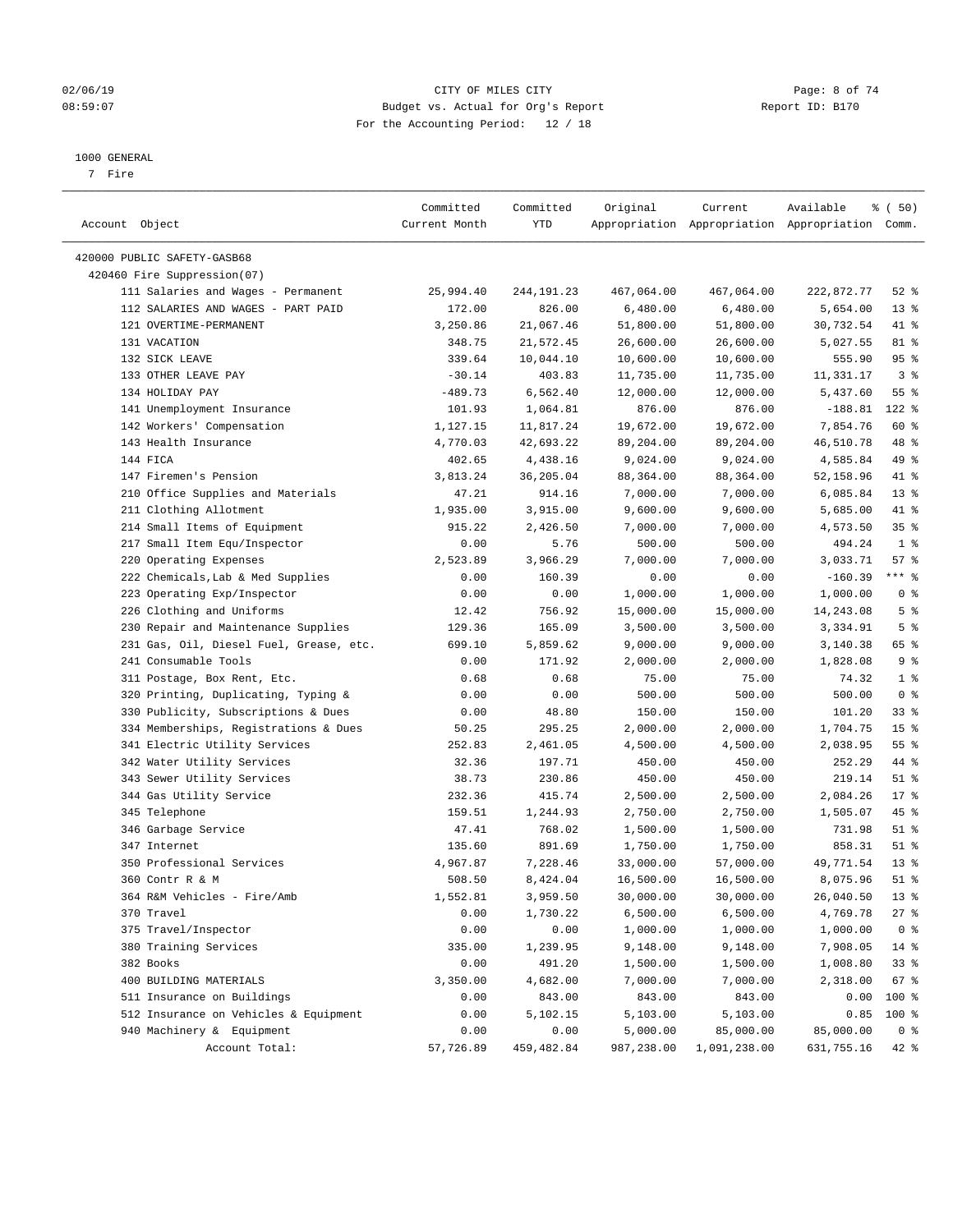### 02/06/19 Page: 9 of 74 08:59:07 Budget vs. Actual for Org's Report Report ID: B170 For the Accounting Period: 12 / 18

#### 1000 GENERAL

7 Fire

| Object<br>Account                                         | Committed<br>Current Month | Committed<br><b>YTD</b> | Original<br>Appropriation | Current<br>Appropriation | Available<br>Appropriation | % (50)<br>Comm. |
|-----------------------------------------------------------|----------------------------|-------------------------|---------------------------|--------------------------|----------------------------|-----------------|
| Account Group Total:                                      | 57,726.89                  | 459,482.84              | 987,238.00                | 1,091,238.00             | 631,755.16                 | $42$ $%$        |
| 490000 DEBT SERVICE<br>490500 Other Debt Service Payments |                            |                         |                           |                          |                            |                 |
| 654 Training Center- Principal                            | 0.00                       | 0.00                    | 3,395.00                  | 3,395.00                 | 3,395.00                   | 0 <sup>8</sup>  |
| 655 Training Center- Interest                             | 0.00                       | 0.00                    | 8,711.00                  | 8,711.00                 | 8,711.00                   | 0 <sup>8</sup>  |
| Account Total:                                            | 0.00                       | 0.00                    | 12,106.00                 | 12,106.00                | 12,106.00                  | 0 <sup>8</sup>  |
| Account Group Total:                                      | 0.00                       | 0.00                    | 12,106.00                 | 12,106.00                | 12,106.00                  | 0 <sup>8</sup>  |
| Organization Total:                                       | 57,726.89                  | 459,482.84              | 999,344.00                | 1,103,344.00             | 643,861.16                 | $42$ %          |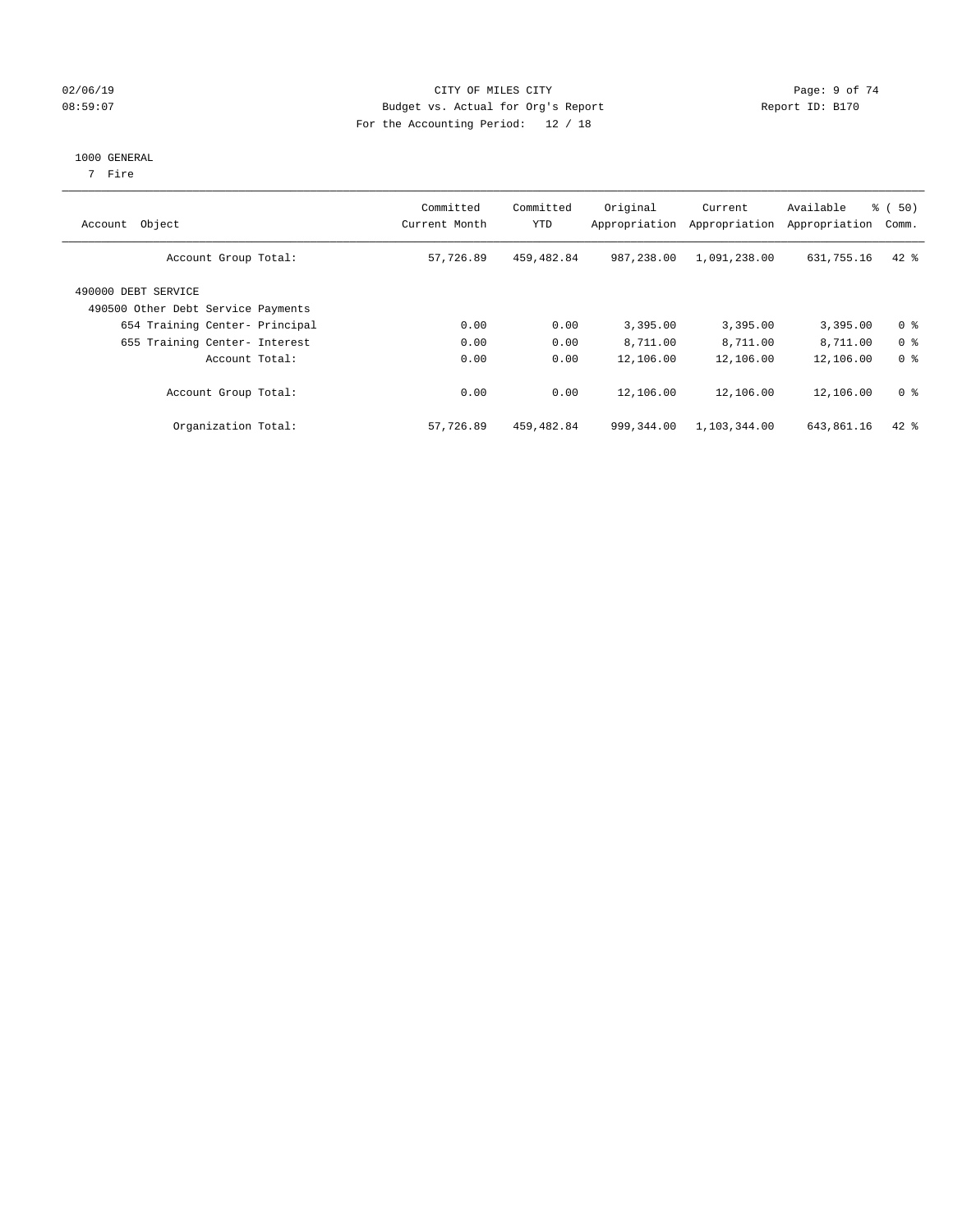### $O2/06/19$  Page: 10 of 74 08:59:07 Budget vs. Actual for Org's Report Report ID: B170 For the Accounting Period: 12 / 18

### 1000 GENERAL

8 City Hall Maintenance

|                                     | Committed     | Committed | Original  | Current                                   | Available | % (50)          |
|-------------------------------------|---------------|-----------|-----------|-------------------------------------------|-----------|-----------------|
| Account Object                      | Current Month | YTD       |           | Appropriation Appropriation Appropriation |           | Comm.           |
| 410000 GENERAL GOVERNMENTGASB68     |               |           |           |                                           |           |                 |
| 411230 City Hall                    |               |           |           |                                           |           |                 |
| 214 Small Items of Equipment        | 0.00          | 0.00      | 400.00    | 400.00                                    | 400.00    | 0 <sup>8</sup>  |
| 220 Operating Expenses              | 255.99        | 1,512.63  | 3,000.00  | 3,000.00                                  | 1,487.37  | $50*$           |
| 230 Repair and Maintenance Supplies | 0.00          | 303.95    | 2,000.00  | 2,000.00                                  | 1,696.05  | 15 <sup>8</sup> |
| 341 Electric Utility Services       | 635.98        | 3,160.20  | 6,000.00  | 6,000.00                                  | 2,839.80  | 53%             |
| 342 Water Utility Services          | 56.77         | 338.44    | 750.00    | 750.00                                    | 411.56    | 45 %            |
| 343 Sewer Utility Services          | 67.95         | 405.04    | 370.00    | 370.00                                    | $-35.04$  | $109$ %         |
| 344 Gas Utility Service             | 0.00          | 488.94    | 3,750.00  | 3,750.00                                  | 3,261.06  | 13 <sup>°</sup> |
| 346 Garbage Service                 | 47.41         | 94.82     | 250.00    | 250.00                                    | 155.18    | 38 <sup>8</sup> |
| 360 Contr R & M                     | 600.00        | 5,299.00  | 15,900.00 | 15,900.00                                 | 10,601.00 | 33 <sup>8</sup> |
| 511 Insurance on Buildings          | 0.00          | 1,564.78  | 1,565.00  | 1,565.00                                  | 0.22      | $100$ %         |
| Account Total:                      | 1,664.10      | 13,167.80 | 33,985.00 | 33,985.00                                 | 20,817.20 | $39*$           |
|                                     |               |           |           |                                           |           |                 |
| Account Group Total:                | 1,664.10      | 13,167.80 | 33,985.00 | 33,985.00                                 | 20,817.20 | $39*$           |
|                                     |               |           |           |                                           |           |                 |
| Organization Total:                 | 1,664.10      | 13,167.80 | 33,985.00 | 33,985.00                                 | 20,817.20 | 39 <sup>8</sup> |
|                                     |               |           |           |                                           |           |                 |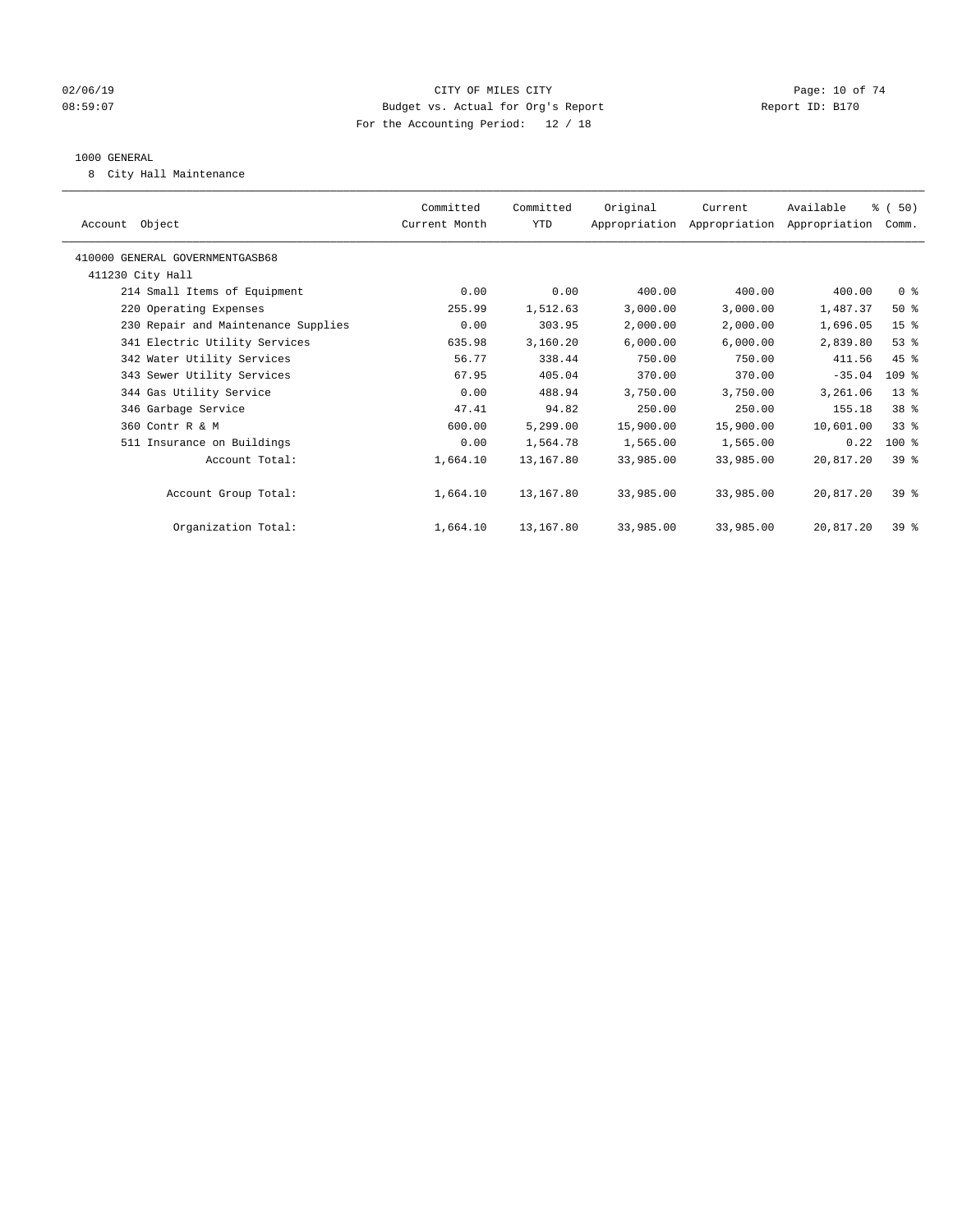### $O2/06/19$  Page: 11 of 74 08:59:07 Budget vs. Actual for Org's Report Changer Report ID: B170 For the Accounting Period: 12 / 18

### 1000 GENERAL

9 Treasurer

| Account Object                                               | Committed<br>Current Month | Committed<br><b>YTD</b> | Original   | Current<br>Appropriation Appropriation | Available<br>Appropriation | % (50)<br>Comm. |
|--------------------------------------------------------------|----------------------------|-------------------------|------------|----------------------------------------|----------------------------|-----------------|
| 410000 GENERAL GOVERNMENTGASB68<br>410540 City Treasurer(09) |                            |                         |            |                                        |                            |                 |
| 111 Salaries and Wages - Permanent                           | 1,833.34                   | 11,000.04               | 22,001.00  | 22,001.00                              | 11,000.96                  | $50*$           |
| 142 Workers' Compensation                                    | 7.80                       | 46.80                   | 94.00      | 94.00                                  | 47.20                      | $50*$           |
| 144 FICA                                                     | 140.24                     | 841.44                  | 1,683.00   | 1,683.00                               | 841.56                     | $50*$           |
| 145 PERS                                                     | 157.12                     | 942.72                  | 1,864.00   | 1,864.00                               | 921.28                     | $51$ %          |
| 345 Telephone                                                | 2.31                       | 8.93                    | 50.00      | 50.00                                  | 41.07                      | 18 %            |
| 350 Professional Services                                    | 0.00                       | 83.00                   | 550.00     | 550.00                                 | 467.00                     | 15 <sup>°</sup> |
| 360 Contr R & M                                              | 75.05                      | 489.86                  | 1,000.00   | 1,000.00                               | 510.14                     | 49 %            |
| Account Total:                                               | 2,215.86                   | 13, 412. 79             | 27, 242.00 | 27,242.00                              | 13,829.21                  | $49*$           |
| Account Group Total:                                         | 2,215.86                   | 13, 412. 79             | 27,242.00  | 27,242.00                              | 13,829.21                  | 49 %            |
| Organization Total:                                          | 2,215.86                   | 13, 412. 79             | 27,242.00  | 27,242.00                              | 13,829.21                  | $49*$           |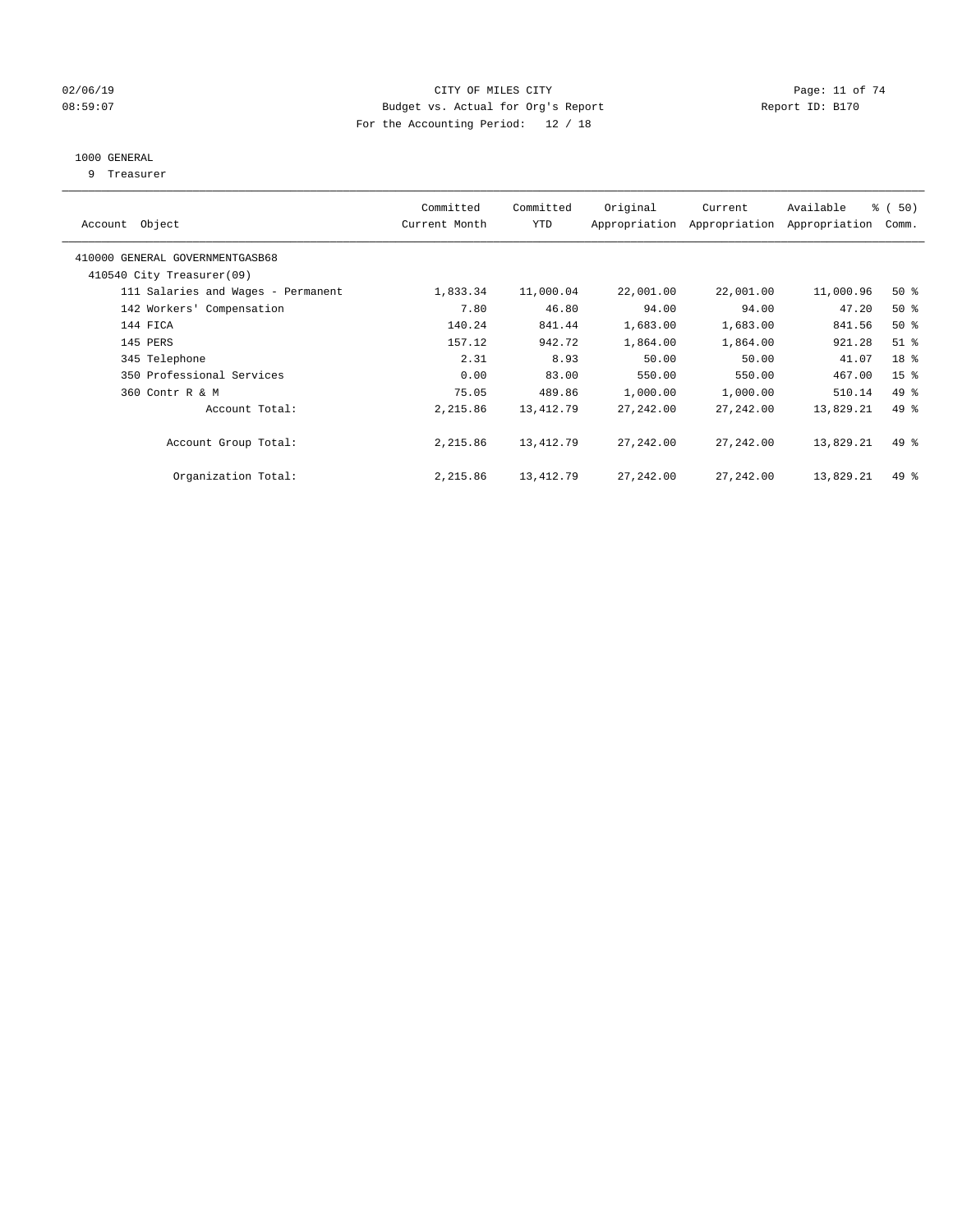### $O2/06/19$  Page: 12 of 74 08:59:07 Budget vs. Actual for Org's Report Changer Report ID: B170 For the Accounting Period: 12 / 18

### 1000 GENERAL

11 Historic Preservation

| Object<br>Account                        | Committed<br>Current Month | Committed<br>YTD | Original<br>Appropriation | Current<br>Appropriation | Available<br>Appropriation | $\frac{2}{3}$ (50)<br>Comm. |
|------------------------------------------|----------------------------|------------------|---------------------------|--------------------------|----------------------------|-----------------------------|
| 520000 OTHER FINANCING USES              |                            |                  |                           |                          |                            |                             |
| 521000 Interfund Operating Transfers Out |                            |                  |                           |                          |                            |                             |
| 820 Transfers to Other Funds             | 2,200.00                   | 2,200.00         | 2,200.00                  | 2,200.00                 | 0.00                       | $100$ %                     |
| Account Total:                           | 2,200.00                   | 2,200.00         | 2,200.00                  | 2,200.00                 | 0.00                       | $100*$                      |
| Account Group Total:                     | 2,200.00                   | 2,200.00         | 2,200.00                  | 2,200.00                 | 0.00                       | $100$ %                     |
| Organization Total:                      | 2,200.00                   | 2,200.00         | 2,200.00                  | 2,200.00                 | 0.00                       | $100*$                      |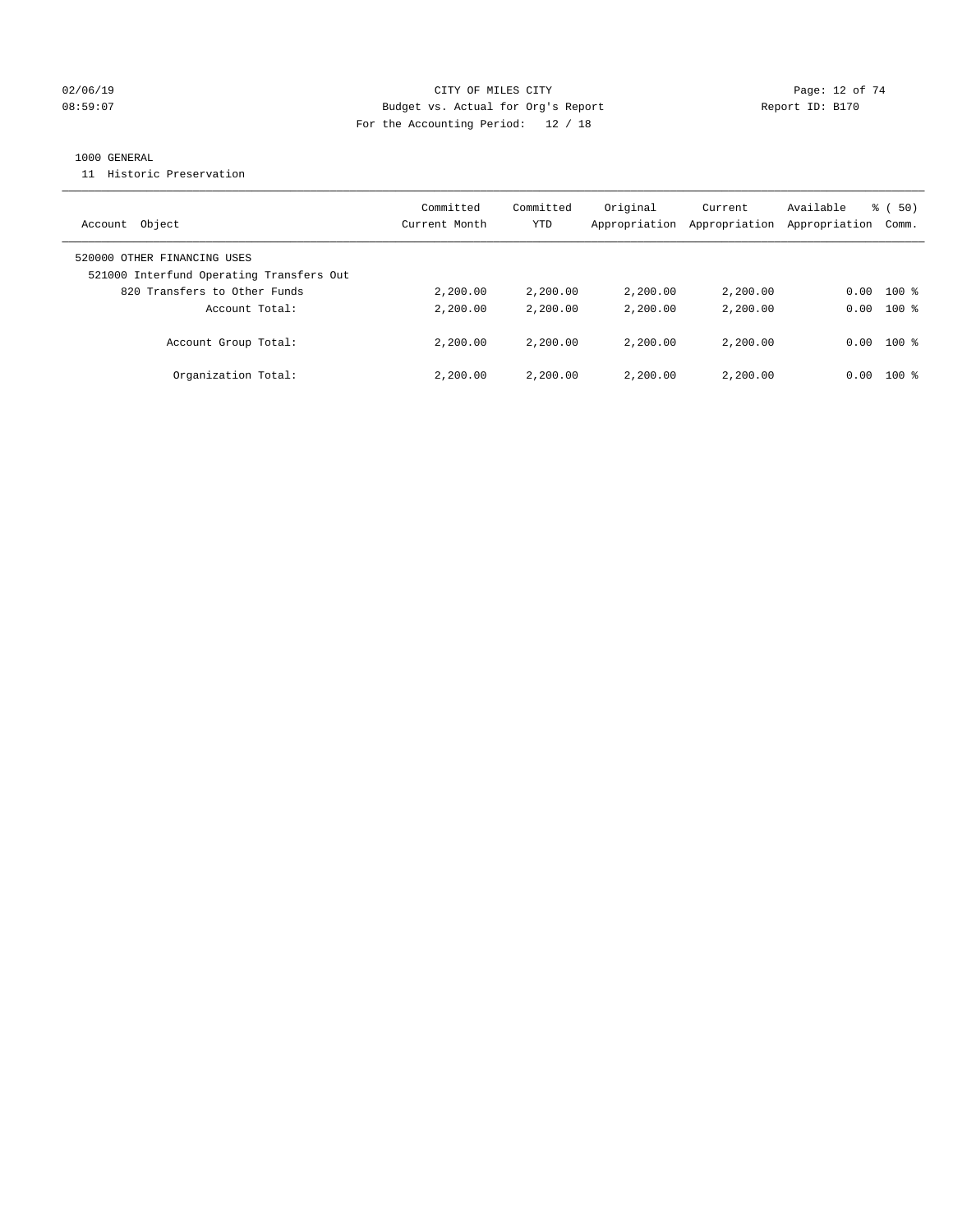### $O2/06/19$  Page: 13 of 74 08:59:07 Budget vs. Actual for Org's Report Report ID: B170 For the Accounting Period: 12 / 18

————————————————————————————————————————————————————————————————————————————————————————————————————————————————————————————————————

#### 1000 GENERAL

13 Park

|                                            | Committed     | Committed  | Original   | Current    | Available                                       | % ( 50)         |
|--------------------------------------------|---------------|------------|------------|------------|-------------------------------------------------|-----------------|
| Account Object                             | Current Month | YTD        |            |            | Appropriation Appropriation Appropriation Comm. |                 |
| 460000 CULTURE AND RECREATION-GASB68       |               |            |            |            |                                                 |                 |
| 460432 Lion Shelter                        |               |            |            |            |                                                 |                 |
| 230 Repair and Maintenance Supplies        | 0.00          | 0.00       | 500.00     | 500.00     | 500.00                                          | 0 <sup>8</sup>  |
| Account Total:                             | 0.00          | 0.00       | 500.00     | 500.00     | 500.00                                          | 0 <sup>8</sup>  |
| 460433 Park Operations(13)                 |               |            |            |            |                                                 |                 |
| 111 Salaries and Wages - Permanent         | 13,631.01     | 94, 411.73 | 187,644.00 | 187,644.00 | 93, 232. 27                                     | 50%             |
| 121 OVERTIME-PERMANENT                     | 0.00          | 5,853.23   | 9,300.00   | 9,300.00   | 3,446.77                                        | 63 %            |
| 131 VACATION                               | 1,506.17      | 7,393.13   | 12,100.00  | 12,100.00  | 4,706.87                                        | 61 %            |
| 132 SICK LEAVE                             | 128.66        | 3,720.29   | 9,400.00   | 9,400.00   | 5,679.71                                        | 40 %            |
| 133 OTHER LEAVE PAY                        | 0.00          | 0.00       | 746.00     | 746.00     | 746.00                                          | 0 <sup>8</sup>  |
| 134 HOLIDAY PAY                            | 0.00          | 3,652.48   | 5,500.00   | 5,500.00   | 1,847.52                                        | 66 %            |
| 141 Unemployment Insurance                 | 53.42         | 405.89     | 339.00     | 339.00     | $-66.89$                                        | $120$ %         |
| 142 Workers' Compensation                  | 875.06        | 6,430.46   | 12,095.00  | 12,095.00  | 5,664.54                                        | 53%             |
| 143 Health Insurance                       | 3,099.36      | 18,596.03  | 37,192.00  | 37,192.00  | 18,595.97                                       | 50%             |
| 144 FICA                                   | 1,114.81      | 8,552.86   | 17,265.00  | 17,265.00  | 8,712.14                                        | 50%             |
| 145 PERS                                   | 1,308.28      | 9,576.75   | 18,629.00  | 18,629.00  | 9,052.25                                        | $51$ %          |
| 196 CLOTHING ALLOTMENT                     | 0.00          | 928.50     | 800.00     | 800.00     | $-128.50$                                       | $116$ %         |
| 210 Office Supplies and Materials          | 0.00          | 38.49      | 350.00     | 350.00     | 311.51                                          | $11$ %          |
| 214 Small Items of Equipment               | 0.00          | 1,606.57   | 3,000.00   | 3,000.00   | 1,393.43                                        | 54 %            |
| 220 Operating Expenses                     | 0.00          | 1,137.45   | 2,500.00   | 2,500.00   | 1,362.55                                        | 45 %            |
| 222 Chemicals, Lab & Med Supplies          | 0.00          | 1,798.49   | 4,000.00   | 4,000.00   | 2,201.51                                        | 45 %            |
| 226 Clothing and Uniforms                  | 0.00          | 314.97     | 500.00     | 500.00     | 185.03                                          | 63%             |
| 230 Repair and Maintenance Supplies        | 1,202.84      | 10,647.21  | 15,000.00  | 15,000.00  | 4,352.79                                        | 71 %            |
| 231 Gas, Oil, Diesel Fuel, Grease, etc.    | 450.94        | 4,437.49   | 7,500.00   | 7,500.00   | 3,062.51                                        | 59 %            |
| 334 Memberships, Registrations & Dues      | 0.00          | 119.00     | 500.00     | 500.00     | 381.00                                          | $24$ %          |
| 341 Electric Utility Services              | 987.21        | 5,371.41   | 10,000.00  | 10,000.00  | 4,628.59                                        | 54 %            |
| 342 Water Utility Services                 | 80.33         | 17,670.19  | 24,000.00  | 24,000.00  | 6,329.81                                        | 74 %            |
| 343 Sewer Utility Services                 | 44.59         | 1,456.20   | 1,500.00   | 1,500.00   | 43.80                                           | 97%             |
| 344 Gas Utility Service                    | 165.88        | 704.20     | 3,715.00   | 3,715.00   | 3,010.80                                        | 19 <sup>°</sup> |
| 345 Telephone                              | 38.37         | 225.29     | 500.00     | 500.00     | 274.71                                          | 45 %            |
| 346 Garbage Service                        | 237.06        | 474.12     | 900.00     | 900.00     | 425.88                                          | 53%             |
| 347 Internet                               | 37.60         | 225.60     | 450.00     | 450.00     | 224.40                                          | 50%             |
| 350 Professional Services                  | 676.87        | 2,172.50   | 17,500.00  | 17,500.00  | 15,327.50                                       | $12*$           |
| 360 Contr R & M                            | 0.00          | 5,192.50   | 10,000.00  | 10,000.00  | 4,807.50                                        | $52$ $%$        |
| 363 R&M Vehicles/Equip/Labor-PW            | 714.22        | 9,030.77   | 10,000.00  | 10,000.00  | 969.23                                          | 90%             |
| 370 Travel                                 | 0.00          | 425.40     | 300.00     | 300.00     | $-125.40$                                       | 142 %           |
| 380 Training Services                      | 15.00         | 230.00     | 600.00     | 600.00     | 370.00                                          | 38 <sup>8</sup> |
| 511 Insurance on Buildings                 | 0.00          | 1,892.40   | 1,893.00   | 1,893.00   |                                                 | $0.60$ 100 %    |
| 512 Insurance on Vehicles & Equipment      | 0.00          | 925.82     | 1,028.00   | 1,028.00   | 102.18                                          | 90 %            |
| Account Total:                             | 26,367.68     | 225,617.42 | 426,746.00 | 426,746.00 | 201,128.58                                      | 53%             |
| 460436 Denton Complex Upgrades             |               |            |            |            |                                                 |                 |
| 940 Machinery & Equipment                  | 0.00          | 1,273.55   | 0.00       | 0.00       | $-1, 273.55$ *** %                              |                 |
| Account Total:                             | 0.00          | 1,273.55   | 0.00       | 0.00       | $-1, 273.55$ *** %                              |                 |
| 460439 Riverside Park Tennis Court Project |               |            |            |            |                                                 |                 |
| 230 Repair and Maintenance Supplies        | 0.00          | 0.00       | 200.00     | 200.00     | 200.00                                          | $0$ %           |
| Account Total:                             | 0.00          | 0.00       | 200.00     | 200.00     | 200.00                                          | 0 <sup>8</sup>  |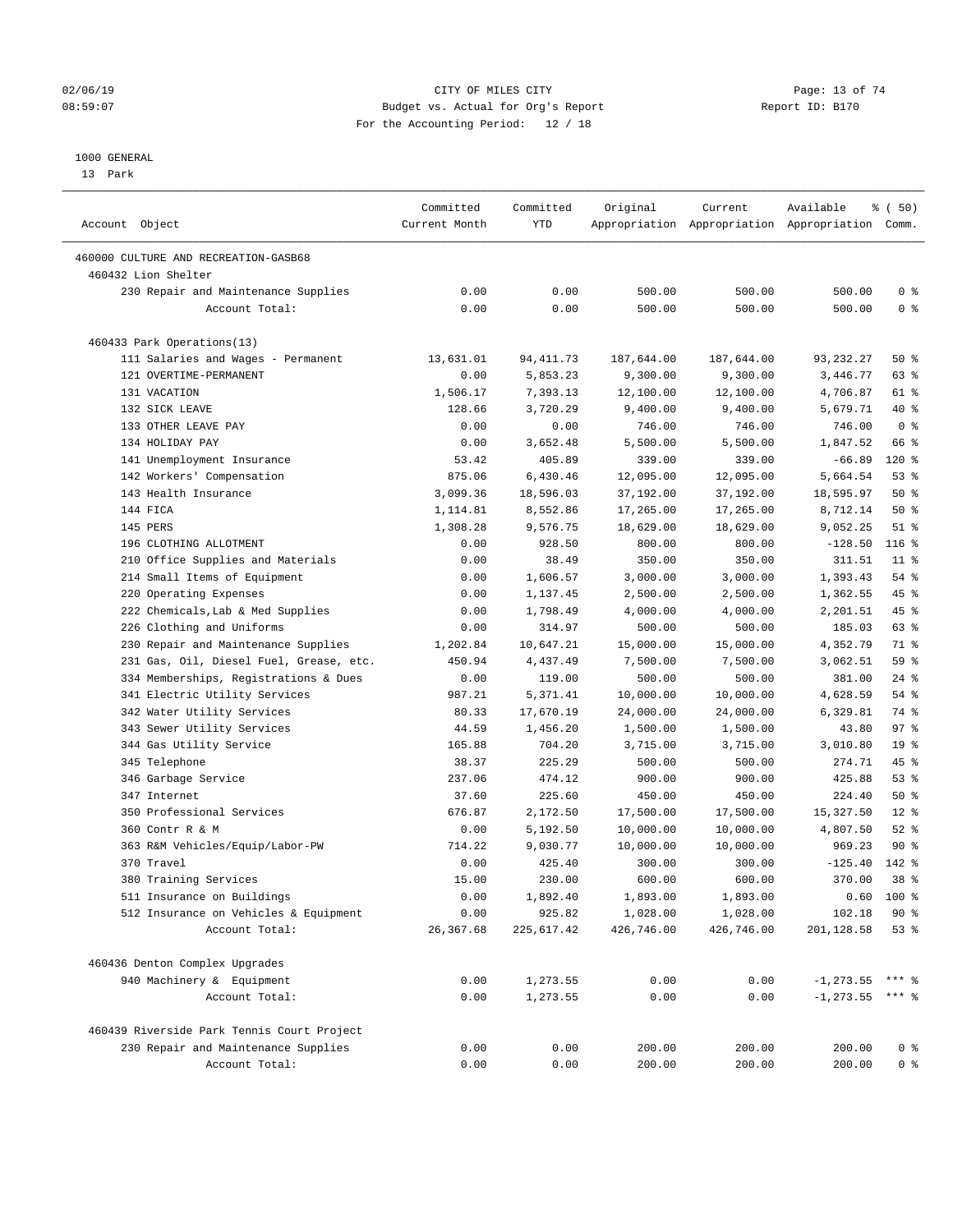### $O2/06/19$  Page: 14 of 74 08:59:07 Budget vs. Actual for Org's Report Report ID: B170 For the Accounting Period: 12 / 18

#### 1000 GENERAL

13 Park

| Account Object       | Committed<br>Current Month | Committed<br>YTD | Original   | Current    | Available<br>Appropriation Appropriation Appropriation Comm. | $\frac{2}{3}$ (50) |
|----------------------|----------------------------|------------------|------------|------------|--------------------------------------------------------------|--------------------|
| Account Group Total: | 26,367.68                  | 226,890.97       | 427,446.00 | 427,446.00 | 200,555.03                                                   | $53$ $%$           |
| Organization Total:  | 26,367.68                  | 226,890.97       | 427,446.00 | 427,446.00 | 200,555.03                                                   | 53 %               |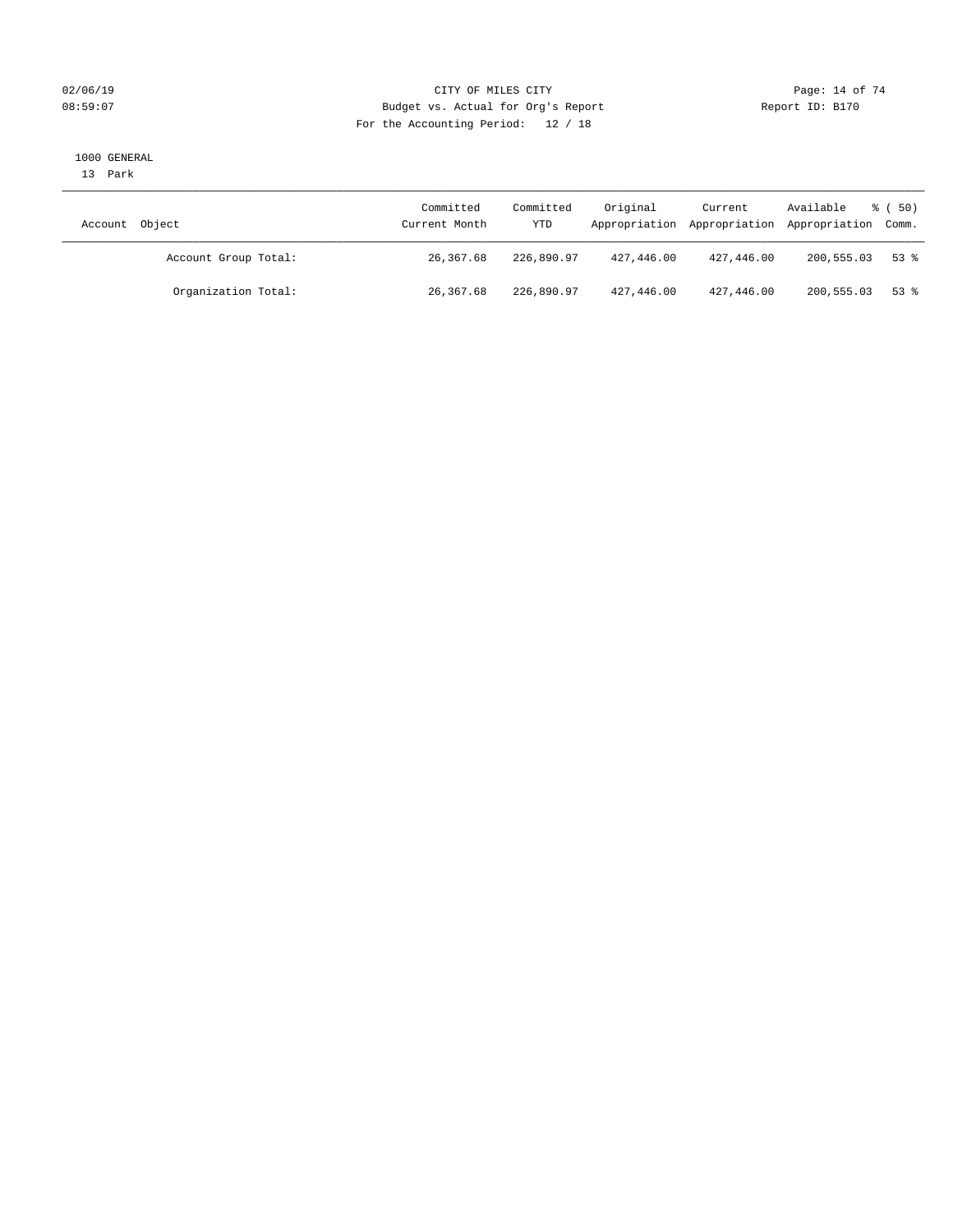### $O2/06/19$  Page: 15 of 74 08:59:07 Budget vs. Actual for Org's Report Changer Report ID: B170 For the Accounting Period: 12 / 18

### 1000 GENERAL

14 Swim Pool

| Account Object                       | Committed<br>Current Month | Committed<br><b>YTD</b> | Original  | Current<br>Appropriation Appropriation Appropriation Comm. | Available | % (50)         |
|--------------------------------------|----------------------------|-------------------------|-----------|------------------------------------------------------------|-----------|----------------|
| 460000 CULTURE AND RECREATION-GASB68 |                            |                         |           |                                                            |           |                |
| 460445 Swimming Pool                 |                            |                         |           |                                                            |           |                |
| 111 Salaries and Wages - Permanent   | 0.00                       | 35,527.08               | 54,174.00 | 54, 174.00                                                 | 18,646.92 | 66 %           |
| 141 Unemployment Insurance           | 0.00                       | 124.40                  | 81.00     | 81.00                                                      | $-43.40$  | $154$ %        |
| 142 Workers' Compensation            | 0.00                       | 2,036.50                | 3,105.00  | 3,105.00                                                   | 1,068.50  | 66 %           |
| 144 FICA                             | 0.00                       | 2,717.91                | 4,146.00  | 4,146.00                                                   | 1,428.09  | 66 %           |
| 145 PERS                             | 0.00                       | 848.34                  | 1,055.00  | 1,055.00                                                   | 206.66    | $80*$          |
| 214 Small Items of Equipment         | 0.00                       | 197.54                  | 300.00    | 300.00                                                     | 102.46    | 66 %           |
| 220 Operating Expenses               | 0.00                       | 305.30                  | 1,000.00  | 1,000.00                                                   | 694.70    | 31.8           |
| 222 Chemicals, Lab & Med Supplies    | 0.00                       | 1,813.78                | 3,500.00  | 3,500.00                                                   | 1,686.22  | $52$ $%$       |
| 226 Clothing and Uniforms            | 0.00                       | 474.00                  | 500.00    | 500.00                                                     | 26.00     | 95%            |
| 230 Repair and Maintenance Supplies  | 0.00                       | 11.99                   | 400.00    | 400.00                                                     | 388.01    | 3 <sup>8</sup> |
| 341 Electric Utility Services        | 81.95                      | 956.91                  | 1,375.00  | 1,375.00                                                   | 418.09    | 70 %           |
| 342 Water Utility Services           | 0.00                       | 300.02                  | 300.00    | 300.00                                                     | $-0.02$   | $100*$         |
| 343 Sewer Utility Services           | 0.00                       | 176.62                  | 150.00    | 150.00                                                     | $-26.62$  | 118 %          |
| 345 Telephone                        | 0.00                       | 107.52                  | 200.00    | 200.00                                                     | 92.48     | 54%            |
| 350 Professional Services            | 0.00                       | 0.00                    | 250.00    | 250.00                                                     | 250.00    | 0 <sup>8</sup> |
| 360 Contr R & M                      | 0.00                       | 0.00                    | 200.00    | 200.00                                                     | 200.00    | 0 <sup>8</sup> |
| 363 R&M Vehicles/Equip/Labor-PW      | 0.00                       | 0.00                    | 700.00    | 700.00                                                     | 700.00    | 0 <sup>8</sup> |
| 380 Training Services                | 0.00                       | 36.00                   | 500.00    | 500.00                                                     | 464.00    | 7 <sup>°</sup> |
| 540 Special Assessments              | 0.00                       | 0.00                    | 700.00    | 700.00                                                     | 700.00    | 0 <sup>8</sup> |
| Account Total:                       | 81.95                      | 45,633.91               | 72,636.00 | 72,636.00                                                  | 27,002.09 | 63%            |
| Account Group Total:                 | 81.95                      | 45,633.91               | 72,636.00 | 72,636.00                                                  | 27,002.09 | 63 %           |
| Organization Total:                  | 81.95                      | 45,633.91               | 72,636.00 | 72,636.00                                                  | 27,002.09 | 63 %           |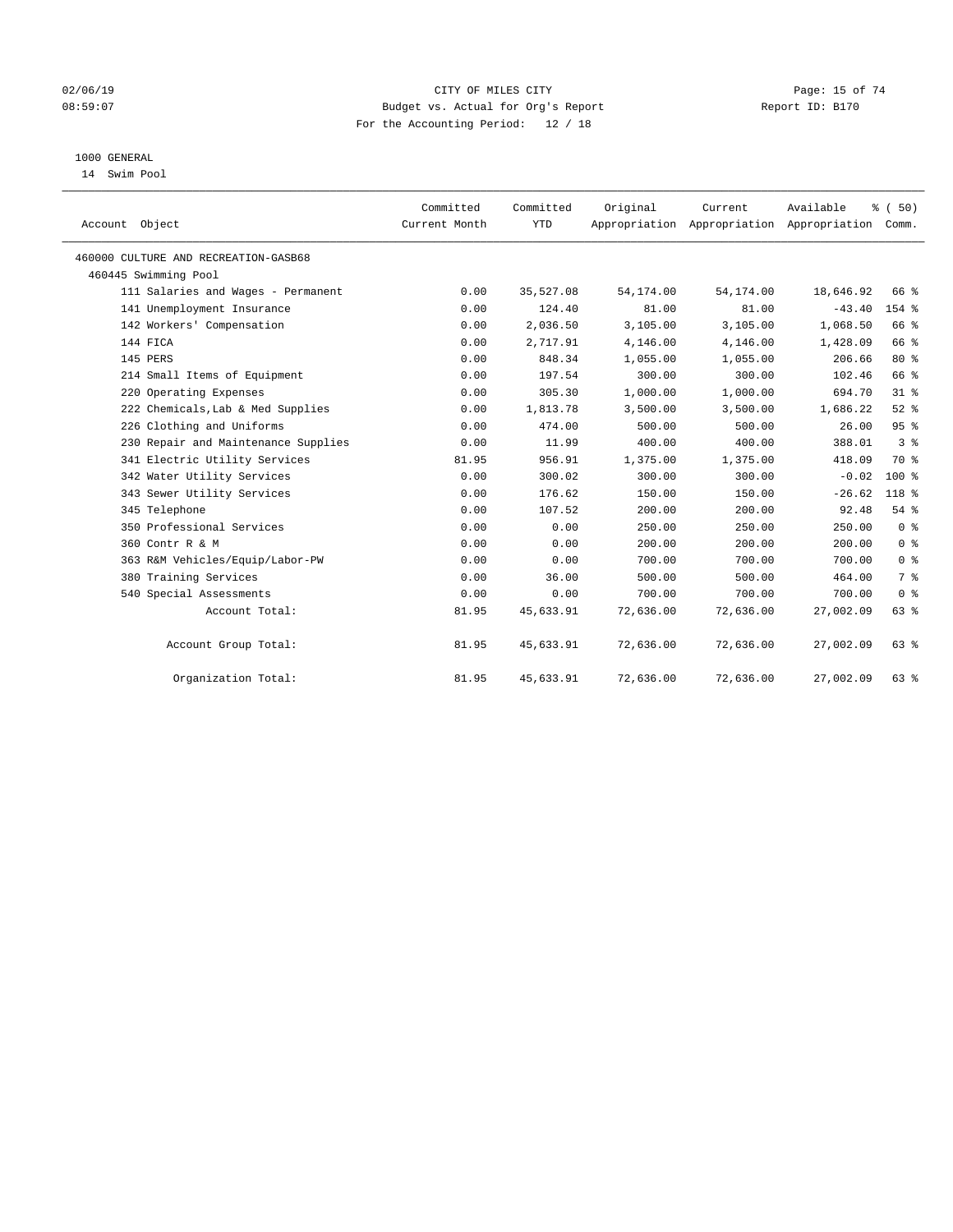### $O2/06/19$  Page: 16 of 74 08:59:07 Budget vs. Actual for Org's Report Changer Report ID: B170 For the Accounting Period: 12 / 18

## 1000 GENERAL

16 Library

| Object<br>Account                                                       | Committed<br>Current Month | Committed<br>YTD | Original<br>Appropriation | Current<br>Appropriation | Available<br>Appropriation | % (50)<br>Comm. |
|-------------------------------------------------------------------------|----------------------------|------------------|---------------------------|--------------------------|----------------------------|-----------------|
| 520000 OTHER FINANCING USES<br>521000 Interfund Operating Transfers Out |                            |                  |                           |                          |                            |                 |
| 820 Transfers to Other Funds                                            | 25, 116. 25                | 150,697.50       | 301,395.00                | 301,395.00               | 150,697.50                 | 50%             |
| Account Total:                                                          | 25, 116, 25                | 150,697.50       | 301,395.00                | 301,395.00               | 150,697.50                 | $50*$           |
| Account Group Total:                                                    | 25, 116, 25                | 150,697.50       | 301,395.00                | 301,395.00               | 150,697.50                 | $50*$           |
| Organization Total:                                                     | 25, 116, 25                | 150,697.50       | 301,395.00                | 301,395.00               | 150,697.50                 | $50*$           |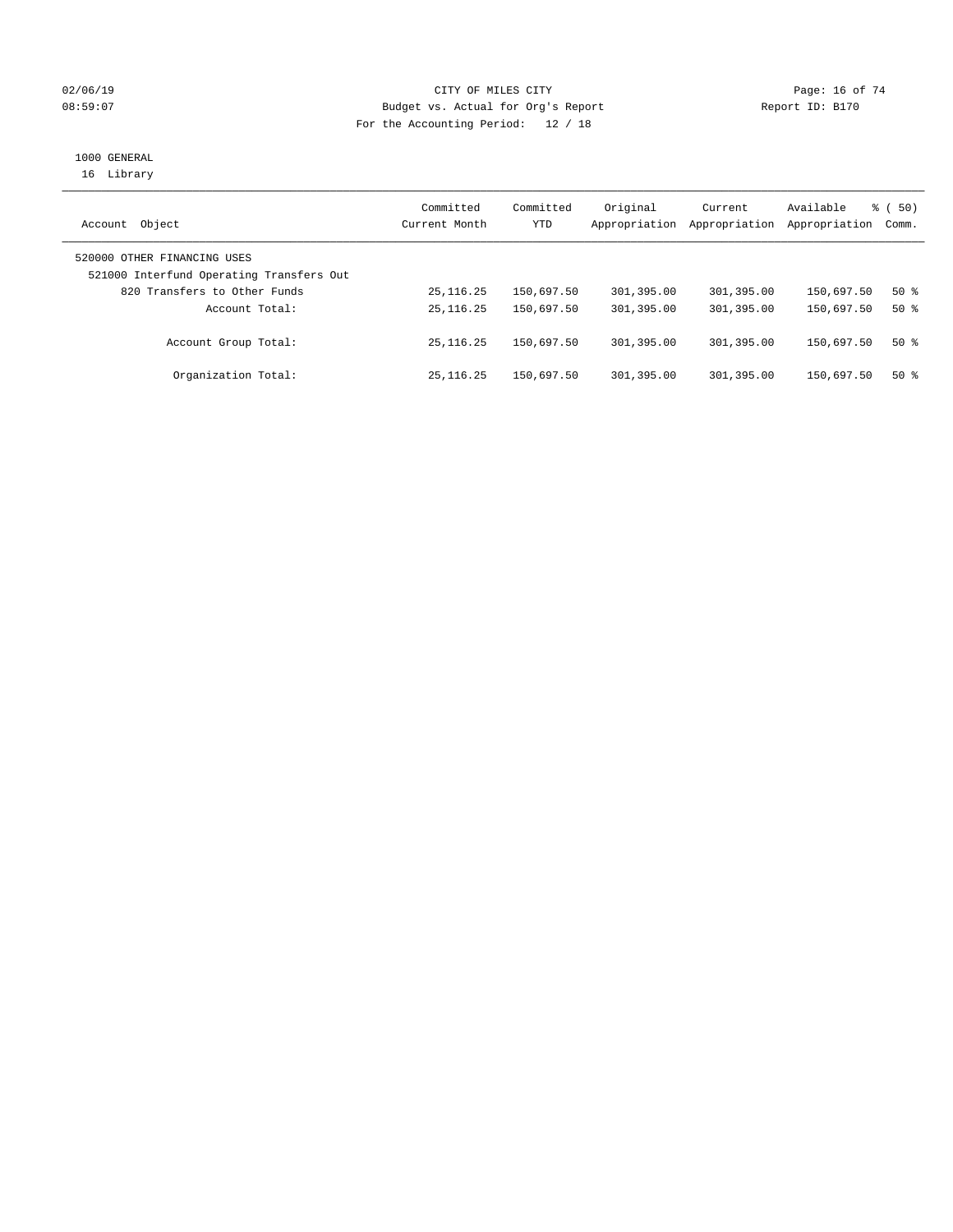### 02/06/19 Page: 17 of 74 08:59:07 Budget vs. Actual for Org's Report Report ID: B170 For the Accounting Period: 12 / 18

### 1000 GENERAL

21 Animal Control

| Account Object                           | Committed<br>Current Month | Committed<br><b>YTD</b> | Original  | Current<br>Appropriation Appropriation Appropriation Comm. | Available | % (50)           |
|------------------------------------------|----------------------------|-------------------------|-----------|------------------------------------------------------------|-----------|------------------|
| 440000 PUBLIC HEALTH-GASB68              |                            |                         |           |                                                            |           |                  |
| 440600 Animal Control Services (21)      |                            |                         |           |                                                            |           |                  |
| 111 Salaries and Wages - Permanent       | 3,396.15                   | 20,593.72               | 42,430.00 | 42,430.00                                                  | 21,836.28 | 49 %             |
| 121 OVERTIME-PERMANENT                   | 0.00                       | 241.56                  | 500.00    | 500.00                                                     | 258.44    | 48 %             |
| 131 VACATION                             | 0.00                       | 20.13                   | 1,500.00  | 1,500.00                                                   | 1,479.87  | 1 <sup>°</sup>   |
| 132 SICK LEAVE                           | 0.00                       | 0.00                    | 700.00    | 700.00                                                     | 700.00    | 0 <sup>8</sup>   |
| 133 OTHER LEAVE PAY                      | 0.00                       | 1,348.71                | 500.00    | 500.00                                                     | $-848.71$ | $270*$           |
| 134 HOLIDAY PAY                          | 0.00                       | 287.09                  | 300.00    | 300.00                                                     | 12.91     | 96%              |
| 141 Unemployment Insurance               | 11.89                      | 79.98                   | 69.00     | 69.00                                                      | $-10.98$  | 116 <sup>8</sup> |
| 142 Workers' Compensation                | 170.76                     | 1,136.28                | 2,633.00  | 2,633.00                                                   | 1,496.72  | 43 %             |
| 143 Health Insurance                     | 739.70                     | 4,438.20                | 8,877.00  | 8,877.00                                                   | 4,438.80  | 50%              |
| 144 FICA                                 | 259.79                     | 1,748.12                | 3,514.00  | 3,514.00                                                   | 1,765.88  | 50%              |
| 145 PERS                                 | 276.02                     | 1,823.46                | 3,422.00  | 3,422.00                                                   | 1,598.54  | 53%              |
| 196 CLOTHING ALLOTMENT                   | 0.00                       | 360.00                  | 720.00    | 720.00                                                     | 360.00    | 50%              |
| 210 Office Supplies and Materials        | 0.00                       | 0.00                    | 150.00    | 150.00                                                     | 150.00    | 0 <sup>8</sup>   |
| 214 Small Items of Equipment             | 0.00                       | 0.00                    | 400.00    | 400.00                                                     | 400.00    | 0 <sup>8</sup>   |
| 220 Operating Expenses                   | 76.45                      | 956.10                  | 1,200.00  | 1,200.00                                                   | 243.90    | 80 %             |
| 230 Repair and Maintenance Supplies      | 35.51                      | 35.51                   | 250.00    | 250.00                                                     | 214.49    | $14*$            |
| 231 Gas, Oil, Diesel Fuel, Grease, etc.  | 125.20                     | 761.33                  | 1,400.00  | 1,400.00                                                   | 638.67    | 54%              |
| 311 Postage, Box Rent, Etc.              | 11.45                      | 32.09                   | 20.00     | 20.00                                                      | $-12.09$  | $160*$           |
| 320 Printing, Duplicating, Typing &      | 0.00                       | 0.00                    | 25.00     | 25.00                                                      | 25.00     | 0 <sup>8</sup>   |
| 330 Publicity, Subscriptions & Dues      | 0.00                       | 0.00                    | 25.00     | 25.00                                                      | 25.00     | 0 <sup>8</sup>   |
| 341 Electric Utility Services            | 87.18                      | 388.34                  | 529.00    | 529.00                                                     | 140.66    | 73 %             |
| 342 Water Utility Services               | 23.02                      | 137.26                  | 350.00    | 350.00                                                     | 212.74    | 39 <sup>8</sup>  |
| 343 Sewer Utility Services               | 27.07                      | 161.36                  | 150.00    | 150.00                                                     | $-11.36$  | 108 <sup>8</sup> |
| 344 Gas Utility Service                  | 0.00                       | 115.91                  | 635.00    | 635.00                                                     | 519.09    | 18 <sup>8</sup>  |
| 345 Telephone                            | 40.09                      | 240.54                  | 500.00    | 500.00                                                     | 259.46    | 48 %             |
| 347 Internet                             | 0.00                       | 0.00                    | 560.00    | 560.00                                                     | 560.00    | 0 <sup>8</sup>   |
| 350 Professional Services                | 736.39                     | 1,955.14                | 3,000.00  | 3,000.00                                                   | 1,044.86  | 65 %             |
| 366 R&M Vehicles - Police/Animal Control | 0.00                       | 0.00                    | 100.00    | 100.00                                                     | 100.00    | 0 <sup>8</sup>   |
| 370 Travel                               | 0.00                       | 0.00                    | 200.00    | 200.00                                                     | 200.00    | 0 <sup>8</sup>   |
| 380 Training Services                    | 0.00                       | 0.00                    | 100.00    | 100.00                                                     | 100.00    | 0 <sup>8</sup>   |
| 511 Insurance on Buildings               | 0.00                       | 63.61                   | 64.00     | 64.00                                                      | 0.39      | 99 <sub>8</sub>  |
| Account Total:                           | 6,016.67                   | 36,924.44               | 74,823.00 | 74,823.00                                                  | 37,898.56 | 49 %             |
| Account Group Total:                     | 6,016.67                   | 36,924.44               | 74,823.00 | 74,823.00                                                  | 37,898.56 | 49 %             |
| Organization Total:                      | 6,016.67                   | 36,924.44               | 74,823.00 | 74,823.00                                                  | 37,898.56 | 49 %             |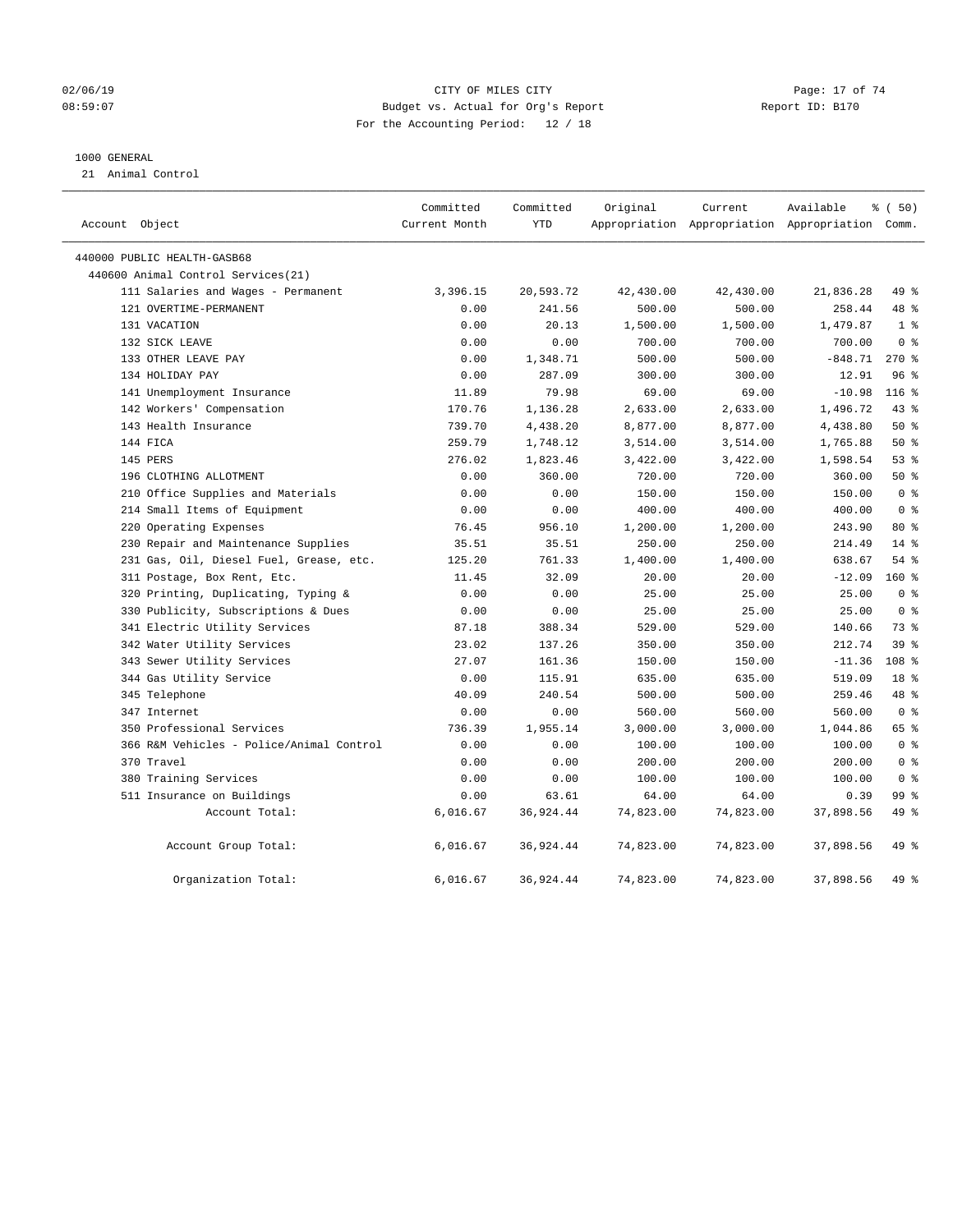### $O2/06/19$  Page: 18 of 74 08:59:07 Budget vs. Actual for Org's Report Report ID: B170 For the Accounting Period: 12 / 18

### 1000 GENERAL

36 Planning & Community Services

| Account Object                            | Committed<br>Current Month | Committed<br><b>YTD</b> | Original   | Current    | Available<br>Appropriation Appropriation Appropriation Comm. | % ( 50)        |
|-------------------------------------------|----------------------------|-------------------------|------------|------------|--------------------------------------------------------------|----------------|
| 410000 GENERAL GOVERNMENTGASB68           |                            |                         |            |            |                                                              |                |
| 411020 Community Services & Planning      |                            |                         |            |            |                                                              |                |
| 111 Salaries and Wages - Permanent        | 3,113.04                   | 14,914.61               | 40,816.00  | 40,816.00  | 25,901.39                                                    | 37%            |
| 121 OVERTIME-PERMANENT                    | 5.68                       | 28.40                   | 200.00     | 200.00     | 171.60                                                       | $14*$          |
| 131 VACATION                              | 9.45                       | 2,017.76                | 2,800.00   | 2,800.00   | 782.24                                                       | 72 %           |
| 132 SICK LEAVE                            | 213.62                     | 2,388.61                | 1,300.00   | 1,300.00   | $-1,088.61$                                                  | 184 %          |
| 133 OTHER LEAVE PAY                       | 0.00                       | 1,502.11                | 2,363.00   | 2,363.00   | 860.89                                                       | 64 %           |
| 141 Unemployment Insurance                | 11.71                      | 73.56                   | 71.00      | 71.00      | $-2.56$                                                      | 104 %          |
| 142 Workers' Compensation                 | 41.94                      | 145.01                  | 234.00     | 234.00     | 88.99                                                        | $62$ $%$       |
| 143 Health Insurance                      | 806.00                     | 3,027.17                | 9,675.00   | 9,675.00   | 6,647.83                                                     | $31$ %         |
| 144 FICA                                  | 255.69                     | 1,607.62                | 3,632.00   | 3,632.00   | 2,024.38                                                     | 44 %           |
| 145 PERS                                  | 286.38                     | 1,786.98                | 4,021.00   | 4,021.00   | 2,234.02                                                     | 44 %           |
| 196 CLOTHING ALLOTMENT                    | 0.00                       | 163.50                  | 314.00     | 314.00     | 150.50                                                       | $52$ $%$       |
| 210 Office Supplies and Materials         | 13.63                      | 69.22                   | 800.00     | 800.00     | 730.78                                                       | 9 <sup>°</sup> |
| 214 Small Items of Equipment              | 0.00                       | 69.99                   | 400.00     | 400.00     | 330.01                                                       | $17*$          |
| 220 Operating Expenses                    | 0.00                       | 120.65                  | 100.00     | 100.00     | $-20.65$                                                     | $121$ %        |
| 311 Postage, Box Rent, Etc.               | 1.41                       | 19.72                   | 100.00     | 100.00     | 80.28                                                        | $20*$          |
| 320 Printing, Duplicating, Typing &       | 0.00                       | 0.00                    | 200.00     | 200.00     | 200.00                                                       | 0 <sup>8</sup> |
| 327 Map Printing                          | 20.75                      | 20.75                   | 50.00      | 50.00      | 29.25                                                        | 42 %           |
| 330 Publicity, Subscriptions & Dues       | 0.00                       | 0.00                    | 300.00     | 300.00     | 300.00                                                       | 0 <sup>8</sup> |
| 331 Publication of Formal & Legal Notices | 30.00                      | 269.50                  | 750.00     | 750.00     | 480.50                                                       | 36%            |
| 334 Memberships, Registrations & Dues     | 65.00                      | 100.00                  | 100.00     | 100.00     | 0.00                                                         | $100*$         |
| 345 Telephone                             | 75.24                      | 446.51                  | 900.00     | 900.00     | 453.49                                                       | 50%            |
| 347 Internet                              | 0.00                       | 0.00                    | 150.00     | 150.00     | 150.00                                                       | 0 <sup>8</sup> |
| 350 Professional Services                 | 1,589.50                   | 26, 368.86              | 19,800.00  | 19,800.00  | $-6, 568.86$                                                 | $133*$         |
| 360 Contr R & M                           | 180.80                     | 4,535.61                | 12,100.00  | 12,100.00  | 7,564.39                                                     | 378            |
| 370 Travel                                | 0.00                       | 0.00                    | 2,000.00   | 2,000.00   | 2,000.00                                                     | 0 <sup>8</sup> |
| 380 Training Services                     | 0.00                       | $-188.92$               | 1,000.00   | 1,000.00   | 1,188.92                                                     | $-19$ %        |
| 382 Books                                 | 0.00                       | 0.00                    | 150.00     | 150.00     | 150.00                                                       | 0 <sup>8</sup> |
| Account Total:                            | 6,719.84                   | 59,487.22               | 104,326.00 | 104,326.00 | 44,838.78                                                    | 57%            |
| Account Group Total:                      | 6,719.84                   | 59,487.22               | 104,326.00 | 104,326.00 | 44,838.78                                                    | 57%            |
| Organization Total:                       | 6,719.84                   | 59, 487. 22             | 104,326.00 | 104,326.00 | 44,838.78                                                    | 57%            |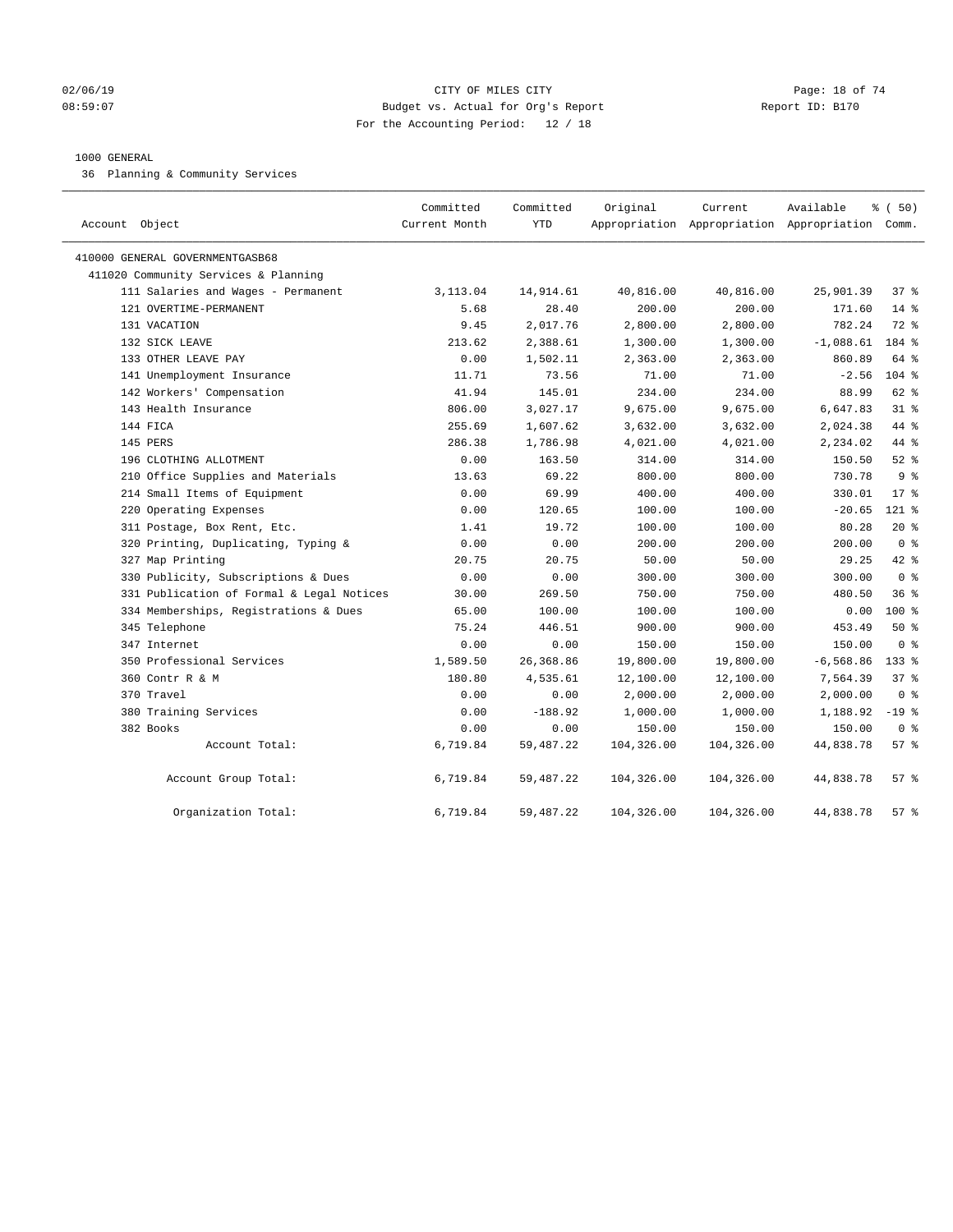### $O2/06/19$  Page: 19 of 74 08:59:07 Budget vs. Actual for Org's Report Changer Report ID: B170 For the Accounting Period: 12 / 18

### 1000 GENERAL

37 CITY HEALTH

| Object<br>Account                                                       | Committed<br>Current Month | Committed<br><b>YTD</b> | Original<br>Appropriation | Current<br>Appropriation | Available<br>Appropriation | % ( 50)<br>Comm. |
|-------------------------------------------------------------------------|----------------------------|-------------------------|---------------------------|--------------------------|----------------------------|------------------|
| 520000 OTHER FINANCING USES<br>521000 Interfund Operating Transfers Out |                            |                         |                           |                          |                            |                  |
| 820 Transfers to Other Funds                                            | 13,700.00                  | 13,700.00               | 13,700.00                 | 13,700.00                | 0.00                       | $100$ %          |
| Account Total:                                                          | 13,700.00                  | 13,700.00               | 13,700.00                 | 13,700.00                | 0.00                       | $100$ %          |
| Account Group Total:                                                    | 13,700.00                  | 13,700.00               | 13,700.00                 | 13,700.00                |                            | $0.00$ 100 %     |
| Organization Total:                                                     | 13,700.00                  | 13,700.00               | 13,700.00                 | 13,700.00                | 0.00                       | $100*$           |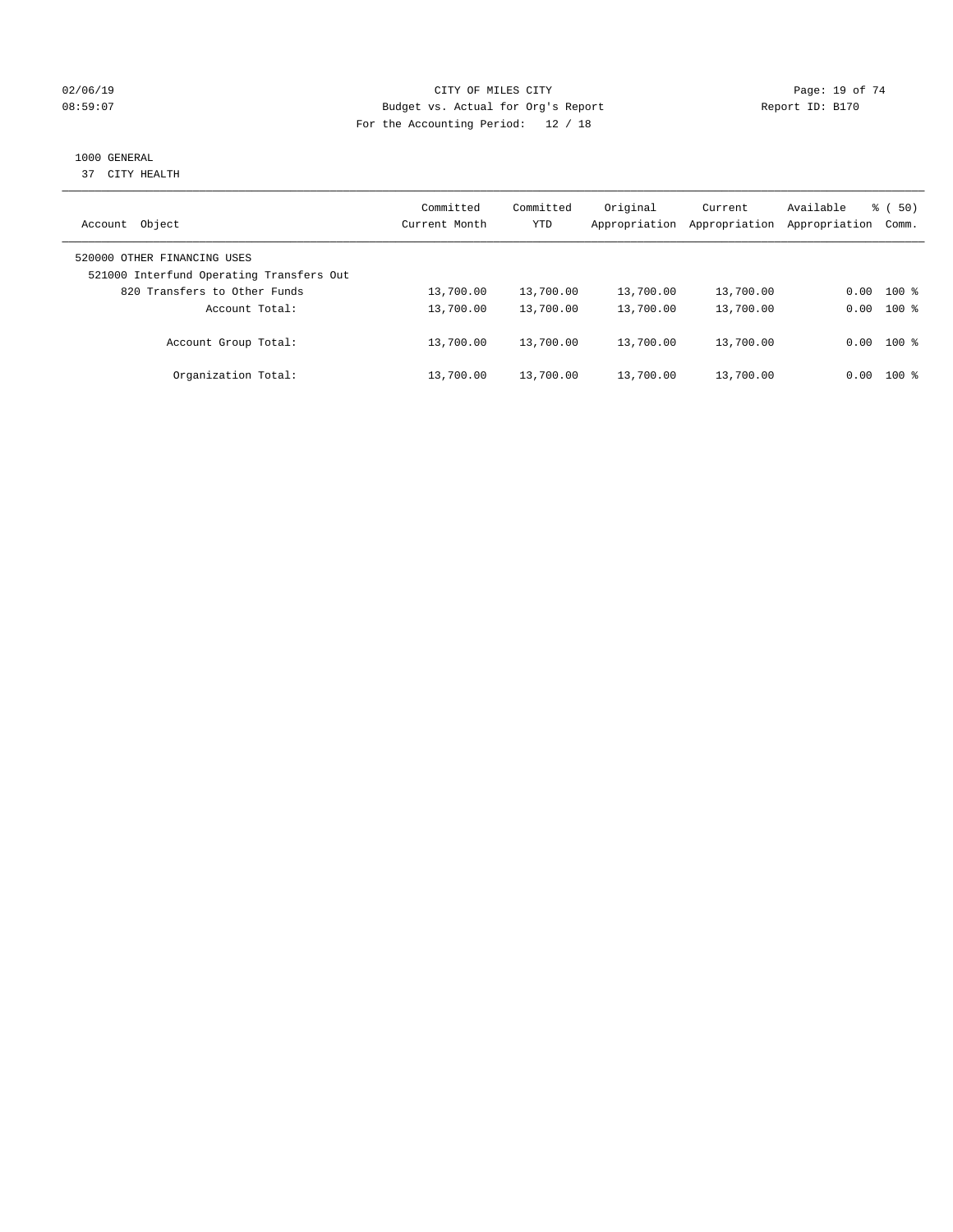### $O2/06/19$  Page: 20 of 74 08:59:07 Budget vs. Actual for Org's Report Report ID: B170 For the Accounting Period: 12 / 18

### 1000 GENERAL

201 Flood Prevention

|                                                    | Committed     | Committed  | Original   | Current     | Available                                       | % (50)           |
|----------------------------------------------------|---------------|------------|------------|-------------|-------------------------------------------------|------------------|
| Account Object                                     | Current Month | <b>YTD</b> |            |             | Appropriation Appropriation Appropriation Comm. |                  |
|                                                    |               |            |            |             |                                                 |                  |
| 430000 Public Works-GASB68<br>431200 Flood Control |               |            |            |             |                                                 |                  |
| 111 Salaries and Wages - Permanent                 | 1,148.84      | 7,645.14   | 16,104.00  | 16,104.00   | 8,458.86                                        | 47.8             |
| 131 VACATION                                       | 41.57         | 591.32     | 1,000.00   | 1,000.00    | 408.68                                          | 59%              |
| 132 SICK LEAVE                                     | 73.16         | 342.55     | 500.00     | 500.00      | 157.45                                          | 69 %             |
| 133 OTHER LEAVE PAY                                | 199.50        | 199.50     | 1,016.00   | 1,016.00    | 816.50                                          | $20*$            |
| 141 Unemployment Insurance                         | 5.12          | 30.91      | 26.00      | 26.00       | $-4.91$                                         | 119 <sub>8</sub> |
| 142 Workers' Compensation                          | 83.81         | 506.45     | 1,067.00   | 1,067.00    | 560.55                                          | 47 %             |
| 143 Health Insurance                               | 295.91        | 1,775.31   | 3,551.00   | 3,551.00    | 1,775.69                                        | 50%              |
| 144 FICA                                           | 110.72        | 668.98     | 1,424.00   | 1,424.00    | 755.02                                          | 47 %             |
| 145 PERS                                           | 125.39        | 752.27     | 1,577.00   | 1,577.00    | 824.73                                          | 48 %             |
| 196 CLOTHING ALLOTMENT                             | 0.00          | 60.00      | 60.00      | 60.00       | 0.00                                            | $100*$           |
| 210 Office Supplies and Materials                  | 15.29         | 122.44     | 500.00     | 500.00      | 377.56                                          | $24$ %           |
| 214 Small Items of Equipment                       | 0.00          | 0.00       | 500.00     | 500.00      | 500.00                                          | 0 <sup>8</sup>   |
| 220 Operating Expenses                             | 0.00          | 0.00       | 500.00     | 500.00      | 500.00                                          | 0 <sup>8</sup>   |
| 231 Gas, Oil, Diesel Fuel, Grease, etc.            | 0.00          | 116.14     | 300.00     | 300.00      | 183.86                                          | 39 <sup>8</sup>  |
| 311 Postage, Box Rent, Etc.                        | 49.00         | 1,357.68   | 3,000.00   | 3,000.00    | 1,642.32                                        | 45 %             |
| 330 Publicity, Subscriptions & Dues                | 0.00          | 0.00       | 950.00     | 950.00      | 950.00                                          | 0 <sup>8</sup>   |
| 331 Publication of Formal & Legal Notices          | 0.00          | 851.50     | 2,000.00   | 2,000.00    | 1,148.50                                        | 43%              |
| 334 Memberships, Registrations & Dues              | 160.00        | 160.00     | 0.00       | 0.00        | $-160.00$                                       | $***$ $%$        |
| 345 Telephone                                      | 0.00          | 0.00       | 50.00      | 50.00       | 50.00                                           | 0 <sup>8</sup>   |
| 350 Professional Services                          | 3,155.50      | 11,999.10  | 371,000.00 | 371,000.00  | 359,000.90                                      | 3%               |
| 370 Travel                                         | 0.00          | 401.36     | 1,000.00   | 1,000.00    | 598.64                                          | 40 %             |
| 380 Training Services                              | 0.00          | 0.00       | 200.00     | 200.00      | 200.00                                          | 0 <sup>8</sup>   |
| 532 Land Rental                                    | 0.00          | 0.00       | 150.00     | 150.00      | 150.00                                          | 0 <sup>8</sup>   |
| 540 Special Assessments                            | 0.00          | 0.00       | 300.00     | 300.00      | 300.00                                          | 0 <sup>8</sup>   |
| Account Total:                                     | 5,463.81      | 27,580.65  | 406,775.00 | 406,775.00  | 379,194.35                                      | 7 <sup>°</sup>   |
|                                                    |               |            |            |             |                                                 |                  |
| Account Group Total:                               | 5,463.81      | 27,580.65  | 406,775.00 | 406,775.00  | 379, 194.35                                     | 7 <sup>°</sup>   |
| 490000 DEBT SERVICE                                |               |            |            |             |                                                 |                  |
| 490500 Other Debt Service Payments                 |               |            |            |             |                                                 |                  |
| 652 Principle- Flood Study Loan                    | 0.00          | 13,972.89  | 46,925.00  | 46,925.00   | 32,952.11                                       | $30*$            |
| 653 Interest- Flood Study Loan                     | 0.00          | 2,296.12   | 7,792.00   | 7,792.00    | 5,495.88                                        | 29%              |
| Account Total:                                     | 0.00          | 16,269.01  | 54,717.00  | 54,717.00   | 38,447.99                                       | $30*$            |
| Account Group Total:                               | 0.00          | 16,269.01  | 54,717.00  | 54,717.00   | 38,447.99                                       | $30*$            |
| Organization Total:                                | 5,463.81      | 43,849.66  | 461,492.00 | 461, 492.00 | 417,642.34                                      | $10*$            |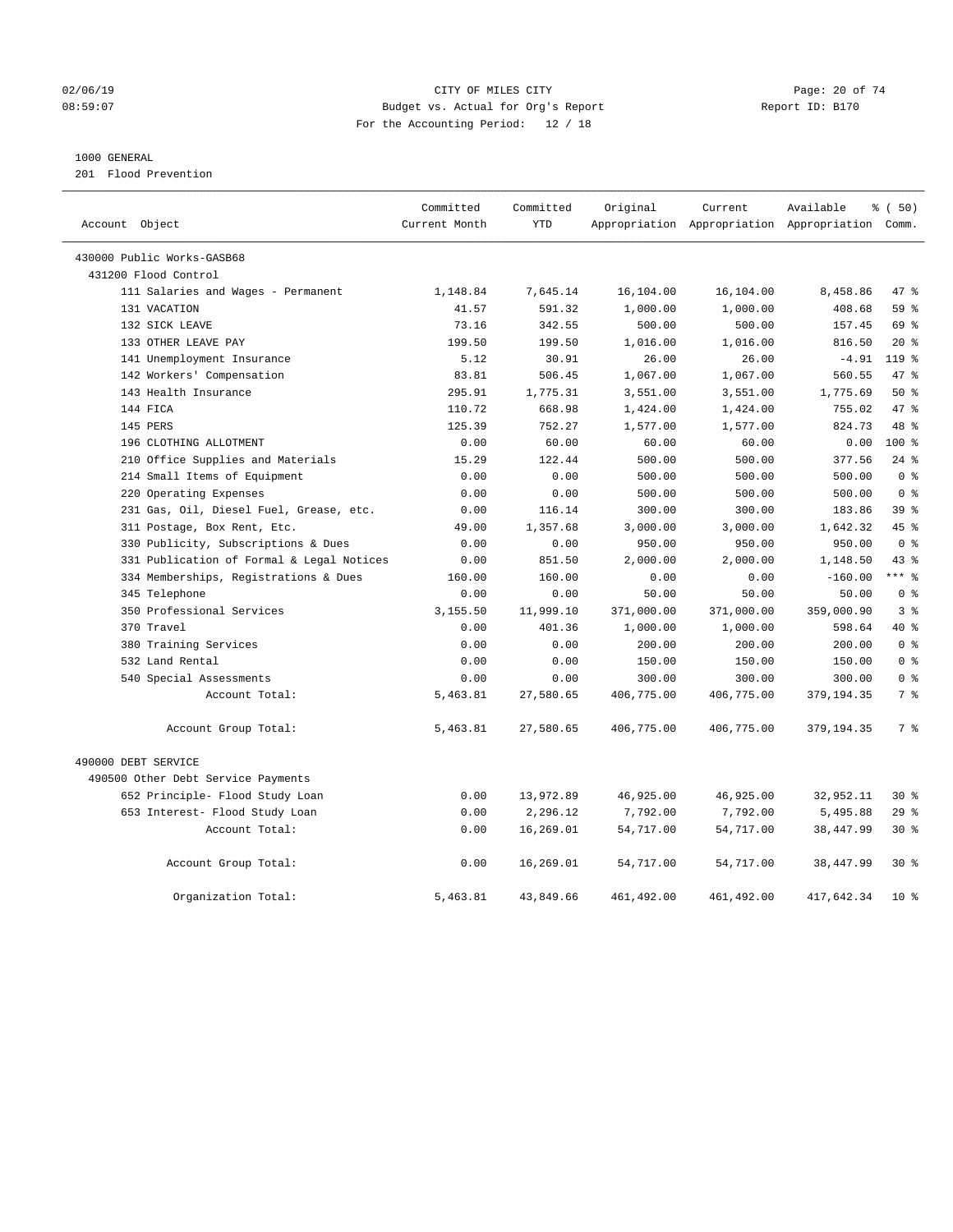### 02/06/19 Page: 21 of 74 08:59:07 Budget vs. Actual for Org's Report Report ID: B170 For the Accounting Period: 12 / 18

### 1000 GENERAL

301 Elections

| Object<br>Account                                   | Committed<br>Current Month | Committed<br><b>YTD</b> | Original<br>Appropriation | Current<br>Appropriation | Available<br>Appropriation | % ( 50)<br>Comm. |
|-----------------------------------------------------|----------------------------|-------------------------|---------------------------|--------------------------|----------------------------|------------------|
| 410000 GENERAL GOVERNMENTGASB68<br>410600 Elections |                            |                         |                           |                          |                            |                  |
| PURCHASED SERVICES<br>300                           | 0.00                       | 0.00                    | 10,000.00                 | 10,000.00                | 10,000.00                  | 0 <sup>8</sup>   |
| Account Total:                                      | 0.00                       | 0.00                    | 10,000.00                 | 10,000.00                | 10,000.00                  | 0 <sup>8</sup>   |
| Account Group Total:                                | 0.00                       | 0.00                    | 10,000.00                 | 10,000.00                | 10,000.00                  | 0 <sup>8</sup>   |
| Organization Total:                                 | 0.00                       | 0.00                    | 10,000.00                 | 10,000.00                | 10,000.00                  | 0 <sup>8</sup>   |
|                                                     |                            |                         |                           |                          |                            |                  |

Fund Total: 334,033.89 2,364,223.40 5,104,788.00 5,208,788.00 2,844,564.60 45 %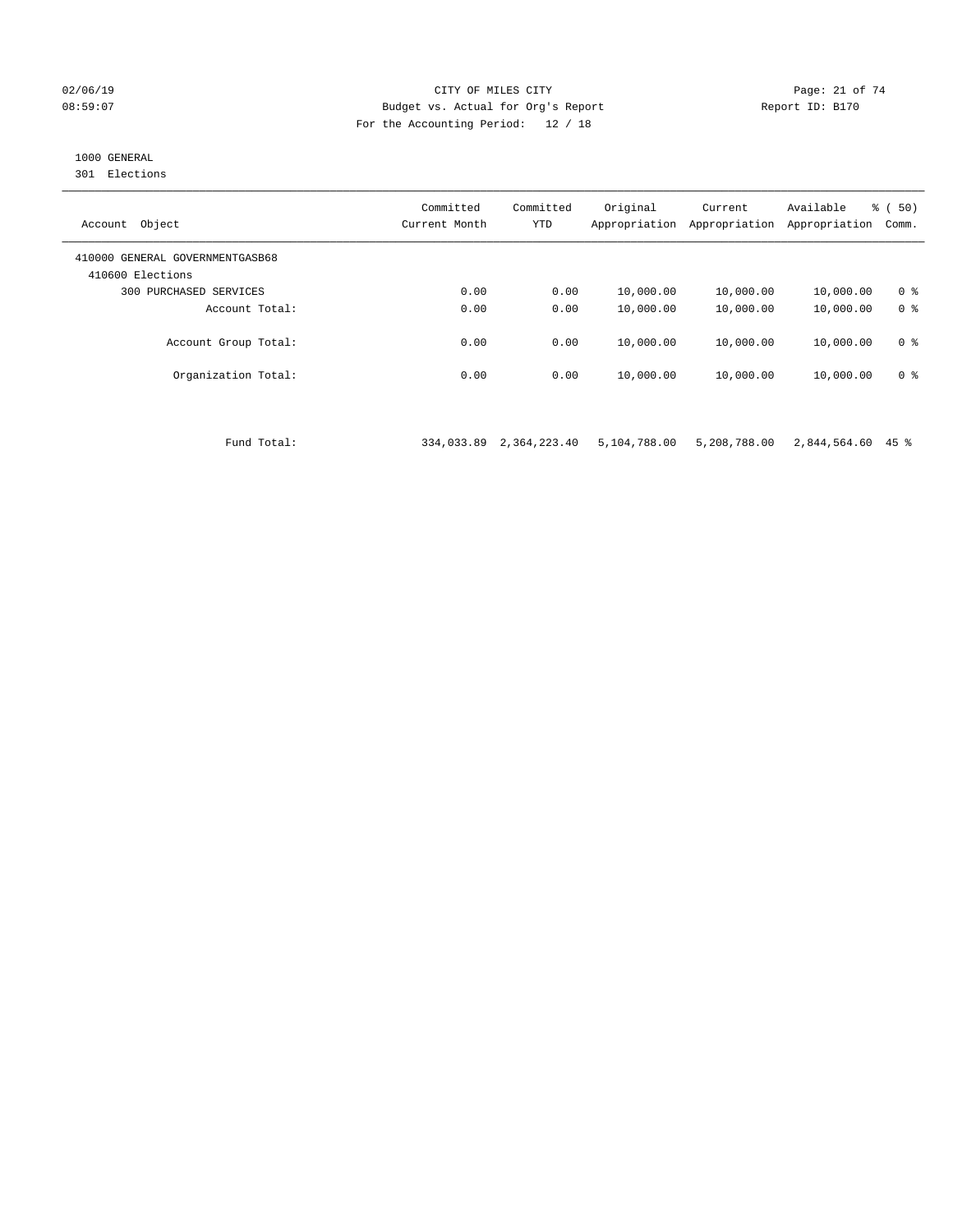### $O2/06/19$  Page: 22 of 74 08:59:07 Budget vs. Actual for Org's Report Report ID: B170 For the Accounting Period: 12 / 18

————————————————————————————————————————————————————————————————————————————————————————————————————————————————————————————————————

# 2220 LIBRARY

16 Library

|                                          | Committed     | Committed            | Original                | Current               | Available                                       | % ( 50)         |  |
|------------------------------------------|---------------|----------------------|-------------------------|-----------------------|-------------------------------------------------|-----------------|--|
| Account Object                           | Current Month | YTD                  |                         |                       | Appropriation Appropriation Appropriation Comm. |                 |  |
| 460000 CULTURE AND RECREATION-GASB68     |               |                      |                         |                       |                                                 |                 |  |
| 460100 Library Services(16)              |               |                      |                         |                       |                                                 |                 |  |
| 111 Salaries and Wages - Permanent       | 11,855.70     | 83,061.13            | 180,436.00              | 180,436.00            | 97, 374.87                                      | 46 %            |  |
| 121 OVERTIME-PERMANENT                   | 0.00          | 0.00                 | 600.00                  | 600.00                | 600.00                                          | 0 <sup>8</sup>  |  |
| 131 VACATION                             | 561.95        | 6,732.37             | 16,000.00               | 16,000.00             | 9,267.63                                        | $42$ %          |  |
| 132 SICK LEAVE                           | 3,317.78      | 6,850.58             | 7,300.00                | 7,300.00              | 449.42                                          | 94 %            |  |
| 133 OTHER LEAVE PAY                      | 0.00          | 0.00                 | 4,063.00                | 4,063.00              | 4,063.00                                        | 0 <sup>8</sup>  |  |
| 141 Unemployment Insurance               | 55.07         | 340.90               | 313.00                  | 313.00                | $-27.90$                                        | $109$ %         |  |
| 142 Workers' Compensation                | 66.98         | 414.62               | 887.00                  | 887.00                | 472.38                                          | 47 %            |  |
| 143 Health Insurance                     | 3,697.80      | 22,186.80            | 44,382.00               | 44,382.00             | 22,195.20                                       | 50%             |  |
| 144 FICA                                 | 1,189.53      | 7,365.29             | 15,943.00               | 15,943.00             | 8,577.71                                        | 46 %            |  |
| 145 PERS                                 | 1,348.52      | 8,282.48             | 17,651.00               | 17,651.00             | 9,368.52                                        | 47 %            |  |
| 196 CLOTHING ALLOTMENT                   | 0.00          | 750.00               | 750.00                  | 750.00                | 0.00                                            | $100$ %         |  |
| 210 Office Supplies and Materials        | 0.00          | 0.00                 | 1,000.00                | 1,000.00              | 1,000.00                                        | 0 <sup>8</sup>  |  |
| 214 Small Items of Equipment             | 0.00          | 0.00                 | 5,000.00                | 5,000.00              | 5,000.00                                        | 0 <sup>8</sup>  |  |
| 220 Operating Expenses                   | 0.00          | 0.00                 | 1,000.00                | 1,000.00              | 1,000.00                                        | 0 <sup>8</sup>  |  |
| 224 Janitorial Supplies                  | 33.50         | 234.79               | 1,200.00                | 1,200.00              | 965.21                                          | $20*$           |  |
| 311 Postage, Box Rent, Etc.              | 111.15        | 739.61               | 1,500.00                | 1,500.00              | 760.39                                          | 49 %            |  |
| 320 Printing, Duplicating, Typing &      | 25.25         | 119.04               | 2,000.00                | 2,000.00              | 1,880.96                                        | 6 %             |  |
| 330 Publicity, Subscriptions & Dues      | 121.16        | 121.16               | 0.00                    | 0.00                  | $-121.16$                                       | $***$ $-$       |  |
| 334 Memberships, Registrations & Dues    | 0.00          | 0.00                 | 250.00                  | 250.00                | 250.00                                          | 0 <sup>8</sup>  |  |
| 341 Electric Utility Services            | 394.09        | 4,052.97             | 9,000.00                | 9,000.00              | 4,947.03                                        | 45 %            |  |
| 342 Water Utility Services               | 58.80         | 269.72               | 700.00                  | 700.00                | 430.28                                          | 39%             |  |
| 343 Sewer Utility Services               | 37.63         | 224.72               | 800.00                  | 800.00                | 575.28                                          | $28$ %          |  |
| 344 Gas Utility Service                  | 250.42        | 593.59               | 5,000.00                | 5,000.00              | 4,406.41                                        | $12*$           |  |
| 345 Telephone                            | 136.27        | 720.18               | 1,500.00                | 1,500.00              | 779.82                                          | 48 %            |  |
| 346 Garbage Service                      | 0.00          | 0.00                 | 500.00                  | 500.00                | 500.00                                          | 0 <sup>8</sup>  |  |
| 347 Internet                             | 172.85        | 1,251.96             | 2,500.00                | 2,500.00              | 1,248.04                                        | 50%             |  |
| 350 Professional Services                | 0.00          | 3,575.92             | 9,500.00                | 9,500.00              | 5,924.08                                        | 38 <sup>8</sup> |  |
| 360 Contr R & M                          | 325.00        | 4,462.61             | 10,000.00               | 10,000.00             | 5,537.39                                        | 45 %            |  |
| 370 Travel                               | 0.00          | 149.27               | 2,000.00                | 2,000.00              | 1,850.73                                        | 7 %             |  |
| 380 Training Services                    | 0.00          | 150.00               | 1,000.00                | 1,000.00              | 850.00                                          | 15 <sup>°</sup> |  |
| 382 Books                                | 715.10        | 4,291.87<br>2,729.64 | 15,000.00               | 15,000.00             | 10,708.13                                       | 29%<br>100 %    |  |
| 511 Insurance on Buildings               | 0.00          |                      | 2,730.00                | 2,730.00              | 0.36                                            | $100*$          |  |
| 513 Liability<br>920 Buildings           | 0.00<br>0.00  | 2,484.04             | 2,485.00                | 2,485.00<br>30,000.00 | 0.96                                            | 0 <sup>8</sup>  |  |
| Account Total:                           | 24, 474.55    | 0.00<br>162, 155.26  | 30,000.00<br>392,990.00 |                       | 30,000.00                                       | 41 %            |  |
|                                          |               |                      |                         | 392,990.00            | 230,834.74                                      |                 |  |
| Account Group Total:                     | 24, 474.55    | 162, 155.26          | 392,990.00              | 392,990.00            | 230.834.74                                      | $41*$           |  |
| 520000 OTHER FINANCING USES              |               |                      |                         |                       |                                                 |                 |  |
| 521000 Interfund Operating Transfers Out |               |                      |                         |                       |                                                 |                 |  |
| 820 Transfers to Other Funds             | 1,768.50      | 10,611.00            | 21,222.00               | 21,222.00             | 10,611.00                                       | 50 %            |  |
| Account Total:                           | 1,768.50      | 10,611.00            | 21,222.00               | 21,222.00             | 10,611.00                                       | 50 %            |  |
| Account Group Total:                     | 1,768.50      | 10,611.00            | 21,222.00               | 21,222.00             | 10,611.00                                       | 50%             |  |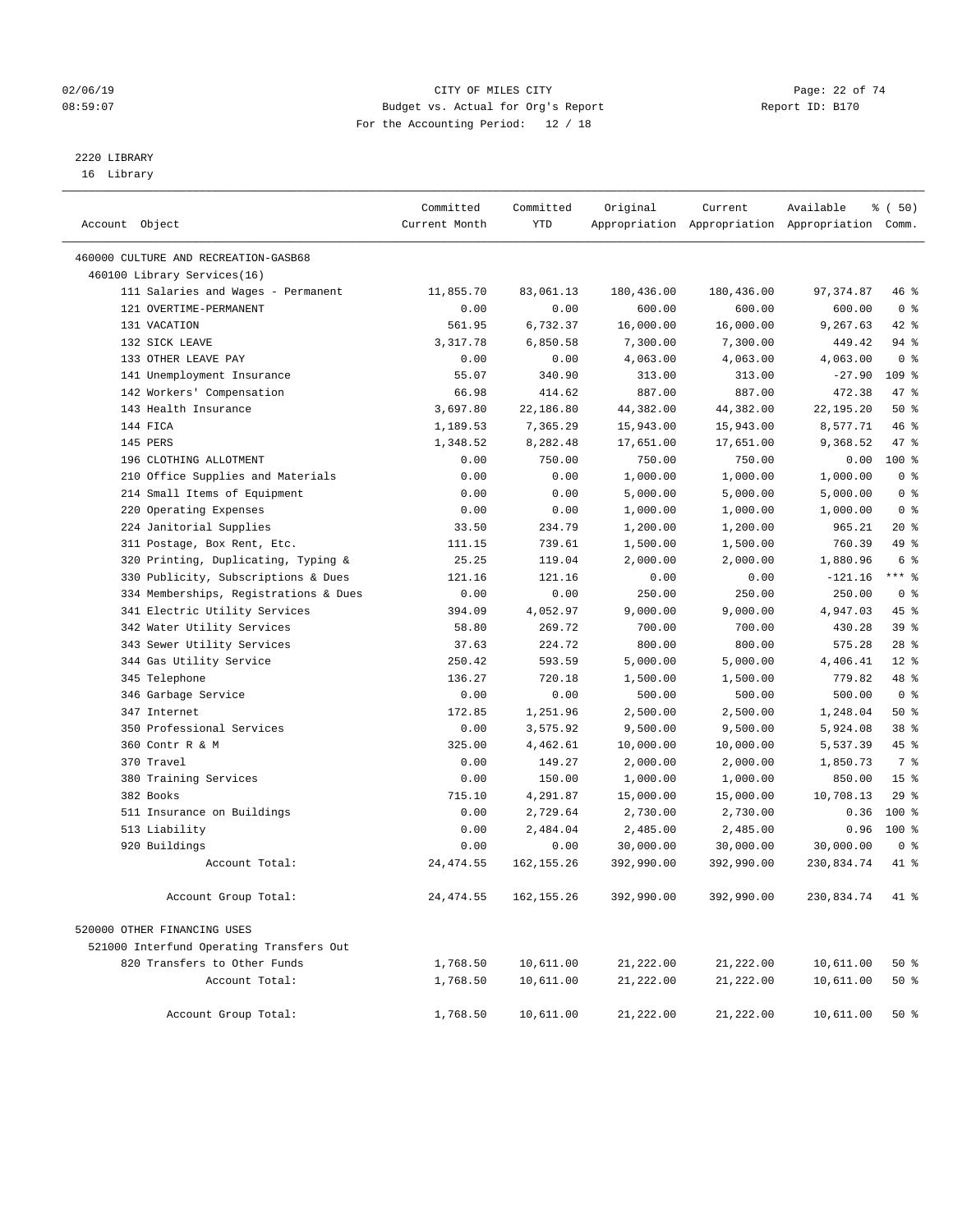### $O2/06/19$  Page: 23 of 74 08:59:07 Budget vs. Actual for Org's Report Report ID: B170 For the Accounting Period: 12 / 18

### 2220 LIBRARY 16 Library

| Account Object      | Committed<br>Current Month | Committed<br>YTD | Original   | Current    | Available<br>Appropriation Appropriation Appropriation Comm. | 8 ( 50)  |
|---------------------|----------------------------|------------------|------------|------------|--------------------------------------------------------------|----------|
| Organization Total: | 26, 243.05                 | 172,766.26       | 414,212.00 | 414,212.00 | 241,445.74                                                   | $42$ $%$ |
| Fund Total:         | 26, 243.05                 | 172,766.26       | 414,212.00 | 414,212.00 | 241,445.74 42 %                                              |          |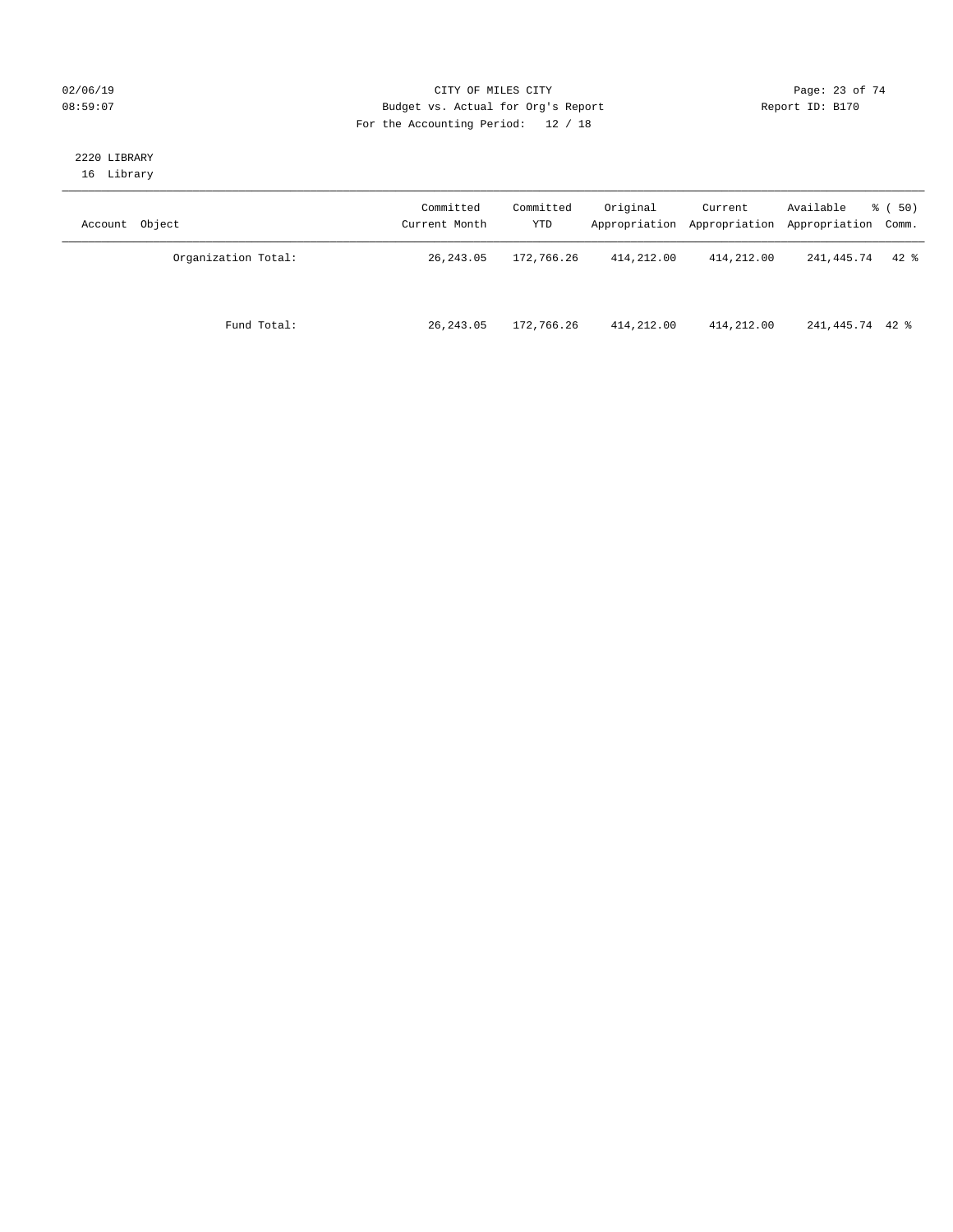### $O2/06/19$  Page: 24 of 74 08:59:07 Budget vs. Actual for Org's Report Changer Report ID: B170 For the Accounting Period: 12 / 18

### 2260 EMERGENCY DISASTER

201 Flood Prevention

| Account Object                                                          | Committed<br>Current Month | Committed<br><b>YTD</b> | Original  | Current<br>Appropriation Appropriation | Available<br>Appropriation | % ( 50)<br>Comm. |
|-------------------------------------------------------------------------|----------------------------|-------------------------|-----------|----------------------------------------|----------------------------|------------------|
| 520000 OTHER FINANCING USES<br>521000 Interfund Operating Transfers Out |                            |                         |           |                                        |                            |                  |
| 820 Transfers to Other Funds                                            | 0.00                       | 0.00                    | 18,727.00 | 18,727.00                              | 18,727.00                  | 0 <sup>8</sup>   |
| Account Total:                                                          | 0.00                       | 0.00                    | 18,727.00 | 18,727.00                              | 18,727.00                  | 0 <sup>8</sup>   |
| Account Group Total:                                                    | 0.00                       | 0.00                    | 18,727.00 | 18,727.00                              | 18,727.00                  | 0 <sup>8</sup>   |
| Organization Total:                                                     | 0.00                       | 0.00                    | 18,727.00 | 18,727.00                              | 18,727.00                  | 0 <sup>8</sup>   |
|                                                                         |                            |                         |           |                                        |                            |                  |
| Fund Total:                                                             | 0.00                       | 0.00                    | 18,727.00 | 18,727.00                              | 18,727.00                  | 0 %              |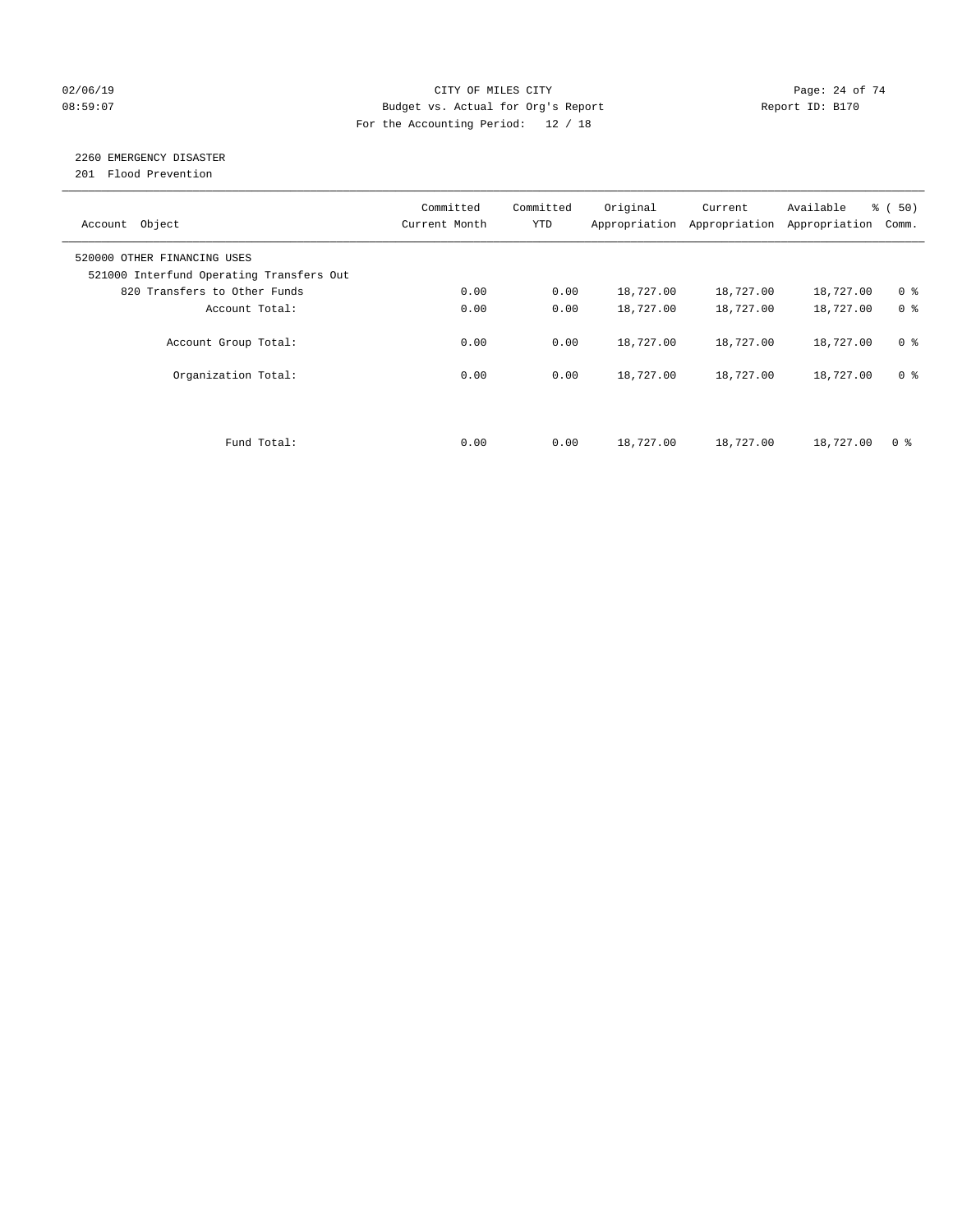### $O2/06/19$  Page: 25 of 74 08:59:07 Budget vs. Actual for Org's Report Report ID: B170 For the Accounting Period: 12 / 18

#### 2270 Health 37 CITY HEALTH

| Account Object                                                    | Committed<br>Current Month | Committed<br><b>YTD</b> | Original  | Current<br>Appropriation Appropriation | Available<br>Appropriation | % ( 50)<br>Comm. |
|-------------------------------------------------------------------|----------------------------|-------------------------|-----------|----------------------------------------|----------------------------|------------------|
| 440000 PUBLIC HEALTH-GASB68<br>440140 Registration and Inspection |                            |                         |           |                                        |                            |                  |
| 350 Professional Services                                         | 0.00                       | 0.00                    | 15,740.00 | 15,740.00                              | 15,740.00                  | 0 <sup>8</sup>   |
| Account Total:                                                    | 0.00                       | 0.00                    | 15,740.00 | 15,740.00                              | 15,740.00                  | 0 <sup>8</sup>   |
| Account Group Total:                                              | 0.00                       | 0.00                    | 15,740.00 | 15,740.00                              | 15,740.00                  | 0 <sup>8</sup>   |
| Organization Total:                                               | 0.00                       | 0.00                    | 15,740.00 | 15,740.00                              | 15,740.00                  | 0 <sup>8</sup>   |
|                                                                   |                            |                         |           |                                        |                            |                  |
| Fund Total:                                                       | 0.00                       | 0.00                    | 15,740.00 | 15,740.00                              | 15,740.00                  | 0 %              |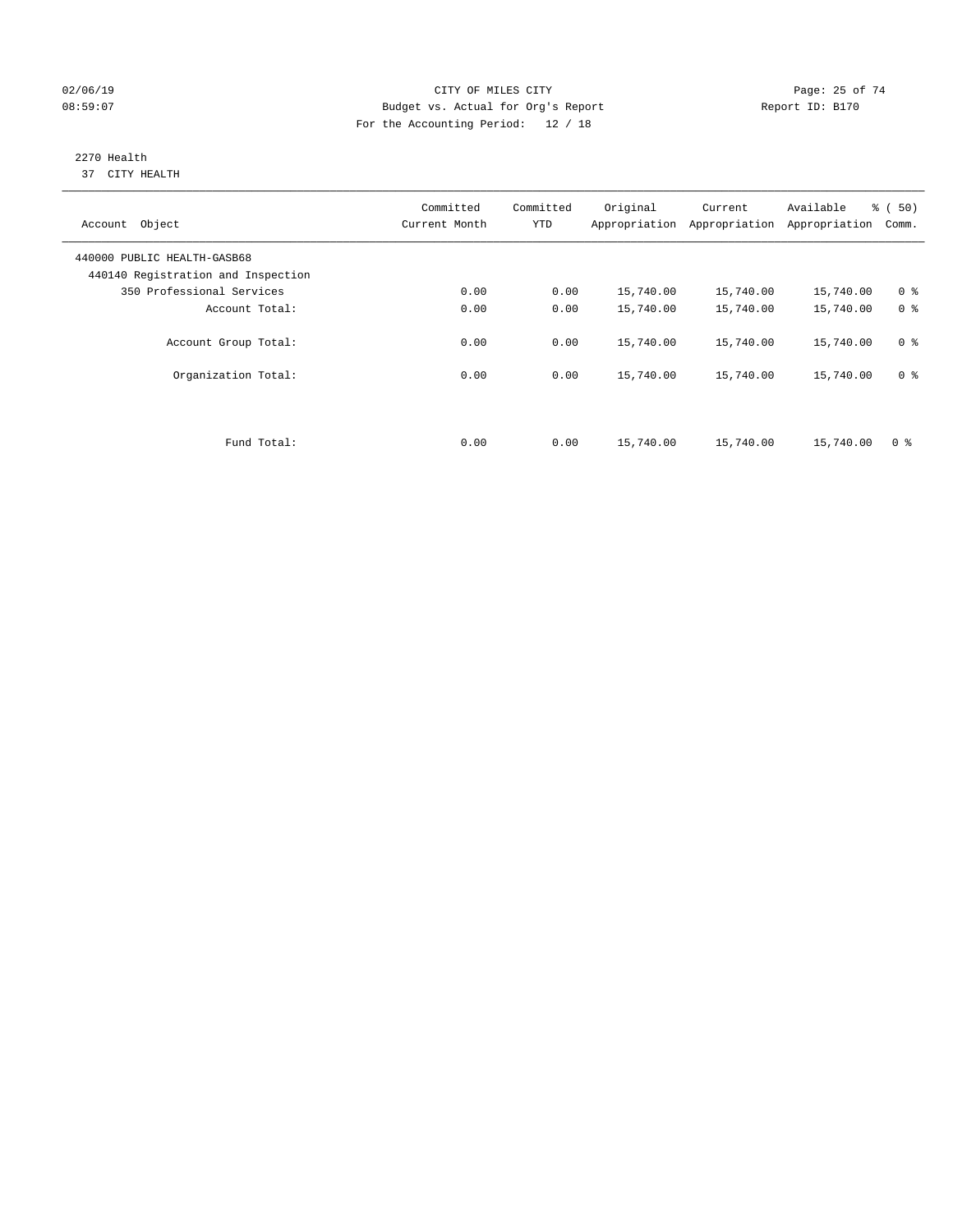### $O2/06/19$  Page: 26 of 74 08:59:07 Budget vs. Actual for Org's Report Report ID: B170 For the Accounting Period: 12 / 18

### 2310 TIFD-Downtown

11 Historic Preservation

|                                           | Committed     | Committed  | Original  | Current   | Available                                       | % (50)         |
|-------------------------------------------|---------------|------------|-----------|-----------|-------------------------------------------------|----------------|
| Account Object                            | Current Month | <b>YTD</b> |           |           | Appropriation Appropriation Appropriation Comm. |                |
| 460000 CULTURE AND RECREATION-GASB68      |               |            |           |           |                                                 |                |
| 460462 Urban Renewal District             |               |            |           |           |                                                 |                |
| 111 Salaries and Wages - Permanent        | 1,384.92      | 8,189.27   | 14,740.00 | 14,740.00 | 6,550.73                                        | 56%            |
| 131 VACATION                              | 0.00          | 0.00       | 1,600.00  | 1,600.00  | 1,600.00                                        | 0 <sup>8</sup> |
| 132 SICK LEAVE                            | 0.00          | 0.00       | 400.00    | 400.00    | 400.00                                          | 0 <sup>8</sup> |
| 133 OTHER LEAVE PAY                       | 0.00          | 120.42     | 0.00      | 0.00      | $-120.42$                                       | $***$ $%$      |
| 141 Unemployment Insurance                | 4.84          | 29.31      | 25.00     | 25.00     | $-4.31$                                         | 117 %          |
| 142 Workers' Compensation                 | 17.40         | 105.33     | 210.00    | 210.00    | 104.67                                          | 50%            |
| 144 FICA                                  | 105.96        | 641.10     | 1,281.00  | 1,281.00  | 639.90                                          | 50%            |
| 145 PERS                                  | 118.68        | 712.13     | 1,418.00  | 1,418.00  | 705.87                                          | 50%            |
| 196 CLOTHING ALLOTMENT                    | 0.00          | 70.12      | 0.00      | 0.00      | $-70.12$                                        | $***$ $%$      |
| 210 Office Supplies and Materials         | 0.00          | 0.00       | 250.00    | 250.00    | 250.00                                          | 0 <sup>8</sup> |
| 220 Operating Expenses                    | 0.00          | 58.17      | 1,000.00  | 1,000.00  | 941.83                                          | 6 <sup>°</sup> |
| 311 Postage, Box Rent, Etc.               | 1.26          | 1.26       | 0.00      | 0.00      | $-1.26$                                         | $***$ 8        |
| 320 Printing, Duplicating, Typing &       | 0.00          | 0.00       | 100.00    | 100.00    | 100.00                                          | 0 <sup>8</sup> |
| 330 Publicity, Subscriptions & Dues       | 0.00          | 0.00       | 100.00    | 100.00    | 100.00                                          | 0 <sup>8</sup> |
| 331 Publication of Formal & Legal Notices | 0.00          | 0.00       | 300.00    | 300.00    | 300.00                                          | 0 <sup>8</sup> |
| 345 Telephone                             | 24.65         | 147.90     | 219.00    | 219.00    | 71.10                                           | 68 %           |
| 347 Internet                              | 18.25         | 109.50     | 785.00    | 785.00    | 675.50                                          | $14*$          |
| 350 Professional Services                 | 0.00          | 77.60      | 1,167.00  | 1,167.00  | 1,089.40                                        | 7 %            |
| 360 Contr R & M                           | 70.17         | 458.01     | 562.00    | 562.00    | 103.99                                          | $81 - 8$       |
| 370 Travel                                | 0.00          | 0.00       | 1,000.00  | 1,000.00  | 1,000.00                                        | 0 <sup>8</sup> |
| 721 Redevelopment                         | 0.00          | 0.00       | 11,067.00 | 11,067.00 | 11,067.00                                       | 0 <sup>8</sup> |
| Account Total:                            | 1,746.13      | 10,720.12  | 36,224.00 | 36,224.00 | 25,503.88                                       | $30*$          |
| Account Group Total:                      | 1,746.13      | 10,720.12  | 36,224.00 | 36,224.00 | 25,503.88                                       | $30*$          |
| 520000 OTHER FINANCING USES               |               |            |           |           |                                                 |                |
| 521000 Interfund Operating Transfers Out  |               |            |           |           |                                                 |                |
| 820 Transfers to Other Funds              | 0.00          | 3,777.67   | 3,778.00  | 3,778.00  | 0.33                                            | $100$ %        |
| Account Total:                            | 0.00          | 3,777.67   | 3,778.00  | 3,778.00  | 0.33                                            | $100*$         |
| Account Group Total:                      | 0.00          | 3,777.67   | 3,778.00  | 3,778.00  |                                                 | $0.33$ 100 %   |
| Organization Total:                       | 1,746.13      | 14,497.79  | 40,002.00 | 40,002.00 | 25,504.21                                       | 36%            |
| Fund Total:                               | 1,746.13      | 14,497.79  | 40,002.00 | 40,002.00 | 25,504.21 36 %                                  |                |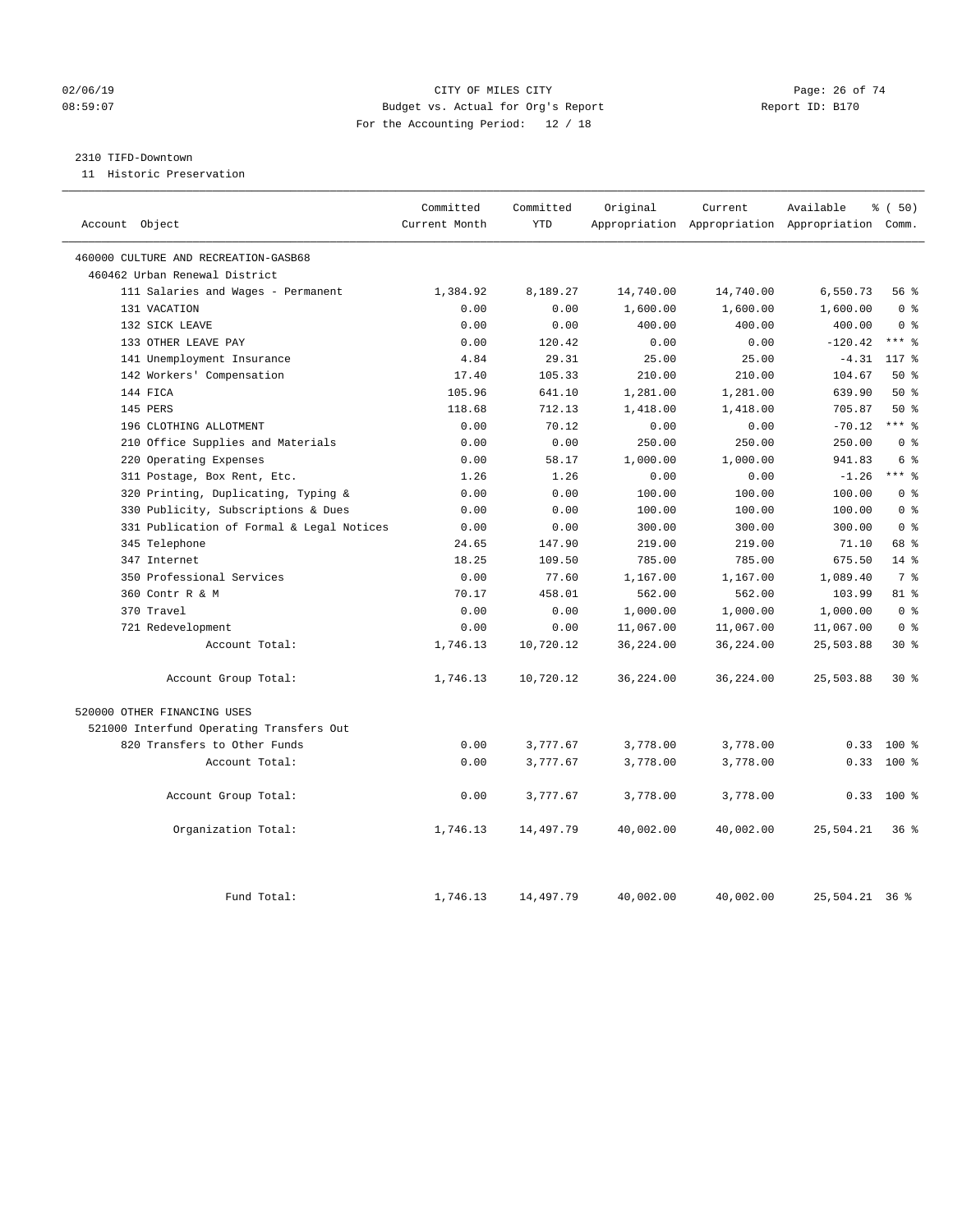### $O2/06/19$  Page: 27 of 74 08:59:07 Budget vs. Actual for Org's Report Changer Report ID: B170 For the Accounting Period: 12 / 18

# 2372 Permissive Medical Levy

20 Permissive Medical Levy

| Object<br>Account                                                       | Committed<br>Current Month | Committed<br><b>YTD</b> | Original<br>Appropriation | Current<br>Appropriation | Available<br>Appropriation | % (50)<br>Comm.    |
|-------------------------------------------------------------------------|----------------------------|-------------------------|---------------------------|--------------------------|----------------------------|--------------------|
| 520000 OTHER FINANCING USES<br>521000 Interfund Operating Transfers Out |                            |                         |                           |                          |                            |                    |
| 820 Transfers to Other Funds                                            | 121,874.16                 | 124,202.82              | 224,741.00                | 224,741.00               | 100,538.18                 | 55 <sup>8</sup>    |
| Account Total:                                                          | 121,874.16                 | 124,202.82              | 224,741.00                | 224,741.00               | 100,538.18                 | 55 <sup>°</sup>    |
| Account Group Total:                                                    | 121,874.16                 | 124,202.82              | 224,741.00                | 224,741.00               | 100,538.18                 | $55$ $\frac{6}{3}$ |
| Organization Total:                                                     | 121,874.16                 | 124,202.82              | 224,741.00                | 224,741.00               | 100,538.18                 | 55 <sup>8</sup>    |
|                                                                         |                            |                         |                           |                          |                            |                    |
| Fund Total:                                                             | 121,874.16                 | 124,202.82              | 224,741.00                | 224,741.00               | $100,538.18$ 55 %          |                    |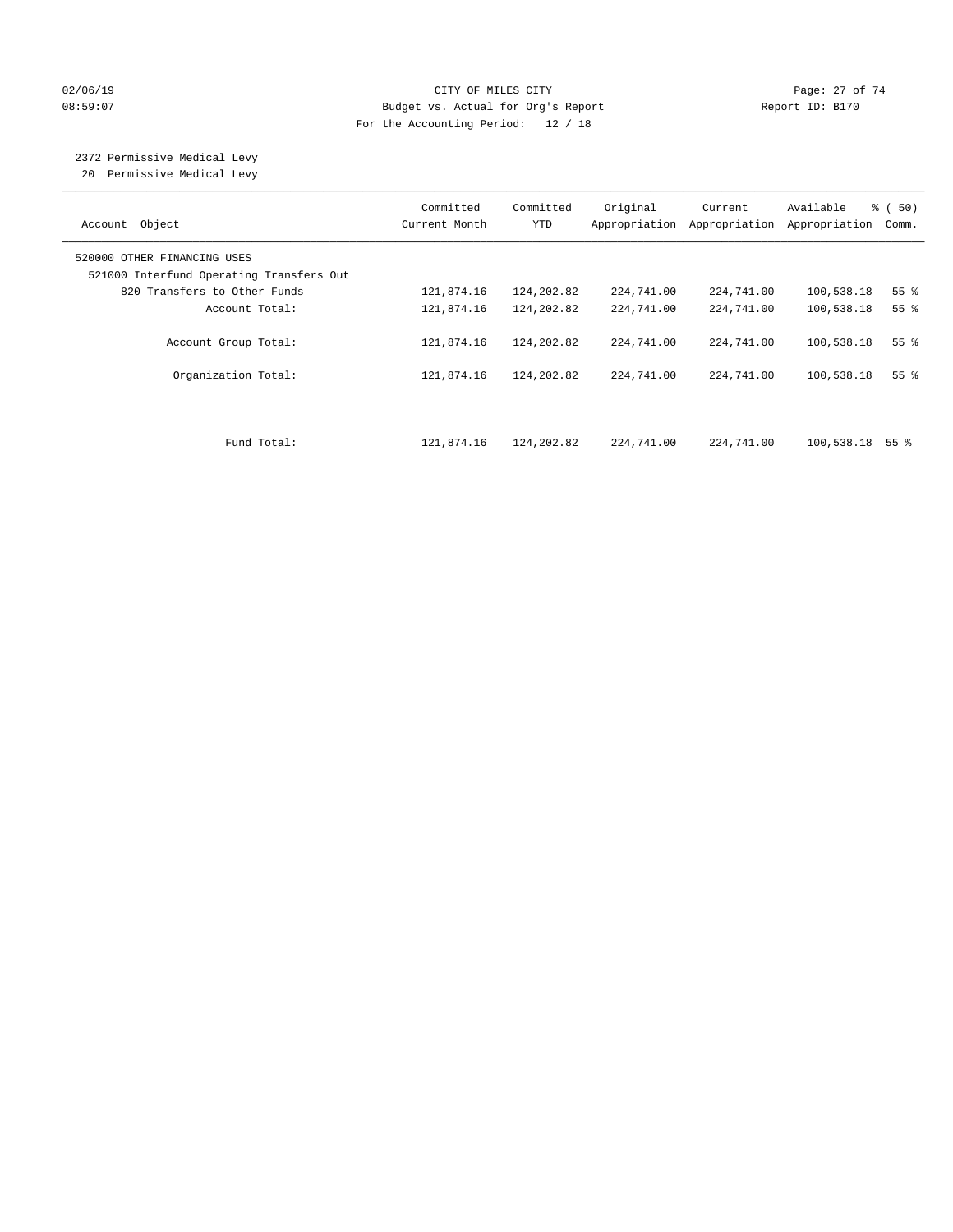### $O2/06/19$  Page: 28 of 74 08:59:07 Budget vs. Actual for Org's Report Changer Report ID: B170 For the Accounting Period: 12 / 18

### 2390 DRUG FORFEITURE

5 Police

| Account Object                    | Committed<br>Current Month | Committed<br>YTD | Original | Current<br>Appropriation Appropriation | Available<br>Appropriation | % (50)<br>Comm. |
|-----------------------------------|----------------------------|------------------|----------|----------------------------------------|----------------------------|-----------------|
| 420000 PUBLIC SAFETY-GASB68       |                            |                  |          |                                        |                            |                 |
| 420100 Law Enforcement Services   |                            |                  |          |                                        |                            |                 |
| 210 Office Supplies and Materials | 0.00                       | 0.00             | 100.00   | 100.00                                 | 100.00                     | 0 <sup>8</sup>  |
| 220 Operating Expenses            | 0.00                       | 0.00             | 500.00   | 500.00                                 | 500.00                     | 0 <sup>8</sup>  |
| 380 Training Services             | 0.00                       | 0.00             | 100.00   | 100.00                                 | 100.00                     | 0 <sup>8</sup>  |
| 900 Capital Outlay                | 0.00                       | 0.00             | 1,000.00 | 1,000.00                               | 1,000.00                   | 0 <sup>8</sup>  |
| Account Total:                    | 0.00                       | 0.00             | 1,700.00 | 1,700.00                               | 1,700.00                   | 0 <sup>8</sup>  |
| Account Group Total:              | 0.00                       | 0.00             | 1,700.00 | 1,700.00                               | 1,700.00                   | 0 <sup>8</sup>  |
| Organization Total:               | 0.00                       | 0.00             | 1,700.00 | 1,700.00                               | 1,700.00                   | 0 <sup>8</sup>  |
|                                   |                            |                  |          |                                        |                            |                 |
| Fund Total:                       | 0.00                       | 0.00             | 1,700.00 | 1,700.00                               | 1,700.00                   | 0 %             |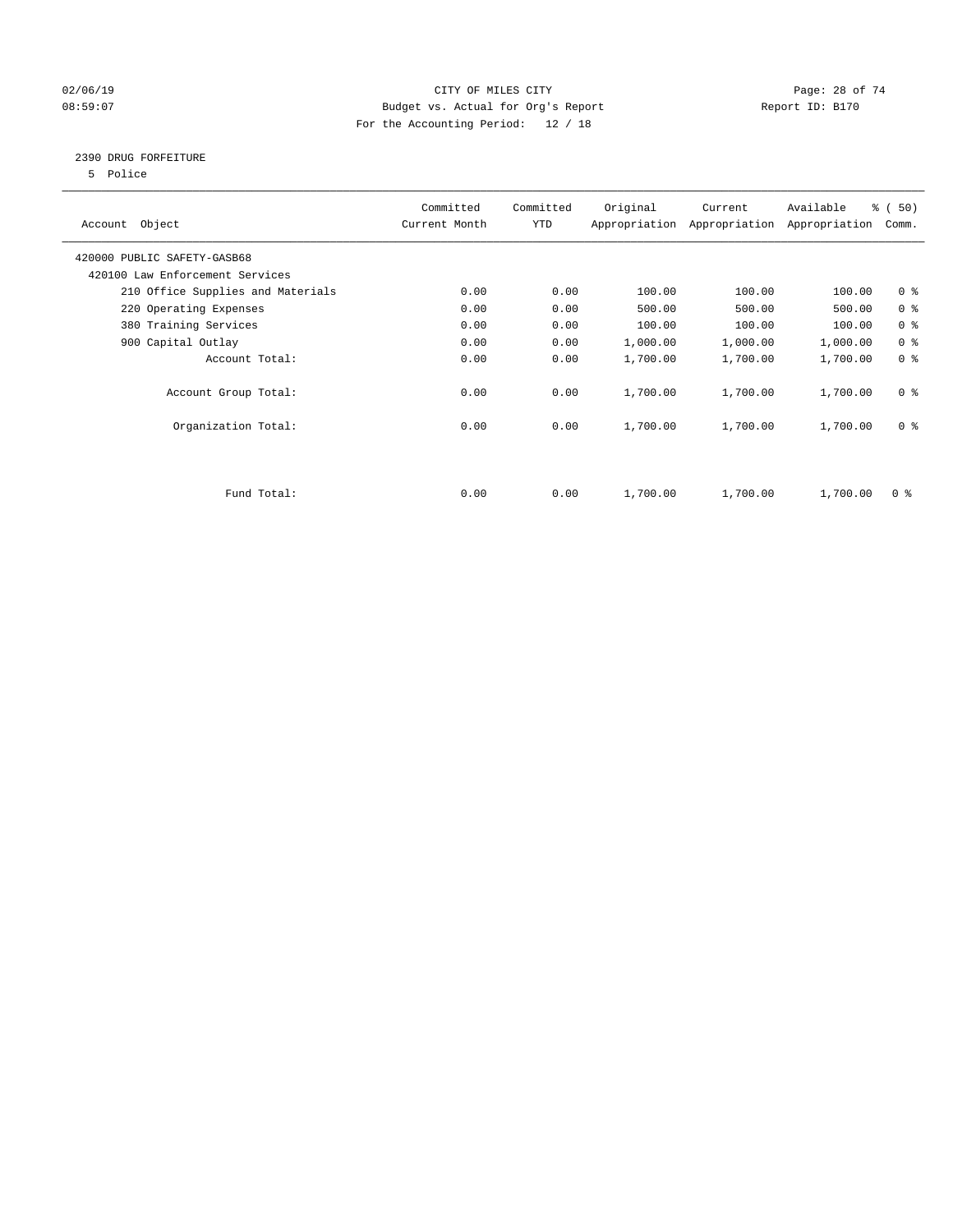### $O2/06/19$  Page: 29 of 74 08:59:07 Budget vs. Actual for Org's Report Report ID: B170 For the Accounting Period: 12 / 18

————————————————————————————————————————————————————————————————————————————————————————————————————————————————————————————————————

### 2394 BUILDING CODE ENFORCEMENT

18 BUILDING INSPECTION

|                                           | Committed     | Committed  | Original   | Current    | Available                                       | % ( 50)         |  |
|-------------------------------------------|---------------|------------|------------|------------|-------------------------------------------------|-----------------|--|
| Account Object                            | Current Month | <b>YTD</b> |            |            | Appropriation Appropriation Appropriation Comm. |                 |  |
| 420000 PUBLIC SAFETY-GASB68               |               |            |            |            |                                                 |                 |  |
| 420531 Building Inspection                |               |            |            |            |                                                 |                 |  |
| 111 Salaries and Wages - Permanent        | 874.94        | 5,762.94   | 11,588.00  | 11,588.00  | 5,825.06                                        | 50%             |  |
| 121 OVERTIME-PERMANENT                    | 12.60         | 63.00      | 240.00     | 240.00     | 177.00                                          | $26$ %          |  |
| 131 VACATION                              | 31.38         | 502.53     | 1,000.00   | 1,000.00   | 497.47                                          | 50%             |  |
| 132 SICK LEAVE                            | 81.25         | 245.15     | 600.00     | 600.00     | 354.85                                          | 41 %            |  |
| 133 OTHER LEAVE PAY                       | 49.88         | 49.88      | 254.00     | 254.00     | 204.12                                          | $20*$           |  |
| 141 Unemployment Insurance                | 3.66          | 23.32      | 21.00      | 21.00      | $-2.32$                                         | 111 %           |  |
| 142 Workers' Compensation                 | 29.54         | 182.50     | 363.00     | 363.00     | 180.50                                          | 50%             |  |
| 143 Health Insurance                      | 221.90        | 1,331.42   | 2,663.00   | 2,663.00   | 1,331.58                                        | 50%             |  |
| 144 FICA                                  | 79.95         | 507.92     | 1,047.00   | 1,047.00   | 539.08                                          | 49 %            |  |
| 145 PERS                                  | 90.00         | 567.68     | 1,159.00   | 1,159.00   | 591.32                                          | 49 %            |  |
| 196 CLOTHING ALLOTMENT                    | 0.00          | 45.00      | 45.00      | 45.00      | 0.00                                            | 100 %           |  |
| 210 Office Supplies and Materials         | 5.77          | 135.39     | 2,000.00   | 2,000.00   | 1,864.61                                        | 7 %             |  |
| 214 Small Items of Equipment              | 0.00          | 0.00       | 15,000.00  | 15,000.00  | 15,000.00                                       | 0 <sup>8</sup>  |  |
| 220 Operating Expenses                    | 0.00          | 0.00       | 1,000.00   | 1,000.00   | 1,000.00                                        | 0 <sup>8</sup>  |  |
| 311 Postage, Box Rent, Etc.               | 0.00          | 103.97     | 500.00     | 500.00     | 396.03                                          | $21$ %          |  |
| 320 Printing, Duplicating, Typing &       | 0.00          | 269.99     | 400.00     | 400.00     | 130.01                                          | 67 %            |  |
| 330 Publicity, Subscriptions & Dues       | 0.00          | 112.56     | 500.00     | 500.00     | 387.44                                          | $23$ $%$        |  |
| 331 Publication of Formal & Legal Notices | 0.00          | 158.70     | 1,000.00   | 1,000.00   | 841.30                                          | 16 <sup>°</sup> |  |
| 334 Memberships, Registrations & Dues     | 0.00          | 230.00     | 400.00     | 400.00     | 170.00                                          | 58 %            |  |
| 345 Telephone                             | 26.36         | 158.16     | 400.00     | 400.00     | 241.84                                          | 40 %            |  |
| 347 Internet                              | 0.00          | 0.00       | 200.00     | 200.00     | 200.00                                          | 0 <sup>8</sup>  |  |
| 350 Professional Services                 | 3,631.70      | 46,651.48  | 115,000.00 | 115,000.00 | 68, 348.52                                      | 41 %            |  |
| 360 Contr R & M                           | 156.84        | 2,096.70   | 3,000.00   | 3,000.00   | 903.30                                          | 70 %            |  |
| 380 Training Services                     | 0.00          | 1,567.38   | 5,000.00   | 5,000.00   | 3,432.62                                        | $31$ %          |  |
| 382 Books                                 | 0.00          | 0.00       | 8,000.00   | 8,000.00   | 8,000.00                                        | 0 <sup>8</sup>  |  |
| 531 Building & Office Rental              | 200.00        | 1,200.00   | 2,400.00   | 2,400.00   | 1,200.00                                        | 50%             |  |
| 540 Special Assessments                   | 0.00          | 546.23     | 800.00     | 800.00     | 253.77                                          | 68 %            |  |
| Account Total:                            | 5,495.77      | 62,511.90  | 174,580.00 | 174,580.00 | 112,068.10                                      | 36%             |  |
| Account Group Total:                      | 5,495.77      | 62,511.90  | 174,580.00 | 174,580.00 | 112,068.10                                      | 36%             |  |
| 510000 MISCELLANEOUS                      |               |            |            |            |                                                 |                 |  |
| 510330 Comprehensive Liability Insurance  |               |            |            |            |                                                 |                 |  |
| 513 Liability                             | 0.00          | 165.52     | 166.00     | 166.00     | 0.48                                            | 100 %           |  |
| Account Total:                            | 0.00          | 165.52     | 166.00     | 166.00     |                                                 | $0.48$ 100 %    |  |
| Account Group Total:                      | 0.00          | 165.52     | 166.00     | 166.00     |                                                 | $0.48$ 100 %    |  |
| 520000 OTHER FINANCING USES               |               |            |            |            |                                                 |                 |  |
| 521000 Interfund Operating Transfers Out  |               |            |            |            |                                                 |                 |  |
| 820 Transfers to Other Funds              | 570.00        | 3,420.00   | 6,840.00   | 6,840.00   | 3,420.00                                        | 50%             |  |
| Account Total:                            | 570.00        | 3,420.00   | 6,840.00   | 6,840.00   | 3,420.00                                        | 50%             |  |
| Account Group Total:                      | 570.00        | 3,420.00   | 6,840.00   | 6,840.00   | 3,420.00                                        | $50*$           |  |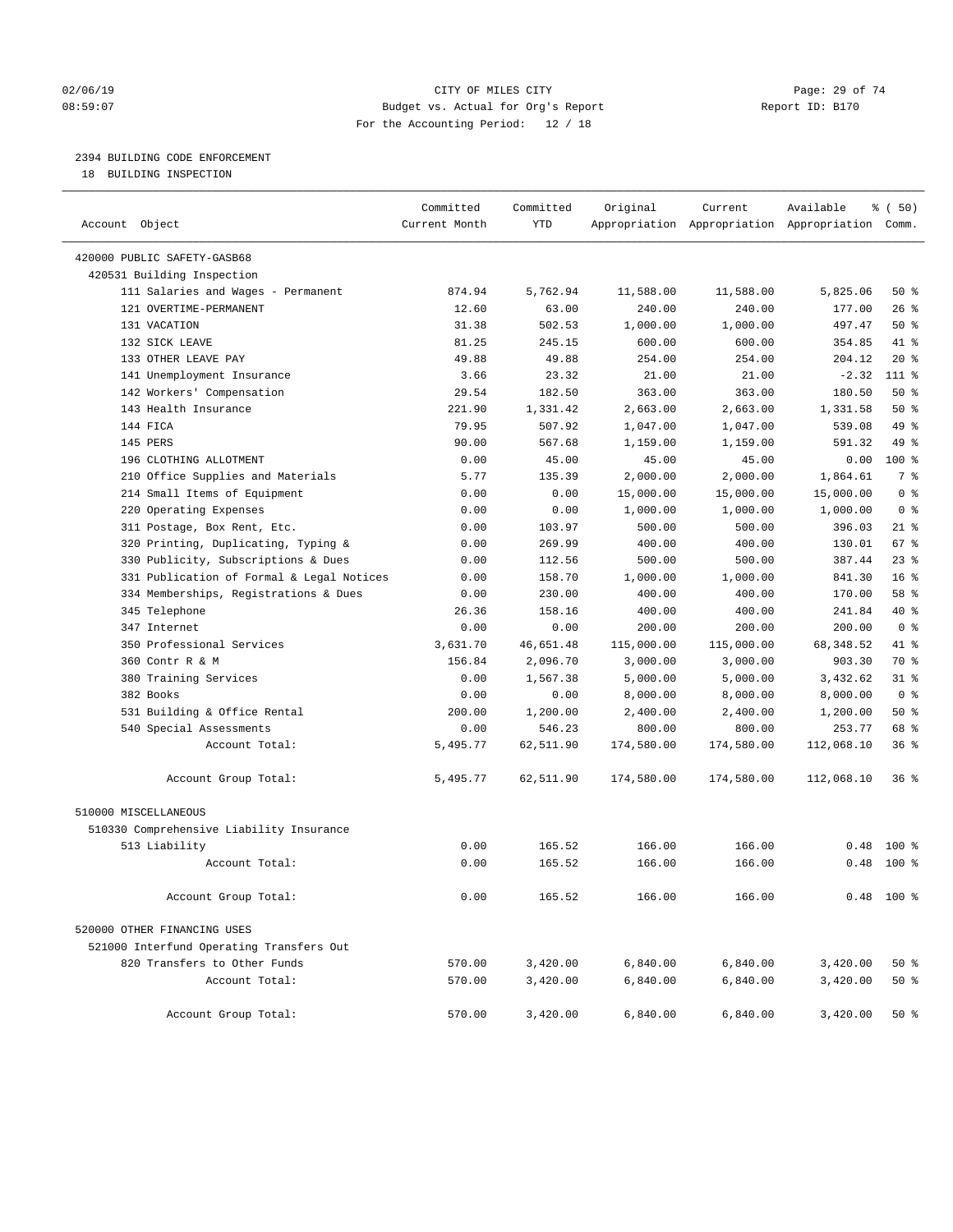### $O2/06/19$  Page: 30 of 74 08:59:07 Budget vs. Actual for Org's Report Report ID: B170 For the Accounting Period: 12 / 18

### 2394 BUILDING CODE ENFORCEMENT

18 BUILDING INSPECTION

| Account Object      | Committed<br>Current Month | Committed<br>YTD | Original   | Current<br>Appropriation Appropriation | Available<br>Appropriation Comm. | 8 ( 50) |
|---------------------|----------------------------|------------------|------------|----------------------------------------|----------------------------------|---------|
| Organization Total: | 6,065.77                   | 66,097.42        | 181,586.00 | 181,586.00                             | 115,488.58                       | 36%     |
| Fund Total:         | 6,065.77                   | 66,097.42        | 181,586.00 | 181,586.00                             | 115,488.58 36 %                  |         |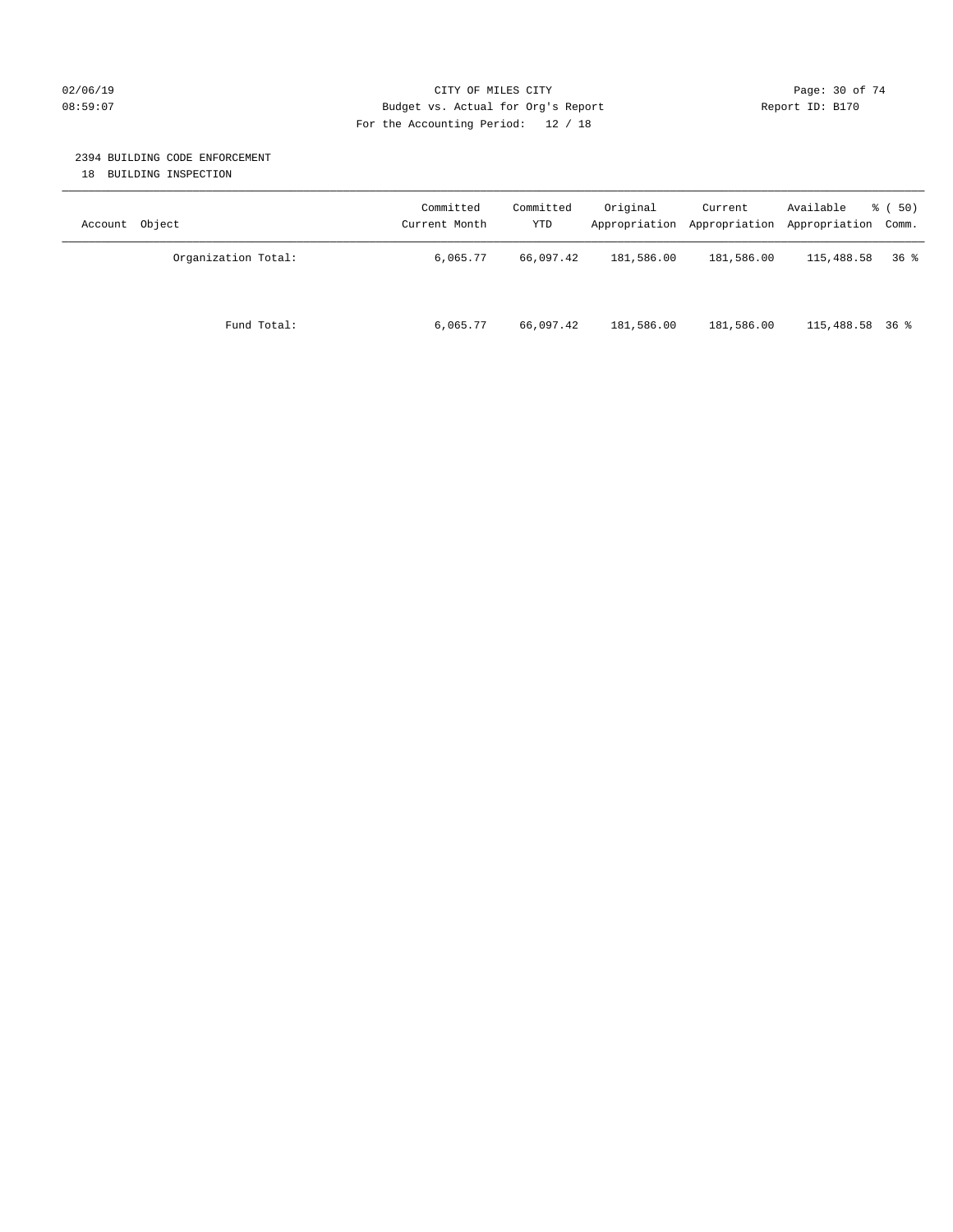### $O2/06/19$  Page: 31 of 74 08:59:07 Budget vs. Actual for Org's Report Changer Report ID: B170 For the Accounting Period: 12 / 18

 2400 LTG M D#165-(Gen City) 46 SID #165

| Account Object                           | Committed<br>Current Month | Committed<br><b>YTD</b> | Original   | Current<br>Appropriation Appropriation | Available<br>Appropriation | % (50)<br>Comm. |  |
|------------------------------------------|----------------------------|-------------------------|------------|----------------------------------------|----------------------------|-----------------|--|
| 430000 Public Works-GASB68               |                            |                         |            |                                        |                            |                 |  |
| 430263 STREET LIGHTING                   |                            |                         |            |                                        |                            |                 |  |
| 341 Electric Utility Services            | 3,470.53                   | 21,406.35               | 114,000.00 | 114,000.00                             | 92,593.65                  | 19 <sup>°</sup> |  |
| 533 Machinery and Equipment Rental       | 12,165.40                  | 73,196.40               | 81,000.00  | 81,000.00                              | 7,803.60                   | 90%             |  |
| Account Total:                           | 15,635.93                  | 94,602.75               | 195,000.00 | 195,000.00                             | 100,397.25                 | 49 %            |  |
| Account Group Total:                     | 15,635.93                  | 94,602.75               | 195,000.00 | 195,000.00                             | 100,397.25                 | $49*$           |  |
| 520000 OTHER FINANCING USES              |                            |                         |            |                                        |                            |                 |  |
| 521000 Interfund Operating Transfers Out |                            |                         |            |                                        |                            |                 |  |
| 820 Transfers to Other Funds             | 0.00                       | 1,000.00                | 1,000.00   | 1,000.00                               | 0.00                       | $100*$          |  |
| Account Total:                           | 0.00                       | 1,000.00                | 1,000.00   | 1,000.00                               | 0.00                       | 100 %           |  |
| Account Group Total:                     | 0.00                       | 1,000.00                | 1,000.00   | 1,000.00                               |                            | $0.00 100$ %    |  |
| Organization Total:                      | 15,635.93                  | 95,602.75               | 196,000.00 | 196,000.00                             | 100,397.25                 | $49*$           |  |
|                                          |                            |                         |            |                                        |                            |                 |  |
| Fund Total:                              | 15,635.93                  | 95,602.75               | 196,000.00 | 196,000.00                             | 100,397.25                 | 49 %            |  |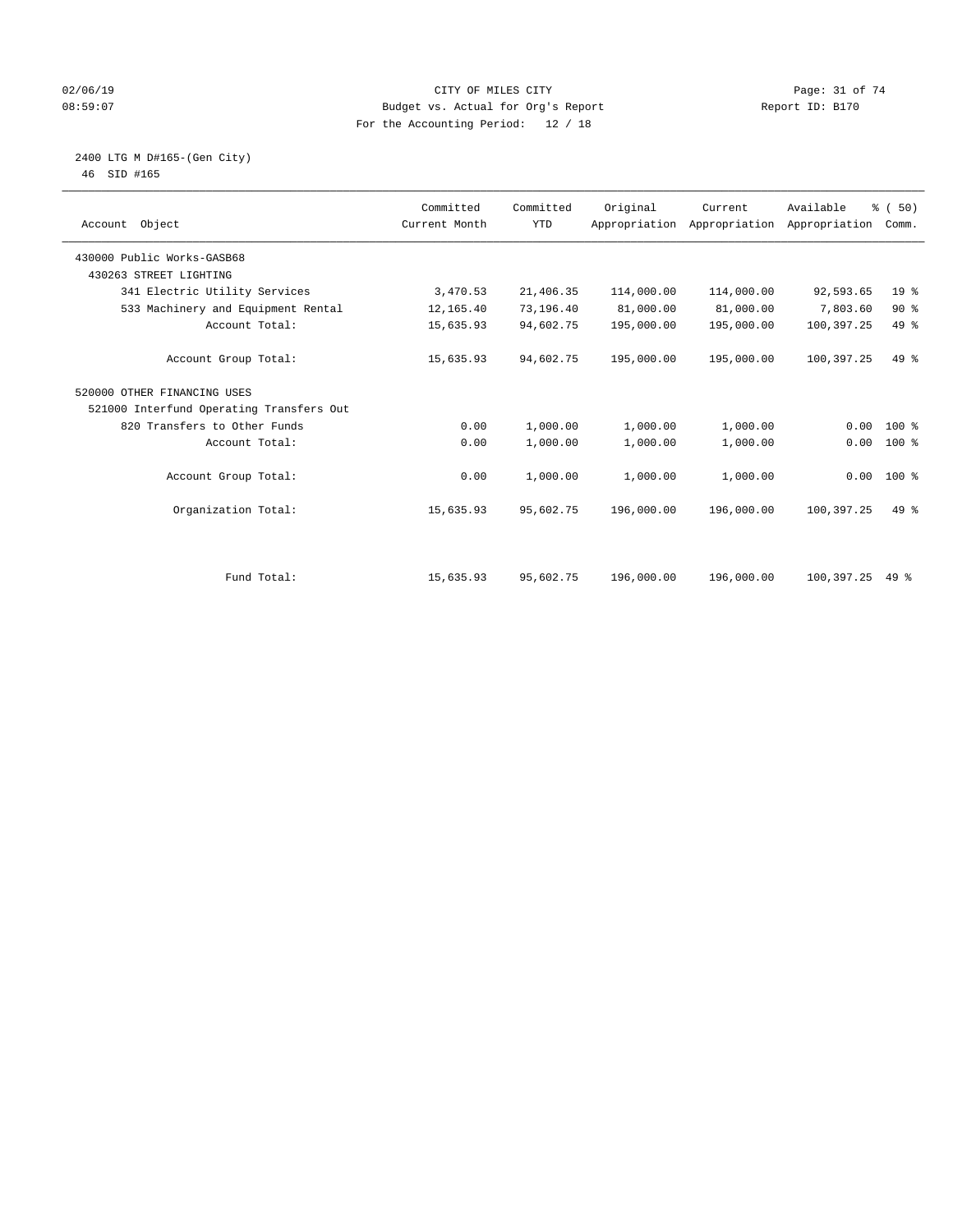### $O2/06/19$  Page: 32 of 74 08:59:07 Budget vs. Actual for Org's Report Report ID: B170 For the Accounting Period: 12 / 18

# 2420 LTG M D#167-(MilesAddn Etc)

48 SID #167

| Account Object                           | Committed<br>Current Month | Committed<br><b>YTD</b> | Original  | Current<br>Appropriation Appropriation Appropriation | Available          | % (50)<br>Comm. |  |
|------------------------------------------|----------------------------|-------------------------|-----------|------------------------------------------------------|--------------------|-----------------|--|
| 430000 Public Works-GASB68               |                            |                         |           |                                                      |                    |                 |  |
| 430263 STREET LIGHTING                   |                            |                         |           |                                                      |                    |                 |  |
| 341 Electric Utility Services            | 489.78                     | 3,020.80                | 21,000.00 | 21,000.00                                            | 17,979.20          | $14*$           |  |
| 533 Machinery and Equipment Rental       | 1,453.50                   | 8,721.00                | 11,000.00 | 11,000.00                                            | 2,279.00           | 79 %            |  |
| Account Total:                           | 1,943.28                   | 11,741.80               | 32,000.00 | 32,000.00                                            | 20,258.20          | 37 <sup>8</sup> |  |
| Account Group Total:                     | 1,943.28                   | 11,741.80               | 32,000.00 | 32,000.00                                            | 20,258.20          | 37 <sup>8</sup> |  |
| 520000 OTHER FINANCING USES              |                            |                         |           |                                                      |                    |                 |  |
| 521000 Interfund Operating Transfers Out |                            |                         |           |                                                      |                    |                 |  |
| 820 Transfers to Other Funds             | 0.00                       | 1,000.00                | 1,000.00  | 1,000.00                                             | 0.00               | $100*$          |  |
| Account Total:                           | 0.00                       | 1,000.00                | 1,000.00  | 1,000.00                                             | 0.00               | $100*$          |  |
| Account Group Total:                     | 0.00                       | 1,000.00                | 1,000.00  | 1,000.00                                             |                    | $0.00$ 100 %    |  |
| Organization Total:                      | 1,943.28                   | 12,741.80               | 33,000.00 | 33,000.00                                            | 20,258.20          | 39 <sup>8</sup> |  |
|                                          |                            |                         |           |                                                      |                    |                 |  |
| Fund Total:                              | 1,943.28                   | 12,741.80               | 33,000.00 | 33,000.00                                            | $20, 258, 20$ 39 % |                 |  |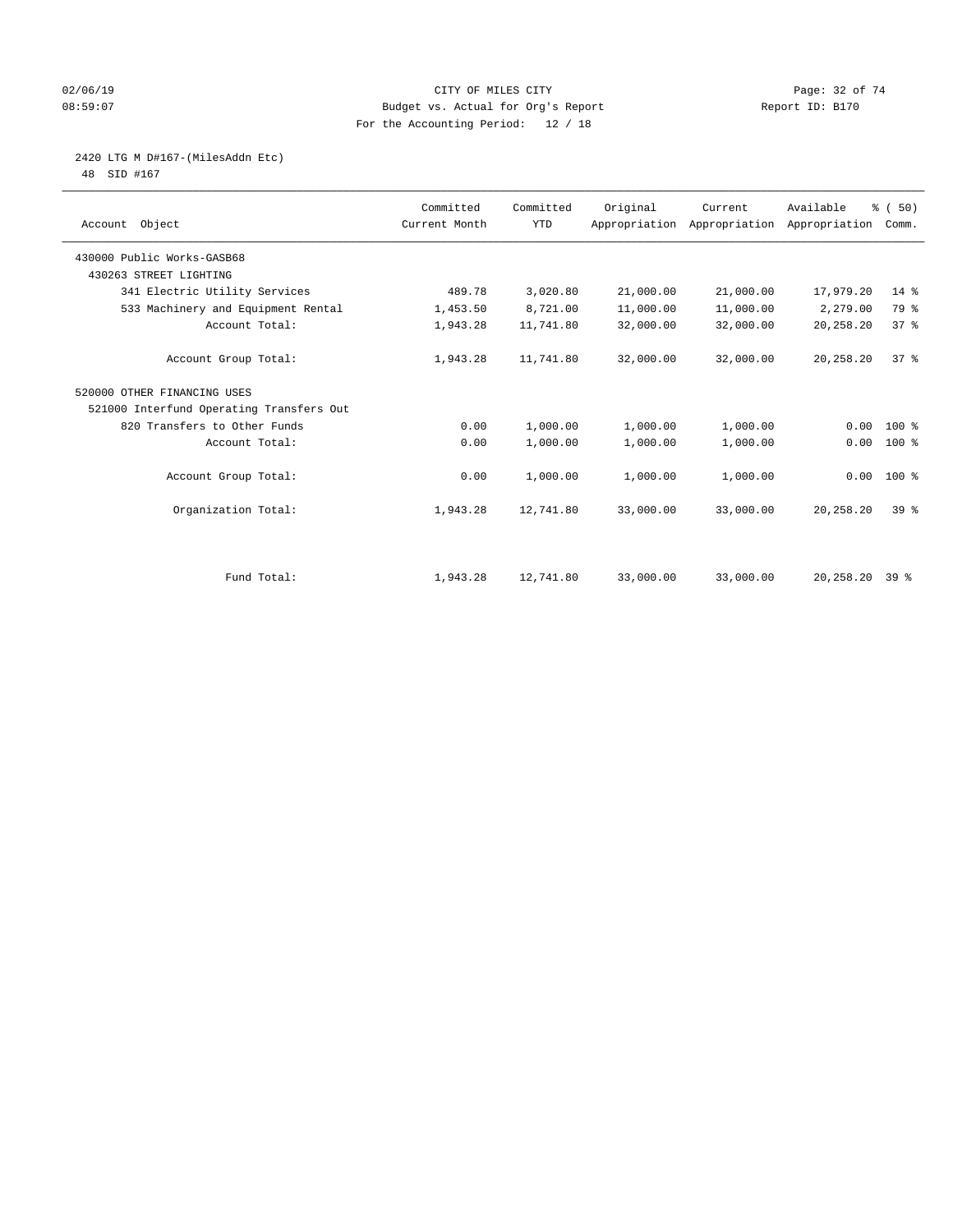### $O2/06/19$  Page: 33 of 74 08:59:07 Budget vs. Actual for Org's Report Report ID: B170 For the Accounting Period: 12 / 18

 2430 LTG M D#171-(Balsam Est) 49 SID #171

| Account Object                           | Committed<br>Current Month | Committed<br><b>YTD</b> | Original | Current<br>Appropriation Appropriation | Available<br>Appropriation | % (50)<br>Comm. |
|------------------------------------------|----------------------------|-------------------------|----------|----------------------------------------|----------------------------|-----------------|
| 430000 Public Works-GASB68               |                            |                         |          |                                        |                            |                 |
| 430263 STREET LIGHTING                   |                            |                         |          |                                        |                            |                 |
| 230 Repair and Maintenance Supplies      | 215.72                     | 853.22                  | 1,600.00 | 1,600.00                               | 746.78                     | 53%             |
| 341 Electric Utility Services            | 136.07                     | 837.57                  | 1,700.00 | 1,700.00                               | 862.43                     | 49 %            |
| 360 Contr R & M                          | 250.00                     | 1,187.50                | 1,200.00 | 1,200.00                               | 12.50                      | 99 <sup>°</sup> |
| Account Total:                           | 601.79                     | 2,878.29                | 4,500.00 | 4,500.00                               | 1,621.71                   | 64 %            |
| Account Group Total:                     | 601.79                     | 2,878.29                | 4,500.00 | 4,500.00                               | 1,621.71                   | 64 %            |
| 520000 OTHER FINANCING USES              |                            |                         |          |                                        |                            |                 |
| 521000 Interfund Operating Transfers Out |                            |                         |          |                                        |                            |                 |
| 820 Transfers to Other Funds             | 0.00                       | 1,000.00                | 1,000.00 | 1,000.00                               | 0.00                       | $100*$          |
| Account Total:                           | 0.00                       | 1,000.00                | 1,000.00 | 1,000.00                               | 0.00                       | $100*$          |
| Account Group Total:                     | 0.00                       | 1,000.00                | 1,000.00 | 1,000.00                               | 0.00                       | $100*$          |
| Organization Total:                      | 601.79                     | 3,878.29                | 5,500.00 | 5,500.00                               | 1,621.71                   | 71.8            |
|                                          |                            |                         |          |                                        |                            |                 |
| Fund Total:                              | 601.79                     | 3,878.29                | 5,500.00 | 5,500.00                               | 1,621.71 71 %              |                 |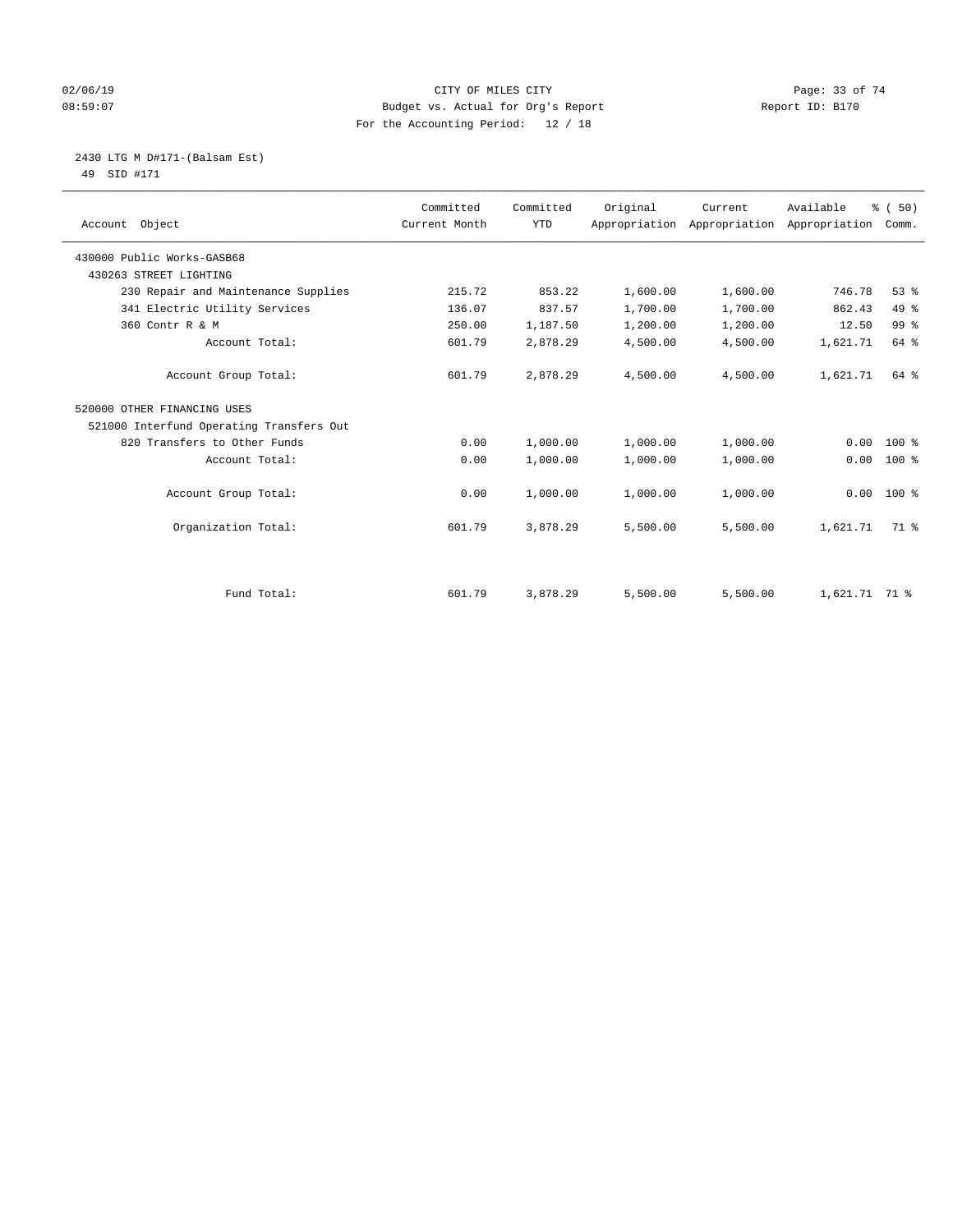### $O2/06/19$  Page: 34 of 74 08:59:07 Budget vs. Actual for Org's Report Report ID: B170 For the Accounting Period: 12 / 18

2440 LTG M D#172-(Main Str)

| 50 SID #172 |  |
|-------------|--|
|-------------|--|

| Account Object                           | Committed<br>Current Month | Committed<br><b>YTD</b> | Original  | Current<br>Appropriation Appropriation | Available<br>Appropriation | % (50)<br>Comm. |
|------------------------------------------|----------------------------|-------------------------|-----------|----------------------------------------|----------------------------|-----------------|
| 430000 Public Works-GASB68               |                            |                         |           |                                        |                            |                 |
| 430263 STREET LIGHTING                   |                            |                         |           |                                        |                            |                 |
| 230 Repair and Maintenance Supplies      | 34.62                      | 2,884.86                | 4,000.00  | 4,000.00                               | 1,115.14                   | 72 %            |
| 341 Electric Utility Services            | 1,291.71                   | 6,660.84                | 17,000.00 | 17,000.00                              | 10,339.16                  | 39 <sup>8</sup> |
| 360 Contr R & M                          | 0.00                       | 4, 153. 75              | 2,500.00  | 2,500.00                               | $-1,653.75$                | $166$ %         |
| Account Total:                           | 1,326.33                   | 13,699.45               | 23,500.00 | 23,500.00                              | 9,800.55                   | 58 %            |
| Account Group Total:                     | 1,326.33                   | 13,699.45               | 23,500.00 | 23,500.00                              | 9,800.55                   | 58 %            |
| 520000 OTHER FINANCING USES              |                            |                         |           |                                        |                            |                 |
| 521000 Interfund Operating Transfers Out |                            |                         |           |                                        |                            |                 |
| 820 Transfers to Other Funds             | 0.00                       | 1,000.00                | 1,000.00  | 1,000.00                               | 0.00                       | $100$ %         |
| Account Total:                           | 0.00                       | 1,000.00                | 1,000.00  | 1,000.00                               | 0.00                       | 100 %           |
| Account Group Total:                     | 0.00                       | 1,000.00                | 1,000.00  | 1,000.00                               | 0.00                       | 100 %           |
| Organization Total:                      | 1,326.33                   | 14,699.45               | 24,500.00 | 24,500.00                              | 9,800.55                   | 60 %            |
|                                          |                            |                         |           |                                        |                            |                 |
| Fund Total:                              | 1,326.33                   | 14,699.45               | 24,500.00 | 24,500.00                              | 9,800.55                   | 60 %            |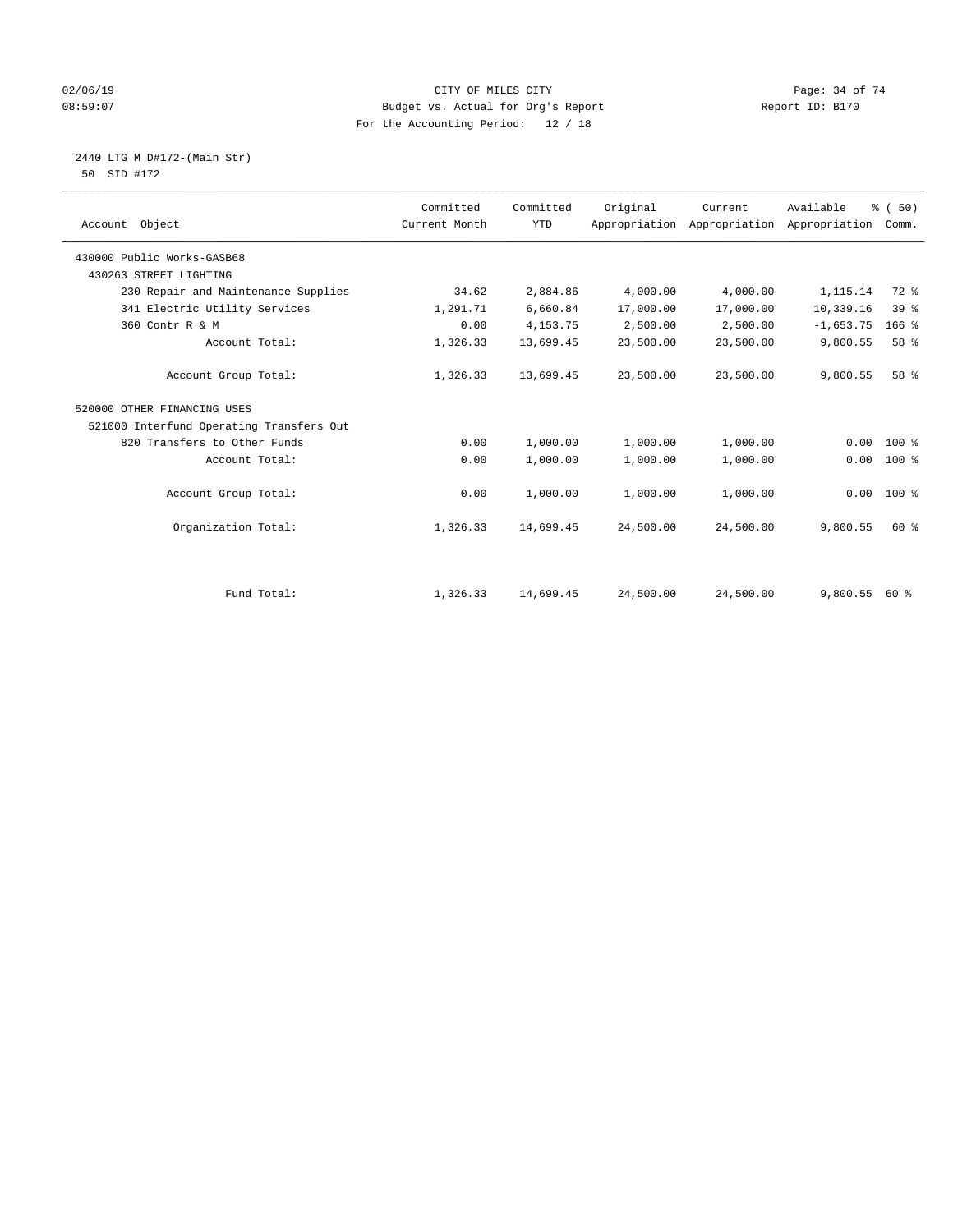### $O2/06/19$  Page: 35 of 74 08:59:07 Budget vs. Actual for Org's Report Report ID: B170 For the Accounting Period: 12 / 18

# 2450 LTG M D#195-(SG-Trico)

51 SID #195

|                                          | Committed     | Committed  | Original | Current  | Available                                 | % (50)   |  |
|------------------------------------------|---------------|------------|----------|----------|-------------------------------------------|----------|--|
| Account Object                           | Current Month | <b>YTD</b> |          |          | Appropriation Appropriation Appropriation | Comm.    |  |
|                                          |               |            |          |          |                                           |          |  |
| 430000 Public Works-GASB68               |               |            |          |          |                                           |          |  |
| 430263 STREET LIGHTING                   |               |            |          |          |                                           |          |  |
| 341 Electric Utility Services            | 401.84        | 2,409.50   | 5,505.00 | 5,505.00 | 3,095.50                                  | 44 %     |  |
| Account Total:                           | 401.84        | 2,409.50   | 5,505.00 | 5,505.00 | 3,095.50                                  | 44 %     |  |
| Account Group Total:                     | 401.84        | 2,409.50   | 5,505.00 | 5,505.00 | 3,095.50                                  | 44 %     |  |
| 520000 OTHER FINANCING USES              |               |            |          |          |                                           |          |  |
| 521000 Interfund Operating Transfers Out |               |            |          |          |                                           |          |  |
| 820 Transfers to Other Funds             | 0.00          | 1,000.00   | 1,000.00 | 1,000.00 | 0.00                                      | $100*$   |  |
| Account Total:                           | 0.00          | 1,000.00   | 1,000.00 | 1,000.00 | 0.00                                      | $100*$   |  |
|                                          |               |            |          |          |                                           |          |  |
| Account Group Total:                     | 0.00          | 1,000.00   | 1,000.00 | 1,000.00 | 0.00                                      | $100*$   |  |
| Organization Total:                      | 401.84        | 3,409.50   | 6,505.00 | 6,505.00 | 3,095.50                                  | $52$ $%$ |  |
|                                          |               |            |          |          |                                           |          |  |
|                                          |               |            |          |          |                                           |          |  |
| Fund Total:                              | 401.84        | 3,409.50   | 6,505.00 | 6,505.00 | 3,095.50                                  | $52*$    |  |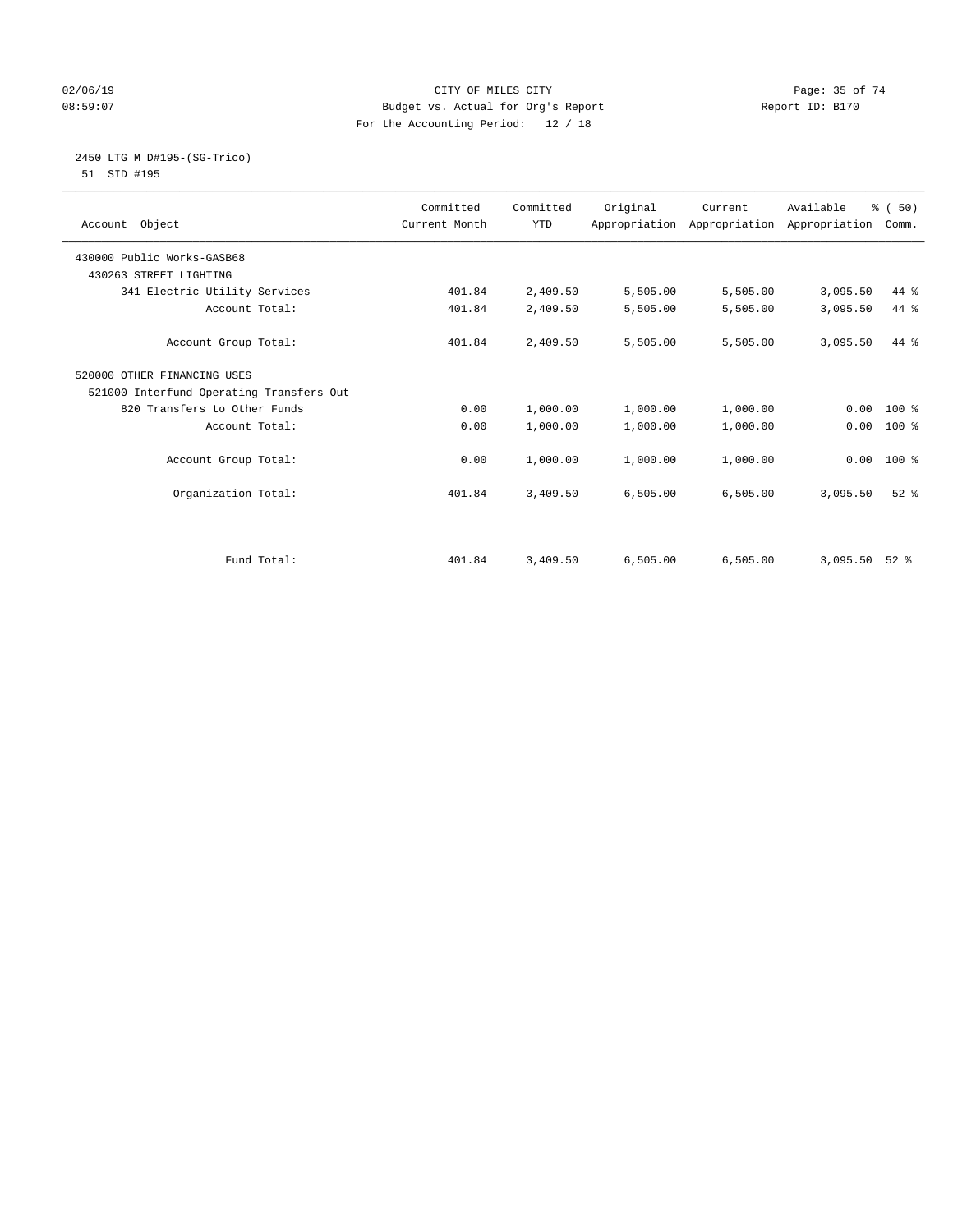### $O2/06/19$  Page: 36 of 74 08:59:07 Budget vs. Actual for Org's Report Report ID: B170 For the Accounting Period: 12 / 18

## 2470 LTG M D#202-(SG-MDU&NV)

72 SID #202

| Account Object                           | Committed<br>Current Month | Committed<br><b>YTD</b> | Original | Current  | Available<br>Appropriation Appropriation Appropriation | % (50)<br>Comm. |
|------------------------------------------|----------------------------|-------------------------|----------|----------|--------------------------------------------------------|-----------------|
| 430000 Public Works-GASB68               |                            |                         |          |          |                                                        |                 |
| 430263 STREET LIGHTING                   |                            |                         |          |          |                                                        |                 |
| 341 Electric Utility Services            | 558.40                     | 1,996.99                | 4,300.00 | 4,300.00 | 2,303.01                                               | $46*$           |
| 533 Machinery and Equipment Rental       | 0.00                       | 2,481.41                | 2,800.00 | 2,800.00 | 318.59                                                 | 89 %            |
| Account Total:                           | 558.40                     | 4,478.40                | 7,100.00 | 7,100.00 | 2,621.60                                               | 63 %            |
| Account Group Total:                     | 558.40                     | 4,478.40                | 7,100.00 | 7,100.00 | 2,621.60                                               | $63$ $%$        |
| 520000 OTHER FINANCING USES              |                            |                         |          |          |                                                        |                 |
| 521000 Interfund Operating Transfers Out |                            |                         |          |          |                                                        |                 |
| 820 Transfers to Other Funds             | 0.00                       | 1,000.00                | 1,000.00 | 1,000.00 | 0.00                                                   | $100*$          |
| Account Total:                           | 0.00                       | 1,000.00                | 1,000.00 | 1,000.00 | 0.00                                                   | 100 %           |
| Account Group Total:                     | 0.00                       | 1,000.00                | 1,000.00 | 1,000.00 | 0.00                                                   | $100*$          |
| Organization Total:                      | 558.40                     | 5,478.40                | 8,100.00 | 8,100.00 | 2,621.60                                               | 68 %            |
|                                          |                            |                         |          |          |                                                        |                 |
| Fund Total:                              | 558.40                     | 5,478.40                | 8,100.00 | 8,100.00 | $2,621.60$ 68 %                                        |                 |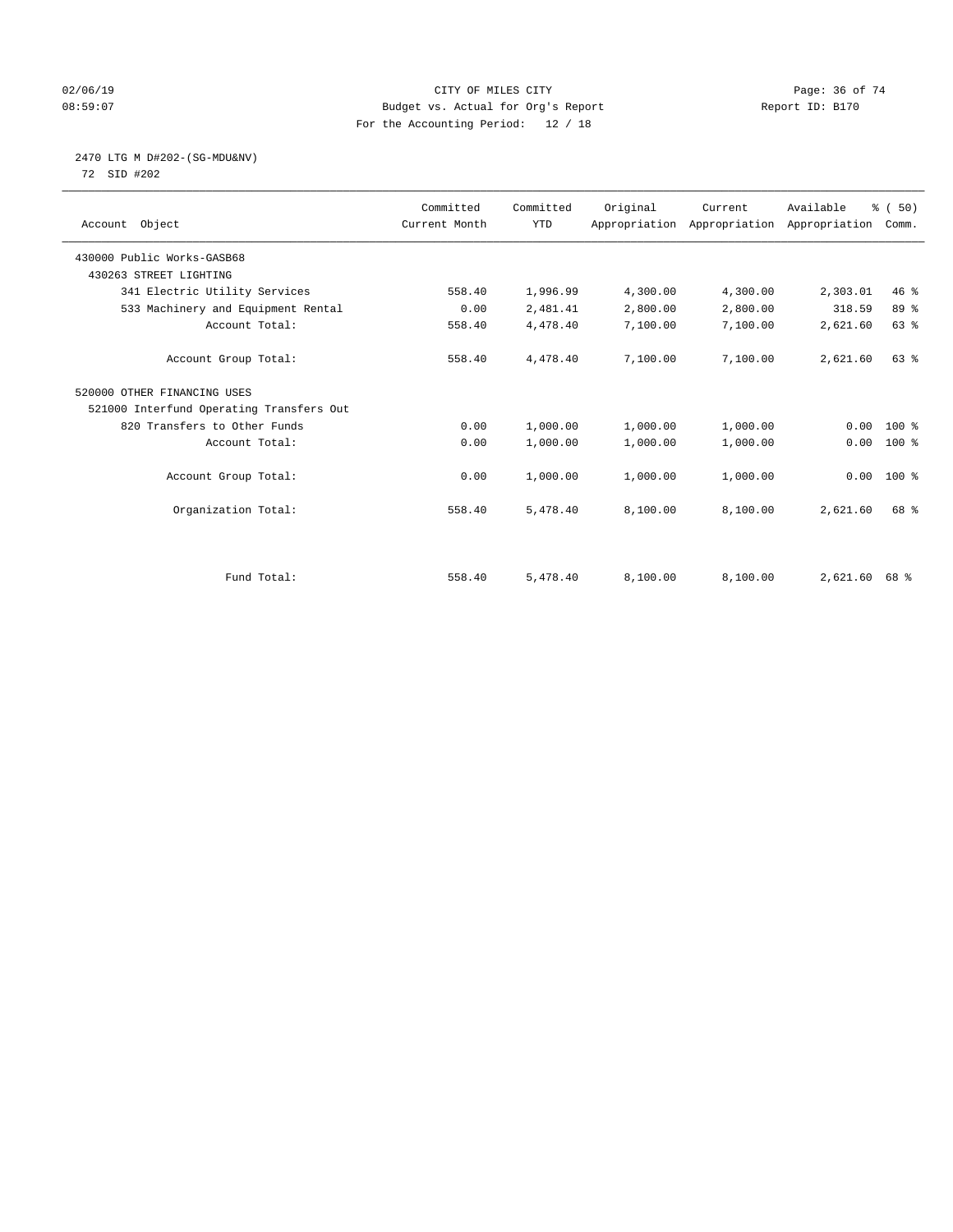## 02/06/19 Page: 37 of 74 08:59:07 Budget vs. Actual for Org's Report Report ID: B170 For the Accounting Period: 12 / 18

## 2480 LTG M M#173-(Milestown Estates)

47 SID #173(Ltg-Milestown)

| Account Object                           | Committed<br>Current Month | Committed<br><b>YTD</b> | Original | Current<br>Appropriation Appropriation Appropriation | Available       | % (50)<br>Comm. |
|------------------------------------------|----------------------------|-------------------------|----------|------------------------------------------------------|-----------------|-----------------|
| 430000 Public Works-GASB68               |                            |                         |          |                                                      |                 |                 |
| 430263 STREET LIGHTING                   |                            |                         |          |                                                      |                 |                 |
| 230 Repair and Maintenance Supplies      | 0.00                       | 0.00                    | 900.00   | 900.00                                               | 900.00          | 0 <sup>8</sup>  |
| 341 Electric Utility Services            | 124.10                     | 693.17                  | 1,400.00 | 1,400.00                                             | 706.83          | 50%             |
| 360 Contr R & M                          | 0.00                       | 0.00                    | 100.00   | 100.00                                               | 100.00          | 0 <sup>8</sup>  |
| Account Total:                           | 124.10                     | 693.17                  | 2,400.00 | 2,400.00                                             | 1,706.83        | 29%             |
| Account Group Total:                     | 124.10                     | 693.17                  | 2,400.00 | 2,400.00                                             | 1,706.83        | $29$ $%$        |
| 520000 OTHER FINANCING USES              |                            |                         |          |                                                      |                 |                 |
| 521000 Interfund Operating Transfers Out |                            |                         |          |                                                      |                 |                 |
| 820 Transfers to Other Funds             | 0.00                       | 250.00                  | 250.00   | 250.00                                               | 0.00            | $100*$          |
| Account Total:                           | 0.00                       | 250.00                  | 250.00   | 250.00                                               | 0.00            | $100*$          |
| Account Group Total:                     | 0.00                       | 250.00                  | 250.00   | 250.00                                               | 0.00            | $100*$          |
| Organization Total:                      | 124.10                     | 943.17                  | 2,650.00 | 2,650.00                                             | 1,706.83        | 36 <sup>8</sup> |
|                                          |                            |                         |          |                                                      |                 |                 |
| Fund Total:                              | 124.10                     | 943.17                  | 2,650.00 | 2,650.00                                             | $1,706.83$ 36 % |                 |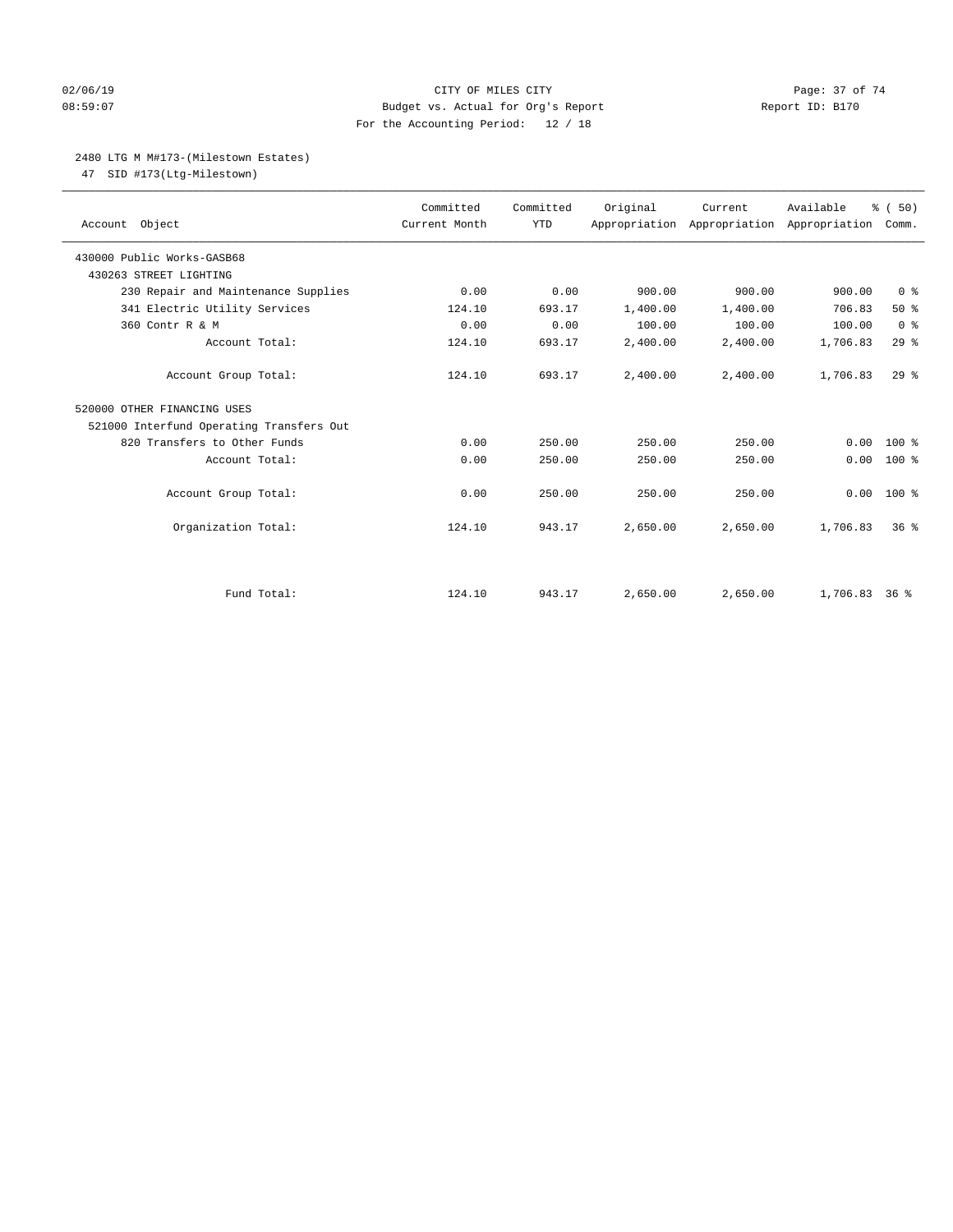### 02/06/19 Page: 38 of 74 08:59:07 Budget vs. Actual for Org's Report Report ID: B170 For the Accounting Period: 12 / 18

————————————————————————————————————————————————————————————————————————————————————————————————————————————————————————————————————

## 2510 STR MAINT DIST #204

107 Paved St. Maint. Dist.#204

|                                                                     | Committed      | Committed              | Original             | Current                                         | Available                   | % (50)                            |
|---------------------------------------------------------------------|----------------|------------------------|----------------------|-------------------------------------------------|-----------------------------|-----------------------------------|
| Account Object                                                      | Current Month  | YTD                    |                      | Appropriation Appropriation Appropriation Comm. |                             |                                   |
|                                                                     |                |                        |                      |                                                 |                             |                                   |
| 430000 Public Works-GASB68                                          |                |                        |                      |                                                 |                             |                                   |
| 430220 Operations                                                   |                |                        |                      |                                                 |                             |                                   |
| 111 Salaries and Wages - Permanent                                  | 20,570.85      | 119,718.75             | 290,860.00           | 290,860.00                                      | 171,141.25                  | 41 %                              |
| 121 OVERTIME-PERMANENT                                              | 380.30         | 2,140.95               | 9,100.00             | 9,100.00                                        | 6,959.05                    | $24$ %                            |
| 131 VACATION                                                        | 1,348.11       | 15,303.23              | 19,600.00            | 19,600.00                                       | 4,296.77                    | 78 %                              |
| 132 SICK LEAVE                                                      | 859.48         | 4,674.39               | 13,000.00            | 13,000.00                                       | 8,325.61                    | 36%                               |
| 133 OTHER LEAVE PAY                                                 | 119.71         | 119.71                 | 4,727.00             | 4,727.00                                        | 4,607.29                    | 3 <sup>8</sup>                    |
| 134 HOLIDAY PAY                                                     | 0.00           | 130.63                 | 3,000.00             | 3,000.00                                        | 2,869.37                    | 4%                                |
| 141 Unemployment Insurance                                          | 81.52          | 500.76                 | 511.00               | 511.00                                          | 10.24                       | 98 %                              |
| 142 Workers' Compensation                                           | 1,409.73       | 8,689.97               | 17,277.00            | 17,277.00                                       | 8,587.03                    | 50%                               |
| 143 Health Insurance                                                | 4,011.02       | 25,551.35              | 61,691.00            | 61,691.00                                       | 36,139.65                   | 41 %                              |
| 144 FICA                                                            | 1,676.79       | 10,511.31              | 26,032.00            | 26,032.00                                       | 15,520.69                   | 40 %                              |
| 145 PERS                                                            | 1,995.00       | 12,177.13              | 28,822.00            | 28,822.00                                       | 16,644.87                   | $42$ %                            |
| 196 CLOTHING ALLOTMENT                                              | 0.00           | 951.00                 | 900.00               | 900.00                                          | $-51.00$                    | $106$ %                           |
| 210 Office Supplies and Materials                                   | 5.76           | 115.23                 | 3,000.00             | 3,000.00                                        | 2,884.77                    | 4%                                |
| 214 Small Items of Equipment                                        | 651.99         | 651.99                 | 15,000.00            | 15,000.00                                       | 14,348.01                   | 4%                                |
| 220 Operating Expenses                                              | 99.76          | 7,673.23               | 18,000.00            | 18,000.00                                       | 10,326.77                   | 43 %                              |
| 222 Chemicals, Lab & Med Supplies                                   | 0.00           | 400.00                 | 1,000.00             | 1,000.00                                        | 600.00                      | 40 %                              |
| 226 Clothing and Uniforms                                           | 240.00         | 409.99                 | 700.00               | 700.00                                          | 290.01                      | 59 %                              |
| 230 Repair and Maintenance Supplies                                 | 515.67         | 2,447.29               | 16,000.00            | 16,000.00                                       | 13,552.71                   | 15 <sup>°</sup>                   |
| 231 Gas, Oil, Diesel Fuel, Grease, etc.                             | 3,658.88       | 18,293.04              | 40,000.00            | 40,000.00                                       | 21,706.96                   | 46 %                              |
| 241 Consumable Tools                                                | 0.00           | 0.00                   | 2,000.00             | 2,000.00                                        | 2,000.00                    | 0 <sup>8</sup>                    |
| 242 Sign Parts and Supplies                                         | 611.17         | 3,158.46               | 8,000.00             | 8,000.00                                        | 4,841.54                    | 39 %                              |
| 311 Postage, Box Rent, Etc.                                         | 0.71           | 181.28                 | 75.00                | 75.00                                           | $-106.28$                   | $242$ %                           |
| 320 Printing, Duplicating, Typing &                                 | 0.00           | 0.00                   | 100.00               | 100.00                                          | 100.00                      | 0 <sup>8</sup>                    |
| 330 Publicity, Subscriptions & Dues                                 | 0.00           | 0.00                   | 500.00               | 500.00                                          | 500.00                      | 0 <sup>8</sup>                    |
| 331 Publication of Formal & Legal Notices                           | 0.00           | 295.60                 | 500.00               | 500.00                                          | 204.40                      | 59 %                              |
| 334 Memberships, Registrations & Dues                               | 164.80         | 164.80                 | 350.00               | 350.00                                          | 185.20                      | 47 %                              |
| 341 Electric Utility Services                                       | 85.49          | 536.21                 | 1,060.00             | 1,060.00                                        | 523.79                      | $51$ %                            |
| 344 Gas Utility Service                                             | 0.00           | 0.00                   | 1,050.00             | 1,050.00                                        | 1,050.00                    | 0 <sup>8</sup>                    |
| 345 Telephone                                                       | 113.55         | 676.37                 | 2,000.00             | 2,000.00                                        | 1,323.63                    | 34%                               |
| 346 Garbage Service                                                 | 0.00           | 0.00                   | 175.00               | 175.00                                          | 175.00                      | 0 <sup>8</sup>                    |
| 347 Internet                                                        | 0.00           | 0.00                   | 200.00               | 200.00                                          | 200.00                      | 0 <sup>8</sup>                    |
| 350 Professional Services                                           | 99.88          | 1,269.58               | 50,000.00            | 50,000.00                                       | 48,730.42                   | 3%                                |
| 360 Contr R & M                                                     | 191.16         | 780.13                 | 10,000.00            | 10,000.00                                       | 9,219.87                    | 8 %                               |
| 363 R&M Vehicles/Equip/Labor-PW                                     | 11,775.25      | 48,597.92              | 100,000.00           | 100,000.00                                      | 51,402.08                   | 49 %                              |
| 370 Travel                                                          | 0.00           | 0.00                   | 1,000.00             | 1,000.00                                        | 1,000.00                    | 0 <sup>8</sup>                    |
| 380 Training Services                                               | 148.00         | 148.00                 | 1,000.00             | 1,000.00                                        | 852.00                      | 15 <sup>8</sup><br>0 <sup>8</sup> |
| 382 Books                                                           | 0.00           | 0.00                   | 200.00               | 200.00                                          | 200.00                      |                                   |
| 511 Insurance on Buildings<br>512 Insurance on Vehicles & Equipment | 0.00           | 645.45                 | 646.00               | 646.00                                          |                             | $0.55$ 100 %                      |
| 513 Liability                                                       | 0.00           | 3,491.78               | 3,492.00             | 3,492.00                                        |                             | $0.22$ 100 %                      |
| 531 Building & Office Rental                                        | 0.00<br>350.00 | 9,500.58<br>2,100.00   | 8,952.00<br>4,200.00 | 8,952.00<br>4,200.00                            | $-548.58$ 106 %<br>2,100.00 | 50%                               |
|                                                                     |                |                        |                      |                                                 |                             |                                   |
| 532 Land Rental<br>Account Total:                                   | 0.00           | 5,286.72<br>307,292.83 | 8,100.00             | 8,100.00                                        | 2,813.28                    | 65 %                              |
|                                                                     | 51,164.58      |                        | 772,820.00           | 772,820.00                                      | 465,527.17                  | 40 %                              |
| 430233 Roadway/Re-surfacing                                         |                |                        |                      |                                                 |                             |                                   |
| 230 Repair and Maintenance Supplies                                 | 0.00           | 0.00                   | 100,000.00           | 100,000.00                                      | 100,000.00                  | 0 <sup>8</sup>                    |
| 350 Professional Services                                           | 0.00           | 0.00                   | 25,000.00            | 25,000.00                                       | 25,000.00                   | 0 %                               |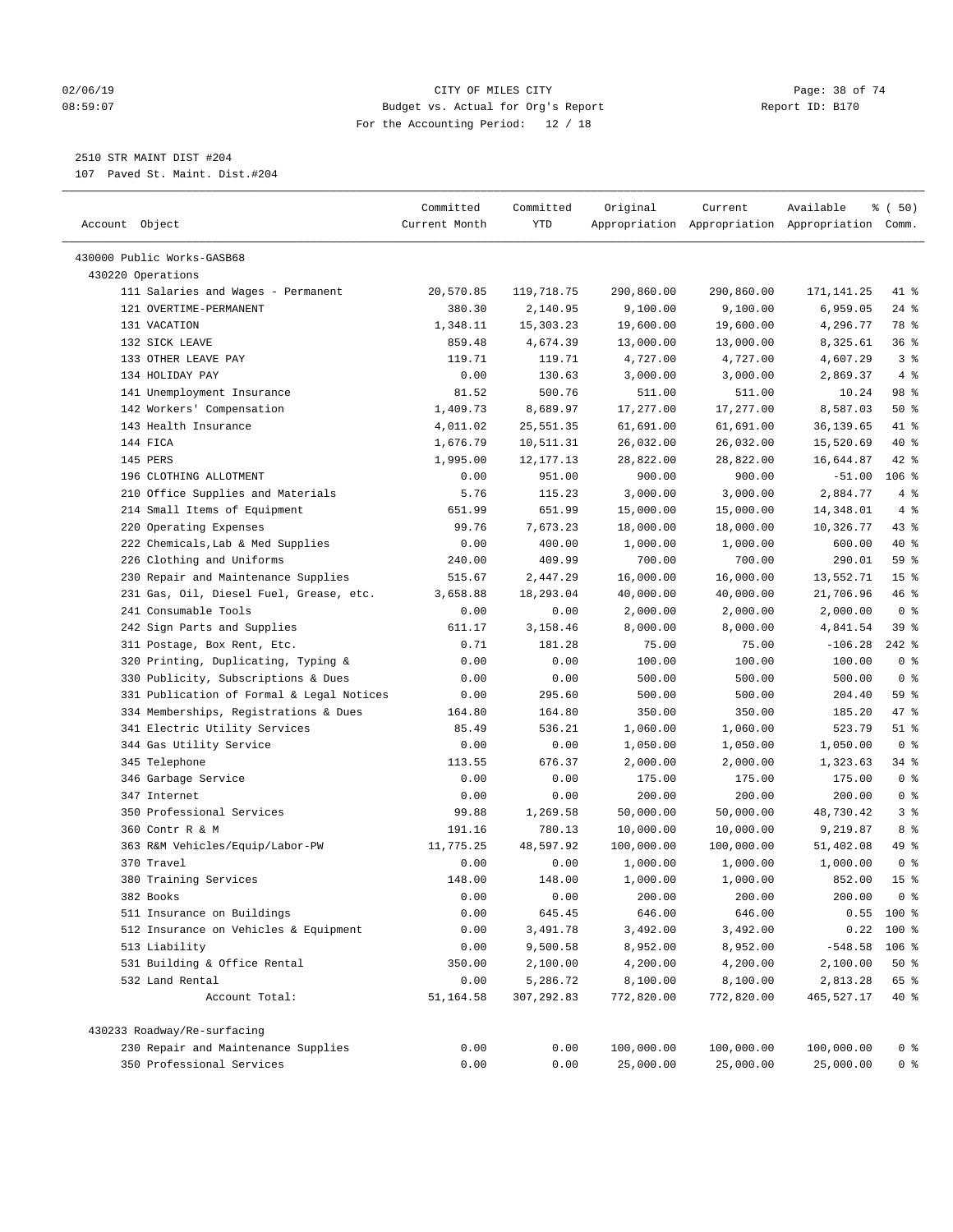### $O2/06/19$  Page: 39 of 74 08:59:07 Budget vs. Actual for Org's Report Report ID: B170 For the Accounting Period: 12 / 18

# 2510 STR MAINT DIST #204

107 Paved St. Maint. Dist.#204

| Object<br>Account                        | Committed<br>Current Month | Committed<br><b>YTD</b> | Original       | Current      | Available<br>Appropriation Appropriation Appropriation Comm. | % (50)          |
|------------------------------------------|----------------------------|-------------------------|----------------|--------------|--------------------------------------------------------------|-----------------|
|                                          |                            |                         |                |              |                                                              |                 |
| Account Total:                           | 0.00                       | 0.00                    | 125,000.00     | 125,000.00   | 125,000.00                                                   | 0 <sup>8</sup>  |
| 430234 CURB AND GUTTER                   |                            |                         |                |              |                                                              |                 |
| 350 Professional Services                | 0.00                       | 31, 363.57              | 75,000.00      | 75,000.00    | 43,636.43                                                    | 42 %            |
| Account Total:                           | 0.00                       | 31, 363.57              | 75,000.00      | 75,000.00    | 43,636.43                                                    | $42$ $%$        |
| 430235 Storm Drain & Culvert Maintenance |                            |                         |                |              |                                                              |                 |
| 230 Repair and Maintenance Supplies      | 0.00                       | 1,843.84                | 50,000.00      | 50,000.00    | 48, 156. 16                                                  | $4\degree$      |
| 350 Professional Services                | 0.00                       | 10,096.64               | 20,000.00      | 20,000.00    | 9,903.36                                                     | 50%             |
| Account Total:                           | 0.00                       | 11,940.48               | 70,000.00      | 70,000.00    | 58,059.52                                                    | $17*$           |
| 430236 Darling Addition Project          |                            |                         |                |              |                                                              |                 |
| 220 Operating Expenses                   | 0.00                       | 100,000.00              | 100,000.00     | 100,000.00   | 0.00                                                         | $100*$          |
| 230 Repair and Maintenance Supplies      | 0.00                       | 220,777.09              | 450,000.00     | 450,000.00   | 229, 222.91                                                  | 49 %            |
| 350 Professional Services                | 4,308.50                   | 237,795.31              | 350,000.00     | 350,000.00   | 112,204.69                                                   | 68 %            |
| Account Total:                           | 4,308.50                   | 558,572.40              | 900,000.00     | 900,000.00   | 341,427.60                                                   | 62 %            |
| Account Group Total:                     | 55,473.08                  | 909,169.28              | 1,942,820.00   | 1,942,820.00 | 1,033,650.72                                                 | 47 %            |
| 520000 OTHER FINANCING USES              |                            |                         |                |              |                                                              |                 |
| 521000 Interfund Operating Transfers Out |                            |                         |                |              |                                                              |                 |
| 820 Transfers to Other Funds             | 16,021.00                  | 47,296.00               | 319,439.00     | 319,439.00   | 272,143.00                                                   | 15 <sup>°</sup> |
| Account Total:                           | 16,021.00                  | 47,296.00               | 319,439.00     | 319,439.00   | 272,143.00                                                   | 15 <sup>8</sup> |
| Account Group Total:                     | 16,021.00                  | 47,296.00               | 319,439.00     | 319,439.00   | 272,143.00                                                   | 15 <sup>8</sup> |
| Organization Total:                      | 71,494.08                  | 956, 465.28             | 2, 262, 259.00 | 2,262,259.00 | 1,305,793.72                                                 | 42 %            |
|                                          |                            |                         |                |              |                                                              |                 |
| Fund Total:                              | 71,494.08                  | 956,465.28              | 2,262,259.00   | 2,262,259.00 | 1,305,793.72                                                 | $42$ %          |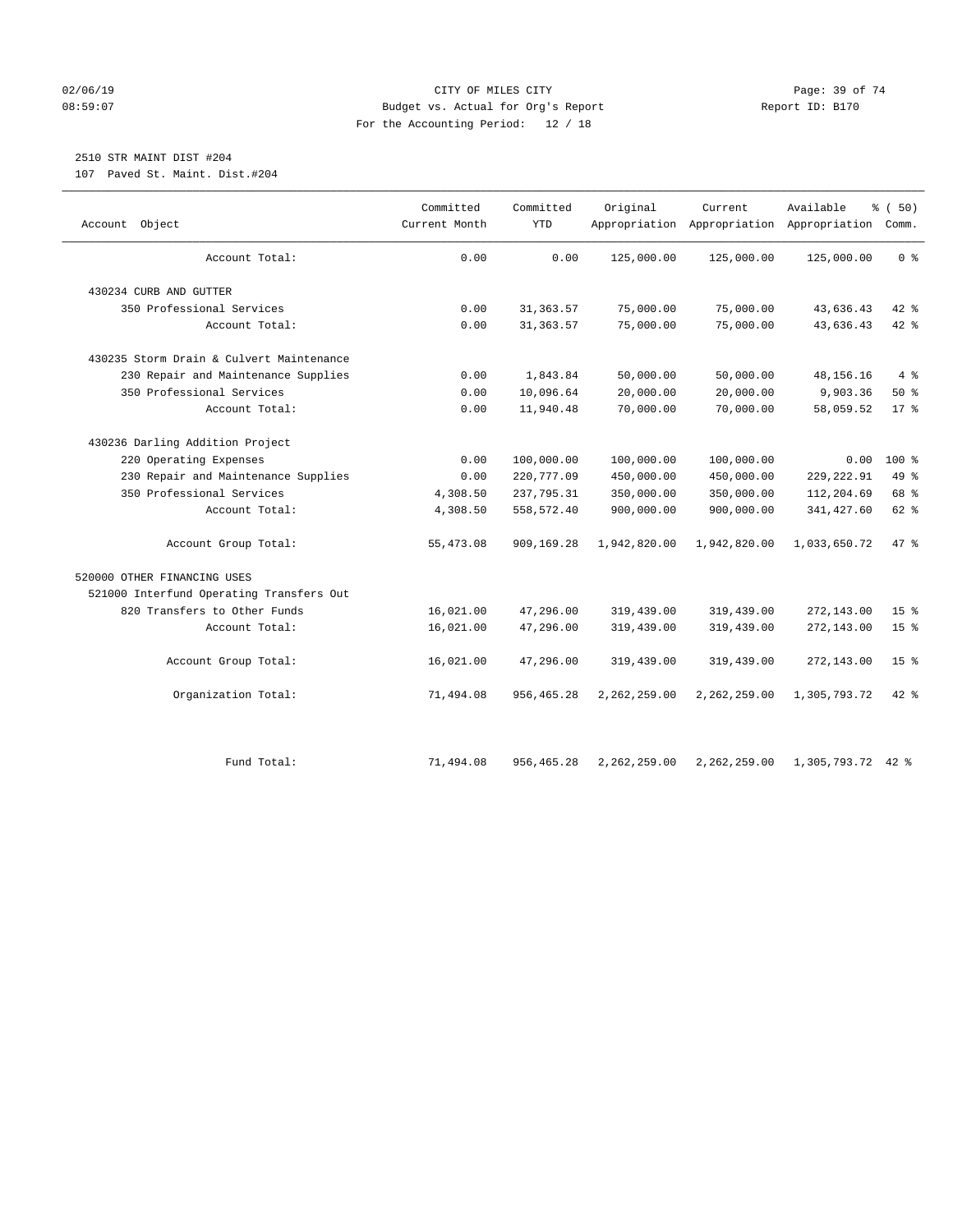### 02/06/19 Page: 40 of 74 08:59:07 Budget vs. Actual for Org's Report Report ID: B170 For the Accounting Period: 12 / 18

————————————————————————————————————————————————————————————————————————————————————————————————————————————————————————————————————

## 2520 STR MAINT DIST #205

108 Street Maintenance (North Side)

|                                                         | Committed        | Committed   | Original   | Current    | Available                                       | ៖ (50)           |
|---------------------------------------------------------|------------------|-------------|------------|------------|-------------------------------------------------|------------------|
| Account Object                                          | Current Month    | YTD         |            |            | Appropriation Appropriation Appropriation Comm. |                  |
|                                                         |                  |             |            |            |                                                 |                  |
| 430000 Public Works-GASB68                              |                  |             |            |            |                                                 |                  |
| 430220 Operations<br>111 Salaries and Wages - Permanent | 5,844.05         | 34, 377. 75 | 77,380.00  | 77,380.00  | 43,002.25                                       | 44 %             |
| 121 OVERTIME-PERMANENT                                  | 103.11           | 578.44      | 2,500.00   | 2,500.00   | 1,921.56                                        | $23$ %           |
| 131 VACATION                                            | 409.79           | 4,439.45    | 6,000.00   | 6,000.00   | 1,560.55                                        | 74 %             |
| 132 SICK LEAVE                                          | 294.32           | 1,421.98    | 3,800.00   | 3,800.00   | 2,378.02                                        | 37%              |
| 133 OTHER LEAVE PAY                                     | 29.93            | 29.93       | 1,176.00   | 1,176.00   | 1,146.07                                        | 3%               |
| 134 HOLIDAY PAY                                         | 0.00             | 33.08       | 800.00     | 800.00     | 766.92                                          | 4%               |
| 141 Unemployment Insurance                              | 23.36            | 143.96      | 137.00     | 137.00     | $-6.96$                                         | 105 <sub>8</sub> |
| 142 Workers' Compensation                               | 383.02           | 2,358.91    | 4,740.00   | 4,740.00   | 2,381.09                                        | 50%              |
| 143 Health Insurance                                    | 1,242.49         | 7,567.16    | 16,333.00  | 16,333.00  | 8,765.84                                        | 46 %             |
| 144 FICA                                                |                  |             | 7,038.00   | 7,038.00   |                                                 | 43 %             |
| 145 PERS                                                | 484.44<br>572.56 | 3,036.48    |            |            | 4,001.52                                        | 45 %             |
| 196 CLOTHING ALLOTMENT                                  |                  | 3,503.42    | 7,763.00   | 7,763.00   | 4,259.58                                        | $90*$            |
|                                                         | 0.00             | 268.50      | 300.00     | 300.00     | 31.50                                           | 2 <sup>8</sup>   |
| 210 Office Supplies and Materials                       | 0.00             | 24.85       | 1,000.00   | 1,000.00   | 975.15                                          |                  |
| 214 Small Items of Equipment                            | 163.00           | 163.00      | 2,000.00   | 2,000.00   | 1,837.00                                        | 8 %              |
| 220 Operating Expenses                                  | 24.94            | 1,916.21    | 4,500.00   | 4,500.00   | 2,583.79                                        | 43 %             |
| 222 Chemicals, Lab & Med Supplies                       | 0.00             | 0.00        | 500.00     | 500.00     | 500.00                                          | 0 <sup>8</sup>   |
| 226 Clothing and Uniforms                               | 60.00            | 90.00       | 200.00     | 200.00     | 110.00                                          | 45 %             |
| 230 Repair and Maintenance Supplies                     | 128.92           | 988.70      | 5,000.00   | 5,000.00   | 4,011.30                                        | $20*$            |
| 231 Gas, Oil, Diesel Fuel, Grease, etc.                 | 914.73           | 4,573.28    | 10,000.00  | 10,000.00  | 5,426.72                                        | 46 %             |
| 242 Sign Parts and Supplies                             | 152.79           | 789.11      | 2,500.00   | 2,500.00   | 1,710.89                                        | $32$ $%$         |
| 311 Postage, Box Rent, Etc.                             | 0.70             | 50.87       | 40.00      | 40.00      | $-10.87$                                        | $127$ %          |
| 330 Publicity, Subscriptions & Dues                     | 0.00             | 0.00        | 150.00     | 150.00     | 150.00                                          | 0 <sup>8</sup>   |
| 331 Publication of Formal & Legal Notices               | 0.00             | 73.90       | 0.00       | 0.00       | $-73.90$                                        | $***$ $-$        |
| 334 Memberships, Registrations & Dues                   | 41.20            | 41.20       | 50.00      | 50.00      | 8.80                                            | 82 %             |
| 341 Electric Utility Services                           | 0.00             | 0.00        | 150.00     | 150.00     | 150.00                                          | 0 <sup>8</sup>   |
| 344 Gas Utility Service                                 | 0.00             | 0.00        | 200.00     | 200.00     | 200.00                                          | 0 <sup>8</sup>   |
| 345 Telephone                                           | 42.57            | 250.49      | 750.00     | 750.00     | 499.51                                          | $33$ $%$         |
| 350 Professional Services                               | 25.30            | 105.20      | 10,000.00  | 10,000.00  | 9,894.80                                        | 1 <sup>8</sup>   |
| 360 Contr R & M                                         | 78.17            | 393.38      | 1,242.00   | 1,242.00   | 848.62                                          | $32$ $%$         |
| 363 R&M Vehicles/Equip/Labor-PW                         | 9,079.75         | 20,360.96   | 35,000.00  | 35,000.00  | 14,639.04                                       | 58 %             |
| 370 Travel                                              | 0.00             | 0.00        | 250.00     | 250.00     | 250.00                                          | 0 <sup>8</sup>   |
| 380 Training Services                                   | 37.00            | 37.00       | 200.00     | 200.00     | 163.00                                          | 19 <sup>°</sup>  |
| 382 Books                                               | 0.00             | 0.00        | 100.00     | 100.00     | 100.00                                          | 0 <sup>8</sup>   |
| 511 Insurance on Buildings                              | 0.00             | 161.36      | 162.00     | 162.00     | 0.64                                            | $100*$           |
| 512 Insurance on Vehicles & Equipment                   | 0.00             | 873.06      | 873.00     | 873.00     | $-0.06$                                         | $100*$           |
| 513 Liability                                           | 0.00             | 2,375.15    | 2,238.00   | 2,238.00   | $-137.15$                                       | 106 %            |
| 531 Building & Office Rental                            | 166.66           | 999.96      | 2,000.00   | 2,000.00   | 1,000.04                                        | 50%              |
| 532 Land Rental                                         | 0.00             | 0.00        | 1,500.00   | 1,500.00   | 1,500.00                                        | 0 <sup>8</sup>   |
| Account Total:                                          | 20,302.80        | 92,026.74   | 208,572.00 | 208,572.00 | 116,545.26                                      | 44 %             |
| 430233 Roadway/Re-surfacing                             |                  |             |            |            |                                                 |                  |
| 350 Professional Services                               | 0.00             | 0.00        | 125,000.00 | 125,000.00 | 125,000.00                                      | 0 <sup>8</sup>   |
| Account Total:                                          | 0.00             | 0.00        | 125,000.00 | 125,000.00 | 125,000.00                                      | 0 <sup>8</sup>   |
|                                                         |                  |             |            |            |                                                 |                  |
| 430235 Storm Drain & Culvert Maintenance                |                  |             |            |            |                                                 |                  |
| 230 Repair and Maintenance Supplies                     | 0.00             | 0.00        | 500.00     | 500.00     | 500.00                                          | $0$ %            |
| 350 Professional Services                               | 0.00             | 0.00        | 10,000.00  | 10,000.00  | 10,000.00                                       | 0 <sup>8</sup>   |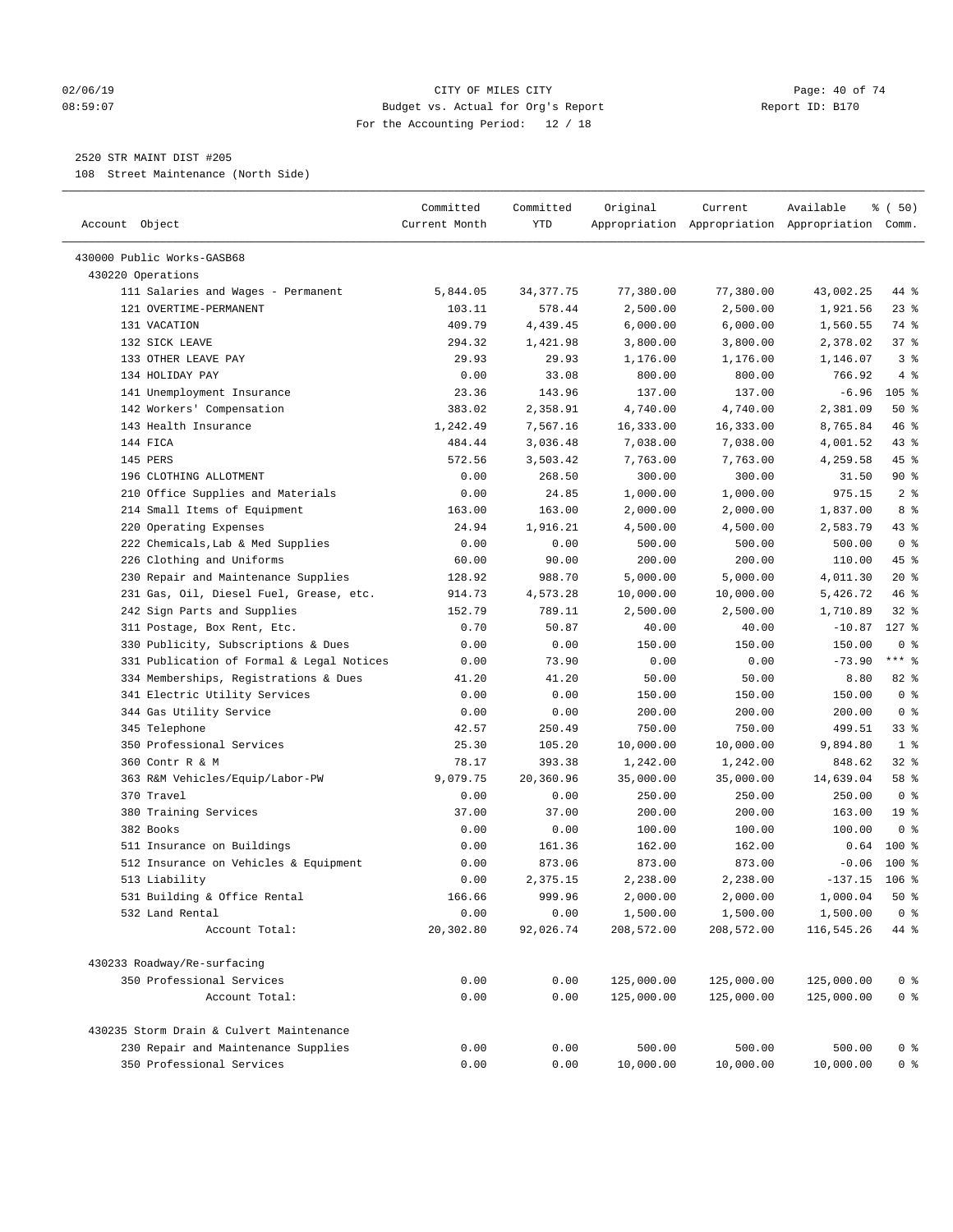### $O2/06/19$  Page: 41 of 74 08:59:07 Budget vs. Actual for Org's Report Report ID: B170 For the Accounting Period: 12 / 18

## 2520 STR MAINT DIST #205

108 Street Maintenance (North Side)

| Object<br>Account                                                                                                                                 | Committed<br>Current Month       | Committed<br><b>YTD</b>             | Original                            | Current<br>Appropriation Appropriation | Available<br>Appropriation          | % (50)<br>Comm.      |
|---------------------------------------------------------------------------------------------------------------------------------------------------|----------------------------------|-------------------------------------|-------------------------------------|----------------------------------------|-------------------------------------|----------------------|
| Account Total:                                                                                                                                    | 0.00                             | 0.00                                | 10,500.00                           | 10,500.00                              | 10,500.00                           | 0 <sup>8</sup>       |
| Account Group Total:                                                                                                                              | 20,302.80                        | 92,026.74                           | 344,072.00                          | 344,072.00                             | 252,045.26                          | $27$ %               |
| 520000 OTHER FINANCING USES<br>521000 Interfund Operating Transfers Out<br>820 Transfers to Other Funds<br>Account Total:<br>Account Group Total: | 4,588.92<br>4,588.92<br>4,588.92 | 15,323.52<br>15,323.52<br>15,323.52 | 85,646.00<br>85,646.00<br>85,646.00 | 85,646.00<br>85,646.00<br>85,646.00    | 70,322.48<br>70,322.48<br>70,322.48 | 18 %<br>18 %<br>18 % |
| Organization Total:                                                                                                                               | 24,891.72                        | 107,350.26                          | 429,718.00                          | 429,718.00                             | 322,367.74                          | $25$ $%$             |
| Fund Total:                                                                                                                                       | 24,891.72                        | 107,350.26                          | 429,718.00                          | 429,718.00                             | $322, 367, 74$ 25 %                 |                      |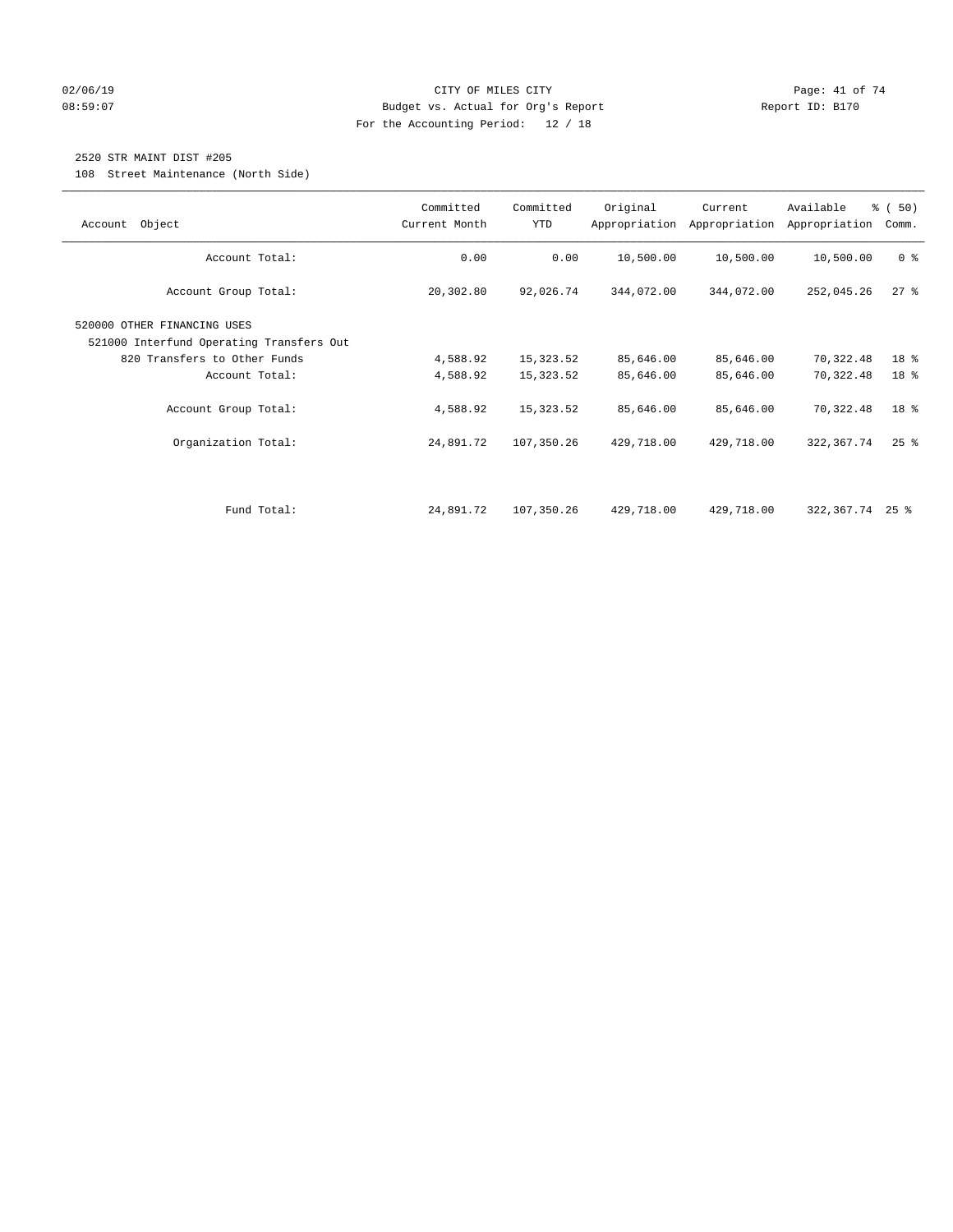### $O2/06/19$  Page: 42 of 74 08:59:07 Budget vs. Actual for Org's Report Report ID: B170 For the Accounting Period: 12 / 18

### 2540 STR MAINT DIST#207-(MILESTOWN ESTATES)

109 Milestown Estates Maintenance Dist.

|                                          | Committed     | Committed  | Original | Current  | Available                                       | % (50)          |
|------------------------------------------|---------------|------------|----------|----------|-------------------------------------------------|-----------------|
| Account Object                           | Current Month | <b>YTD</b> |          |          | Appropriation Appropriation Appropriation Comm. |                 |
| 430000 Public Works-GASB68               |               |            |          |          |                                                 |                 |
| 430220 Operations                        |               |            |          |          |                                                 |                 |
| 111 Salaries and Wages - Permanent       | 293.81        | 1,722.00   | 3,772.00 | 3,772.00 | 2,050.00                                        | 46 %            |
| 121 OVERTIME-PERMANENT                   | 5.05          | 29.56      | 100.00   | 100.00   | 70.44                                           | $30*$           |
| 131 VACATION                             | 19.49         | 224.71     | 300.00   | 300.00   | 75.29                                           | 75 %            |
| 132 SICK LEAVE                           | 14.39         | 69.02      | 200.00   | 200.00   | 130.98                                          | 35 <sup>8</sup> |
| 133 OTHER LEAVE PAY                      | 0.00          | 0.00       | 39.00    | 39.00    | 39.00                                           | 0 <sup>8</sup>  |
| 134 HOLIDAY PAY                          | 0.00          | 1.65       | 40.00    | 40.00    | 38.35                                           | 4%              |
| 141 Unemployment Insurance               | 1.15          | 7.25       | 7.00     | 7.00     | $-0.25$                                         | $104$ %         |
| 142 Workers' Compensation                | 18.88         | 116.73     | 228.00   | 228.00   | 111.27                                          | $51$ %          |
| 143 Health Insurance                     | 62.06         | 380.00     | 710.00   | 710.00   | 330.00                                          | 54%             |
| 144 FICA                                 | 24.17         | 152.02     | 340.00   | 340.00   | 187.98                                          | 45%             |
| 145 PERS                                 | 28.49         | 175.24     | 383.00   | 383.00   | 207.76                                          | 46%             |
| 196 CLOTHING ALLOTMENT                   | 0.00          | 13.50      | 20.00    | 20.00    | 6.50                                            | 68 %            |
| 350 Professional Services                | 1.32          | 1.32       | 1,000.00 | 1,000.00 | 998.68                                          | 0 <sup>8</sup>  |
| Account Total:                           | 468.81        | 2,893.00   | 7,139.00 | 7,139.00 | 4,246.00                                        | 41.8            |
| Account Group Total:                     | 468.81        | 2,893.00   | 7,139.00 | 7,139.00 | 4,246.00                                        | $41 - 26$       |
| 510000 MISCELLANEOUS                     |               |            |          |          |                                                 |                 |
| 510330 Comprehensive Liability Insurance |               |            |          |          |                                                 |                 |
| 513 Liability                            | 0.00          | 57.00      | 57.00    | 57.00    | 0.00                                            | $100*$          |
| Account Total:                           | 0.00          | 57.00      | 57.00    | 57.00    | 0.00                                            | $100*$          |
| Account Group Total:                     | 0.00          | 57.00      | 57.00    | 57.00    | 0.00                                            | $100*$          |
| Organization Total:                      | 468.81        | 2,950.00   | 7,196.00 | 7,196.00 | 4,246.00                                        | $41*$           |
|                                          |               |            |          |          |                                                 |                 |
| Fund Total:                              | 468.81        | 2,950.00   | 7,196.00 | 7,196.00 | 4,246.00                                        | 41 %            |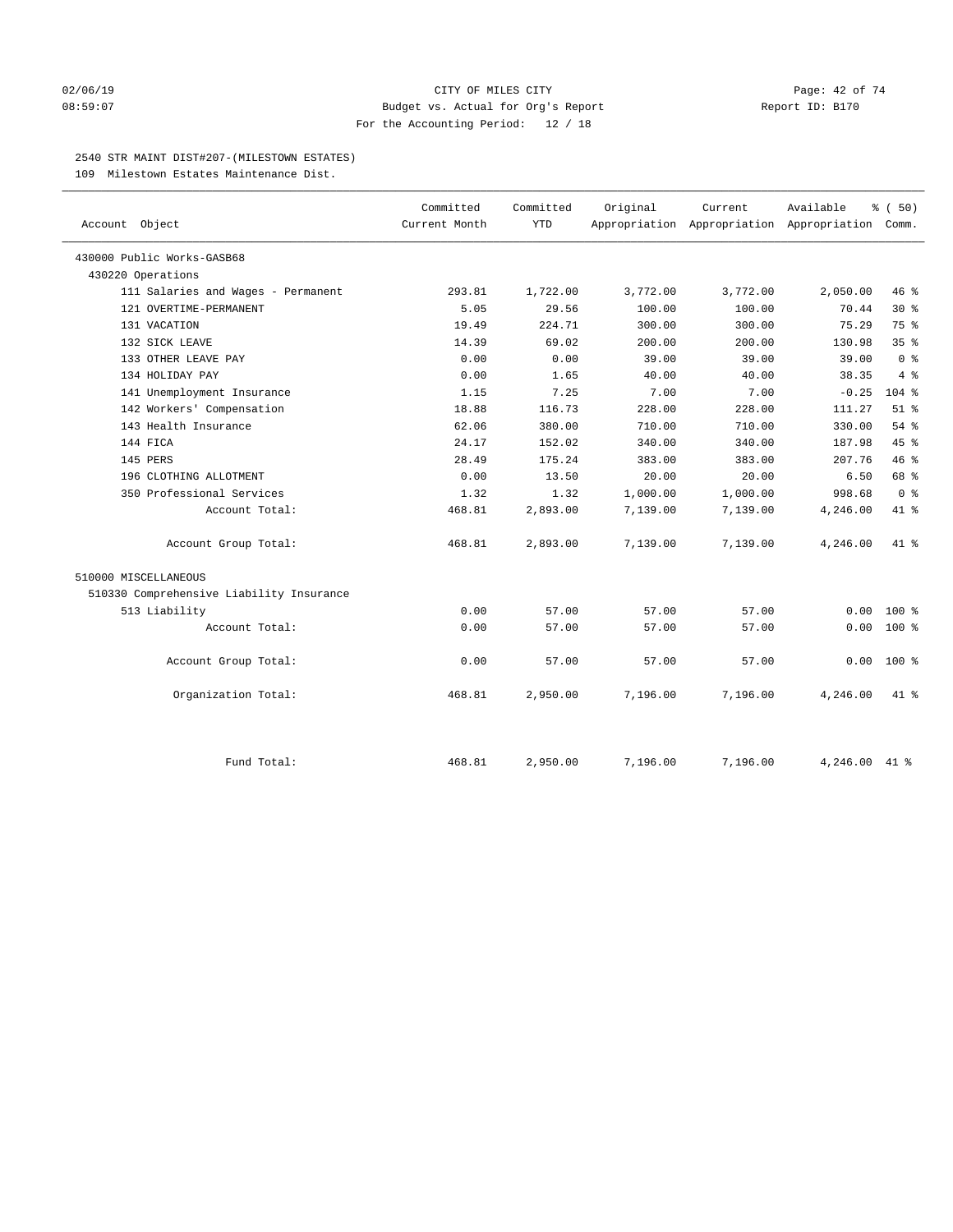## $O2/06/19$  Page: 43 of 74 08:59:07 Budget vs. Actual for Org's Report Report ID: B170 For the Accounting Period: 12 / 18

## 2701 Fire Grants

7 Fire

| Object<br>Account                                                            | Committed<br>Current Month | Committed<br><b>YTD</b> | Original   | Current<br>Appropriation Appropriation | Available<br>Appropriation | % (50)<br>Comm. |
|------------------------------------------------------------------------------|----------------------------|-------------------------|------------|----------------------------------------|----------------------------|-----------------|
| 420000 PUBLIC SAFETY-GASB68<br>420464 Fire-Turnouts/Accountability Sys Grant |                            |                         |            |                                        |                            |                 |
| 226 Clothing and Uniforms                                                    | 0.00                       | 0.00                    | 359,573.00 | 359,573.00                             | 359,573.00                 | 0 <sup>8</sup>  |
| Account Total:                                                               | 0.00                       | 0.00                    | 359,573.00 | 359,573.00                             | 359,573.00                 | 0 <sup>8</sup>  |
| Account Group Total:                                                         | 0.00                       | 0.00                    | 359,573.00 | 359,573.00                             | 359,573.00                 | 0 <sup>8</sup>  |
| Organization Total:                                                          | 0.00                       | 0.00                    | 359,573.00 | 359,573.00                             | 359,573.00                 | 0 <sup>8</sup>  |
|                                                                              |                            |                         |            |                                        |                            |                 |
| Fund Total:                                                                  | 0.00                       | 0.00                    | 359,573.00 | 359,573.00                             | 359,573.00                 | 0 <sup>8</sup>  |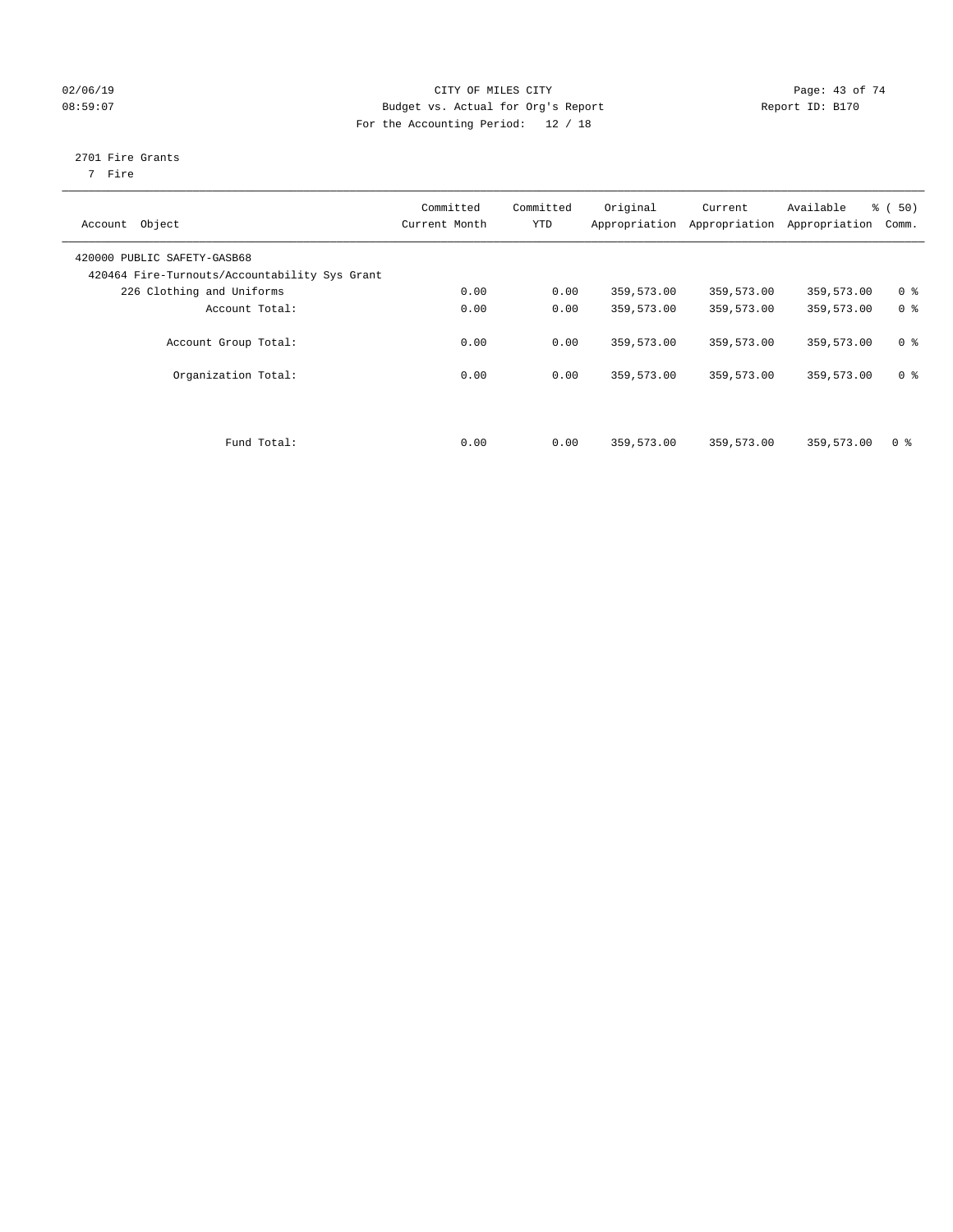## $O2/06/19$  Page: 44 of 74 08:59:07 Budget vs. Actual for Org's Report Report ID: B170 For the Accounting Period: 12 / 18

#### 2820 GAS TAX 34 Gas Tax

| Account Object                           | Committed<br>Current Month | Committed<br><b>YTD</b> | Original   | Current<br>Appropriation Appropriation Appropriation | Available | % (50)<br>Comm. |  |
|------------------------------------------|----------------------------|-------------------------|------------|------------------------------------------------------|-----------|-----------------|--|
| 520000 OTHER FINANCING USES              |                            |                         |            |                                                      |           |                 |  |
| 521000 Interfund Operating Transfers Out |                            |                         |            |                                                      |           |                 |  |
| 820 Transfers to Other Funds             | 320.83                     | 1,924.98                | 3,850.00   | 3,850.00                                             | 1,925.02  | 50%             |  |
| Account Total:                           | 320.83                     | 1,924.98                | 3,850.00   | 3,850.00                                             | 1,925.02  | 50%             |  |
| 521204 TRANSFER:<br>SID 204              |                            |                         |            |                                                      |           |                 |  |
| 820 Transfers to Other Funds             | 42,696.30                  | 42,696.30               | 87, 318.00 | 87,318.00                                            | 44,621.70 | 49 %            |  |
| Account Total:                           | 42,696.30                  | 42,696.30               | 87,318.00  | 87,318.00                                            | 44,621.70 | 49 %            |  |
| SID 205<br>521205 TRANSFER:              |                            |                         |            |                                                      |           |                 |  |
| 820 Transfers to Other Funds             | 42,696.30                  | 42,696.30               | 87,317.00  | 87,317.00                                            | 44,620.70 | 49 %            |  |
| Account Total:                           | 42,696.30                  | 42,696.30               | 87, 317.00 | 87, 317.00                                           | 44,620.70 | 49 %            |  |
| Account Group Total:                     | 85,713.43                  | 87, 317.58              | 178,485.00 | 178,485.00                                           | 91,167.42 | 49 %            |  |
| Organization Total:                      | 85,713.43                  | 87, 317.58              | 178,485.00 | 178,485.00                                           | 91,167.42 | 49 %            |  |
|                                          |                            |                         |            |                                                      |           |                 |  |
| Fund Total:                              | 85,713.43                  | 87, 317.58              | 178,485.00 | 178,485.00                                           | 91,167.42 | $49*$           |  |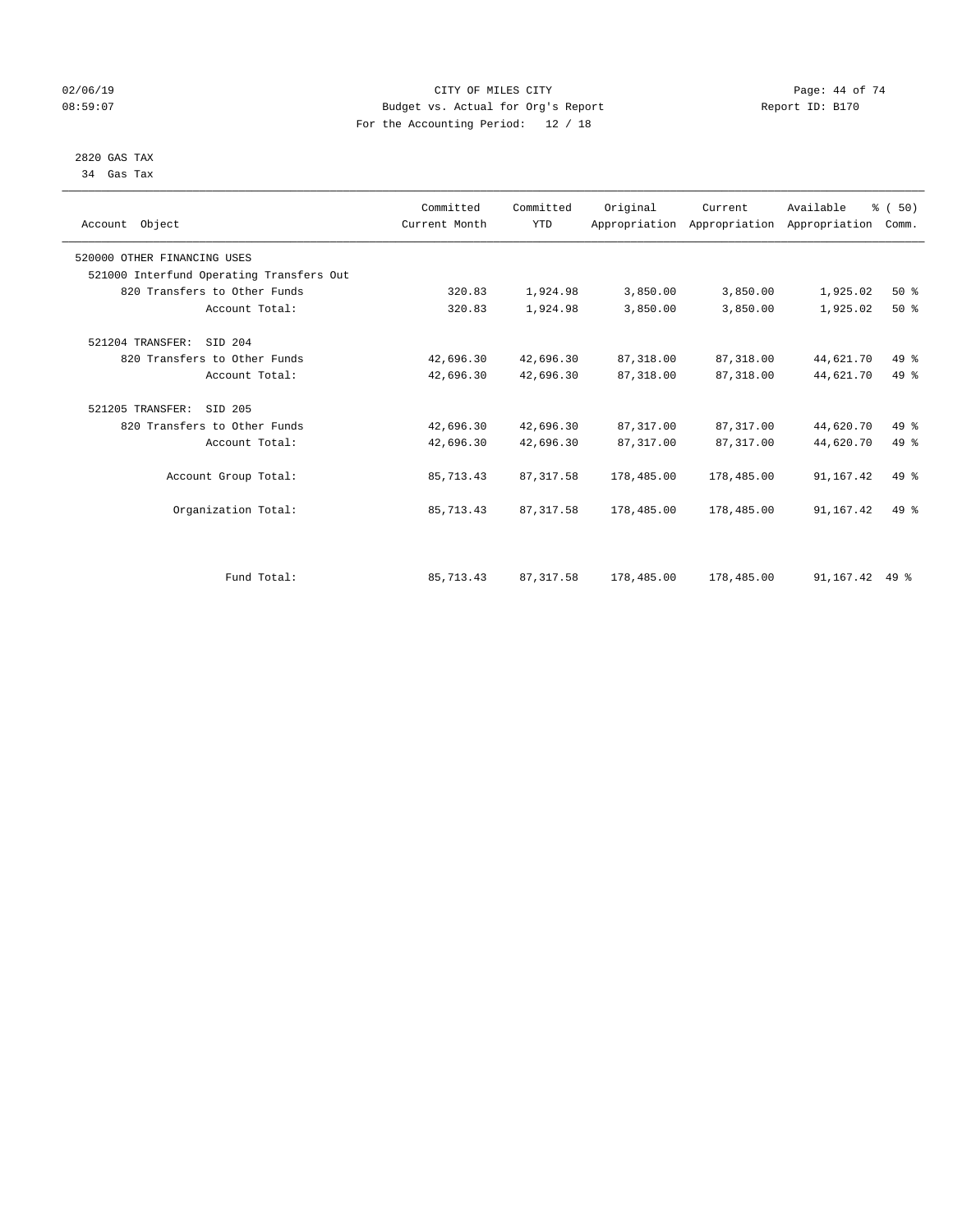## $O2/06/19$  Page: 45 of 74 08:59:07 Budget vs. Actual for Org's Report Report ID: B170 For the Accounting Period: 12 / 18

#### 2821 HB473- Fuel Tax 95 HB473

| Object<br>Account                                         | Committed<br>Current Month | Committed<br><b>YTD</b> | Original<br>Appropriation | Current<br>Appropriation | Available<br>Appropriation | % (50)<br>Comm. |
|-----------------------------------------------------------|----------------------------|-------------------------|---------------------------|--------------------------|----------------------------|-----------------|
| 430000 Public Works-GASB68<br>430233 Roadway/Re-surfacing |                            |                         |                           |                          |                            |                 |
| 935 HB473 Tax Match Program                               | 0.00                       | 0.00                    | 101,785.00                | 101,785.00               | 101,785.00                 | 0 <sup>8</sup>  |
| Account Total:                                            | 0.00                       | 0.00                    | 101,785.00                | 101,785.00               | 101,785.00                 | 0 <sup>8</sup>  |
| Account Group Total:                                      | 0.00                       | 0.00                    | 101,785.00                | 101,785.00               | 101,785.00                 | 0 <sup>8</sup>  |
| Organization Total:                                       | 0.00                       | 0.00                    | 101,785.00                | 101,785.00               | 101,785.00                 | 0 <sup>8</sup>  |
|                                                           |                            |                         |                           |                          |                            |                 |
| Fund Total:                                               | 0.00                       | 0.00                    | 101,785.00                | 101,785.00               | 101,785.00                 | 0 %             |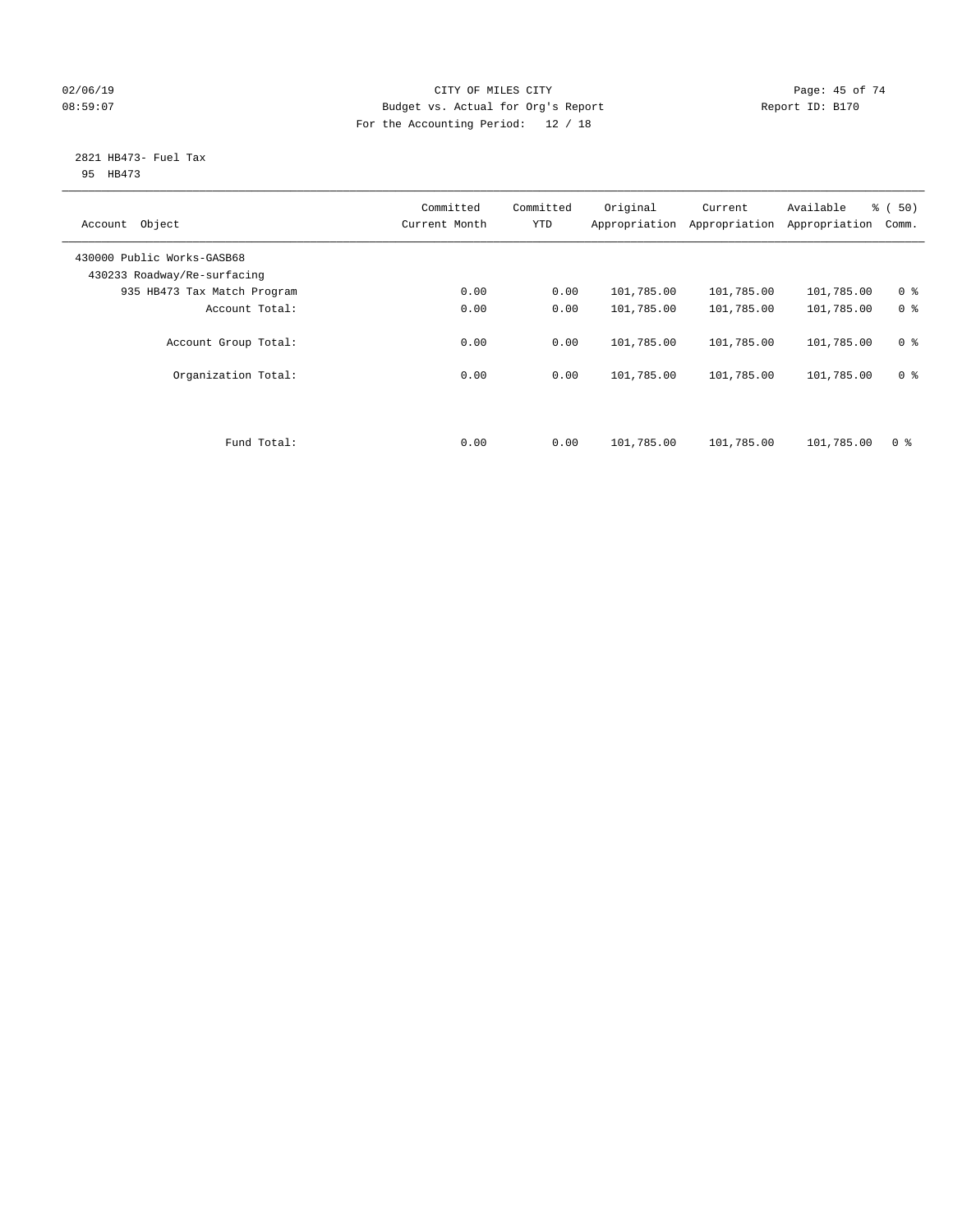## $O2/06/19$  Page: 46 of 74 08:59:07 Budget vs. Actual for Org's Report Changer Report ID: B170 For the Accounting Period: 12 / 18

## 2850 911 EMERGENCY

105 Enhanced 911

| 420000 PUBLIC SAFETY-GASB68<br>420140 Crime Control and Investigation (05)<br>210 Office Supplies and Materials<br>214 Small Items of Equipment<br>220 Operating Expenses<br>311 Postage, Box Rent, Etc.<br>320 Printing, Duplicating, Typing &<br>334 Memberships, Registrations & Dues<br>341 Electric Utility Services<br>345 Telephone<br>350 Professional Services<br>370 Travel | 0.00<br>0.00<br>24.54 | 0.00<br>0.00 | 1,000.00   |            |            |                 |
|---------------------------------------------------------------------------------------------------------------------------------------------------------------------------------------------------------------------------------------------------------------------------------------------------------------------------------------------------------------------------------------|-----------------------|--------------|------------|------------|------------|-----------------|
|                                                                                                                                                                                                                                                                                                                                                                                       |                       |              |            |            |            |                 |
|                                                                                                                                                                                                                                                                                                                                                                                       |                       |              |            |            |            |                 |
|                                                                                                                                                                                                                                                                                                                                                                                       |                       |              |            | 1,000.00   | 1,000.00   | 0 <sup>8</sup>  |
|                                                                                                                                                                                                                                                                                                                                                                                       |                       |              | 2,000.00   | 2,000.00   | 2,000.00   | 0 <sup>8</sup>  |
|                                                                                                                                                                                                                                                                                                                                                                                       |                       | 72.04        | 2,000.00   | 2,000.00   | 1,927.96   | 4%              |
|                                                                                                                                                                                                                                                                                                                                                                                       | 0.00                  | 0.00         | 100.00     | 100.00     | 100.00     | 0 <sup>8</sup>  |
|                                                                                                                                                                                                                                                                                                                                                                                       | 0.00                  | 0.00         | 100.00     | 100.00     | 100.00     | 0 <sup>8</sup>  |
|                                                                                                                                                                                                                                                                                                                                                                                       | 0.00                  | 0.00         | 400.00     | 400.00     | 400.00     | 0 <sup>8</sup>  |
|                                                                                                                                                                                                                                                                                                                                                                                       | 49.35                 | 297.97       | 600.00     | 600.00     | 302.03     | 50%             |
|                                                                                                                                                                                                                                                                                                                                                                                       | 2,258.74              | 13,577.66    | 28,000.00  | 28,000.00  | 14,422.34  | 48 %            |
|                                                                                                                                                                                                                                                                                                                                                                                       | 17,977.22             | 46,236.06    | 60,000.00  | 60,000.00  | 13,763.94  | 77.8            |
|                                                                                                                                                                                                                                                                                                                                                                                       | 0.00                  | 0.00         | 1,000.00   | 1,000.00   | 1,000.00   | 0 <sup>8</sup>  |
| 380 Training Services                                                                                                                                                                                                                                                                                                                                                                 | 0.00                  | 0.00         | 3,000.00   | 3,000.00   | 3,000.00   | 0 <sup>8</sup>  |
| 512 Insurance on Vehicles & Equipment                                                                                                                                                                                                                                                                                                                                                 | 0.00                  | 126.20       | 127.00     | 127.00     | 0.80       | 99 <sub>8</sub> |
| 940 Machinery & Equipment                                                                                                                                                                                                                                                                                                                                                             | 0.00                  | 1,901.52     | 20,000.00  | 20,000.00  | 18,098.48  | 10 <sup>8</sup> |
| 941 911 Eq & Software (2/01)                                                                                                                                                                                                                                                                                                                                                          | 0.00                  | 0.00         | 25,000.00  | 25,000.00  | 25,000.00  | 0 <sup>8</sup>  |
| Account Total:                                                                                                                                                                                                                                                                                                                                                                        | 20,309.85             | 62, 211.45   | 143,327.00 | 143,327.00 | 81, 115.55 | 43 %            |
| Account Group Total:                                                                                                                                                                                                                                                                                                                                                                  | 20,309.85             | 62, 211.45   | 143,327.00 | 143,327.00 | 81, 115.55 | 43.8            |
| 520000 OTHER FINANCING USES                                                                                                                                                                                                                                                                                                                                                           |                       |              |            |            |            |                 |
| 521000 Interfund Operating Transfers Out                                                                                                                                                                                                                                                                                                                                              |                       |              |            |            |            |                 |
| 820 Transfers to Other Funds                                                                                                                                                                                                                                                                                                                                                          | 14,923.00             | 29,846.00    | 59,693.00  | 59,693.00  | 29,847.00  | 50%             |
| Account Total:                                                                                                                                                                                                                                                                                                                                                                        | 14,923.00             | 29,846.00    | 59,693.00  | 59,693.00  | 29,847.00  | 50%             |
| Account Group Total:                                                                                                                                                                                                                                                                                                                                                                  | 14,923.00             | 29,846.00    | 59,693.00  | 59,693.00  | 29,847.00  | 50%             |
| Organization Total:                                                                                                                                                                                                                                                                                                                                                                   | 35, 232.85            | 92,057.45    | 203,020.00 | 203,020.00 | 110,962.55 | 45 %            |
| Fund Total:                                                                                                                                                                                                                                                                                                                                                                           |                       |              |            |            |            |                 |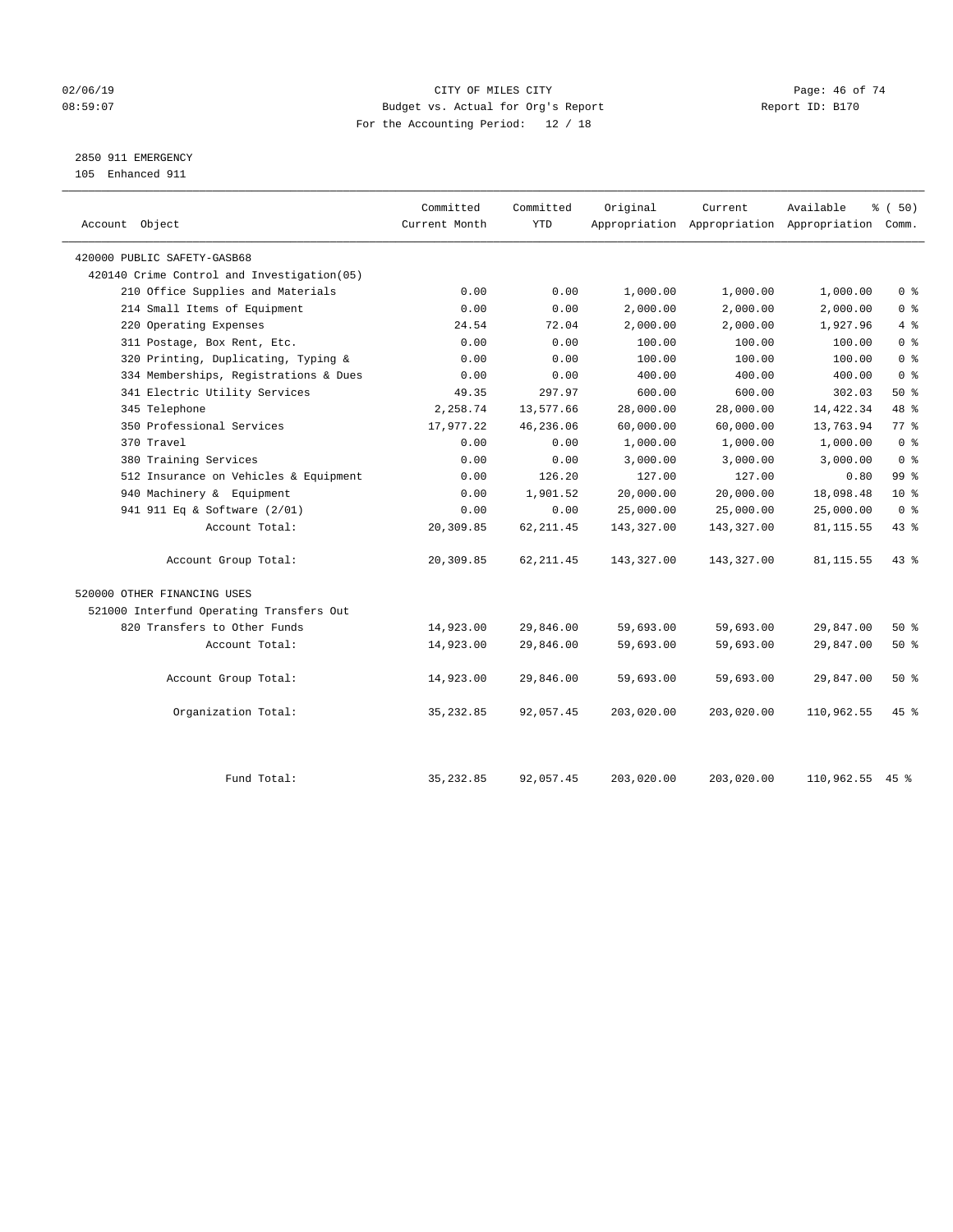## $O2/06/19$  Page: 47 of 74 08:59:07 Budget vs. Actual for Org's Report Changer Report ID: B170 For the Accounting Period: 12 / 18

## 2880 LIBRARY GRANTS

39 Partners Program

| Account Object                                                      | Committed<br>Current Month | Committed<br><b>YTD</b> | Original<br>Appropriation | Current<br>Appropriation | Available<br>Appropriation | % ( 50)<br>Comm.   |
|---------------------------------------------------------------------|----------------------------|-------------------------|---------------------------|--------------------------|----------------------------|--------------------|
| 460000 CULTURE AND RECREATION-GASB68<br>460100 Library Services(16) |                            |                         |                           |                          |                            |                    |
| 311 Postage, Box Rent, Etc.                                         | 183.00                     | 1,234.50                | 4,900.00                  | 4,900.00                 | 3,665.50                   | $25$ $\frac{6}{5}$ |
| 382 Books                                                           | 0.00                       | 0.00                    | 100.00                    | 100.00                   | 100.00                     | 0 <sup>8</sup>     |
| Account Total:                                                      | 183.00                     | 1,234.50                | 5,000.00                  | 5,000.00                 | 3,765.50                   | $25$ $%$           |
| Account Group Total:                                                | 183.00                     | 1,234.50                | 5,000.00                  | 5.000.00                 | 3,765.50                   | $25$ $\frac{6}{5}$ |
| Organization Total:                                                 | 183.00                     | 1,234.50                | 5.000.00                  | 5,000.00                 | 3,765.50                   | $25$ %             |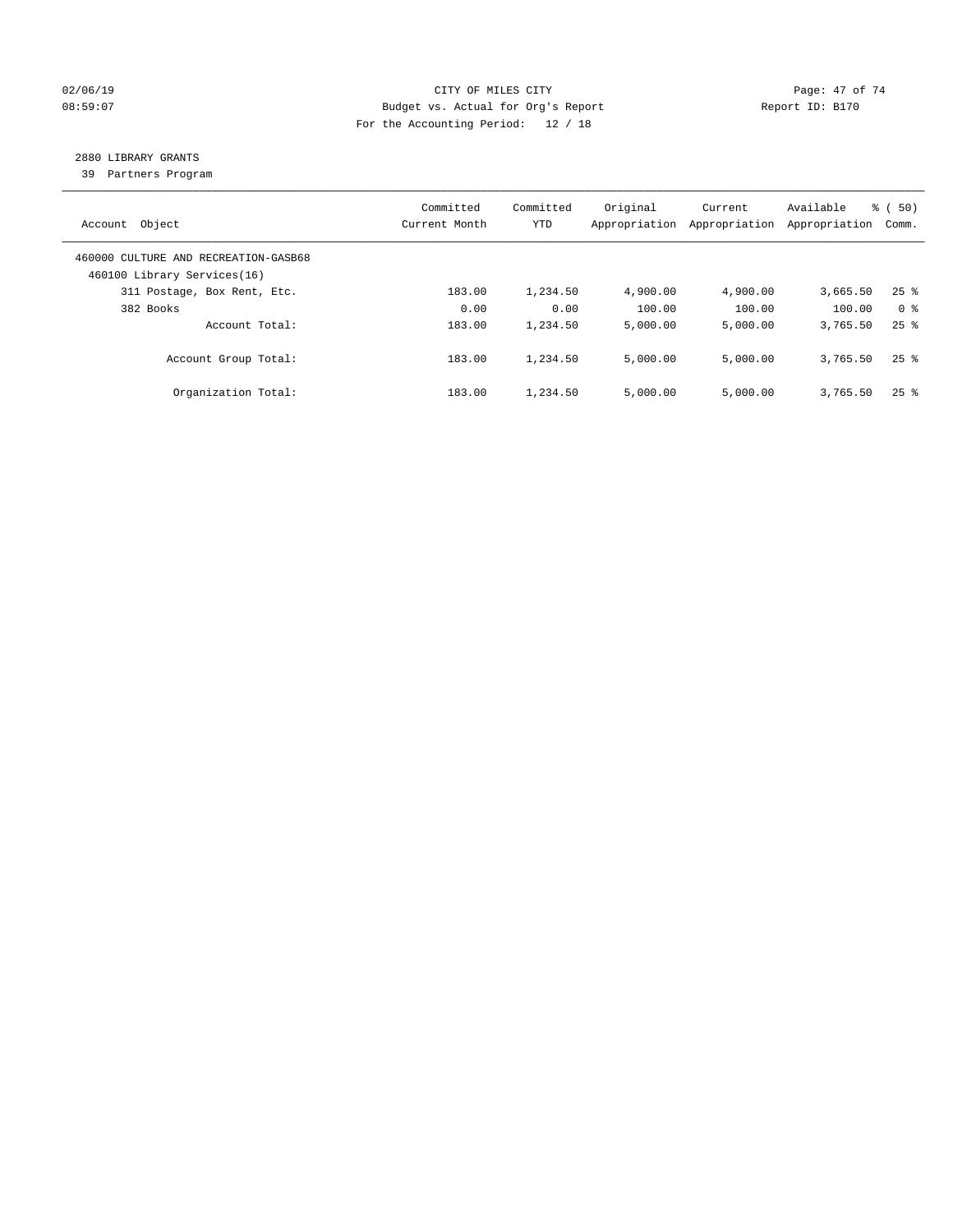## $O2/06/19$  Page: 48 of 74 08:59:07 Budget vs. Actual for Org's Report Report ID: B170 For the Accounting Period: 12 / 18

## 2880 LIBRARY GRANTS

41 Sagebrush Fed/Coal Sev Tax

| Account Object                       | Committed<br>Current Month | Committed<br><b>YTD</b> | Original | Current<br>Appropriation Appropriation Appropriation | Available       | % (50)<br>Comm. |
|--------------------------------------|----------------------------|-------------------------|----------|------------------------------------------------------|-----------------|-----------------|
| 460000 CULTURE AND RECREATION-GASB68 |                            |                         |          |                                                      |                 |                 |
| 460100 Library Services(16)          |                            |                         |          |                                                      |                 |                 |
| 210 Office Supplies and Materials    | 85.24                      | 85.24                   | 351.00   | 351.00                                               | 265.76          | $24$ %          |
| 350 Professional Services            | 0.00                       | 1,483.00                | 3,209.00 | 3,209.00                                             | 1,726.00        | 46%             |
| 370 Travel                           | 0.00                       | 0.00                    | 550.00   | 550.00                                               | 550.00          | 0 <sup>8</sup>  |
| 380 Training Services                | 0.00                       | 0.00                    | 500.00   | 500.00                                               | 500.00          | 0 <sup>8</sup>  |
| Account Total:                       | 85.24                      | 1,568.24                | 4,610.00 | 4,610.00                                             | 3,041.76        | $34$ $%$        |
| Account Group Total:                 | 85.24                      | 1,568.24                | 4,610.00 | 4,610.00                                             | 3,041.76        | $34$ $%$        |
| Organization Total:                  | 85.24                      | 1,568.24                | 4,610.00 | 4,610.00                                             | 3,041.76        | $34$ $%$        |
|                                      |                            |                         |          |                                                      |                 |                 |
| Fund Total:                          | 268.24                     | 2,802.74                | 9,610.00 | 9,610.00                                             | $6,807.26$ 29 % |                 |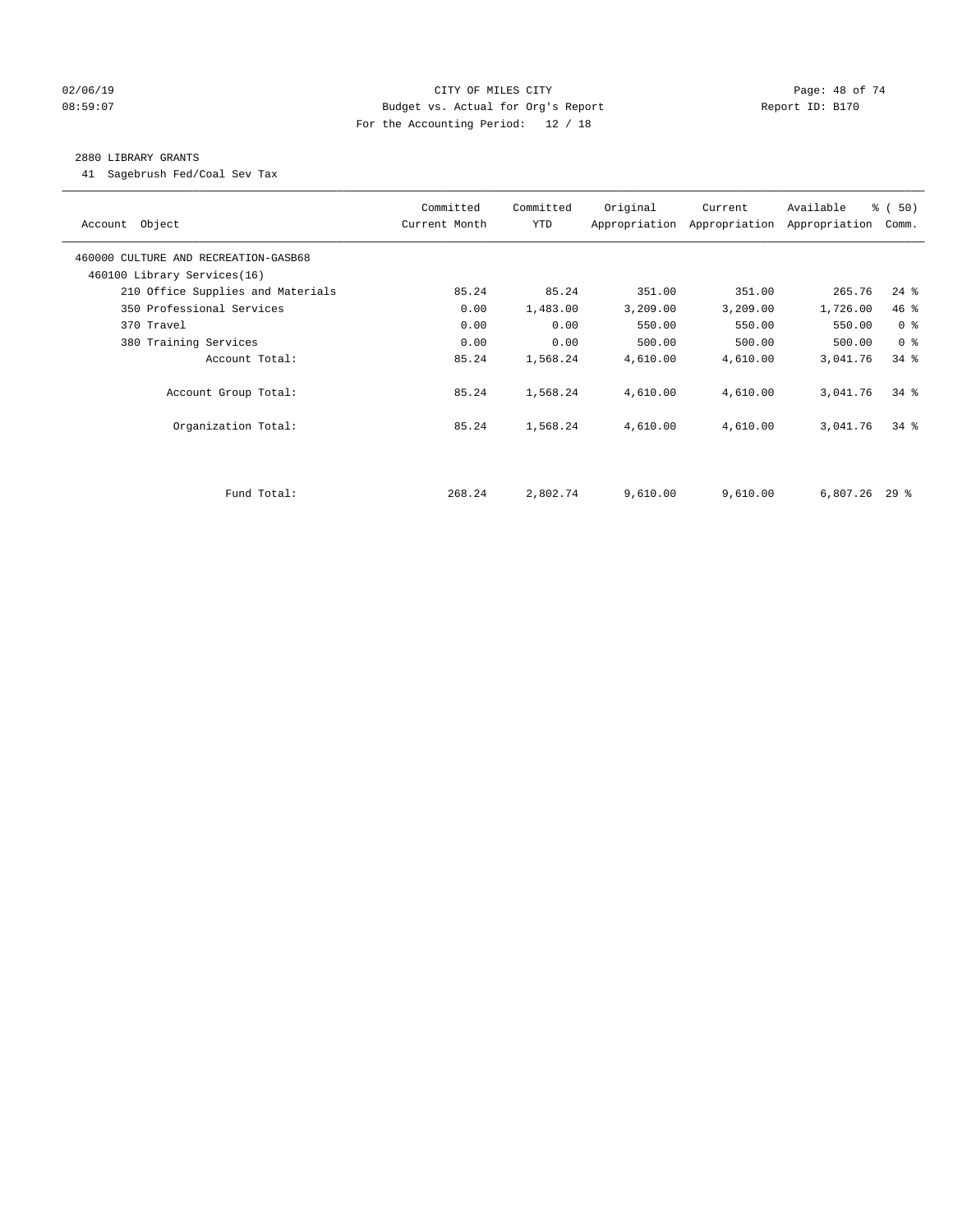## $O2/06/19$  Page: 49 of 74 08:59:07 Budget vs. Actual for Org's Report Report ID: B170 For the Accounting Period: 12 / 18

2935 Historic Preservation

11 Historic Preservation

|                                             | Committed     | Committed  | Original  | Current   | Available                                       | % (50)          |
|---------------------------------------------|---------------|------------|-----------|-----------|-------------------------------------------------|-----------------|
| Account Object                              | Current Month | <b>YTD</b> |           |           | Appropriation Appropriation Appropriation Comm. |                 |
| 460000 CULTURE AND RECREATION-GASB68        |               |            |           |           |                                                 |                 |
| 460461 Historic Preservation-Administration |               |            |           |           |                                                 |                 |
| 111 Salaries and Wages - Permanent          | 96.28         | 569.13     | 1,968.00  | 1,968.00  | 1,398.87                                        | 29%             |
| 131 VACATION                                | 0.00          | 0.00       | 60.00     | 60.00     | 60.00                                           | 0 <sup>8</sup>  |
| 132 SICK LEAVE                              | 0.00          | 0.00       | 60.00     | 60.00     | 60.00                                           | 0 <sup>8</sup>  |
| 133 OTHER LEAVE PAY                         | 0.00          | 8.38       | 100.00    | 100.00    | 91.62                                           | 8 %             |
| 141 Unemployment Insurance                  | 0.34          | 2.04       | 3.00      | 3.00      | 0.96                                            | 68 %            |
| 142 Workers' Compensation                   | 1.22          | 7.34       | 28.00     | 28.00     | 20.66                                           | 26%             |
| 144 FICA                                    | 7.36          | 44.52      | 167.00    | 167.00    | 122.48                                          | $27$ %          |
| 145 PERS                                    | 8.26          | 49.52      | 185.00    | 185.00    | 135.48                                          | $27$ %          |
| 196 CLOTHING ALLOTMENT                      | 0.00          | 4.88       | 87.00     | 87.00     | 82.12                                           | 6 <sup>°</sup>  |
| 210 Office Supplies and Materials           | 0.00          | 15.00      | 1,700.00  | 1,700.00  | 1,685.00                                        | 1 <sup>°</sup>  |
| 220 Operating Expenses                      | 0.00          | 17.60      | 2,333.00  | 2,333.00  | 2,315.40                                        | 1 <sup>8</sup>  |
| 311 Postage, Box Rent, Etc.                 | 1.25          | 2.66       | 100.00    | 100.00    | 97.34                                           | 3 <sup>8</sup>  |
| 320 Printing, Duplicating, Typing &         | 0.00          | 0.00       | 300.00    | 300.00    | 300.00                                          | 0 <sup>8</sup>  |
| 330 Publicity, Subscriptions & Dues         | 0.00          | 0.00       | 200.00    | 200.00    | 200.00                                          | 0 <sup>8</sup>  |
| 331 Publication of Formal & Legal Notices   | 0.00          | 0.00       | 150.00    | 150.00    | 150.00                                          | 0 <sup>8</sup>  |
| 345 Telephone                               | 1.71          | 10.26      | 15.00     | 15.00     | 4.74                                            | 68 %            |
| 347 Internet                                | 1.27          | 7.62       | 55.00     | 55.00     | 47.38                                           | $14*$           |
| 350 Professional Services                   | 0.00          | 5.40       | 1,800.00  | 1,800.00  | 1,794.60                                        | 0 <sup>8</sup>  |
| 360 Contr R & M                             | 4.87          | 31.80      | 39.00     | 39.00     | 7.20                                            | 82%             |
| 370 Travel                                  | 0.00          | 206.00     | 500.00    | 500.00    | 294.00                                          | 41 %            |
| 380 Training Services                       | 0.00          | 0.00       | 300.00    | 300.00    | 300.00                                          | 0 <sup>8</sup>  |
| Account Total:                              | 122.56        | 982.15     | 10,150.00 | 10,150.00 | 9,167.85                                        | $10*$           |
| Account Group Total:                        | 122.56        | 982.15     | 10,150.00 | 10,150.00 | 9,167.85                                        | $10*$           |
| Organization Total:                         | 122.56        | 982.15     | 10,150.00 | 10,150.00 | 9,167.85                                        | 10 <sup>8</sup> |
| Fund Total:                                 | 122.56        | 982.15     | 10,150.00 | 10,150.00 | 9,167.85 10 %                                   |                 |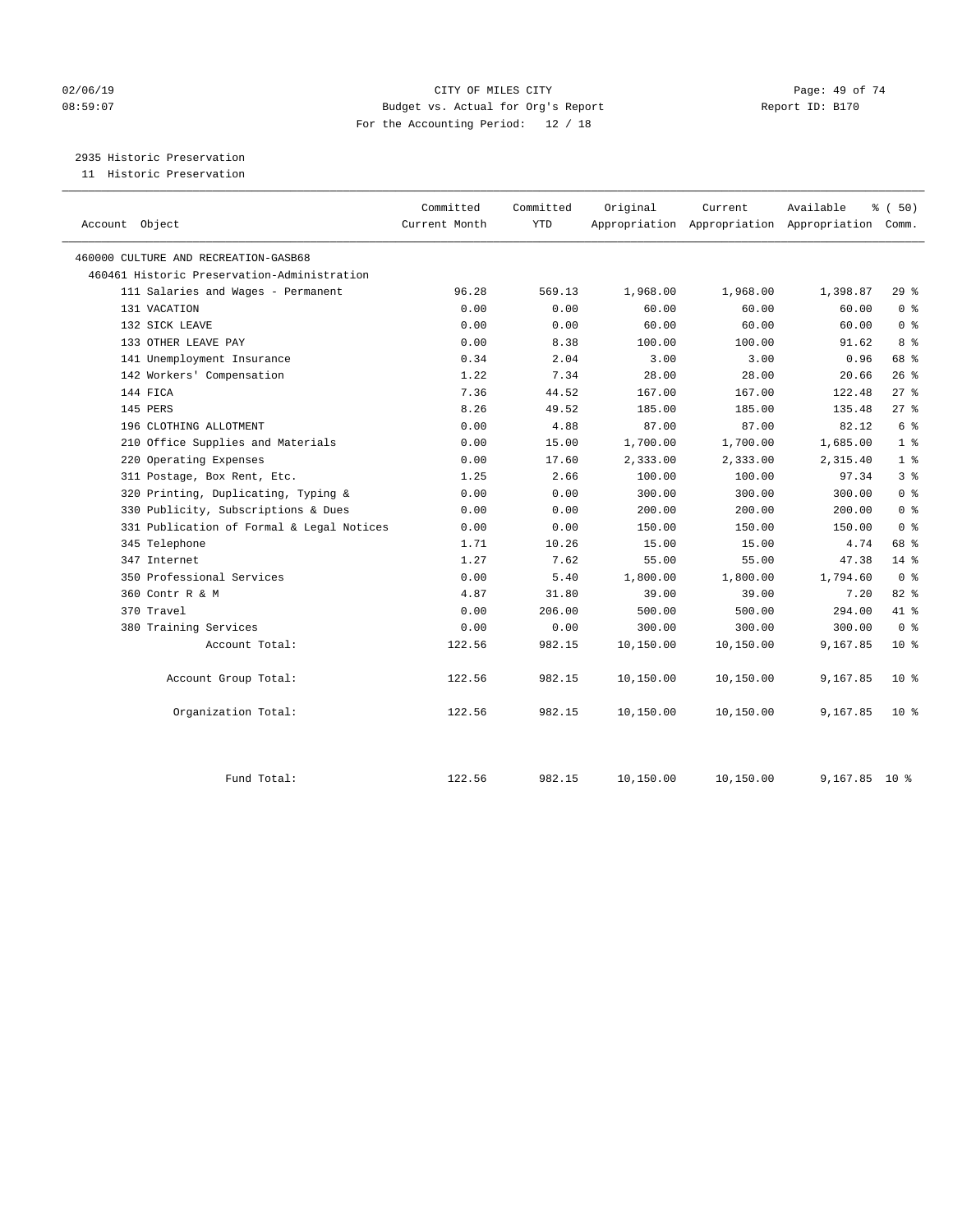### $O2/06/19$  Page: 50 of 74 08:59:07 Budget vs. Actual for Org's Report Report ID: B170 For the Accounting Period: 12 / 18

————————————————————————————————————————————————————————————————————————————————————————————————————————————————————————————————————

## 2985 RETIRED SENIOR VOLUNTEER PROG (RSVP)

15 Retired Senior Volunteer Program

|                                            | Committed     | Committed       | Original           | Current            | Available                                       | <sub>ර</sub> ි (50) |  |
|--------------------------------------------|---------------|-----------------|--------------------|--------------------|-------------------------------------------------|---------------------|--|
| Account Object                             | Current Month | YTD             |                    |                    | Appropriation Appropriation Appropriation Comm. |                     |  |
| 450000 Social and Economic Services-GASB68 |               |                 |                    |                    |                                                 |                     |  |
| 450330 RSVP Non-Federal                    |               |                 |                    |                    |                                                 |                     |  |
| 111 Salaries and Wages - Permanent         | 64.06         | 417.15          | 2,000.00           | 2,000.00           | 1,582.85                                        | 21 %                |  |
| 131 VACATION                               | 4.98          | 38.03           | 0.00               | 0.00               | $-38.03$                                        | $***$ $%$           |  |
| 132 SICK LEAVE                             | 13.83         | 23.95           | 0.00               | 0.00               | $-23.95$                                        | *** 응               |  |
| 133 OTHER LEAVE PAY                        | 0.47          | 20.90           | 0.00               | 0.00               | $-20.90$                                        | $***$ $%$           |  |
| 141 Unemployment Insurance                 | 0.28          | 1.73            | 9.00               | 9.00               | 7.27                                            | 19 <sup>°</sup>     |  |
| 142 Workers' Compensation                  | 1.04          | 6.24            | 25.00              | 25.00              | 18.76                                           | $25$ %              |  |
| 143 Health Insurance                       | 14.80         | 44.36           | 372.00             | 372.00             | 327.64                                          | $12*$               |  |
| 144 FICA                                   | 6.38          | 38.26           | 153.00             | 153.00             | 114.74                                          | $25$ %              |  |
| 145 PERS                                   | 7.13          | 42.84           | 138.00             | 138.00             | 95.16                                           | $31$ %              |  |
| 210 Office Supplies and Materials          | 0.00          | 0.00            | 2,681.00           | 2,681.00           | 2,681.00                                        | 0 <sup>8</sup>      |  |
| 220 Operating Expenses                     | 227.92        | 999.41          | 5,045.00           | 5,045.00           | 4,045.59                                        | $20*$               |  |
| 311 Postage, Box Rent, Etc.                | 73.68         | 401.36          | 1,000.00           | 1,000.00           | 598.64                                          | 40 %                |  |
| 330 Publicity, Subscriptions & Dues        | 0.00          | 159.60          | 160.00             | 160.00             | 0.40                                            | $100*$              |  |
| 345 Telephone                              | 118.23        | 708.95          | 1,440.00           | 1,440.00           | 731.05                                          | 49 %                |  |
| 370 Travel                                 | 0.00          | 496.69          | 1,150.00           | 1,150.00           | 653.31                                          | 43 %                |  |
| 379 Other Travel                           | 0.00          | 0.00            | 100.00             | 100.00             | 100.00                                          | 0 <sup>8</sup>      |  |
| 512 Insurance on Vehicles & Equipment      | 0.00          | 0.00            | 600.00             | 600.00             | 600.00                                          | 0 <sup>8</sup>      |  |
| 513 Liability                              | 0.00          | 0.00            | 593.00             | 593.00             | 593.00                                          | 0 <sup>8</sup>      |  |
| Account Total:                             | 532.80        | 3,399.47        | 15,466.00          | 15,466.00          | 12,066.53                                       | $22$ %              |  |
|                                            |               |                 |                    |                    |                                                 |                     |  |
| 450340 RSVP FEDERAL GRANT- FALLON/CUSTER   |               |                 |                    |                    |                                                 |                     |  |
| 111 Salaries and Wages - Permanent         | 3,139.06      | 19,859.05       | 41,500.00          | 41,500.00          | 21,640.95                                       | 48 %                |  |
| 131 VACATION                               | 243.60        | 1,863.01        | 4,000.00           | 4,000.00           | 2,136.99                                        | 47 %                |  |
| 132 SICK LEAVE                             | 677.46        | 1,173.78        | 2,500.00           | 2,500.00           | 1,326.22                                        | 47 %                |  |
| 133 OTHER LEAVE PAY                        | 23.20         | 1,023.92        | 0.00               | 0.00               | $-1,023.92$                                     | $***$ $_{8}$        |  |
| 141 Unemployment Insurance                 | 14.30         | 83.54           | 216.00             | 216.00             | 132.46                                          | 39 <sup>8</sup>     |  |
| 142 Workers' Compensation                  | 51.34         | 300.09          | 596.00             | 596.00             | 295.91                                          | 50%                 |  |
| 143 Health Insurance                       | 724.55        | 4,279.43        | 8,496.00           | 8,496.00           | 4,216.57                                        | 50%                 |  |
| 144 FICA                                   | 312.38        | 1,825.87        | 3,672.00           | 3,672.00           | 1,846.13                                        | 50%                 |  |
| 145 PERS                                   | 349.95        | 2,045.41        | 3,312.00           | 3,312.00           | 1,266.59                                        | 62 %                |  |
| 210 Office Supplies and Materials          | 9.59          | 271.57          | 3,187.00           | 3,187.00           | 2,915.43                                        | 9 <sup>8</sup>      |  |
| 220 Operating Expenses                     | 0.00          | 176.81          | 0.00               | 0.00               | $-176.81$                                       | $***$ %             |  |
| 311 Postage, Box Rent, Etc.                | 0.00          | 2.26            | 0.00               | 0.00               | $-2.26$                                         | $***$ $-$           |  |
| 334 Memberships, Registrations & Dues      | 0.00          | 75.00           | 275.00             | 275.00             | 200.00                                          | $27$ %              |  |
| 370 Travel                                 | 144.23        | 2,767.36        | 6,148.00           | 6,148.00           | 3,380.64                                        | 45 %                |  |
| 530 Rent                                   | 417.50        | 2,505.00        | 5,010.00           | 5,010.00           | 2,505.00                                        | 50%                 |  |
| Account Total:                             | 6,107.16      | 38,252.10       | 78,912.00          | 78,912.00          | 40,659.90                                       | 48 %                |  |
|                                            |               |                 |                    |                    |                                                 |                     |  |
| 450351 RSVP-Excess                         |               |                 |                    |                    |                                                 |                     |  |
| 111 Salaries and Wages - Permanent         | 0.00<br>0.00  | 580.17          | 2,000.00<br>9.00   | 2,000.00<br>9.00   | 1,419.83                                        | 29%<br>25%          |  |
| 141 Unemployment Insurance                 | 0.00          | 2.22<br>7.96    | 25.00              | 25.00              | 6.78<br>17.04                                   | $32$ $%$            |  |
| 142 Workers' Compensation                  |               |                 |                    |                    |                                                 |                     |  |
| 143 Health Insurance<br>144 FICA           | 0.00<br>0.00  | 112.31<br>48.42 | 0.00               | 0.00               | $-112.31$                                       | *** 응<br>$32$ $%$   |  |
|                                            |               | 54.24           | 151.00             | 151.00             | 102.58                                          | 39 %                |  |
| 145 PERS<br>220 Operating Expenses         | 0.00<br>0.00  | 1,370.12        | 138.00<br>2,200.00 | 138.00<br>2,200.00 | 83.76<br>829.88                                 | 62 %                |  |
| Account Total:                             | 0.00          | 2,175.44        | 4,523.00           | 4,523.00           | 2,347.56                                        | 48 %                |  |
|                                            |               |                 |                    |                    |                                                 |                     |  |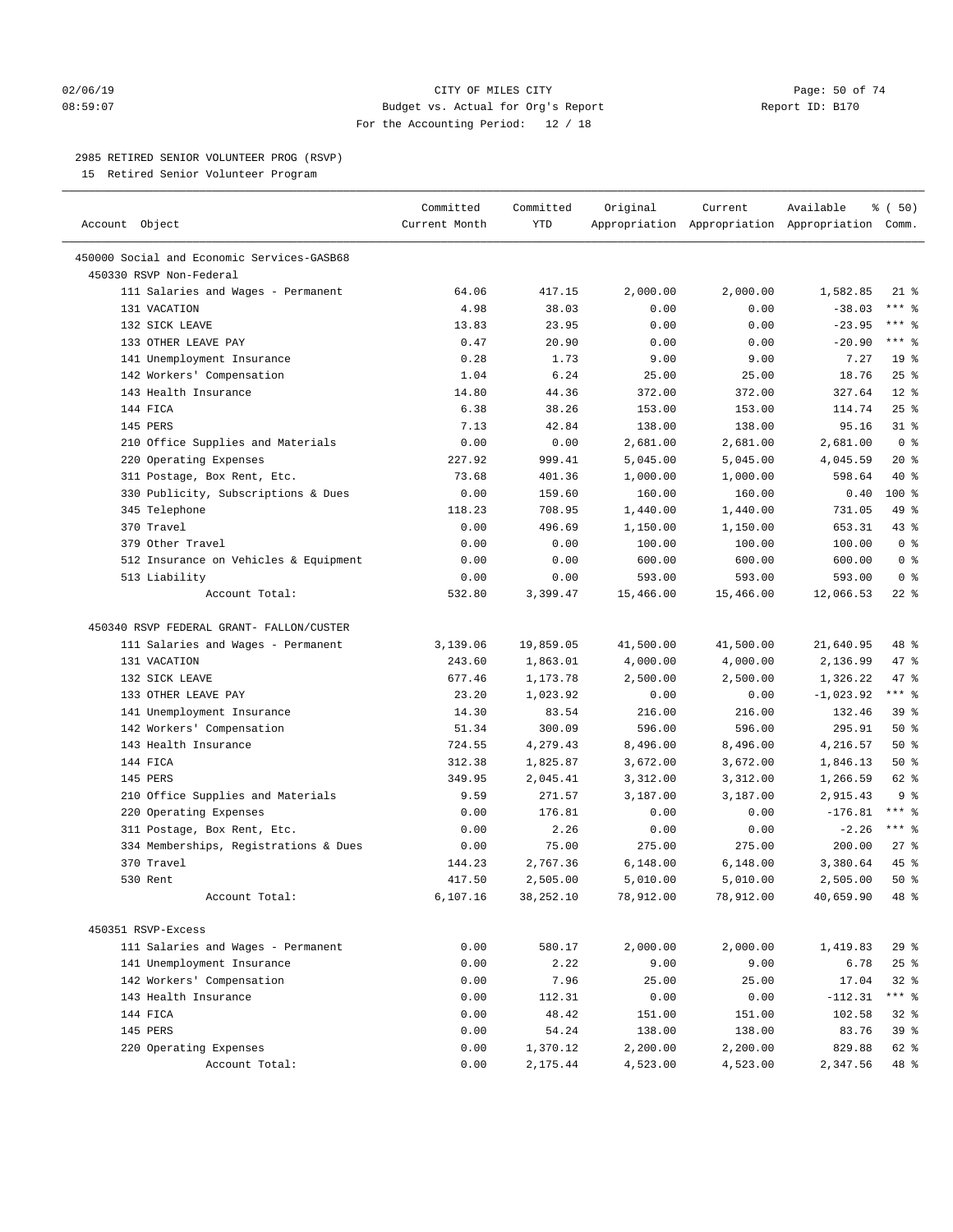## $O2/06/19$  Page: 51 of 74 08:59:07 Budget vs. Actual for Org's Report Report ID: B170 For the Accounting Period: 12 / 18

#### 2985 RETIRED SENIOR VOLUNTEER PROG (RSVP)

15 Retired Senior Volunteer Program

| Object<br>Account    | Committed<br>Current Month | Committed<br><b>YTD</b> | Original<br>Appropriation | Current<br>Appropriation | Available<br>Appropriation | % ( 50)<br>Comm. |
|----------------------|----------------------------|-------------------------|---------------------------|--------------------------|----------------------------|------------------|
| Account Group Total: | 6,639.96                   | 43,827.01               | 98,901.00                 | 98,901.00                | 55,073.99                  | 44 %             |
| Organization Total:  | 6,639.96                   | 43,827.01               | 98,901.00                 | 98,901.00                | 55,073.99                  | $44*$            |
| Fund Total:          | 6,639.96                   | 43,827.01               | 98,901.00                 | 98,901.00                | 55,073.99                  | 44 %             |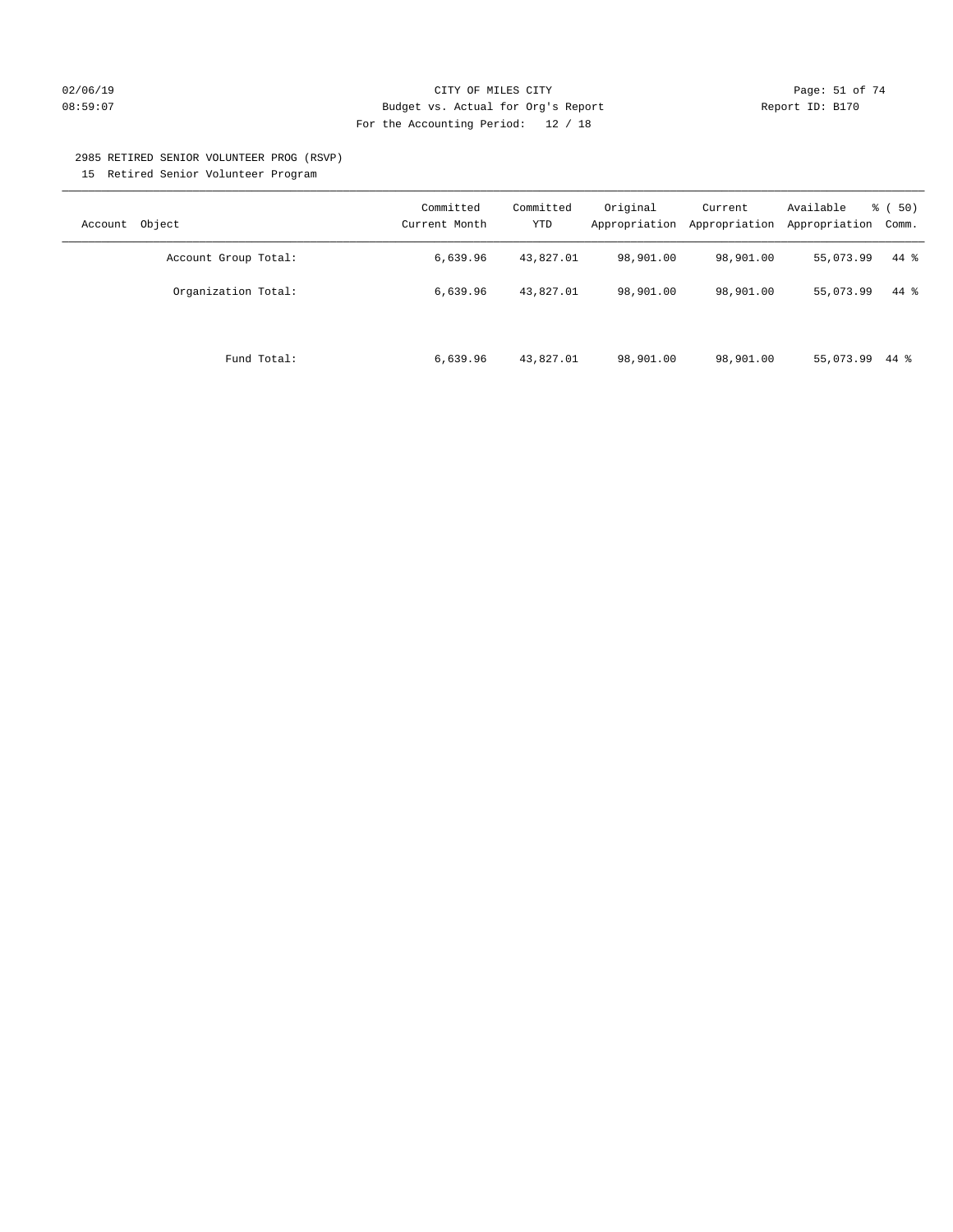## $O2/06/19$  Page: 52 of 74 08:59:07 Budget vs. Actual for Org's Report Changer Report ID: B170 For the Accounting Period: 12 / 18

#### 3670 SID 211 110 SID # 211

| Account Object                     | Committed<br>Current Month | Committed<br><b>YTD</b> | Original | Current<br>Appropriation Appropriation | Available<br>Appropriation | % (50)<br>Comm. |
|------------------------------------|----------------------------|-------------------------|----------|----------------------------------------|----------------------------|-----------------|
| 490000 DEBT SERVICE                |                            |                         |          |                                        |                            |                 |
| 490500 Other Debt Service Payments |                            |                         |          |                                        |                            |                 |
| 643 Principal- SID 211             | 0.00                       | 1,876.02                | 3,759.00 | 3,759.00                               | 1,882.98                   | 50%             |
| 644 Interest- SID 211              | 0.00                       | 787.94                  | 1,560.00 | 1,560.00                               | 772.06                     | $51$ %          |
| Account Total:                     | 0.00                       | 2,663.96                | 5,319.00 | 5,319.00                               | 2,655.04                   | $50*$           |
| Account Group Total:               | 0.00                       | 2,663.96                | 5,319.00 | 5,319.00                               | 2,655.04                   | $50*$           |
| Organization Total:                | 0.00                       | 2,663.96                | 5,319.00 | 5,319.00                               | 2,655.04                   | $50*$           |
|                                    |                            |                         |          |                                        |                            |                 |
| Fund Total:                        | 0.00                       | 2,663.96                | 5,319.00 | 5,319.00                               | 2,655.04                   | 50 %            |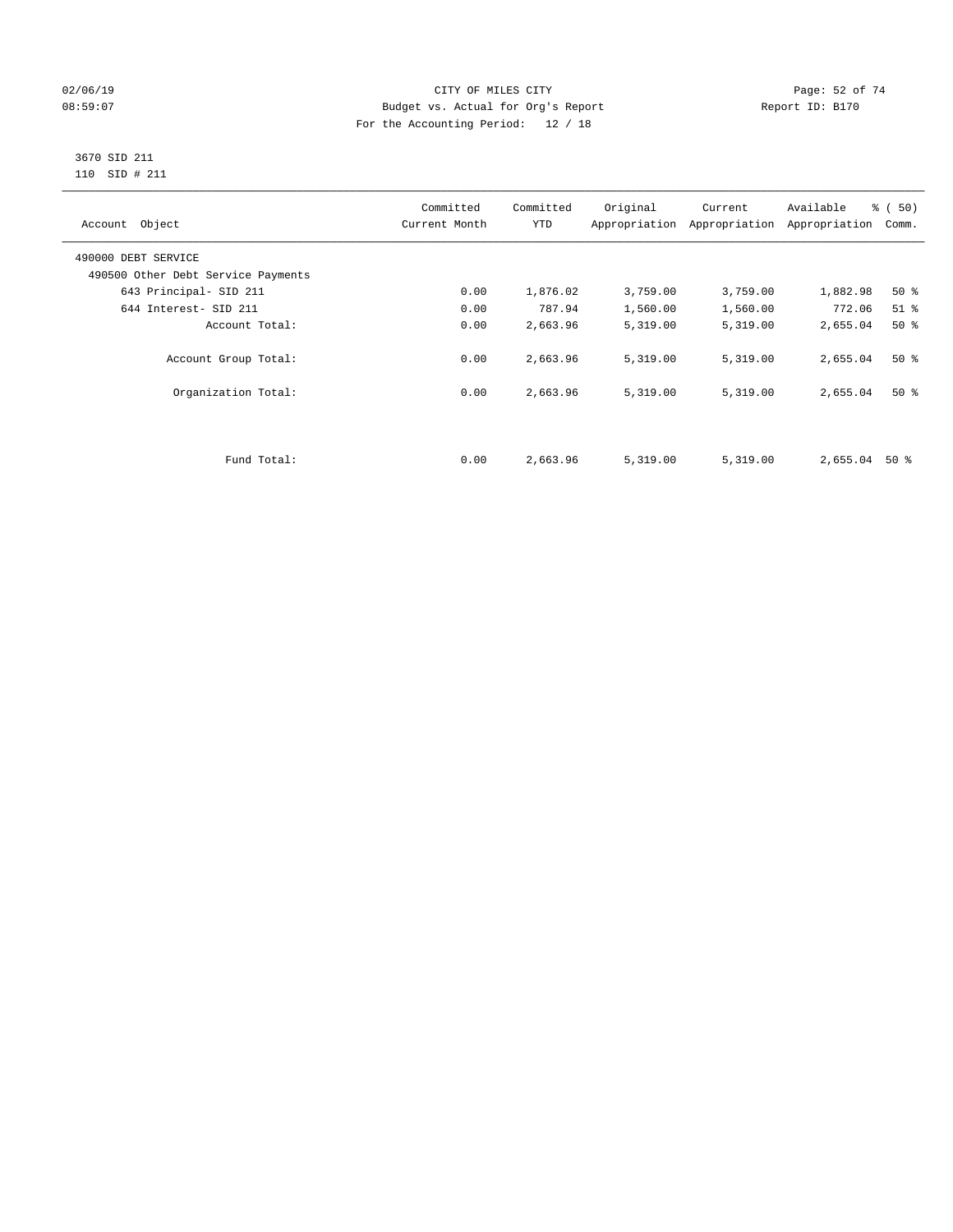## $O2/06/19$  Page: 53 of 74 08:59:07 Budget vs. Actual for Org's Report Report ID: B170 For the Accounting Period: 12 / 18

## 4000 General Fund Capitol Improvement Fund

501 Capital Purchases

| Object<br>Account                                                  | Committed<br>Current Month | Committed<br><b>YTD</b> | Original<br>Appropriation | Current<br>Appropriation | Available<br>Appropriation | % ( 50)<br>Comm. |
|--------------------------------------------------------------------|----------------------------|-------------------------|---------------------------|--------------------------|----------------------------|------------------|
| 410000 GENERAL GOVERNMENTGASB68<br>410100 Legislative Services(02) |                            |                         |                           |                          |                            |                  |
| 940 Machinery & Equipment                                          | 0.00                       | 6,700.00                | 93,000.00                 | 93,000.00                | 86,300.00                  | 7 %              |
| Account Total:                                                     | 0.00                       | 6,700.00                | 93,000.00                 | 93,000.00                | 86,300.00                  | 7 %              |
| Account Group Total:                                               | 0.00                       | 6,700.00                | 93,000.00                 | 93,000.00                | 86,300.00                  | 7 %              |
| Organization Total:                                                | 0.00                       | 6,700.00                | 93,000.00                 | 93,000.00                | 86,300.00                  | 7 %              |
|                                                                    |                            |                         |                           |                          |                            |                  |
| Fund Total:                                                        | 0.00                       | 6,700.00                | 93,000.00                 | 93,000.00                | 86,300.00                  | 7 %              |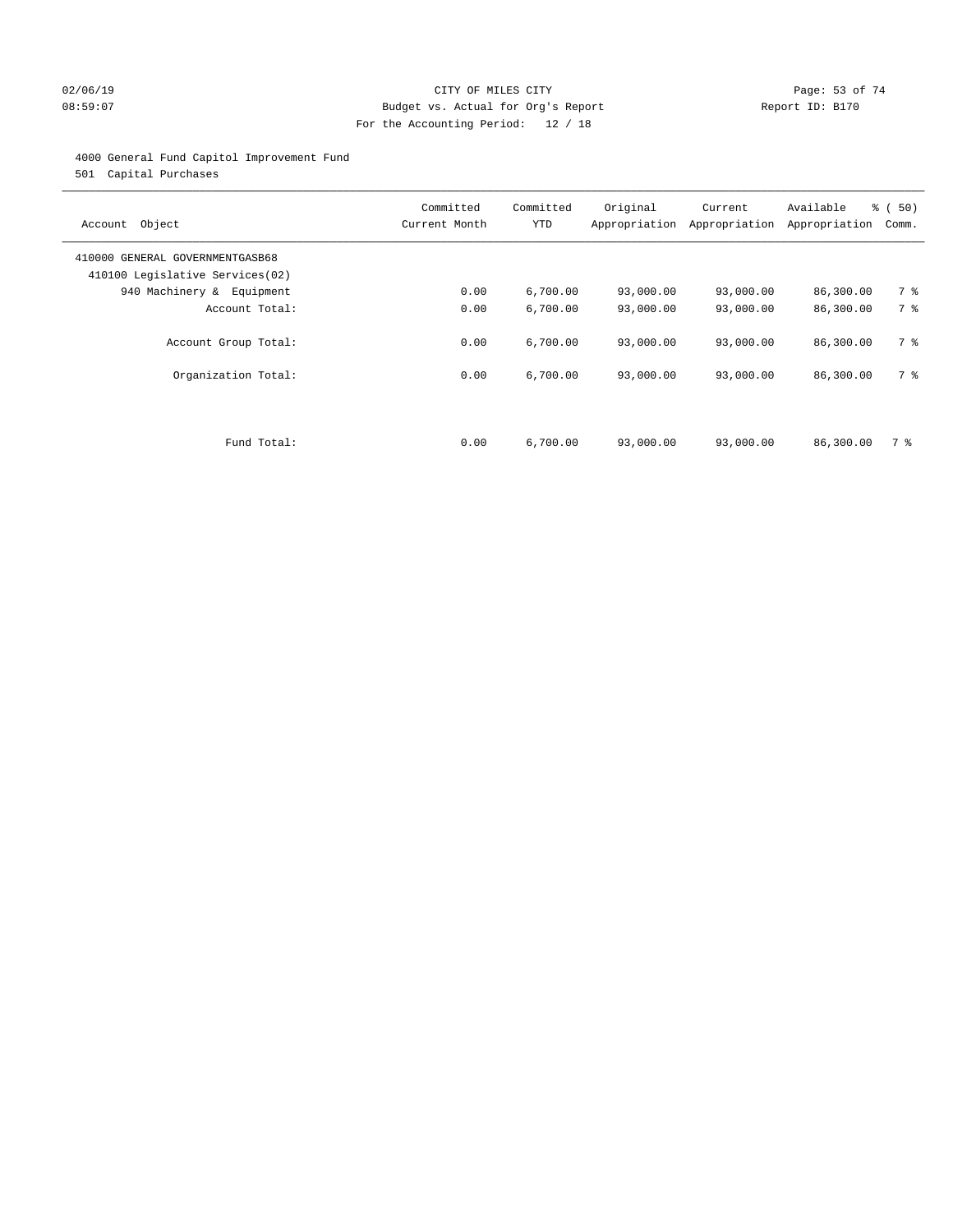## $O2/06/19$  Page: 54 of 74 08:59:07 Budget vs. Actual for Org's Report Report ID: B170 For the Accounting Period: 12 / 18

## 4050 Ambulance Capital Improvement Fund

10 Ambulance

| Account Object                                                             | Committed<br>Current Month | Committed<br><b>YTD</b> | Original  | Current<br>Appropriation Appropriation | Available<br>Appropriation | % ( 50)<br>Comm. |
|----------------------------------------------------------------------------|----------------------------|-------------------------|-----------|----------------------------------------|----------------------------|------------------|
| 420000 PUBLIC SAFETY-GASB68<br>420730 Emergency Medical Services-Ambulance |                            |                         |           |                                        |                            |                  |
| 940 Machinery & Equipment                                                  | 0.00                       | 0.00                    | 13,779.00 | 13,779.00                              | 13,779.00                  | 0 <sup>8</sup>   |
| Account Total:                                                             | 0.00                       | 0.00                    | 13,779.00 | 13,779.00                              | 13,779.00                  | 0 <sup>8</sup>   |
| Account Group Total:                                                       | 0.00                       | 0.00                    | 13,779.00 | 13,779.00                              | 13,779.00                  | 0 <sup>8</sup>   |
| Organization Total:                                                        | 0.00                       | 0.00                    | 13,779.00 | 13,779.00                              | 13,779.00                  | 0 <sup>8</sup>   |
|                                                                            |                            |                         |           |                                        |                            |                  |
| Fund Total:                                                                | 0.00                       | 0.00                    | 13,779.00 | 13,779.00                              | 13,779.00                  | 0 %              |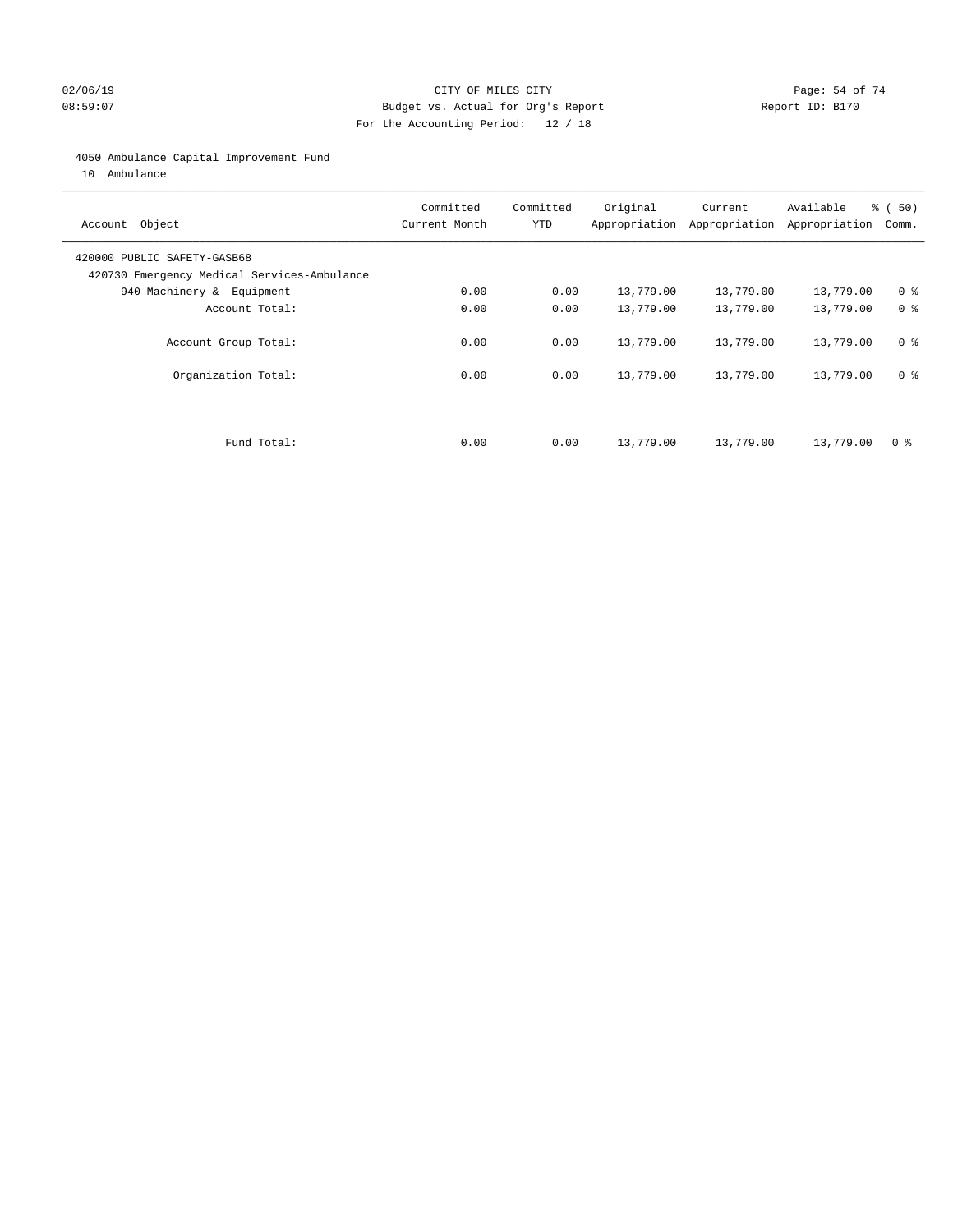## $O2/06/19$  Page: 55 of 74 08:59:07 Budget vs. Actual for Org's Report Changer Report ID: B170 For the Accounting Period: 12 / 18

## 4060 CAPITAL IMPROV-PUBLIC WORKS

911 Public Works Operations

| Object<br>Account                                         | Committed<br>Current Month | Committed<br><b>YTD</b> | Original<br>Appropriation | Current<br>Appropriation | Available<br>Appropriation | % (50)<br>Comm. |
|-----------------------------------------------------------|----------------------------|-------------------------|---------------------------|--------------------------|----------------------------|-----------------|
| 430000 Public Works-GASB68<br>430233 Roadway/Re-surfacing |                            |                         |                           |                          |                            |                 |
| 940 Machinery & Equipment                                 | 0.00                       | 21,000.00               | 275,000.00                | 275,000.00               | 254,000.00                 | 8 %             |
| Account Total:                                            | 0.00                       | 21,000.00               | 275,000.00                | 275,000.00               | 254,000.00                 | 8 %             |
| Account Group Total:                                      | 0.00                       | 21,000.00               | 275,000.00                | 275,000.00               | 254,000.00                 | 8 %             |
| Organization Total:                                       | 0.00                       | 21,000.00               | 275,000.00                | 275,000.00               | 254,000.00                 | 8 %             |
| Fund Total:                                               | 0.00                       | 21,000.00               | 275,000.00                | 275,000.00               | 254,000.00                 | 8 %             |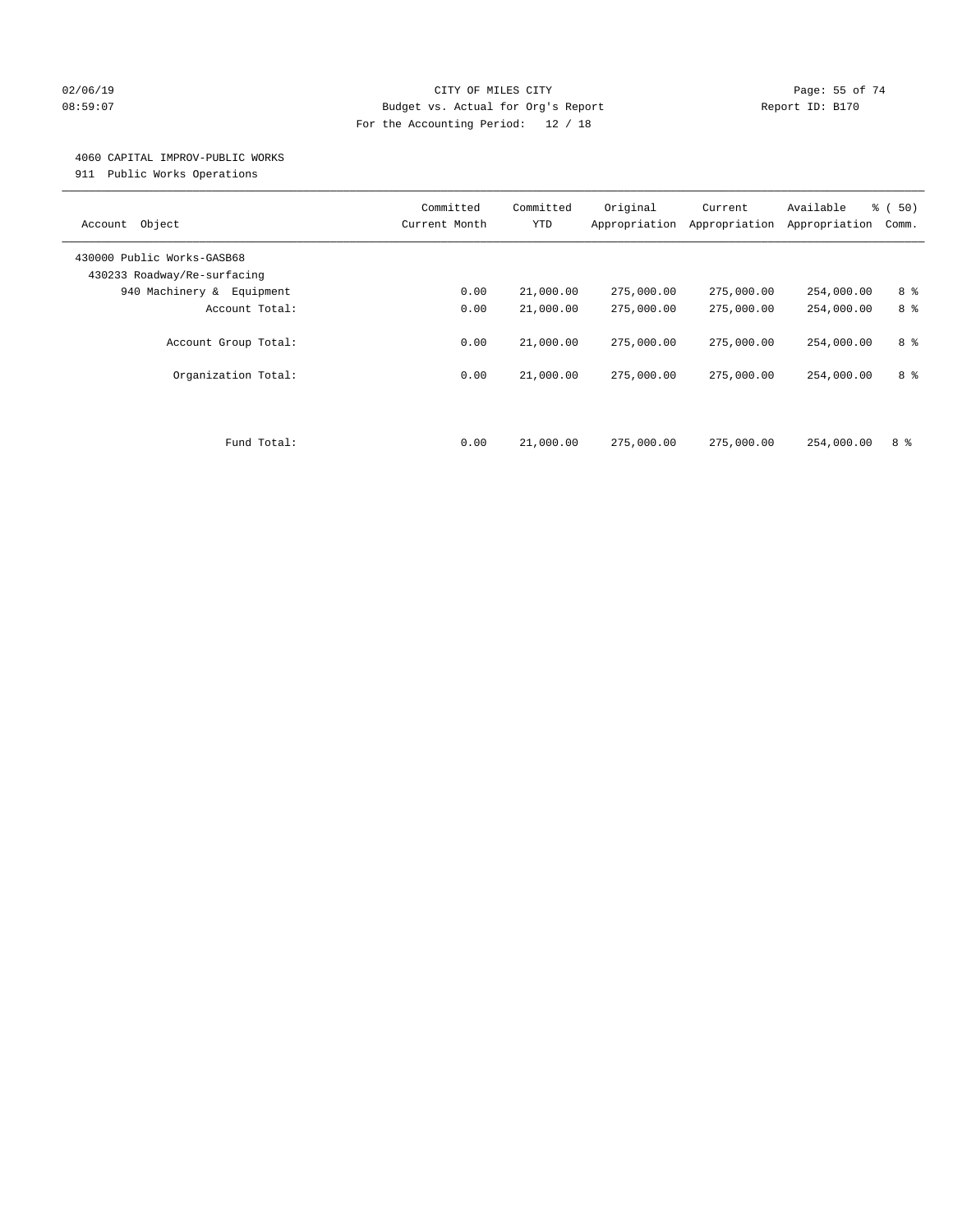## $O2/06/19$  Page: 56 of 74 08:59:07 Budget vs. Actual for Org's Report Changer Report ID: B170 For the Accounting Period: 12 / 18

————————————————————————————————————————————————————————————————————————————————————————————————————————————————————————————————————

## 5210 WATER UTILITY

22 Water Plant

|                                               | Committed     | Committed   | Original   | Current    | Available                                       | 8 ( 50)         |
|-----------------------------------------------|---------------|-------------|------------|------------|-------------------------------------------------|-----------------|
| Account Object                                | Current Month | YTD         |            |            | Appropriation Appropriation Appropriation Comm. |                 |
| 430000 Public Works-GASB68                    |               |             |            |            |                                                 |                 |
| 430530 Water Source of Supply and Pumping(22) |               |             |            |            |                                                 |                 |
| 111 Salaries and Wages - Permanent            | 18,961.38     | 123, 130.47 | 250,316.00 | 250,316.00 | 127, 185.53                                     | 49 %            |
| 121 OVERTIME-PERMANENT                        | 94.96         | 4,356.84    | 10,300.00  | 10,300.00  | 5,943.16                                        | $42$ %          |
| 131 VACATION                                  | 1,498.21      | 8,853.55    | 19,500.00  | 19,500.00  | 10,646.45                                       | 45 %            |
| 132 SICK LEAVE                                | 1,402.17      | 4,951.24    | 5,500.00   | 5,500.00   | 548.76                                          | 90%             |
| 133 OTHER LEAVE PAY                           | 0.00          | 358.26      | 2,729.00   | 2,729.00   | 2,370.74                                        | $13*$           |
| 134 HOLIDAY PAY                               | 0.00          | 3,303.84    | 5,400.00   | 5,400.00   | 2,096.16                                        | 61 %            |
| 141 Unemployment Insurance                    | 76.86         | 510.95      | 441.00     | 441.00     | $-69.95$                                        | $116$ %         |
| 142 Workers' Compensation                     | 1,469.19      | 9,359.35    | 16,838.00  | 16,838.00  | 7,478.65                                        | 56%             |
| 143 Health Insurance                          | 4,141.88      | 24,851.42   | 49,708.00  | 49,708.00  | 24,856.58                                       | 50%             |
| 144 FICA                                      | 1,598.52      | 10,673.48   | 22,472.00  | 22,472.00  | 11,798.52                                       | 47 %            |
| 145 PERS                                      | 1,881.73      | 12, 135.53  | 24,880.00  | 24,880.00  | 12,744.47                                       | 49 %            |
| 196 CLOTHING ALLOTMENT                        | 0.00          | 930.00      | 480.00     | 480.00     | $-450.00$                                       | 194 %           |
| 210 Office Supplies and Materials             | 0.00          | 115.30      | 250.00     | 250.00     | 134.70                                          | 46 %            |
| 214 Small Items of Equipment                  | 0.00          | 1.98        | 3,000.00   | 3,000.00   | 2,998.02                                        | 0 <sup>8</sup>  |
| 220 Operating Expenses                        | 35.96         | 1,170.83    | 2,000.00   | 2,000.00   | 829.17                                          | 59 %            |
| 222 Chemicals, Lab & Med Supplies             | 0.00          | 0.00        | 150.00     | 150.00     | 150.00                                          | 0 <sup>8</sup>  |
| 226 Clothing and Uniforms                     | 0.00          | 107.85      | 600.00     | 600.00     | 492.15                                          | 18 <sup>8</sup> |
| 230 Repair and Maintenance Supplies           | 86.00         | 2,052.87    | 10,000.00  | 10,000.00  | 7,947.13                                        | $21$ %          |
| 231 Gas, Oil, Diesel Fuel, Grease, etc.       | 83.39         | 635.65      | 1,500.00   | 1,500.00   | 864.35                                          | $42$ %          |
| 241 Consumable Tools                          | 0.00          | 9.58        | 200.00     | 200.00     | 190.42                                          | 5 <sup>8</sup>  |
| 311 Postage, Box Rent, Etc.                   | 2.40          | 20.92       | 50.00      | 50.00      | 29.08                                           | $42$ %          |
| 330 Publicity, Subscriptions & Dues           | 0.00          | 70.00       | 200.00     | 200.00     | 130.00                                          | 35%             |
| 334 Memberships, Registrations & Dues         | 75.00         | 75.00       | 400.00     | 400.00     | 325.00                                          | 19 <sup>°</sup> |
| 341 Electric Utility Services                 | 5,407.63      | 31,743.85   | 66,500.00  | 66,500.00  | 34,756.15                                       | 48 %            |
| 344 Gas Utility Service                       | 0.00          | 1,072.32    | 15,000.00  | 15,000.00  | 13,927.68                                       | 7 %             |
| 345 Telephone                                 | 73.92         | 438.59      | 1,000.00   | 1,000.00   | 561.41                                          | 44 %            |
| 346 Garbage Service                           | 71.12         | 362.24      | 700.00     | 700.00     | 337.76                                          | $52$ $%$        |
| 347 Internet                                  | 80.20         | 481.25      | 1,100.00   | 1,100.00   | 618.75                                          | 44 %            |
| 350 Professional Services                     | 79.20         | 278.30      | 500.00     | 500.00     | 221.70                                          | 56%             |
| 352 Wtr/Swr Lab Testing                       | 0.00          | 0.00        | 1,000.00   | 1,000.00   | 1,000.00                                        | 0 <sup>8</sup>  |
| 357 Architectual, Engineering Serv Etc.       | 0.00          | 0.00        | 10,000.00  | 10,000.00  | 10,000.00                                       | 0 <sup>8</sup>  |
| 360 Contr R & M                               | 22.50         | 806.50      | 130,000.00 | 130,000.00 | 129,193.50                                      | 1 <sup>8</sup>  |
| 363 R&M Vehicles/Equip/Labor-PW               | 360.00        | 1,077.15    | 2,000.00   | 2,000.00   | 922.85                                          | $54$ %          |
| 369 Other Repair and Maintenance              | 0.00          | 0.00        | 2,000.00   | 2,000.00   | 2,000.00                                        | 0 <sup>8</sup>  |
| 370 Travel                                    | 0.00          | 488.26      | 1,000.00   | 1,000.00   | 511.74                                          | 49 %            |
| 380 Training Services                         | 220.00        | 678.42      | 2,000.00   | 2,000.00   | 1,321.58                                        | $34$ $%$        |
| 382 Books                                     | 0.00          | 0.00        | 200.00     | 200.00     | 200.00                                          | 0 <sup>8</sup>  |
| 400 BUILDING MATERIALS                        | 0.00          | 0.00        | 500.00     | 500.00     | 500.00                                          | 0 <sup>8</sup>  |
| 511 Insurance on Buildings                    | 0.00          | 8,371.97    | 8,750.00   | 8,750.00   | 378.03                                          | 96%             |
| 512 Insurance on Vehicles & Equipment         | 0.00          | 283.31      | 284.00     | 284.00     | 0.69                                            | 100 %           |
| 940 Machinery & Equipment                     | 1,041.05      | 18,796.64   | 97,100.00  | 97,100.00  | 78,303.36                                       | $19*$           |
| Account Total:                                | 38,763.27     | 272,553.71  | 766,548.00 | 766,548.00 | 493,994.29                                      | 36%             |
| Account Group Total:                          | 38,763.27     | 272,553.71  | 766,548.00 | 766,548.00 | 493,994.29                                      | 36 <sup>8</sup> |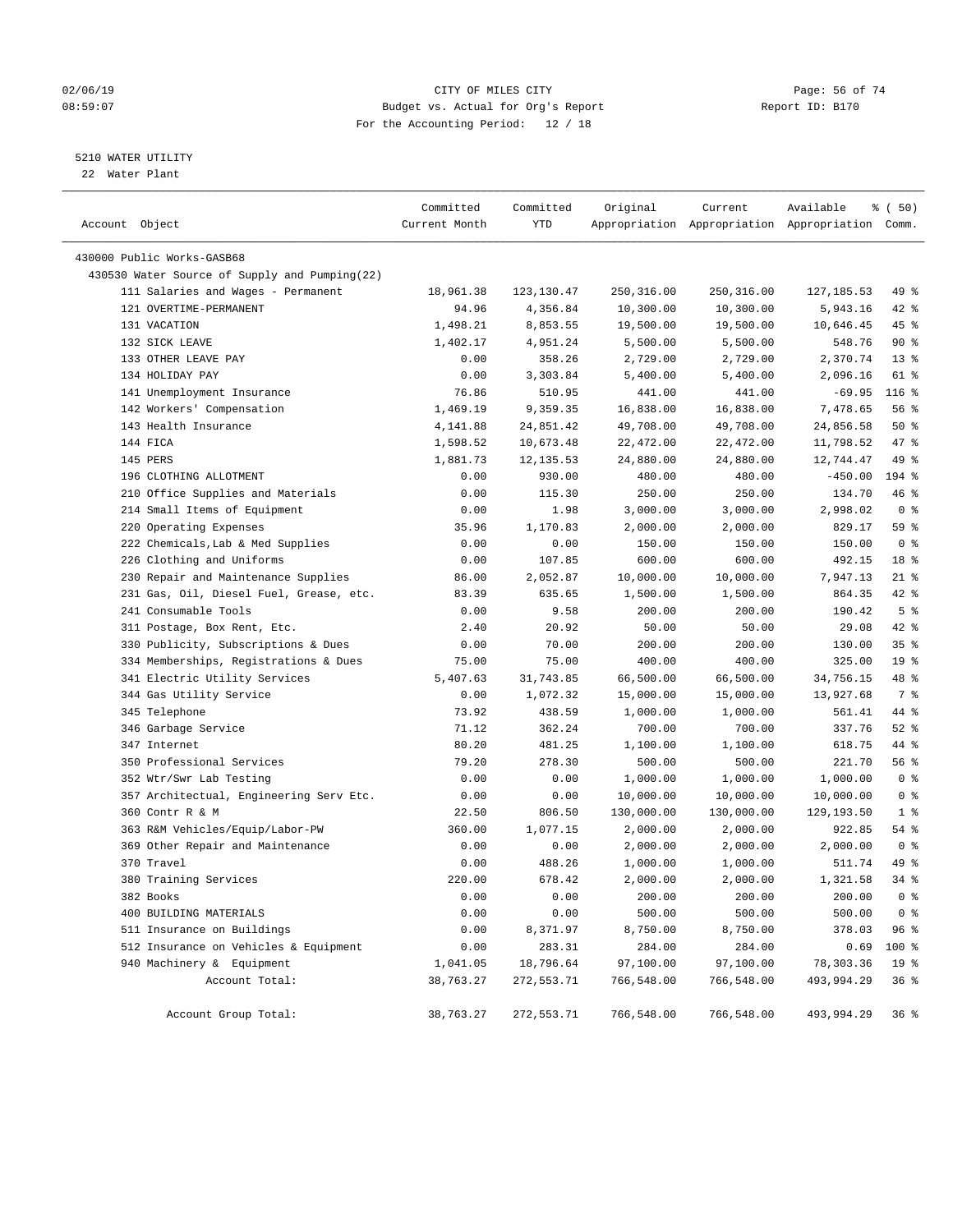## $O2/06/19$  Page: 57 of 74 08:59:07 Budget vs. Actual for Org's Report Report ID: B170 For the Accounting Period: 12 / 18

#### 5210 WATER UTILITY 22 Water Plant

| Account Object      | Committed<br>Current Month | Committed<br><b>YTD</b> | Original   | Current    | Available<br>Appropriation Appropriation Appropriation Comm. | 8 ( 50 ) |
|---------------------|----------------------------|-------------------------|------------|------------|--------------------------------------------------------------|----------|
| Organization Total: | 38,763.27                  | 272,553.71              | 766,548.00 | 766,548.00 | 493,994.29 36 %                                              |          |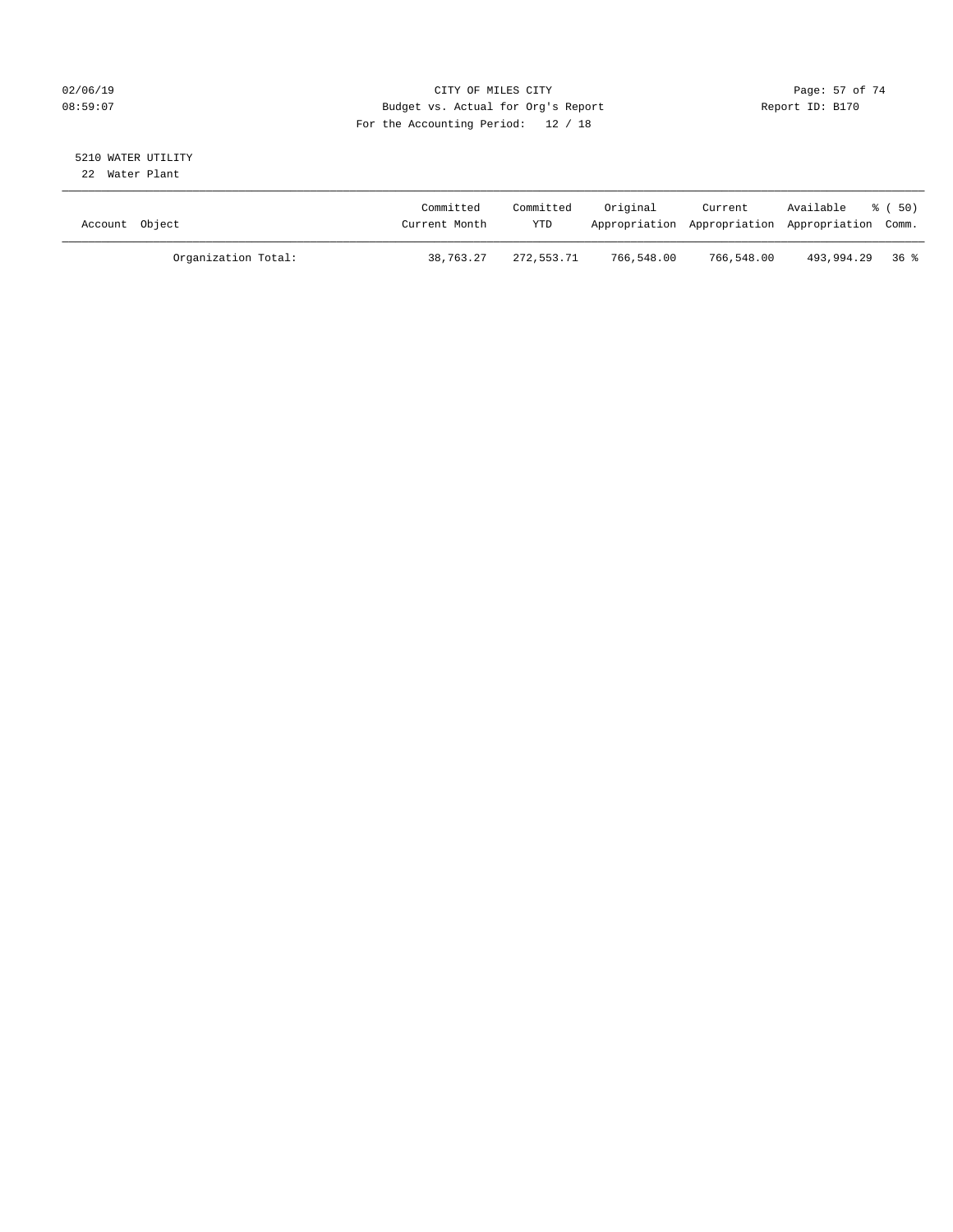## $O2/06/19$  Page: 58 of 74 08:59:07 Budget vs. Actual for Org's Report Changer Report ID: B170 For the Accounting Period: 12 / 18

————————————————————————————————————————————————————————————————————————————————————————————————————————————————————————————————————

## 5210 WATER UTILITY

23 Water Lines

|                                          | Committed     | Committed    | Original     | Current                                         | Available    | <sub>ර</sub> ි (50) |
|------------------------------------------|---------------|--------------|--------------|-------------------------------------------------|--------------|---------------------|
| Account Object                           | Current Month | YTD          |              | Appropriation Appropriation Appropriation Comm. |              |                     |
|                                          |               |              |              |                                                 |              |                     |
| 430000 Public Works-GASB68               |               |              |              |                                                 |              |                     |
| 430550 Transmission and Distribution(23) |               |              |              |                                                 |              |                     |
| 111 Salaries and Wages - Permanent       | 10,870.71     | 68,938.33    | 139,920.00   | 139,920.00                                      | 70,981.67    | 49 %                |
| 121 OVERTIME-PERMANENT                   | 29.36         | 4,193.77     | 10,200.00    | 10,200.00                                       | 6,006.23     | 41 %                |
| 131 VACATION                             | 525.12        | 3,928.20     | 7,600.00     | 7,600.00                                        | 3,671.80     | $52$ $%$            |
| 132 SICK LEAVE                           | 371.52        | 3,103.78     | 5,000.00     | 5,000.00                                        | 1,896.22     | 62 %                |
| 133 OTHER LEAVE PAY                      | 49.88         | 120.49       | 3,172.00     | 3,172.00                                        | 3,051.51     | 4%                  |
| 134 HOLIDAY PAY                          | 172.08        | 570.24       | 2,100.00     | 2,100.00                                        | 1,529.76     | $27$ %              |
| 141 Unemployment Insurance               | 42.07         | 285.08       | 252.00       | 252.00                                          | $-33.08$     | $113*$              |
| 142 Workers' Compensation                | 682.46        | 4,578.17     | 8,618.00     | 8,618.00                                        | 4,039.83     | 53%                 |
| 143 Health Insurance                     | 2,475.82      | 16,465.77    | 31,778.00    | 31,778.00                                       | 15, 312. 23  | $52$ $%$            |
| 144 FICA                                 | 903.54        | 6,024.44     | 12,851.00    | 12,851.00                                       | 6,826.56     | 47 %                |
| 145 PERS                                 | 1,030.00      | 6,929.21     | 14,229.00    | 14,229.00                                       | 7,299.79     | 49 %                |
| 196 CLOTHING ALLOTMENT                   | 0.00          | 593.25       | 800.00       | 800.00                                          | 206.75       | 74 %                |
| 210 Office Supplies and Materials        | 19.35         | 45.31        | 700.00       | 700.00                                          | 654.69       | 6 <sup>°</sup>      |
| 214 Small Items of Equipment             | 27.28         | 6,097.92     | 75,000.00    | 75,000.00                                       | 68,902.08    | 8 %                 |
| 220 Operating Expenses                   | 3.69          | 5,479.11     | 35,000.00    | 35,000.00                                       | 29,520.89    | 16%                 |
| 222 Chemicals, Lab & Med Supplies        | 0.00          | 2.36         | 200.00       | 200.00                                          | 197.64       | 1 <sup>°</sup>      |
| 226 Clothing and Uniforms                | 183.95        | 340.88       | 700.00       | 700.00                                          | 359.12       | 49 %                |
| 230 Repair and Maintenance Supplies      | 0.00          | 17,128.60    | 40,000.00    | 40,000.00                                       | 22,871.40    | 43 %                |
| 231 Gas, Oil, Diesel Fuel, Grease, etc.  | 1,314.11      | 6,480.67     | 10,000.00    | 10,000.00                                       | 3,519.33     | 65 %                |
| 233 Water/Sewer Main Replacement and     | 0.00          | 958.40       | 10,000.00    | 10,000.00                                       | 9,041.60     | $10*$               |
| 234 Hydrant/Manhole Replacement, Valves  | 498.25        | 5,256.50     | 40,000.00    | 40,000.00                                       | 34,743.50    | $13*$               |
| 235 Curb Stop Replacement                | 558.03        | 6,257.57     | 18,000.00    | 18,000.00                                       | 11,742.43    | 35%                 |
| 241 Consumable Tools                     | 300.63        | 357.51       | 1,000.00     | 1,000.00                                        | 642.49       | 36%                 |
| 311 Postage, Box Rent, Etc.              | 0.00          | 0.00         | 100.00       | 100.00                                          | 100.00       | 0 <sup>8</sup>      |
| 320 Printing, Duplicating, Typing &      | 0.00          | 0.00         | 100.00       | 100.00                                          | 100.00       | 0 <sup>8</sup>      |
| 330 Publicity, Subscriptions & Dues      | 0.00          | 0.00         | 250.00       | 250.00                                          | 250.00       | 0 <sup>8</sup>      |
| 334 Memberships, Registrations & Dues    | 0.00          | 442.00       | 350.00       | 350.00                                          | $-92.00$     | $126$ %             |
| 341 Electric Utility Services            | 56.61         | 229.84       | 500.00       | 500.00                                          | 270.16       | 46 %                |
| 344 Gas Utility Service                  | 66.50         | 177.55       | 500.00       | 500.00                                          | 322.45       | 36%                 |
| 345 Telephone                            | 55.91         | 337.60       | 700.00       | 700.00                                          | 362.40       | 48 %                |
| 347 Internet                             | 11.40         | 68.40        | 200.00       | 200.00                                          | 131.60       | 34 %                |
| 350 Professional Services                | 66.00         | 3,201.38     | 8,000.00     | 8,000.00                                        | 4,798.62     | 40 %                |
| 357 Architectual, Engineering Serv Etc.  | 0.00          | 0.00         | 30,000.00    | 30,000.00                                       | 30,000.00    | 0 <sup>8</sup>      |
| 360 Contr R & M                          | 201.47        | 41,579.63    | 200,000.00   | 200,000.00                                      | 158,420.37   | $21$ %              |
| 363 R&M Vehicles/Equip/Labor-PW          | 10,059.41     | 20,893.83    | 35,000.00    | 35,000.00                                       | 14,106.17    | 60 %                |
| 369 Other Repair and Maintenance         | 19.98         | 142.98       | 2,000.00     | 2,000.00                                        | 1,857.02     | 7 %                 |
| 370 Travel                               | 0.00          | 0.00         | 1,200.00     | 1,200.00                                        | 1,200.00     | 0 <sup>8</sup>      |
| 380 Training Services                    | 185.00        | 185.00       | 1,500.00     | 1,500.00                                        | 1,315.00     | $12*$               |
| 382 Books                                | 0.00          | 0.00         | 200.00       | 200.00                                          | 200.00       | 0 <sup>8</sup>      |
| 400 BUILDING MATERIALS                   | 0.00          | 0.00         | 500.00       | 500.00                                          | 500.00       | 0 <sup>8</sup>      |
| 511 Insurance on Buildings               | 0.00          | 2,752.53     | 2,753.00     | 2,753.00                                        | 0.47         | 100 %               |
| 512 Insurance on Vehicles & Equipment    | 0.00          | 634.46       | 635.00       | 635.00                                          | 0.54         | 100 %               |
| 532 Land Rental                          | 0.00          | 449.42       | 1,500.00     | 1,500.00                                        | 1,050.58     | $30*$               |
| 533 Machinery and Equipment Rental       | 0.00          | 0.00         | 1,000.00     | 1,000.00                                        | 1,000.00     | 0 <sup>8</sup>      |
| 940 Machinery & Equipment                | 4,308.50      | 714, 121. 18 | 1,790,500.00 | 1,790,500.00                                    | 1,076,378.82 | $40*$               |
| Account Total:                           | 35,088.63     | 949, 351.36  | 2,544,608.00 | 2,544,608.00                                    | 1,595,256.64 | 37%                 |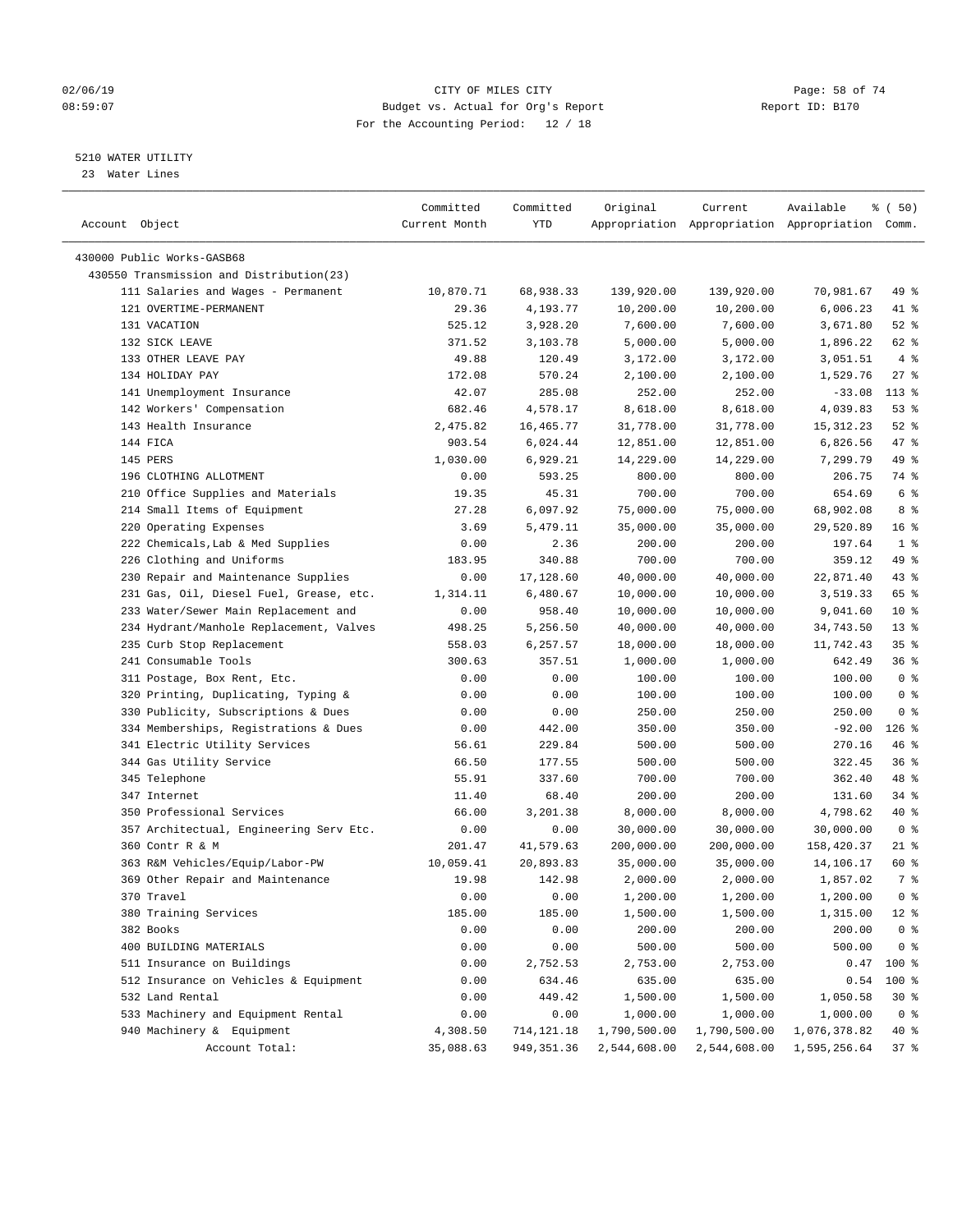## $O2/06/19$  Page: 59 of 74 08:59:07 Budget vs. Actual for Org's Report Changer Report ID: B170 For the Accounting Period: 12 / 18

## 5210 WATER UTILITY

23 Water Lines

| Account Object                             | Committed<br>Current Month | Committed<br><b>YTD</b> | Original     | Current<br>Appropriation Appropriation Appropriation | Available    | % (50)<br>Comm. |  |
|--------------------------------------------|----------------------------|-------------------------|--------------|------------------------------------------------------|--------------|-----------------|--|
| Account Group Total:                       | 35,088.63                  | 949, 351.36             | 2,544,608.00 | 2,544,608.00                                         | 1,595,256.64 | 37 <sup>8</sup> |  |
| 490000 DEBT SERVICE                        |                            |                         |              |                                                      |              |                 |  |
| 490200 Revenue Bonds                       |                            |                         |              |                                                      |              |                 |  |
| 611 Principal-NE Wtr Line Phase II         | 9,000.00                   | 9,000.00                | 17,000.00    | 17,000.00                                            | 8,000.00     | 53%             |  |
| 615 Principal-Northeast Water Ln \$2.2     | 32,000.00                  | 32,000.00               | 65,000.00    | 65,000.00                                            | 33,000.00    | 49 %            |  |
| 616 Principal-Carbon Hill Water Tank \$2.2 | 32,000.00                  | 32,000.00               | 64,000.00    | 64,000.00                                            | 32,000.00    | $50*$           |  |
| 617 Principal - NE Wtr Line \$500k         | 7,000.00                   | 7,000.00                | 15,000.00    | 15,000.00                                            | 8,000.00     | 47 %            |  |
| 618 Principal-Carbon Hill \$500k           | 7,000.00                   | 7,000.00                | 15,000.00    | 15,000.00                                            | 8,000.00     | 47 %            |  |
| 622 Interest-NE Wtr Line Phase II          | 735.00                     | 735.00                  | 1,437.00     | 1,437.00                                             | 702.00       | $51$ $%$        |  |
| 631 Interest - NE Wtr Line \$500k          | 5,252.50                   | 5,252.50                | 10,409.00    | 10,409.00                                            | 5,156.50     | 50%             |  |
| 632 Interest - Carbon Hill Wtr Tank \$500k | 5,252.50                   | 5,252.50                | 10,409.00    | 10,409.00                                            | 5,156.50     | 50%             |  |
| 634 Interest-Northeast Wtr Ln \$2.2        | 25,575.00                  | 25,575.00               | 50,670.00    | 50,670.00                                            | 25,095.00    | 50%             |  |
| 638 Interest-Carbon Hill Tank \$2.2        | 24,915.00                  | 24,915.00               | 49,350.00    | 49,350.00                                            | 24,435.00    | 50%             |  |
| Account Total:                             | 148,730.00                 | 148,730.00              | 298, 275.00  | 298,275.00                                           | 149,545.00   | 50%             |  |
| Account Group Total:                       | 148,730.00                 | 148,730.00              | 298, 275.00  | 298, 275.00                                          | 149,545.00   | 50%             |  |
| 520000 OTHER FINANCING USES                |                            |                         |              |                                                      |              |                 |  |
| 521000 Interfund Operating Transfers Out   |                            |                         |              |                                                      |              |                 |  |
| 820 Transfers to Other Funds               | 1,000.00                   | 6,000.00                | 12,000.00    | 12,000.00                                            | 6,000.00     | 50%             |  |
| Account Total:                             | 1,000.00                   | 6,000.00                | 12,000.00    | 12,000.00                                            | 6,000.00     | 50%             |  |
| Account Group Total:                       | 1,000.00                   | 6,000.00                | 12,000.00    | 12,000.00                                            | 6,000.00     | 50%             |  |
| Organization Total:                        | 184,818.63                 | 1,104,081.36            | 2,854,883.00 | 2,854,883.00                                         | 1,750,801.64 | 39 <sup>8</sup> |  |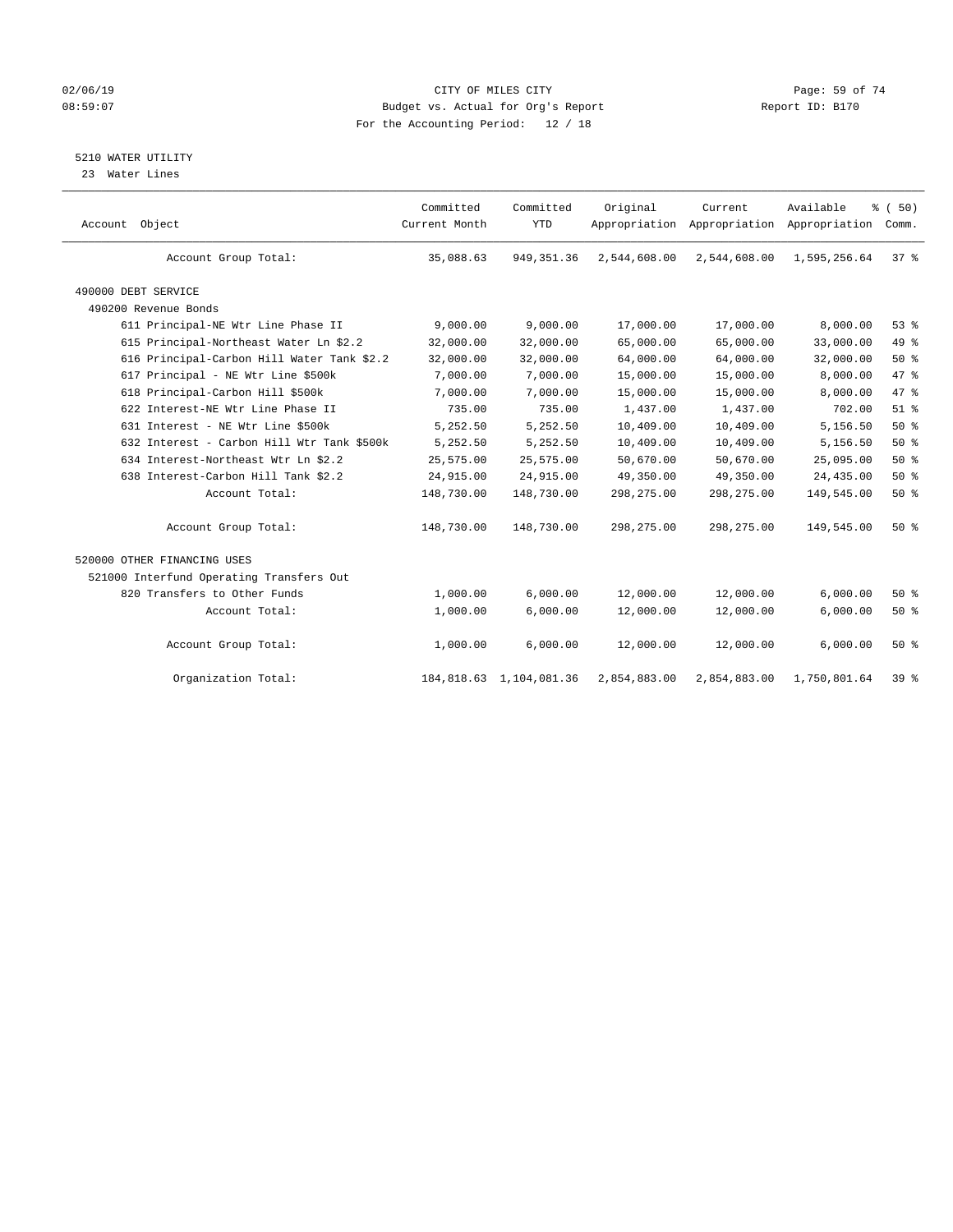### 02/06/19 Page: 60 of 74 08:59:07 Budget vs. Actual for Org's Report Report ID: B170 For the Accounting Period: 12 / 18

## 5210 WATER UTILITY

25 Water Administration

| Account Object                            | Committed<br>Current Month | Committed<br><b>YTD</b> | Original   | Current    | Available<br>Appropriation Appropriation Appropriation Comm. | % (50)          |
|-------------------------------------------|----------------------------|-------------------------|------------|------------|--------------------------------------------------------------|-----------------|
| 430000 Public Works-GASB68                |                            |                         |            |            |                                                              |                 |
| 430510 Water Administration(25)           |                            |                         |            |            |                                                              |                 |
| 111 Salaries and Wages - Permanent        | 1,878.20                   | 11,630.30               | 24,560.00  | 24,560.00  | 12,929.70                                                    | 47 %            |
| 121 OVERTIME-PERMANENT                    | 0.00                       | 0.00                    | 120.00     | 120.00     | 120.00                                                       | 0 <sup>8</sup>  |
| 131 VACATION                              | 33.76                      | 441.91                  | 1,700.00   | 1,700.00   | 1,258.09                                                     | $26$ %          |
| 132 SICK LEAVE                            | 57.71                      | 572.74                  | 1,100.00   | 1,100.00   | 527.26                                                       | $52$ $%$        |
| 133 OTHER LEAVE PAY                       | 0.00                       | 0.00                    | 155.00     | 155.00     | 155.00                                                       | 0 <sup>8</sup>  |
| 141 Unemployment Insurance                | 6.89                       | 44.62                   | 42.00      | 42.00      | $-2.62$                                                      | $106$ %         |
| 142 Workers' Compensation                 | 24.76                      | 160.45                  | 348.00     | 348.00     | 187.55                                                       | 46%             |
| 143 Health Insurance                      | 369.84                     | 2,302.21                | 4,882.00   | 4,882.00   | 2,579.79                                                     | 47 %            |
| 144 FICA                                  | 150.67                     | 976.18                  | 2,110.00   | 2,110.00   | 1,133.82                                                     | 46 %            |
| 145 PERS                                  | 168.81                     | 1,083.64                | 2,336.00   | 2,336.00   | 1,252.36                                                     | 46 %            |
| 196 CLOTHING ALLOTMENT                    | 0.00                       | 116.25                  | 125.00     | 125.00     | 8.75                                                         | 93%             |
| 210 Office Supplies and Materials         | 0.00                       | 409.72                  | 3,200.00   | 3,200.00   | 2,790.28                                                     | 13 <sup>8</sup> |
| 214 Small Items of Equipment              | 0.00                       | 126.33                  | 2,000.00   | 2,000.00   | 1,873.67                                                     | 6 <sup>°</sup>  |
| 220 Operating Expenses                    | 666.61                     | 1,297.47                | 5,900.00   | 5,900.00   | 4,602.53                                                     | $22$ %          |
| 230 Repair and Maintenance Supplies       | 0.00                       | 0.00                    | 1,000.00   | 1,000.00   | 1,000.00                                                     | 0 <sup>8</sup>  |
| 311 Postage, Box Rent, Etc.               | 602.55                     | 3,764.34                | 7,000.00   | 7,000.00   | 3,235.66                                                     | 54%             |
| 320 Printing, Duplicating, Typing &       | 0.00                       | 268.33                  | 1,500.00   | 1,500.00   | 1,231.67                                                     | 18 <sup>8</sup> |
| 330 Publicity, Subscriptions & Dues       | 32.50                      | 419.72                  | 1,300.00   | 1,300.00   | 880.28                                                       | 32%             |
| 345 Telephone                             | 44.81                      | 263.93                  | 600.00     | 600.00     | 336.07                                                       | 44 %            |
| 347 Internet                              | 10.82                      | 59.99                   | 250.00     | 250.00     | 190.01                                                       | $24$ %          |
| 350 Professional Services                 | 36.01                      | 4,139.30                | 5,000.00   | 5,000.00   | 860.70                                                       | 83 %            |
| 360 Contr R & M                           | 140.90                     | 6,144.00                | 8,100.00   | 8,100.00   | 1,956.00                                                     | 76 %            |
| 370 Travel                                | 0.00                       | 0.00                    | 250.00     | 250.00     | 250.00                                                       | 0 <sup>8</sup>  |
| 380 Training Services                     | 0.00                       | 0.00                    | 250.00     | 250.00     | 250.00                                                       | 0 <sup>8</sup>  |
| 382 Books                                 | 0.00                       | 0.00                    | 125.00     | 125.00     | 125.00                                                       | 0 <sup>8</sup>  |
| 513 Liability                             | 0.00                       | 6,527.92                | 6,528.00   | 6,528.00   | 0.08                                                         | $100*$          |
| 531 Building & Office Rental              | 500.00                     | 3,000.00                | 6,000.00   | 6,000.00   | 3,000.00                                                     | 50%             |
| 810 Losses (Bad debt expense - Enterprise | 0.00                       | 0.00                    | 500.00     | 500.00     | 500.00                                                       | 0 <sup>8</sup>  |
| 920 Buildings                             | 0.00                       | 1,669.00                | 2,000.00   | 2,000.00   | 331.00                                                       | 83 %            |
| Account Total:                            | 4,724.84                   | 45, 418.35              | 88,981.00  | 88,981.00  | 43,562.65                                                    | $51$ %          |
| Account Group Total:                      | 4,724.84                   | 45, 418.35              | 88,981.00  | 88,981.00  | 43,562.65                                                    | $51$ %          |
| 520000 OTHER FINANCING USES               |                            |                         |            |            |                                                              |                 |
| 521000 Interfund Operating Transfers Out  |                            |                         |            |            |                                                              |                 |
| 820 Transfers to Other Funds              | 9,813.17                   | 28,359.02               | 56,718.00  | 56,718.00  | 28,358.98                                                    | 50%             |
| Account Total:                            | 9,813.17                   | 28,359.02               | 56,718.00  | 56,718.00  | 28, 358.98                                                   | 50%             |
| Account Group Total:                      | 9,813.17                   | 28,359.02               | 56,718.00  | 56,718.00  | 28, 358.98                                                   | 50%             |
| Organization Total:                       | 14,538.01                  | 73, 777.37              | 145,699.00 | 145,699.00 | 71,921.63                                                    | $51$ %          |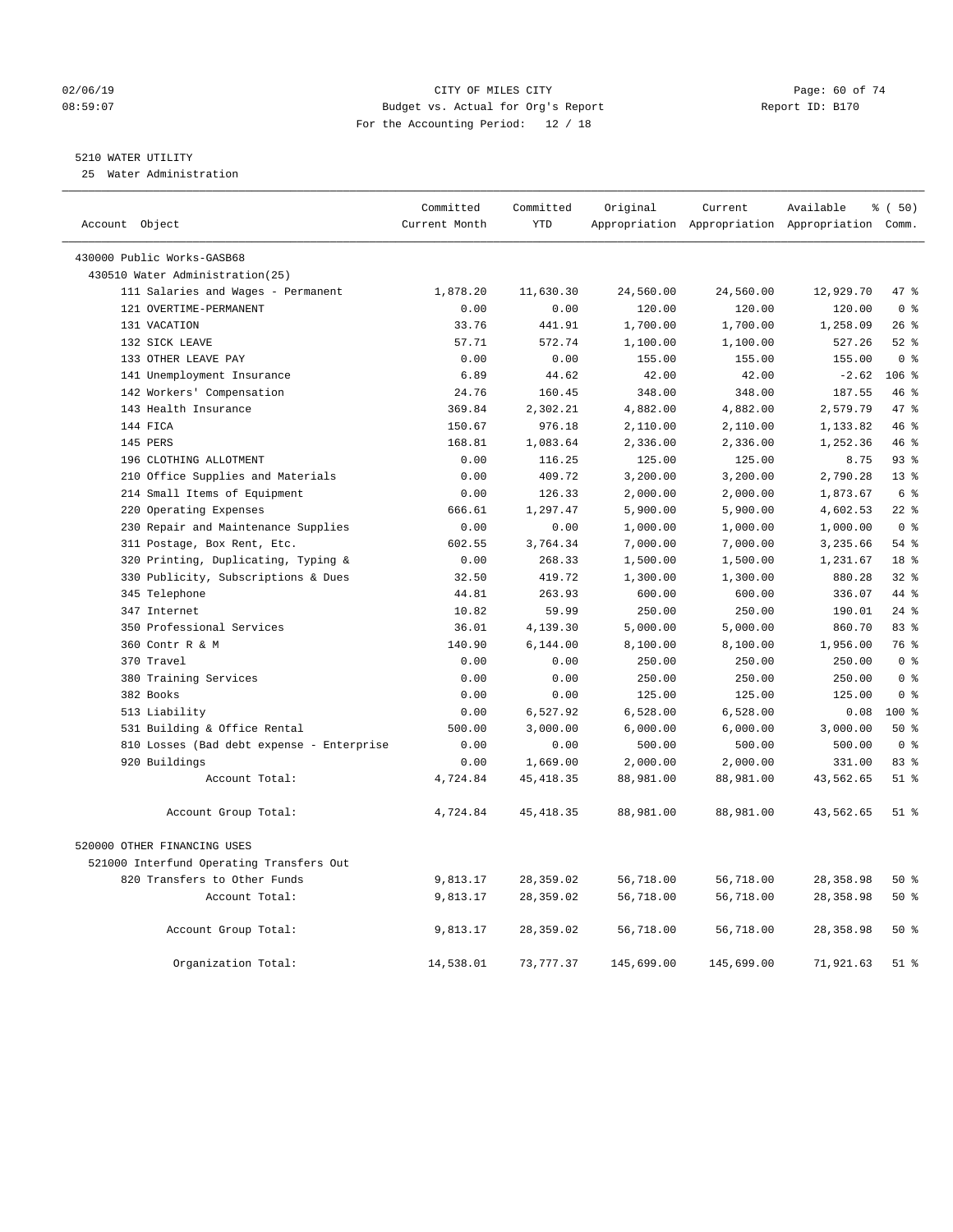### 02/06/19 Page: 61 of 74 08:59:07 Budget vs. Actual for Org's Report Report ID: B170 For the Accounting Period: 12 / 18

## 5210 WATER UTILITY

80 Water Purification

| Account Object                          | Committed<br>Current Month | Committed<br><b>YTD</b> | Original   | Current    | Available<br>Appropriation Appropriation Appropriation Comm. | 8 ( 50)         |
|-----------------------------------------|----------------------------|-------------------------|------------|------------|--------------------------------------------------------------|-----------------|
| 430000 Public Works-GASB68              |                            |                         |            |            |                                                              |                 |
| 430540 Water Purification and Treatment |                            |                         |            |            |                                                              |                 |
| 210 Office Supplies and Materials       | 3.72                       | 82.38                   | 400.00     | 400.00     | 317.62                                                       | $21$ %          |
| 214 Small Items of Equipment            | 0.00                       | 0.00                    | 6.000.00   | 6.000.00   | 6.000.00                                                     | 0 <sup>8</sup>  |
| 220 Operating Expenses                  | 81.37                      | 767.57                  | 3,000.00   | 3,000.00   | 2,232.43                                                     | 26%             |
| 222 Chemicals, Lab & Med Supplies       | 142.24                     | 29,743.19               | 60,000.00  | 60,000.00  | 30,256.81                                                    | 50%             |
| 226 Clothing and Uniforms               | 0.00                       | 107.85                  | 500.00     | 500.00     | 392.15                                                       | $22$ %          |
| 230 Repair and Maintenance Supplies     | 145.98                     | 3,643.01                | 9,500.00   | 9,500.00   | 5,856.99                                                     | 38 <sup>8</sup> |
| 231 Gas, Oil, Diesel Fuel, Grease, etc. | 55.60                      | 606.41                  | 1,000.00   | 1,000.00   | 393.59                                                       | 61 %            |
| 241 Consumable Tools                    | 0.00                       | 0.00                    | 150.00     | 150.00     | 150.00                                                       | 0 <sup>8</sup>  |
| 311 Postage, Box Rent, Etc.             | 2.11                       | 18.17                   | 150.00     | 150.00     | 131.83                                                       | $12$ %          |
| 320 Printing, Duplicating, Typing &     | 0.00                       | 0.00                    | 100.00     | 100.00     | 100.00                                                       | 0 <sup>8</sup>  |
| 330 Publicity, Subscriptions & Dues     | 0.00                       | 0.00                    | 400.00     | 400.00     | 400.00                                                       | 0 <sup>8</sup>  |
| 334 Memberships, Registrations & Dues   | 0.00                       | 0.00                    | 450.00     | 450.00     | 450.00                                                       | 0 <sup>8</sup>  |
| 352 Wtr/Swr Lab Testing                 | 321.00                     | 3,912.24                | 10,000.00  | 10,000.00  | 6,087.76                                                     | 39 %            |
| 357 Architectual, Engineering Serv Etc. | 0.00                       | 0.00                    | 12,000.00  | 12,000.00  | 12,000.00                                                    | 0 <sup>8</sup>  |
| 360 Contr R & M                         | 0.00                       | 1,143.65                | 6,000.00   | 6,000.00   | 4,856.35                                                     | 19 <sup>°</sup> |
| 369 Other Repair and Maintenance        | 0.00                       | 0.00                    | 1,500.00   | 1,500.00   | 1,500.00                                                     | 0 <sup>8</sup>  |
| 370 Travel                              | 0.00                       | 800.97                  | 1,500.00   | 1,500.00   | 699.03                                                       | 53%             |
| 380 Training Services                   | 165.00                     | 553.68                  | 1,400.00   | 1,400.00   | 846.32                                                       | $40*$           |
| 382 Books                               | 0.00                       | 0.00                    | 200.00     | 200.00     | 200.00                                                       | 0 <sup>8</sup>  |
| 533 Machinery and Equipment Rental      | 0.00                       | 0.00                    | 1,000.00   | 1,000.00   | 1,000.00                                                     | 0 <sup>8</sup>  |
| 940 Machinery & Equipment               | 0.00                       | 0.00                    | 5,000.00   | 5,000.00   | 5,000.00                                                     | 0 <sup>8</sup>  |
| Account Total:                          | 917.02                     | 41,379.12               | 120,250.00 | 120,250.00 | 78,870.88                                                    | 34%             |
| Account Group Total:                    | 917.02                     | 41,379.12               | 120,250.00 | 120,250.00 | 78,870.88                                                    | 34 %            |
| Organization Total:                     | 917.02                     | 41,379.12               | 120,250.00 | 120,250.00 | 78,870.88                                                    | $34$ $%$        |

Fund Total: 239,036.93 1,491,791.56 3,887,380.00 3,887,380.00 2,395,588.44 38 %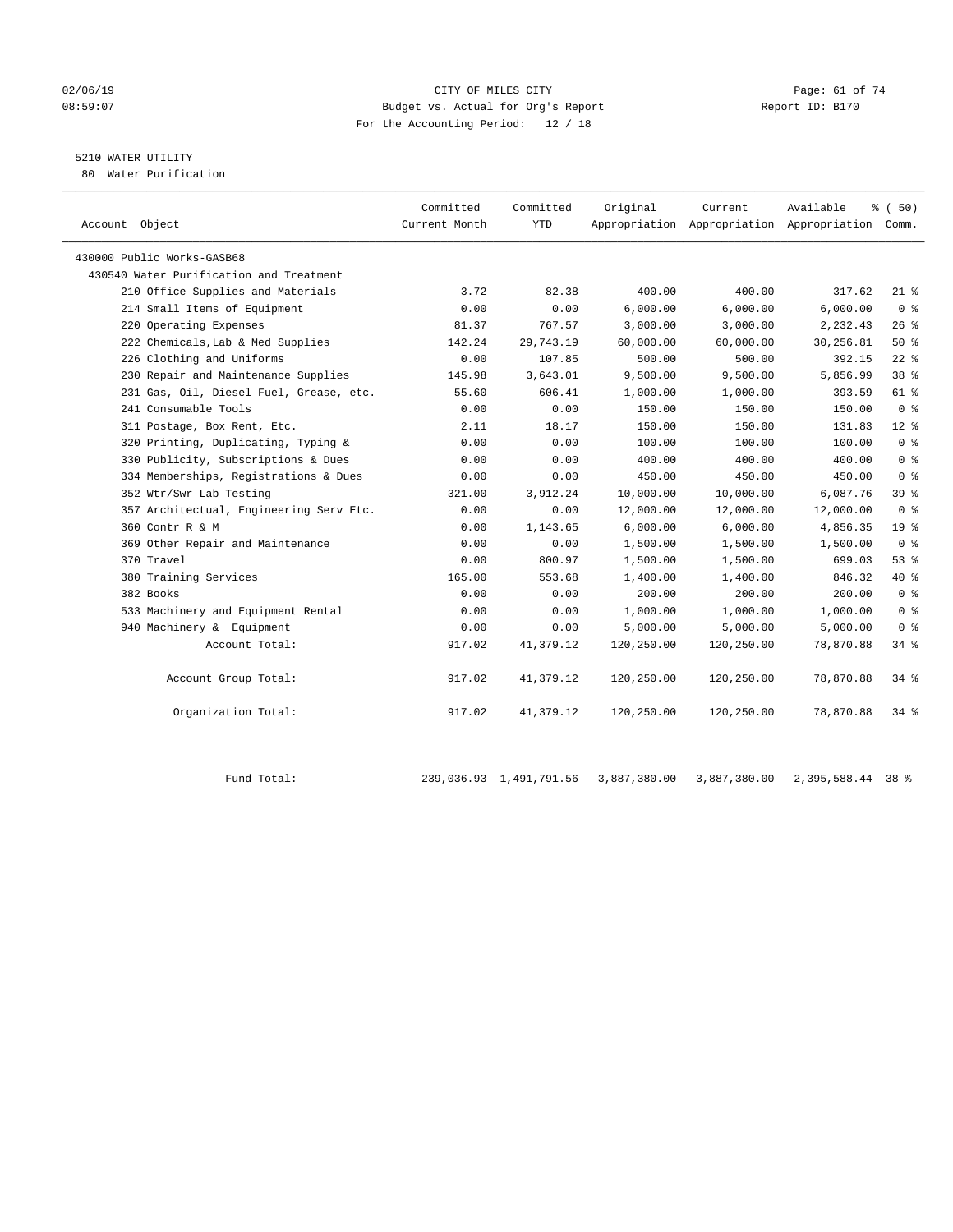### 02/06/19 Page: 62 of 74 08:59:07 Budget vs. Actual for Org's Report Report ID: B170 For the Accounting Period: 12 / 18

————————————————————————————————————————————————————————————————————————————————————————————————————————————————————————————————————

## 5310 SEWER UTILITY

29 Sewer Administration

|                                           | Committed     | Committed  | Original         | Current          | Available                                       | ៖ (50)         |
|-------------------------------------------|---------------|------------|------------------|------------------|-------------------------------------------------|----------------|
| Account Object                            | Current Month | YTD        |                  |                  | Appropriation Appropriation Appropriation Comm. |                |
| 430000 Public Works-GASB68                |               |            |                  |                  |                                                 |                |
| 430610 Sewer Administration(29)           |               |            |                  |                  |                                                 |                |
| 111 Salaries and Wages - Permanent        | 1,878.21      | 11,630.21  | 24,557.00        | 24,557.00        | 12,926.79                                       | 47 %           |
| 121 OVERTIME-PERMANENT                    | 0.00          | 0.00       | 120.00           | 120.00           | 120.00                                          | 0 <sup>8</sup> |
| 131 VACATION                              | 33.76         | 441.56     | 1,700.00         | 1,700.00         | 1,258.44                                        | $26$ %         |
| 132 SICK LEAVE                            | 57.72         | 572.39     | 1,100.00         | 1,100.00         | 527.61                                          | $52$ $%$       |
| 133 OTHER LEAVE PAY                       | 0.00          | 0.00       | 155.00           | 155.00           | 155.00                                          | 0 <sup>8</sup> |
| 141 Unemployment Insurance                | 6.89          | 44.67      | 42.00            | 42.00            | $-2.67$                                         | $106$ %        |
| 142 Workers' Compensation                 | 24.76         | 160.43     | 348.00           | 348.00           | 187.57                                          | 46 %           |
| 143 Health Insurance                      | 369.86        | 2,302.21   | 4,882.00         | 4,882.00         | 2,579.79                                        | 47 %           |
| 144 FICA                                  | 150.70        | 976.22     | 2,114.00         | 2,114.00         | 1,137.78                                        | 46 %           |
| 145 PERS                                  | 168.79        | 1,083.59   | 2,341.00         | 2,341.00         | 1,257.41                                        | 46 %           |
| 196 CLOTHING ALLOTMENT                    | 0.00          | 116.25     | 125.00           | 125.00           | 8.75                                            | $93$ $%$       |
| 210 Office Supplies and Materials         | 0.00          | 351.00     | 3,200.00         | 3,200.00         | 2,849.00                                        | $11$ %         |
| 214 Small Items of Equipment              | 0.00          | 126.34     | 2,000.00         | 2,000.00         | 1,873.66                                        | 6 %            |
| 220 Operating Expenses                    | 666.60        | 1,357.93   | 5,900.00         | 5,900.00         | 4,542.07                                        | $23$ %         |
| 230 Repair and Maintenance Supplies       | 0.00          | 0.00       | 1,000.00         | 1,000.00         | 1,000.00                                        | 0 <sup>8</sup> |
| 311 Postage, Box Rent, Etc.               | 602.54        | 3,762.55   | 7,000.00         | 7,000.00         | 3,237.45                                        | $54$ %         |
| 320 Printing, Duplicating, Typing &       | 0.00          | 268.33     | 1,500.00         | 1,500.00         | 1,231.67                                        | 18 %           |
| 330 Publicity, Subscriptions & Dues       | 32.50         | 419.72     | 1,300.00         | 1,300.00         | 880.28                                          | $32$ $%$       |
| 345 Telephone                             | 44.79         | 263.81     | 600.00           | 600.00           | 336.19                                          | 44 %           |
| 347 Internet                              | 19.51         | 117.06     | 250.00           | 250.00           | 132.94                                          | 47 %           |
| 350 Professional Services                 | 36.01         | 4,139.28   | 5,000.00         | 5,000.00         | 860.72                                          | 83%            |
| 360 Contr R & M                           | 140.90        | 6,144.01   |                  |                  | 1,955.99                                        | 76 %           |
| 370 Travel                                |               |            | 8,100.00         | 8,100.00         |                                                 | 0 <sup>8</sup> |
|                                           | 0.00          | 0.00       | 250.00<br>250.00 | 250.00<br>250.00 | 250.00<br>250.00                                | 0 <sup>8</sup> |
| 380 Training Services                     | 0.00          | 0.00       |                  |                  |                                                 |                |
| 382 Books<br>531 Building & Office Rental | 0.00          | 0.00       | 125.00           | 125.00           | 125.00                                          | 0 <sup>8</sup> |
|                                           | 333.33        | 1,999.98   | 6,000.00         | 6,000.00         | 4,000.02                                        | 33%            |
| 810 Losses (Bad debt expense - Enterprise | 0.00          | 0.00       | 500.00           | 500.00           | 500.00                                          | 0 <sup>8</sup> |
| 920 Buildings                             | 0.00          | 1,669.00   | 2,000.00         | 2,000.00         | 331.00                                          | 83%            |
| Account Total:                            | 4,566.87      | 37,946.54  | 82,459.00        | 82,459.00        | 44,512.46                                       | 46 %           |
| Account Group Total:                      | 4,566.87      | 37,946.54  | 82,459.00        | 82,459.00        | 44,512.46                                       | 46 %           |
| 490000 DEBT SERVICE                       |               |            |                  |                  |                                                 |                |
| 490200 Revenue Bonds                      |               |            |                  |                  |                                                 |                |
| 608 Prpl-Wastewater Project Phase I       | 33,000.00     | 33,000.00  | 67,000.00        | 67,000.00        | 34,000.00                                       | 49 %           |
| 619 Principal-WWTP Phase II               | 129,000.00    | 256,000.00 | 259,000.00       | 259,000.00       | 3,000.00                                        | 99 %           |
| 626 Interest-Wastewater Project Phase I   | 17,205.00     | 17,205.00  | 33,915.00        | 33,915.00        | 16,710.00                                       | $51$ %         |
| 639 Interest-WWTP Phase II                | 63,762.03     | 124,638.89 | 143,338.00       | 143,338.00       | 18,699.11                                       | 87%            |
| Account Total:                            | 242,967.03    | 430,843.89 | 503,253.00       | 503,253.00       | 72,409.11                                       | 86 %           |
| Account Group Total:                      | 242,967.03    | 430,843.89 | 503,253.00       | 503,253.00       | 72,409.11                                       | 86 %           |
| 510000 MISCELLANEOUS                      |               |            |                  |                  |                                                 |                |
| 510330 Comprehensive Liability Insurance  |               |            |                  |                  |                                                 |                |
| 513 Liability                             | 0.00          | 8,430.89   | 8,431.00         | 8,431.00         |                                                 | $0.11$ 100 %   |
| Account Total:                            | 0.00          | 8,430.89   | 8,431.00         | 8,431.00         |                                                 | $0.11$ 100 %   |
|                                           |               |            |                  |                  |                                                 |                |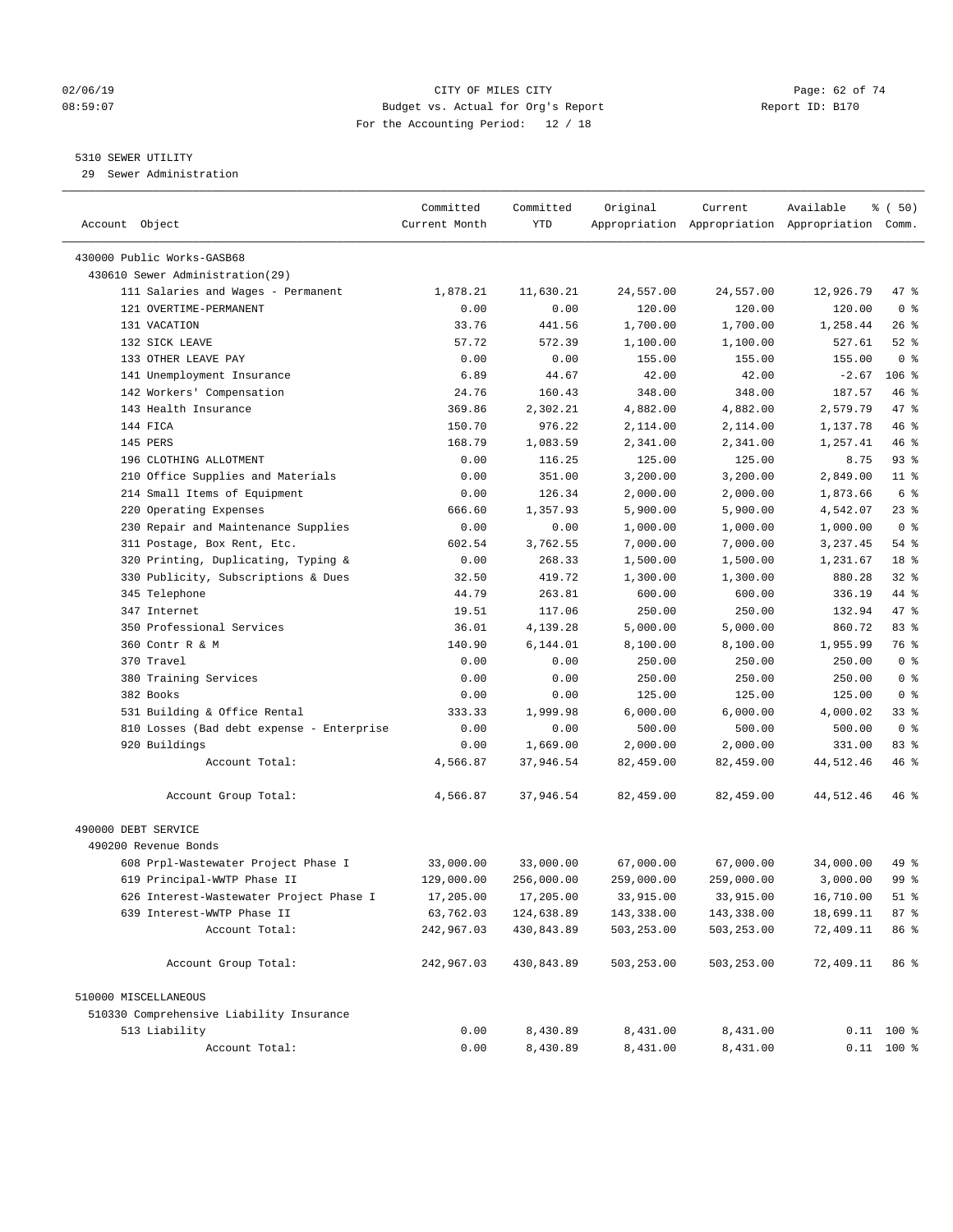### $O2/06/19$  Page: 63 of 74 08:59:07 Budget vs. Actual for Org's Report Changer Report ID: B170 For the Accounting Period: 12 / 18

## 5310 SEWER UTILITY

29 Sewer Administration

| Object<br>Account                                                                                       | Committed<br>Current Month | Committed<br>YTD | Original<br>Appropriation | Current<br>Appropriation | Available<br>Appropriation | % ( 50)<br>Comm. |
|---------------------------------------------------------------------------------------------------------|----------------------------|------------------|---------------------------|--------------------------|----------------------------|------------------|
| Account Group Total:                                                                                    | 0.00                       | 8,430.89         | 8,431.00                  | 8,431.00                 |                            | $0.11$ 100 %     |
| 520000 OTHER FINANCING USES<br>521000 Interfund Operating Transfers Out<br>820 Transfers to Other Funds | 8,777.92                   | 22,147.52        | 44,295.00                 | 44,295.00                | 22,147.48                  | $50*$            |
| Account Total:                                                                                          | 8,777.92                   | 22,147.52        | 44,295.00                 | 44,295.00                | 22, 147.48                 | 50%              |
| Account Group Total:                                                                                    | 8,777.92                   | 22,147.52        | 44,295.00                 | 44,295.00                | 22, 147, 48                | 50%              |
| Organization Total:                                                                                     | 256, 311.82                | 499,368.84       | 638,438.00                | 638,438.00               | 139,069.16                 | 78 %             |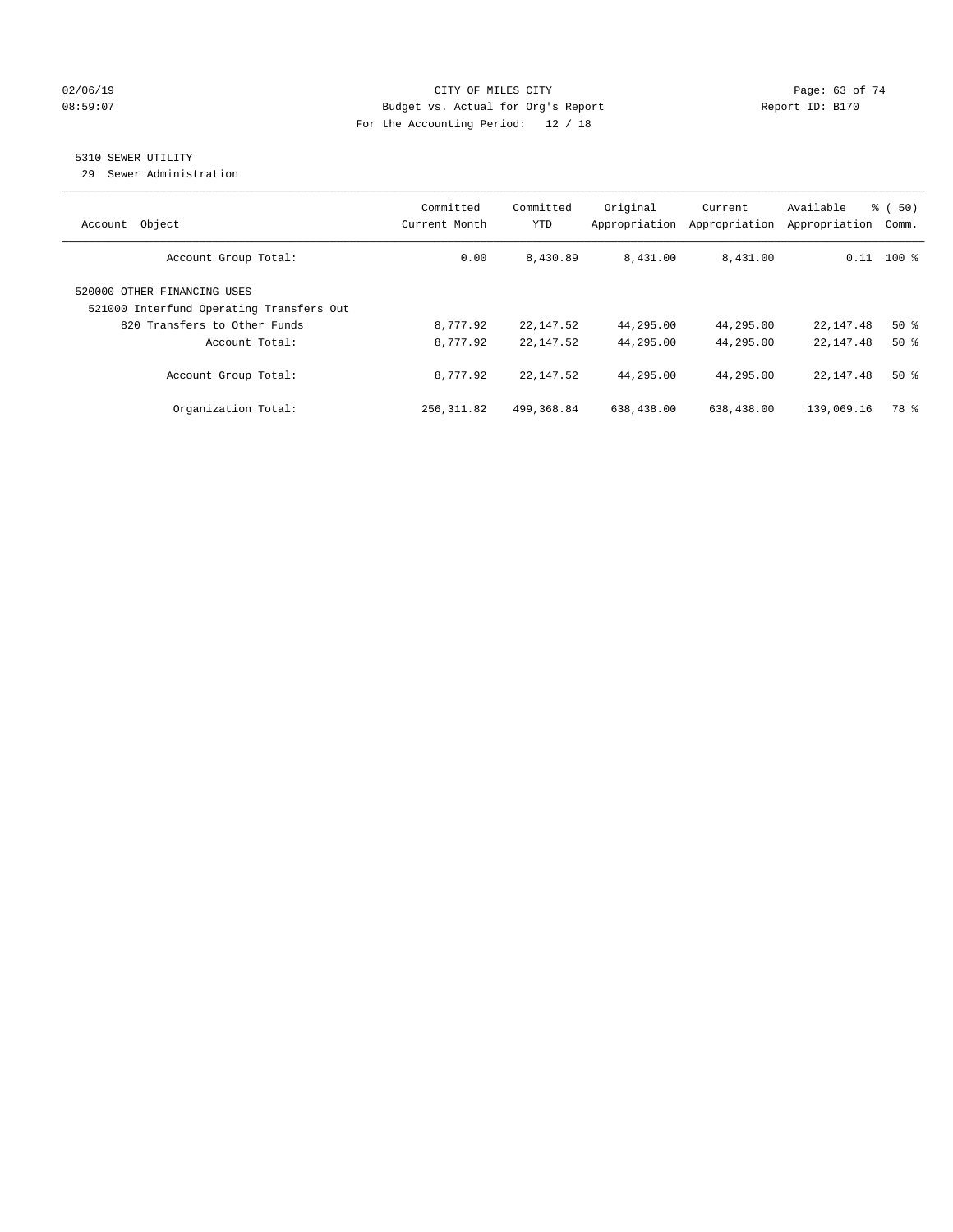## $O2/06/19$  Page: 64 of 74 08:59:07 Budget vs. Actual for Org's Report Report ID: B170 For the Accounting Period: 12 / 18

## 5310 SEWER UTILITY

31 Sewer Lines

| Account Object                               | Committed<br>Current Month | Committed<br>YTD | Original   | Current    | Available<br>Appropriation Appropriation Appropriation Comm. | % ( 50)         |
|----------------------------------------------|----------------------------|------------------|------------|------------|--------------------------------------------------------------|-----------------|
|                                              |                            |                  |            |            |                                                              |                 |
| 430000 Public Works-GASB68                   |                            |                  |            |            |                                                              |                 |
| 430550 Transmission and Distribution(23)     |                            |                  |            |            |                                                              |                 |
| 363 R&M Vehicles/Equip/Labor-PW              | 0.00                       | 716.28           | 0.00       | 0.00       | $-716.28$                                                    |                 |
| Account Total:                               | 0.00                       | 716.28           | 0.00       | 0.00       | $-716.28$                                                    | $***$ $%$       |
| 430630 Sewer Collection and Transmission(31) |                            |                  |            |            |                                                              |                 |
| 111 Salaries and Wages - Permanent           | 10,598.37                  | 67,236.75        | 139,064.00 | 139,064.00 | 71,827.25                                                    | 48 %            |
| 121 OVERTIME-PERMANENT                       | 28.72                      | 4,190.68         | 10,200.00  | 10,200.00  | 6,009.32                                                     | 41 %            |
| 131 VACATION                                 | 484.22                     | 3,734.31         | 7,300.00   | 7,300.00   | 3,565.69                                                     | $51$ %          |
| 132 SICK LEAVE                               | 368.38                     | 3,095.84         | 4,800.00   | 4,800.00   | 1,704.16                                                     | 64 %            |
| 133 OTHER LEAVE PAY                          | 49.88                      | 108.72           | 3,226.00   | 3,226.00   | 3,117.28                                                     | 3 <sup>8</sup>  |
| 134 HOLIDAY PAY                              | 172.08                     | 570.24           | 2,100.00   | 2,100.00   | 1,529.76                                                     | $27$ %          |
| 141 Unemployment Insurance                   | 40.97                      | 278.42           | 250.00     | 250.00     | $-28.42$                                                     | 111 %           |
| 142 Workers' Compensation                    | 665.84                     | 4,477.84         | 8,540.00   | 8,540.00   | 4,062.16                                                     | $52$ $%$        |
| 143 Health Insurance                         | 2,774.95                   | 15,803.68        | 26,807.00  | 26,807.00  | 11,003.32                                                    | 59 %            |
| 144 FICA                                     | 881.46                     | 5,881.05         | 12,752.00  | 12,752.00  | 6,870.95                                                     | 46 %            |
| 145 PERS                                     | 1,002.87                   | 6,764.95         | 14,119.00  | 14,119.00  | 7,354.05                                                     | 48 %            |
| 196 CLOTHING ALLOTMENT                       | 0.00                       | 584.25           | 410.00     | 410.00     | $-174.25$                                                    | 143 %           |
| 210 Office Supplies and Materials            | 16.48                      | 69.43            | 700.00     | 700.00     | 630.57                                                       | $10*$           |
| 214 Small Items of Equipment                 | 30.62                      | 480.97           | 20,000.00  | 20,000.00  | 19,519.03                                                    | 2 <sup>°</sup>  |
| 220 Operating Expenses                       | 3.68                       | 1,069.31         | 6,600.00   | 6,600.00   | 5,530.69                                                     | 16 <sup>°</sup> |
| 222 Chemicals, Lab & Med Supplies            | 0.00                       | 0.00             | 2,000.00   | 2,000.00   | 2,000.00                                                     | 0 <sup>8</sup>  |
| 226 Clothing and Uniforms                    | 183.97                     | 340.90           | 500.00     | 500.00     | 159.10                                                       | 68 %            |
| 230 Repair and Maintenance Supplies          | 0.00                       | 2,370.18         | 10,000.00  | 10,000.00  | 7,629.82                                                     | $24$ %          |
| 231 Gas, Oil, Diesel Fuel, Grease, etc.      | 1,314.11                   | 7,388.29         | 10,000.00  | 10,000.00  | 2,611.71                                                     | 74 %            |
| 233 Water/Sewer Main Replacement and         | 0.00                       | 503.24           | 5,000.00   | 5,000.00   | 4,496.76                                                     | $10*$           |
| 234 Hydrant/Manhole Replacement, Valves      | 0.00                       | 3,529.27         | 8,000.00   | 8,000.00   | 4,470.73                                                     | 44 %            |
| 241 Consumable Tools                         | 0.00                       | 0.00             | 500.00     | 500.00     | 500.00                                                       | 0 <sup>8</sup>  |
| 311 Postage, Box Rent, Etc.                  | 0.00                       | 0.00             | 100.00     | 100.00     | 100.00                                                       | 0 <sup>8</sup>  |
| 320 Printing, Duplicating, Typing &          | 0.00                       | 0.00             | 100.00     | 100.00     | 100.00                                                       | 0 <sup>8</sup>  |
| 330 Publicity, Subscriptions & Dues          | 0.00                       | 0.00             | 125.00     | 125.00     | 125.00                                                       | 0 <sup>8</sup>  |
| 334 Memberships, Registrations & Dues        | 0.00                       | 0.00             | 1,500.00   | 1,500.00   | 1,500.00                                                     | 0 <sup>8</sup>  |
| 341 Electric Utility Services                | 56.61                      | 229.83           | 2,000.00   | 2,000.00   | 1,770.17                                                     | $11$ %          |
| 344 Gas Utility Service                      | 66.50                      | 177.54           | 800.00     | 800.00     | 622.46                                                       | $22$ %          |
| 345 Telephone                                | 55.89                      | 337.50           | 650.00     | 650.00     | 312.50                                                       | $52$ $%$        |
| 347 Internet                                 | 11.40                      | 68.40            | 170.00     | 170.00     | 101.60                                                       | 40 %            |
| 350 Professional Services                    | 66.00                      | 888.96           | 20,000.00  | 20,000.00  | 19,111.04                                                    | 4%              |
| 357 Architectual, Engineering Serv Etc.      | 0.00                       | 0.00             | 10,000.00  | 10,000.00  | 10,000.00                                                    | 0 <sup>8</sup>  |
| 360 Contr R & M                              | 201.47                     | 650.63           | 8,000.00   | 8,000.00   | 7,349.37                                                     | 8 %             |
| 363 R&M Vehicles/Equip/Labor-PW              | 9,960.40                   | 19,956.77        | 30,000.00  | 30,000.00  | 10,043.23                                                    | 67 %            |
|                                              | 0.00                       | 0.00             |            |            |                                                              | 0 <sup>8</sup>  |
| 369 Other Repair and Maintenance             |                            |                  | 1,500.00   | 1,500.00   | 1,500.00                                                     |                 |
| 370 Travel                                   | 0.00                       | 0.00             | 3,500.00   | 3,500.00   | 3,500.00                                                     | 0 <sup>8</sup>  |
| 380 Training Services                        | 185.00                     | 185.00           | 1,000.00   | 1,000.00   | 815.00                                                       | 19 <sup>°</sup> |
| 382 Books                                    | 0.00                       | 0.00             | 150.00     | 150.00     | 150.00                                                       | 0 <sup>8</sup>  |
| 400 BUILDING MATERIALS                       | 0.00                       | 0.00             | 400.00     | 400.00     | 400.00                                                       | 0 <sup>8</sup>  |
| 512 Insurance on Vehicles & Equipment        | 0.00                       | 1,616.55         | 1,617.00   | 1,617.00   | 0.45                                                         | 100 %           |
| 513 Liability                                | 0.00                       | 0.00             | 5,000.00   | 5,000.00   | 5,000.00                                                     | 0 <sup>8</sup>  |
| 532 Land Rental                              | 0.00                       | 811.03           | 1,200.00   | 1,200.00   | 388.97                                                       | 68 %            |
| 940 Machinery & Equipment                    | 0.00                       | 10,500.00        | 355,500.00 | 355,500.00 | 345,000.00                                                   | 3 <sup>°</sup>  |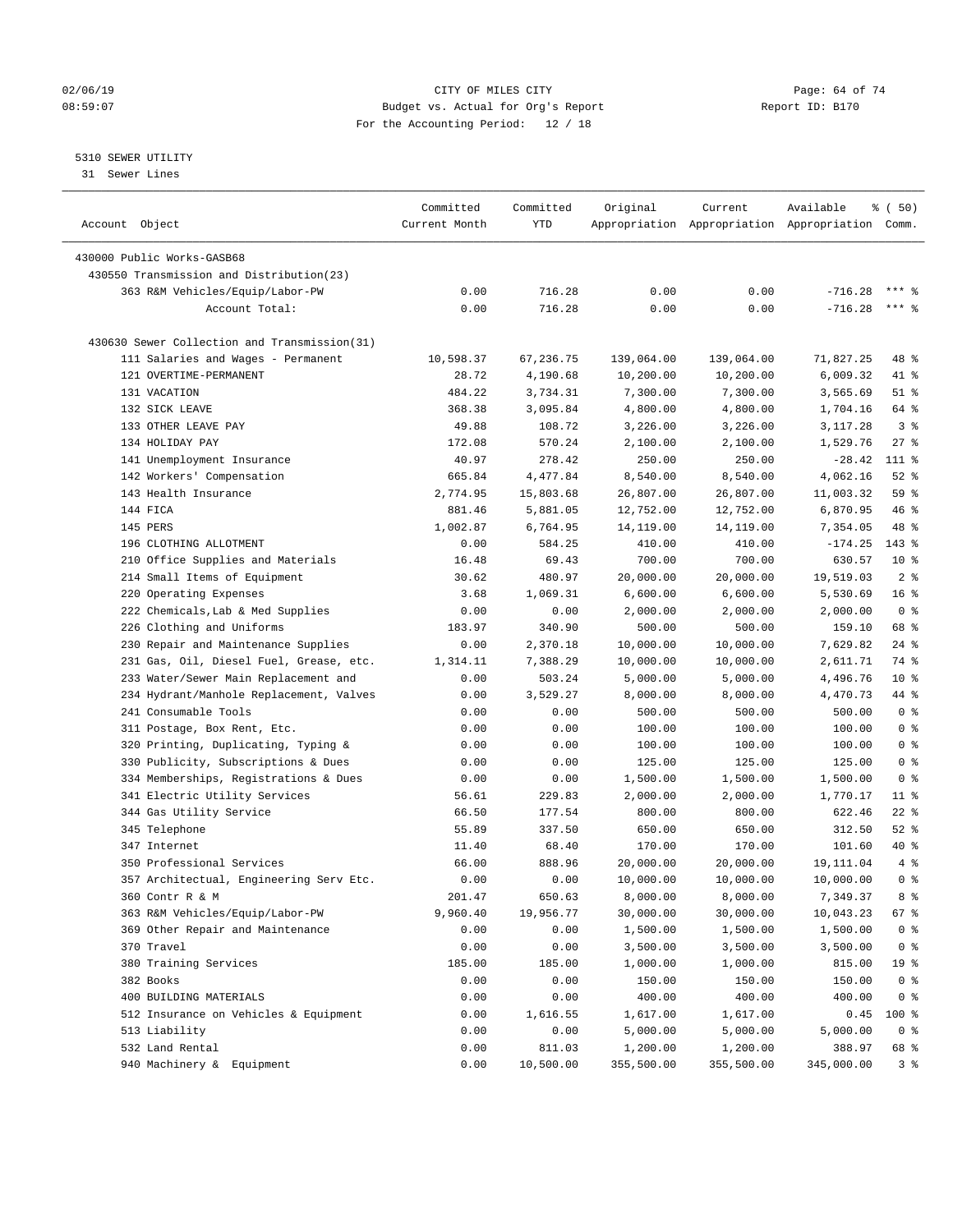## $O2/06/19$  Page: 65 of 74 08:59:07 Budget vs. Actual for Org's Report Changer Report ID: B170 For the Accounting Period: 12 / 18

## 5310 SEWER UTILITY

31 Sewer Lines

| Object<br>Account                                                       | Committed<br>Current Month | Committed<br><b>YTD</b> | Original<br>Appropriation | Current<br>Appropriation | Available<br>Appropriation | <sub>ර</sub> ි (50)<br>Comm. |
|-------------------------------------------------------------------------|----------------------------|-------------------------|---------------------------|--------------------------|----------------------------|------------------------------|
| Account Total:                                                          | 29, 219.87                 | 163,900.53              | 736,180.00                | 736,180.00               | 572, 279.47                | $22$ %                       |
| Account Group Total:                                                    | 29, 219.87                 | 164,616.81              | 736,180.00                | 736,180.00               | 571,563.19                 | $22$ $%$                     |
| 520000 OTHER FINANCING USES<br>521000 Interfund Operating Transfers Out |                            |                         |                           |                          |                            |                              |
| 820 Transfers to Other Funds                                            | 1,000.00                   | 6,000.00                | 12,000.00                 | 12,000.00                | 6,000.00                   | $50*$                        |
| Account Total:                                                          | 1,000.00                   | 6,000.00                | 12,000.00                 | 12,000.00                | 6,000.00                   | $50*$                        |
| Account Group Total:                                                    | 1,000.00                   | 6,000.00                | 12,000.00                 | 12,000.00                | 6.000.00                   | $50*$                        |
| Organization Total:                                                     | 30,219.87                  | 170,616.81              | 748,180.00                | 748,180.00               | 577.563.19                 | 238                          |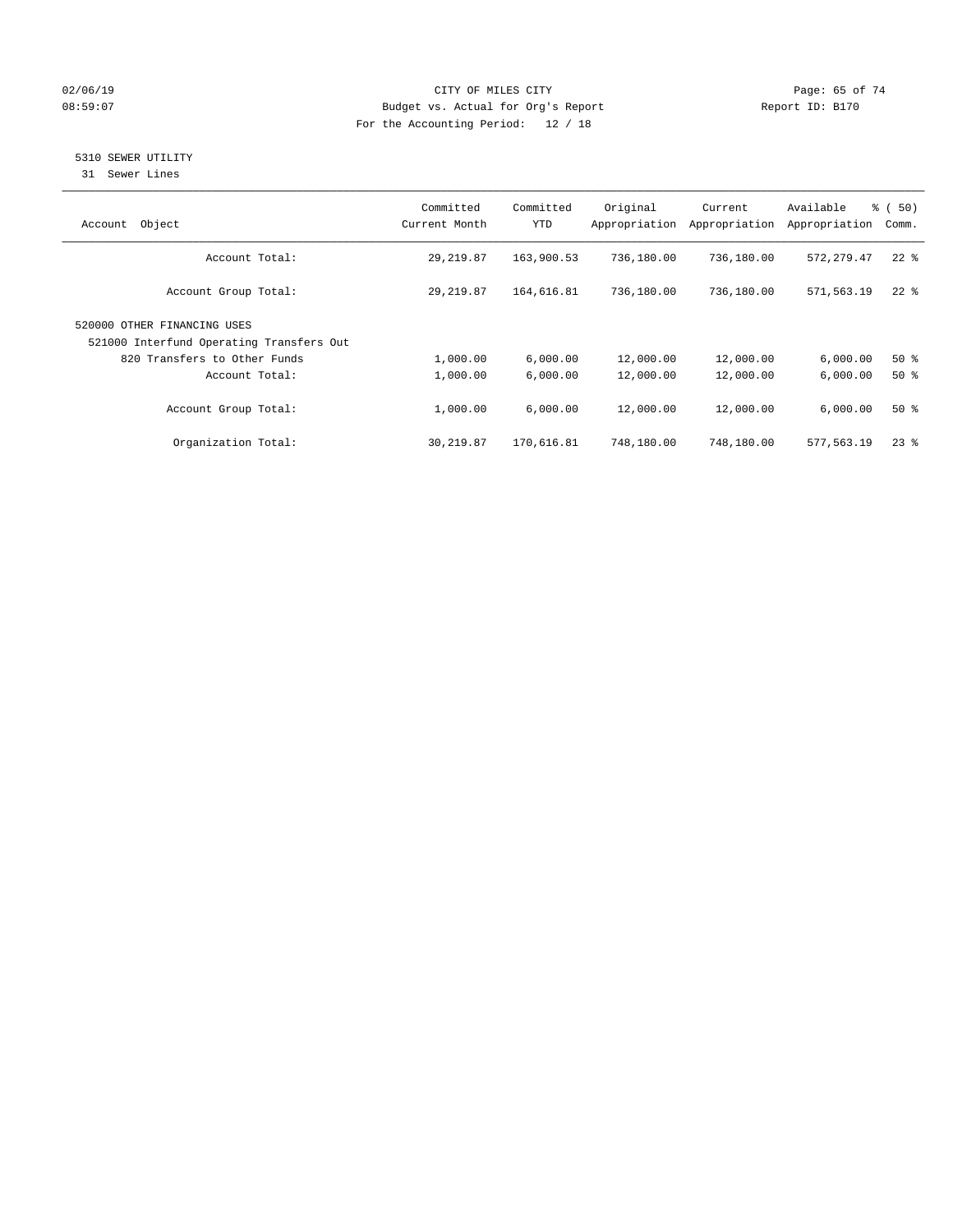## $O2/06/19$  Page: 66 of 74 08:59:07 Budget vs. Actual for Org's Report Changer Report ID: B170 For the Accounting Period: 12 / 18

## 5310 SEWER UTILITY

32 Sewer Lifts

|                |                                         | Committed     | Committed  | Original   | Current    | Available                                       | % (50)          |
|----------------|-----------------------------------------|---------------|------------|------------|------------|-------------------------------------------------|-----------------|
| Account Object |                                         | Current Month | <b>YTD</b> |            |            | Appropriation Appropriation Appropriation Comm. |                 |
|                | 430000 Public Works-GASB68              |               |            |            |            |                                                 |                 |
|                | 430690 Sewer Lift Stations (32)         |               |            |            |            |                                                 |                 |
|                | 111 Salaries and Wages - Permanent      | 5,137.37      | 33, 337.68 | 66,376.00  | 66,376.00  | 33,038.32                                       | 50%             |
|                | 121 OVERTIME-PERMANENT                  | 25.39         | 1,162.30   | 2,700.00   | 2,700.00   | 1,537.70                                        | $43$ %          |
|                | 131 VACATION                            | 412.81        | 2,419.58   | 5,300.00   | 5,300.00   | 2,880.42                                        | 46 %            |
|                | 132 SICK LEAVE                          | 373.92        | 1,320.29   | 1,500.00   | 1,500.00   | 179.71                                          | 88 %            |
|                | 133 OTHER LEAVE PAY                     | 0.00          | 99.46      | 793.00     | 793.00     | 693.54                                          | $13*$           |
|                | 134 HOLIDAY PAY                         | 0.00          | 880.86     | 1,400.00   | 1,400.00   | 519.14                                          | 63 %            |
|                | 141 Unemployment Insurance              | 20.78         | 137.83     | 117.00     | 117.00     | $-20.83$                                        | 118 %           |
|                | 142 Workers' Compensation               | 397.23        | 2,528.91   | 4,475.00   | 4,475.00   | 1,946.09                                        | 57%             |
|                | 143 Health Insurance                    | 1,116.83      | 6,700.85   | 13,403.00  | 13,403.00  | 6,702.15                                        | 50%             |
|                | 144 FICA                                | 432.78        | 2,885.29   | 5,973.00   | 5,973.00   | 3,087.71                                        | 48 %            |
|                | 145 PERS                                | 509.86        | 3,284.38   | 6,612.00   | 6,612.00   | 3,327.62                                        | 50%             |
|                | 196 CLOTHING ALLOTMENT                  | 0.00          | 250.50     | 480.00     | 480.00     | 229.50                                          | $52$ $%$        |
|                | 210 Office Supplies and Materials       | 0.00          | 121.40     | 150.00     | 150.00     | 28.60                                           | 81 %            |
|                | 214 Small Items of Equipment            | 0.00          | 0.00       | 10,000.00  | 10,000.00  | 10,000.00                                       | 0 <sup>8</sup>  |
|                | 220 Operating Expenses                  | 0.00          | 314.86     | 1,000.00   | 1,000.00   | 685.14                                          | 318             |
|                | 222 Chemicals, Lab & Med Supplies       | 0.00          | 429.24     | 1,500.00   | 1,500.00   | 1,070.76                                        | 29%             |
|                | 226 Clothing and Uniforms               | 0.00          | 76.46      | 480.00     | 480.00     | 403.54                                          | 16 <sup>8</sup> |
|                | 230 Repair and Maintenance Supplies     | 1,567.08      | 2,204.29   | 15,000.00  | 15,000.00  | 12,795.71                                       | 15 <sup>°</sup> |
|                | 231 Gas, Oil, Diesel Fuel, Grease, etc. | 138.99        | 998.73     | 2,500.00   | 2,500.00   | 1,501.27                                        | $40*$           |
|                | 241 Consumable Tools                    | 0.00          | 0.00       | 100.00     | 100.00     | 100.00                                          | 0 <sup>8</sup>  |
|                | 311 Postage, Box Rent, Etc.             | 0.00          | 0.00       | 50.00      | 50.00      | 50.00                                           | 0 <sup>8</sup>  |
|                | 341 Electric Utility Services           | 1,479.02      | 8,819.59   | 16,000.00  | 16,000.00  | 7,180.41                                        | 55 %            |
|                | 344 Gas Utility Service                 | 0.00          | 313.26     | 1,500.00   | 1,500.00   | 1,186.74                                        | $21$ %          |
|                | 346 Garbage Service                     | 0.00          | 0.00       | 300.00     | 300.00     | 300.00                                          | 0 <sup>8</sup>  |
|                | 352 Wtr/Swr Lab Testing                 | 0.00          | 0.00       | 250.00     | 250.00     | 250.00                                          | 0 <sup>8</sup>  |
|                | 360 Contr R & M                         | 687.50        | 871.00     | 2,500.00   | 2,500.00   | 1,629.00                                        | 35 <sup>8</sup> |
|                | 369 Other Repair and Maintenance        | 0.00          | 0.00       | 1,000.00   | 1,000.00   | 1,000.00                                        | 0 <sup>8</sup>  |
|                | 370 Travel                              | 0.00          | 349.73     | 600.00     | 600.00     | 250.27                                          | 58 %            |
|                | 380 Training Services                   | 110.00        | 221.85     | 650.00     | 650.00     | 428.15                                          | $34$ $%$        |
|                | 382 Books                               | 0.00          | 0.00       | 50.00      | 50.00      | 50.00                                           | 0 <sup>8</sup>  |
|                | 400 BUILDING MATERIALS                  | 0.00          | 0.00       | 100.00     | 100.00     | 100.00                                          | 0 <sup>8</sup>  |
|                | 511 Insurance on Buildings              | 0.00          | 1,549.05   | 1,550.00   | 1,550.00   | 0.95                                            | $100*$          |
|                | 513 Liability                           | 0.00          | 0.00       | 3,750.00   | 3,750.00   | 3,750.00                                        | 0 <sup>8</sup>  |
|                | 532 Land Rental                         | 0.00          | 0.00       | 700.00     | 700.00     | 700.00                                          | 0 <sup>8</sup>  |
|                | 533 Machinery and Equipment Rental      | 0.00          | 0.00       | 150.00     | 150.00     | 150.00                                          | 0 <sup>8</sup>  |
|                | Account Total:                          | 12,409.56     | 71,277.39  | 169,009.00 | 169,009.00 | 97,731.61                                       | $42$ %          |
|                | Account Group Total:                    | 12,409.56     | 71,277.39  | 169,009.00 | 169,009.00 | 97,731.61                                       | $42$ $%$        |
|                | Organization Total:                     | 12,409.56     | 71, 277.39 | 169,009.00 | 169,009.00 | 97,731.61                                       | $42$ %          |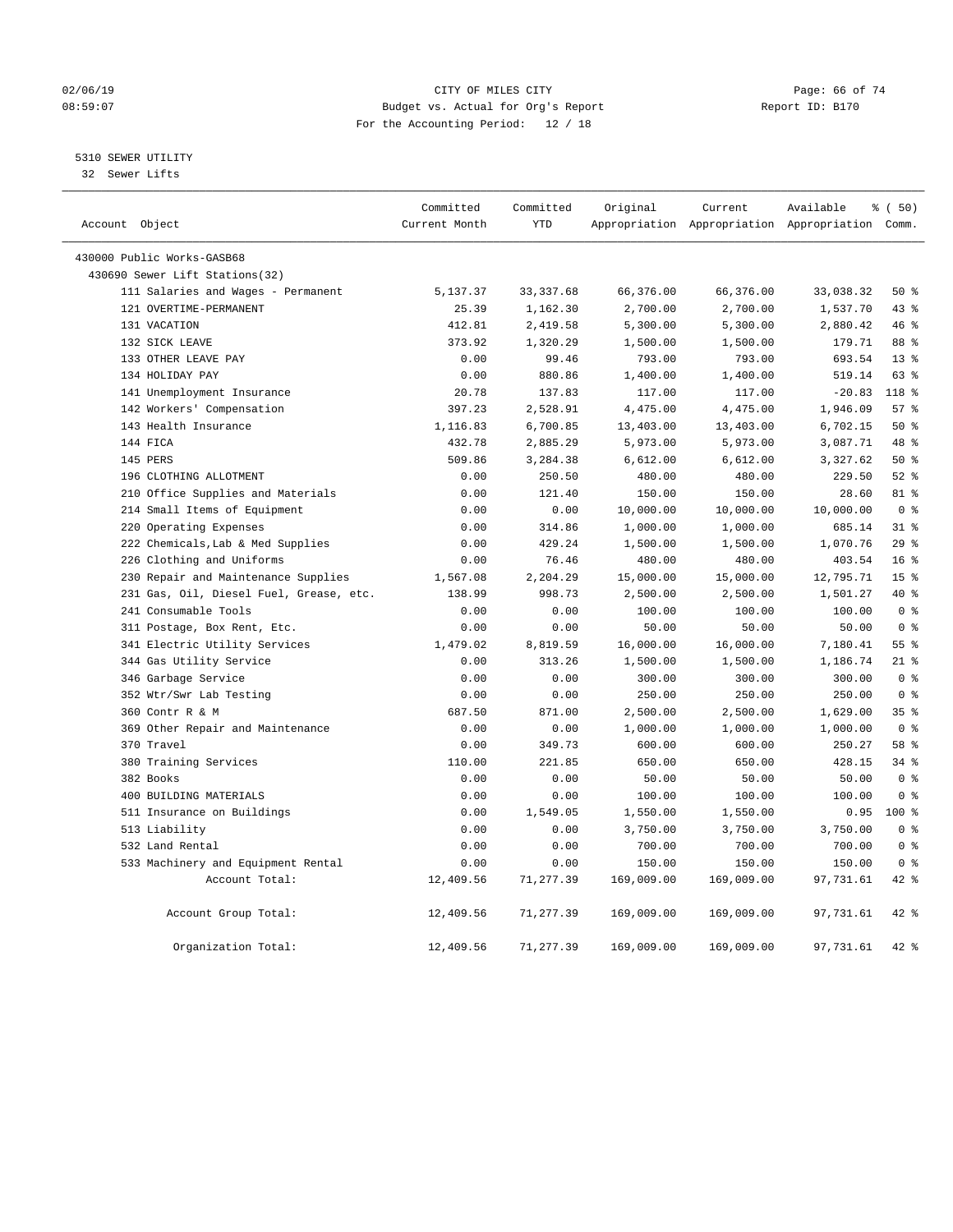## $O2/06/19$  Page: 67 of 74 08:59:07 Budget vs. Actual for Org's Report Report ID: B170 For the Accounting Period: 12 / 18

————————————————————————————————————————————————————————————————————————————————————————————————————————————————————————————————————

## 5310 SEWER UTILITY

33 Sewer Plant

|                                         | Committed     | Committed   | Original     | Current      | Available                                       | % ( 50)         |
|-----------------------------------------|---------------|-------------|--------------|--------------|-------------------------------------------------|-----------------|
| Account Object                          | Current Month | YTD         |              |              | Appropriation Appropriation Appropriation Comm. |                 |
|                                         |               |             |              |              |                                                 |                 |
| 430000 Public Works-GASB68              |               |             |              |              |                                                 |                 |
| 430640 Sewer Treatment and Disposal(33) |               |             |              |              |                                                 |                 |
| 111 Salaries and Wages - Permanent      | 8,070.47      | 52,269.67   | 105,748.00   | 105,748.00   | 53, 478.33                                      | 49 %            |
| 121 OVERTIME-PERMANENT                  | 37.93         | 1,742.25    | 4,100.00     | 4,100.00     | 2,357.75                                        | $42$ %          |
| 131 VACATION                            | 679.01        | 3,893.18    | 8,400.00     | 8,400.00     | 4,506.82                                        | 46 %            |
| 132 SICK LEAVE                          | 560.86        | 1,980.57    | 2,600.00     | 2,600.00     | 619.43                                          | 76 %            |
| 133 OTHER LEAVE PAY                     | 0.00          | 166.84      | 1,483.00     | 1,483.00     | 1,316.16                                        | $11$ %          |
| 134 HOLIDAY PAY                         | 0.00          | 1,321.68    | 2,100.00     | 2,100.00     | 778.32                                          | 63 %            |
| 141 Unemployment Insurance              | 32.73         | 216.10      | 186.00       | 186.00       | $-30.10$                                        | $116$ %         |
| 142 Workers' Compensation               | 620.11        | 3,939.46    | 7,195.00     | 7,195.00     | 3,255.54                                        | $55$ $%$        |
| 143 Health Insurance                    | 1,730.75      | 10,384.51   | 21,481.00    | 21,481.00    | 11,096.49                                       | 48 %            |
| 144 FICA                                | 678.41        | 4,503.97    | 9,519.00     | 9,519.00     | 5,015.03                                        | 47 %            |
| 145 PERS                                | 801.10        | 5,144.56    | 10,539.00    | 10,539.00    | 5,394.44                                        | 49 %            |
| 196 CLOTHING ALLOTMENT                  | 0.00          | 387.00      | 480.00       | 480.00       | 93.00                                           | 81 %            |
| 210 Office Supplies and Materials       | 0.00          | 83.25       | 250.00       | 250.00       | 166.75                                          | 33%             |
| 214 Small Items of Equipment            | 0.00          | 0.00        | 2,500.00     | 2,500.00     | 2,500.00                                        | 0 <sup>8</sup>  |
| 220 Operating Expenses                  | 15.96         | 1,138.57    | 10,000.00    | 10,000.00    | 8,861.43                                        | $11$ %          |
| 222 Chemicals, Lab & Med Supplies       | 30.00         | 4,092.88    | 30,000.00    | 30,000.00    | 25,907.12                                       | $14*$           |
| 226 Clothing and Uniforms               | 0.00          | 89.74       | 600.00       | 600.00       | 510.26                                          | 15 <sup>°</sup> |
| 230 Repair and Maintenance Supplies     | 77.24         | 6,412.21    | 12,000.00    | 12,000.00    | 5,587.79                                        | 53%             |
| 231 Gas, Oil, Diesel Fuel, Grease, etc. | 111.19        | 958.06      | 5,000.00     | 5,000.00     | 4,041.94                                        | 19 <sup>°</sup> |
| 241 Consumable Tools                    | 0.00          | 67.58       | 200.00       | 200.00       | 132.42                                          | $34$ $%$        |
| 311 Postage, Box Rent, Etc.             | 0.00          | 13.68       | 100.00       | 100.00       | 86.32                                           | $14*$           |
| 320 Printing, Duplicating, Typing &     | 0.00          | 0.00        | 100.00       | 100.00       | 100.00                                          | 0 <sup>8</sup>  |
| 330 Publicity, Subscriptions & Dues     | 0.00          | 0.00        | 100.00       | 100.00       | 100.00                                          | 0 <sup>8</sup>  |
| 334 Memberships, Registrations & Dues   | 70.00         | 70.00       | 600.00       | 600.00       | 530.00                                          | $12*$           |
| 341 Electric Utility Services           | 6,632.52      | 34,197.06   | 120,000.00   | 120,000.00   | 85,802.94                                       | $28$ %          |
| 342 Water Utility Services              | 113.64        | 597.90      | 1,400.00     | 1,400.00     | 802.10                                          | $43$ %          |
| 345 Telephone                           | 32.66         | 191.03      | 800.00       | 800.00       | 608.97                                          | $24$ %          |
| 346 Garbage Service                     | 47.42         | 787.84      | 1,400.00     | 1,400.00     | 612.16                                          | 56%             |
| 347 Internet                            | 45.60         | 273.60      | 650.00       | 650.00       | 376.40                                          | 42 %            |
| 350 Professional Services               | 52.80         | 359.90      | 5,500.00     | 5,500.00     | 5,140.10                                        | 7 %             |
| 352 Wtr/Swr Lab Testing                 | 177.00        | 3,207.50    | 8,000.00     | 8,000.00     | 4,792.50                                        | 40 %            |
| 357 Architectual, Engineering Serv Etc. | 0.00          | 0.00        | 5,000.00     | 5,000.00     | 5,000.00                                        | 0 <sup>8</sup>  |
| 360 Contr R & M                         | 423.33        | 1,596.71    | 7,000.00     | 7,000.00     | 5,403.29                                        | $23$ %          |
| 363 R&M Vehicles/Equip/Labor-PW         | 567.83        | 570.87      | 5,000.00     | 5,000.00     | 4,429.13                                        | $11$ %          |
| 370 Travel                              | 0.00          | 305.86      | 1,000.00     | 1,000.00     | 694.14                                          | $31$ %          |
| 380 Training Services                   | 305.00        | 466.05      | 1,000.00     | 1,000.00     | 533.95                                          | 47 %            |
| 382 Books                               | 0.00          | 0.00        | 200.00       | 200.00       | 200.00                                          | 0 <sup>°</sup>  |
| 400 BUILDING MATERIALS                  | 0.00          | 0.00        | 500.00       | 500.00       | 500.00                                          | 0 <sup>8</sup>  |
| 511 Insurance on Buildings              | 0.00          | 10,012.56   | 10,013.00    | 10,013.00    | 0.44                                            | 100 %           |
| 512 Insurance on Vehicles & Equipment   | 0.00          | 78.89       | 79.00        | 79.00        | 0.11                                            | $100*$          |
| 513 Liability                           | 0.00          | 0.00        | 2,000.00     | 2,000.00     | 2,000.00                                        | 0 <sup>8</sup>  |
| 533 Machinery and Equipment Rental      | 0.00          | 0.00        | 2,000.00     | 2,000.00     | 2,000.00                                        | 0 <sup>8</sup>  |
| 940 Machinery & Equipment               | 14,933.04     | 190,956.44  | 1,000,355.00 | 1,000,355.00 | 809,398.56                                      | 19 %            |
| Account Total:                          | 36,846.60     | 342, 477.97 | 1,407,178.00 | 1,407,178.00 | 1,064,700.03                                    | $24$ %          |
| Account Group Total:                    | 36,846.60     | 342,477.97  | 1,407,178.00 | 1,407,178.00 | 1,064,700.03                                    | $24$ %          |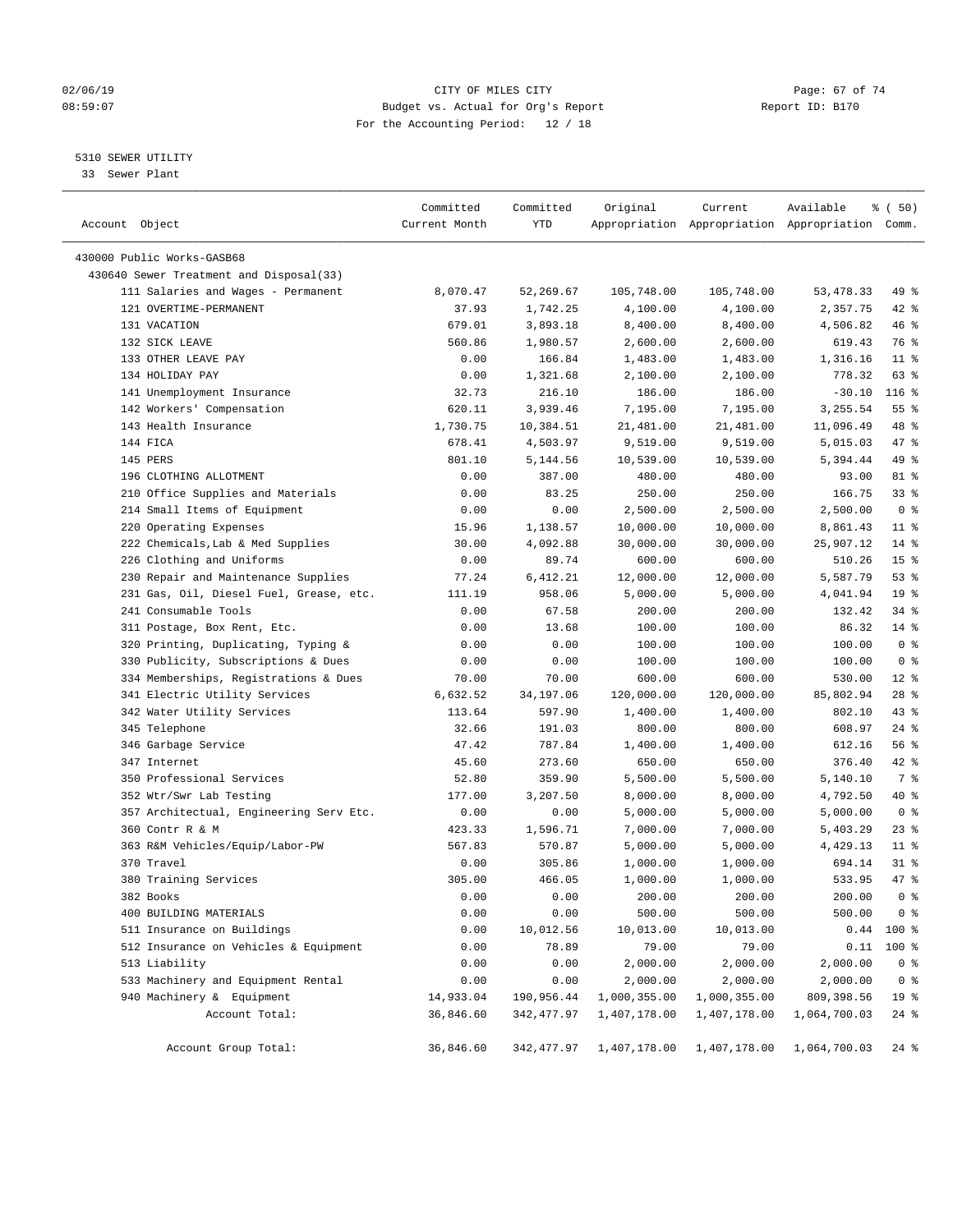## $O2/06/19$  Page: 68 of 74 08:59:07 Budget vs. Actual for Org's Report Report ID: B170 For the Accounting Period: 12 / 18

## 5310 SEWER UTILITY

33 Sewer Plant

| Account Object      | Committed<br>Current Month | Committed<br>YTD        | Original                  | Current<br>Appropriation Appropriation Appropriation Comm. | Available         | $\frac{1}{6}$ (50) |
|---------------------|----------------------------|-------------------------|---------------------------|------------------------------------------------------------|-------------------|--------------------|
| Organization Total: | 36,846.60                  | 342,477.97              | 1,407,178.00 1,407,178.00 |                                                            | 1,064,700.03      | 24 %               |
| Fund Total:         |                            | 335,787.85 1,083,741.01 | 2,962,805.00              | 2,962,805.00                                               | 1,879,063.99 37 % |                    |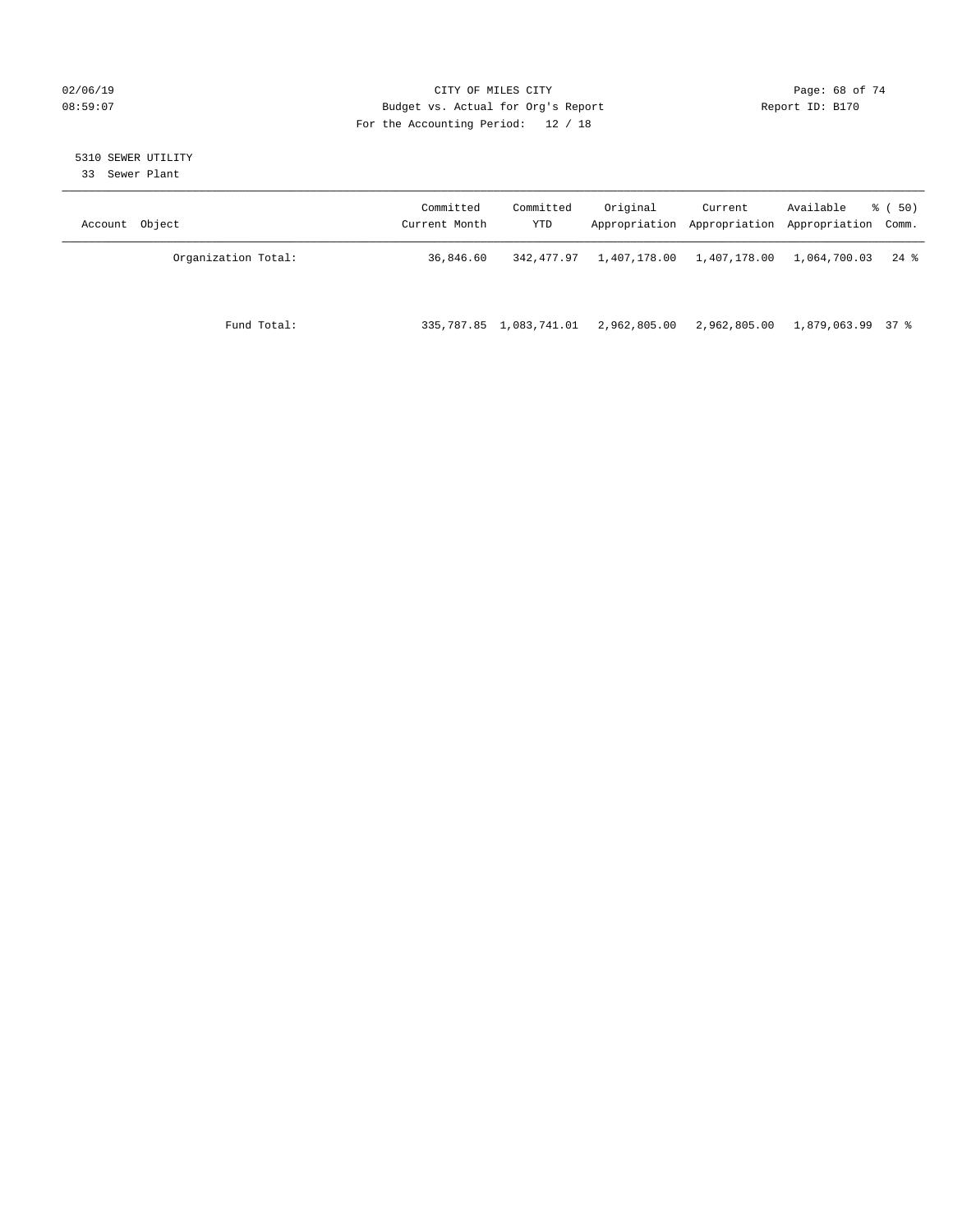## $O2/06/19$  Page: 69 of 74 08:59:07 Budget vs. Actual for Org's Report Report ID: B170 For the Accounting Period: 12 / 18

————————————————————————————————————————————————————————————————————————————————————————————————————————————————————————————————————

## 5510 AMBULANCE FUND

10 Ambulance

|                                             | Committed     | Committed  | Original                             | Current      | Available                                       | <sub>ර</sub> ි (50) |
|---------------------------------------------|---------------|------------|--------------------------------------|--------------|-------------------------------------------------|---------------------|
| Account Object                              | Current Month | YTD        |                                      |              | Appropriation Appropriation Appropriation Comm. |                     |
|                                             |               |            |                                      |              |                                                 |                     |
| 420000 PUBLIC SAFETY-GASB68                 |               |            |                                      |              |                                                 |                     |
| 420730 Emergency Medical Services-Ambulance |               |            |                                      |              |                                                 |                     |
| 111 Salaries and Wages - Permanent          | 35,410.09     | 120,145.98 | 233,296.00                           | 233,296.00   | 113,150.02                                      | $51$ %              |
| 112 SALARIES AND WAGES - PART PAID          | 834.00        | 8,214.00   | 20,000.00                            | 20,000.00    | 11,786.00                                       | 41 %                |
| 121 OVERTIME-PERMANENT                      | 3,447.88      | 10,376.79  | 19,200.00                            | 19,200.00    | 8,823.21                                        | 54 %                |
| 131 VACATION                                | 2,371.59      | 10,625.26  | 10,400.00                            | 10,400.00    | $-225.26$                                       | $102$ %             |
| 132 SICK LEAVE                              | 1,173.14      | 4,947.02   | 4,200.00                             | 4,200.00     | $-747.02$                                       | 118 %               |
| 133 OTHER LEAVE PAY                         | 30.14         | 198.90     | 2,480.00                             | 2,480.00     | 2,281.10                                        | 8%                  |
| 134 HOLIDAY PAY                             | 489.73        | 3,232.20   | 4,700.00                             | 4,700.00     | 1,467.80                                        | 69 %                |
| 141 Unemployment Insurance                  | 154.76        | 553.65     | 416.00                               | 416.00       | $-137.65$                                       | $133$ %             |
| 142 Workers' Compensation                   | 1,690.17      | 5,967.50   | 9,665.00                             | 9,665.00     | 3,697.50                                        | 62 %                |
| 143 Health Insurance                        | 6,323.02      | 21,645.98  | 43,938.00                            | 43,938.00    | 22, 292.02                                      | 49 %                |
| 144 FICA                                    | 719.72        | 2,825.30   | 4,211.00                             | 4,211.00     | 1,385.70                                        | 67%                 |
| 147 Firemen's Pension                       | 5,275.67      | 18,096.41  | 39,386.00                            | 39,386.00    | 21,289.59                                       | 46 %                |
| 210 Office Supplies and Materials           | 23.25         | 2,766.15   | 3,000.00                             | 3,000.00     | 233.85                                          | $92$ $%$            |
| 214 Small Items of Equipment                | 153.85        | 711.81     | 7,600.00                             | 7,600.00     | 6,888.19                                        | 9 <sup>°</sup>      |
| 220 Operating Expenses                      | 878.30        | 1,096.42   | 35,000.00                            | 35,000.00    | 33,903.58                                       | 3%                  |
| 222 Chemicals, Lab & Med Supplies           | 830.07        | 7,046.79   | 30,000.00                            | 30,000.00    | 22,953.21                                       | $23$ $%$            |
| 230 Repair and Maintenance Supplies         | 0.00          | 5.31       | 3,000.00                             | 3,000.00     | 2,994.69                                        | 0 <sup>8</sup>      |
| 231 Gas, Oil, Diesel Fuel, Grease, etc.     | 1,571.00      | 7,180.36   | 15,000.00                            | 15,000.00    | 7,819.64                                        | 48 %                |
| 241 Consumable Tools                        | 318.27        | 2,798.92   | 5,000.00                             | 5,000.00     | 2,201.08                                        | 56 %                |
| 300 PURCHASED SERVICES                      | 0.00          | 0.00       | 2,000.00                             | 2,000.00     | 2,000.00                                        | 0 <sup>8</sup>      |
| 311 Postage, Box Rent, Etc.                 | 0.00          | 5.76       | 100.00                               | 100.00       | 94.24                                           | 6 %                 |
| 320 Printing, Duplicating, Typing &         | 25.90         | 25.90      | 350.00                               | 350.00       | 324.10                                          | 7 %                 |
| 330 Publicity, Subscriptions & Dues         | 0.00          | 24.04      | 0.00                                 | 0.00         | $-24.04$                                        | $***$ $%$           |
| 334 Memberships, Registrations & Dues       | 24.75         | 59.75      | 0.00                                 | 0.00         | $-59.75$                                        | $***$ $%$           |
| 341 Electric Utility Services               | 124.53        | 1,032.39   | 2,000.00                             | 2,000.00     | 967.61                                          | $52$ $%$            |
| 342 Water Utility Services                  | 24.41         | 147.39     | 400.00                               | 400.00       | 252.61                                          | 37%                 |
| 343 Sewer Utility Services                  | 29.22         | 174.18     | 325.00                               | 325.00       | 150.82                                          | 54 %                |
| 344 Gas Utility Service                     | 114.44        | 187.46     | 1,200.00                             | 1,200.00     | 1,012.54                                        | 16 <sup>8</sup>     |
| 345 Telephone                               | 107.10        | 753.17     | 1,750.00                             | 1,750.00     | 996.83                                          | $43$ %              |
| 346 Garbage Service                         | 47.41         | 356.62     | 1,064.00                             | 1,064.00     | 707.38                                          | $34$ $%$            |
| 347 Internet                                | 28.24         | 225.86     | 500.00                               | 500.00       | 274.14                                          | $45$ %              |
| 350 Professional Services                   | 3,306.04      | 21,985.30  | 47,000.00                            | 47,000.00    | 25,014.70                                       | 47 %                |
| 360 Contr R & M                             | 0.00          | 614.73     | 5,000.00                             | 5,000.00     | 4,385.27                                        | $12*$               |
| 364 R&M Vehicles - Fire/Amb                 | 42.16         | 2,268.39   | 15,000.00                            | 15,000.00    | 12,731.61                                       | 15 <sup>°</sup>     |
| 370 Travel                                  | 87.59         | 87.59      | 2,500.00                             | 2,500.00     | 2,412.41                                        | 4%                  |
| 380 Training Services                       | 165.00        | 165.00     | 10,000.00                            | 10,000.00    | 9,835.00                                        | 2 <sup>8</sup>      |
| 382 Books                                   | 0.00          | 614.00     | 2,000.00                             | 2,000.00     | 1,386.00 31 %                                   |                     |
| 400 BUILDING MATERIALS                      | 1,650.00      | 2,168.00   | 3,000.00                             | 3,000.00     | 832.00                                          | 72 %                |
| 511 Insurance on Buildings                  | 0.00          | 327.52     | 328.00                               | 328.00       | 0.48                                            | $100*$              |
| 512 Insurance on Vehicles & Equipment       | 0.00          | 1,229.53   | 1,230.00                             | 1,230.00     | 0.47                                            | 100 %               |
| 810 Losses (Bad debt expense - Enterprise   | 0.00          | 14,389.54  | 90,000.00                            | 90,000.00    | 75,610.46                                       | 16 <sup>°</sup>     |
| 811 Contractual Allowances (Ambl)           | 34,764.80     | 165,231.96 | 180,000.00                           | 180,000.00   | 14,768.04                                       | $92$ $%$            |
| 940 Machinery & Equipment                   | 0.00          | 282,000.00 | 294,000.00                           | 294,000.00   | 12,000.00                                       | 96%                 |
| Account Total:                              | 102,236.24    | 722,508.83 | 1,150,239.00                         | 1,150,239.00 | 427,730.17                                      | 63 %                |
|                                             |               |            |                                      |              |                                                 |                     |
| Account Group Total:                        | 102,236.24    |            | 722,508.83 1,150,239.00 1,150,239.00 |              | 427,730.17                                      | 63 %                |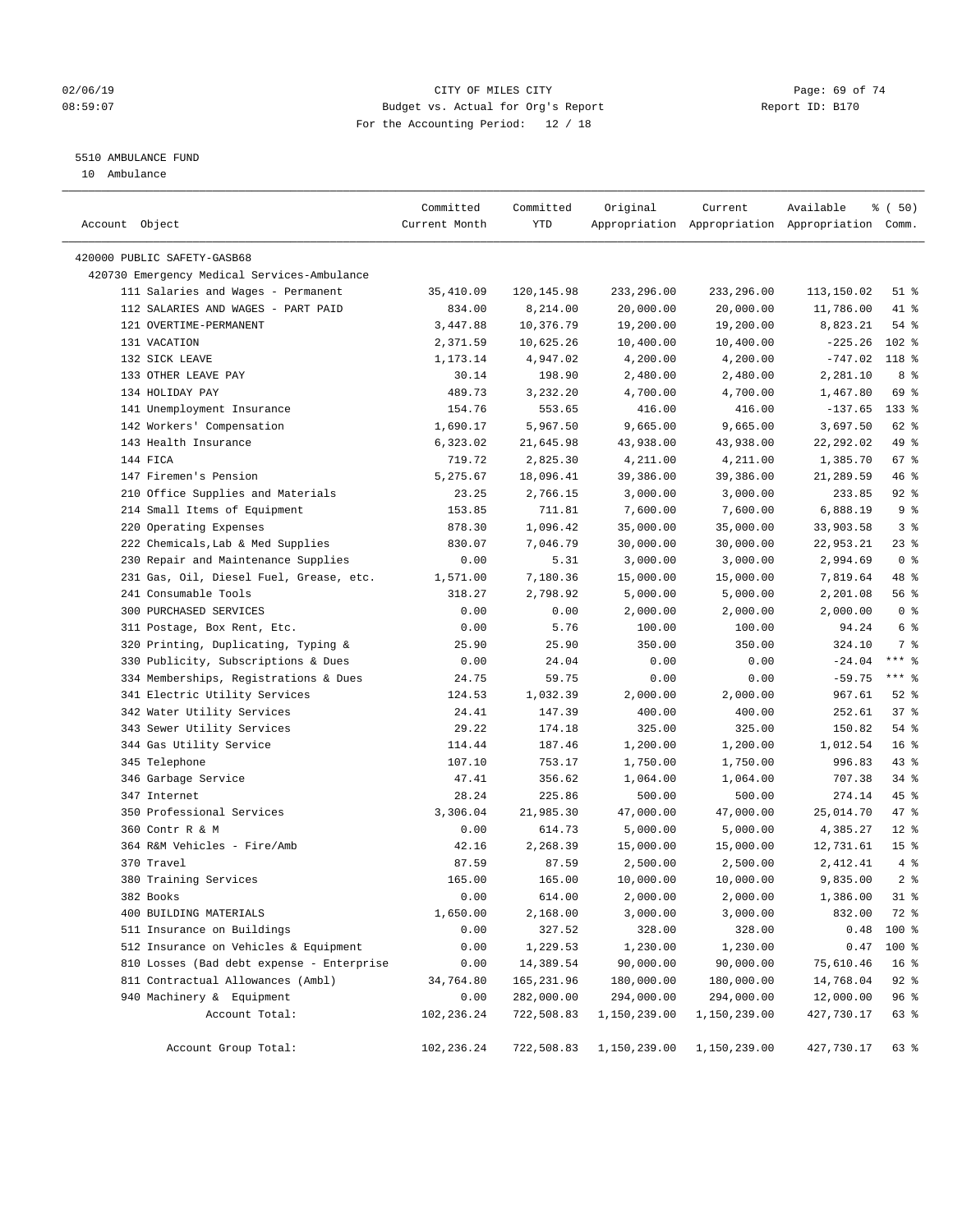## $O2/06/19$  Page: 70 of 74 08:59:07 Budget vs. Actual for Org's Report Changer Report ID: B170 For the Accounting Period: 12 / 18

## 5510 AMBULANCE FUND

10 Ambulance

| Account Object                           | Committed<br>Current Month | Committed<br><b>YTD</b> | Original                             | Current      | Available<br>Appropriation Appropriation Appropriation | % (50)<br>Comm. |  |
|------------------------------------------|----------------------------|-------------------------|--------------------------------------|--------------|--------------------------------------------------------|-----------------|--|
| 510000 MISCELLANEOUS                     |                            |                         |                                      |              |                                                        |                 |  |
| 510330 Comprehensive Liability Insurance |                            |                         |                                      |              |                                                        |                 |  |
| 513 Liability                            | 0.00                       | 3,433.71                | 3,434.00                             | 3,434.00     | 0.29                                                   | 100 %           |  |
| Account Total:                           | 0.00                       | 3,433.71                | 3,434.00                             | 3,434.00     | 0.29                                                   | $100$ %         |  |
| Account Group Total:                     | 0.00                       | 3,433.71                | 3,434.00                             | 3,434.00     |                                                        | $0.29$ 100 %    |  |
| 520000 OTHER FINANCING USES              |                            |                         |                                      |              |                                                        |                 |  |
| 521000 Interfund Operating Transfers Out |                            |                         |                                      |              |                                                        |                 |  |
| 820 Transfers to Other Funds             | 7,143.67                   | 17,862.02               | 35,724.00                            | 35,724.00    | 17,861.98                                              | 50%             |  |
| Account Total:                           | 7,143.67                   | 17,862.02               | 35,724.00                            | 35,724.00    | 17,861.98                                              | $50*$           |  |
| Account Group Total:                     | 7,143.67                   | 17,862.02               | 35,724.00                            | 35,724.00    | 17,861.98                                              | 50%             |  |
| Organization Total:                      | 109,379.91                 | 743,804.56              | 1,189,397.00                         | 1,189,397.00 | 445,592.44                                             | 63 %            |  |
|                                          |                            |                         |                                      |              |                                                        |                 |  |
| Fund Total:                              | 109, 379.91                |                         | 743,804.56 1,189,397.00 1,189,397.00 |              | 445,592.44 63 %                                        |                 |  |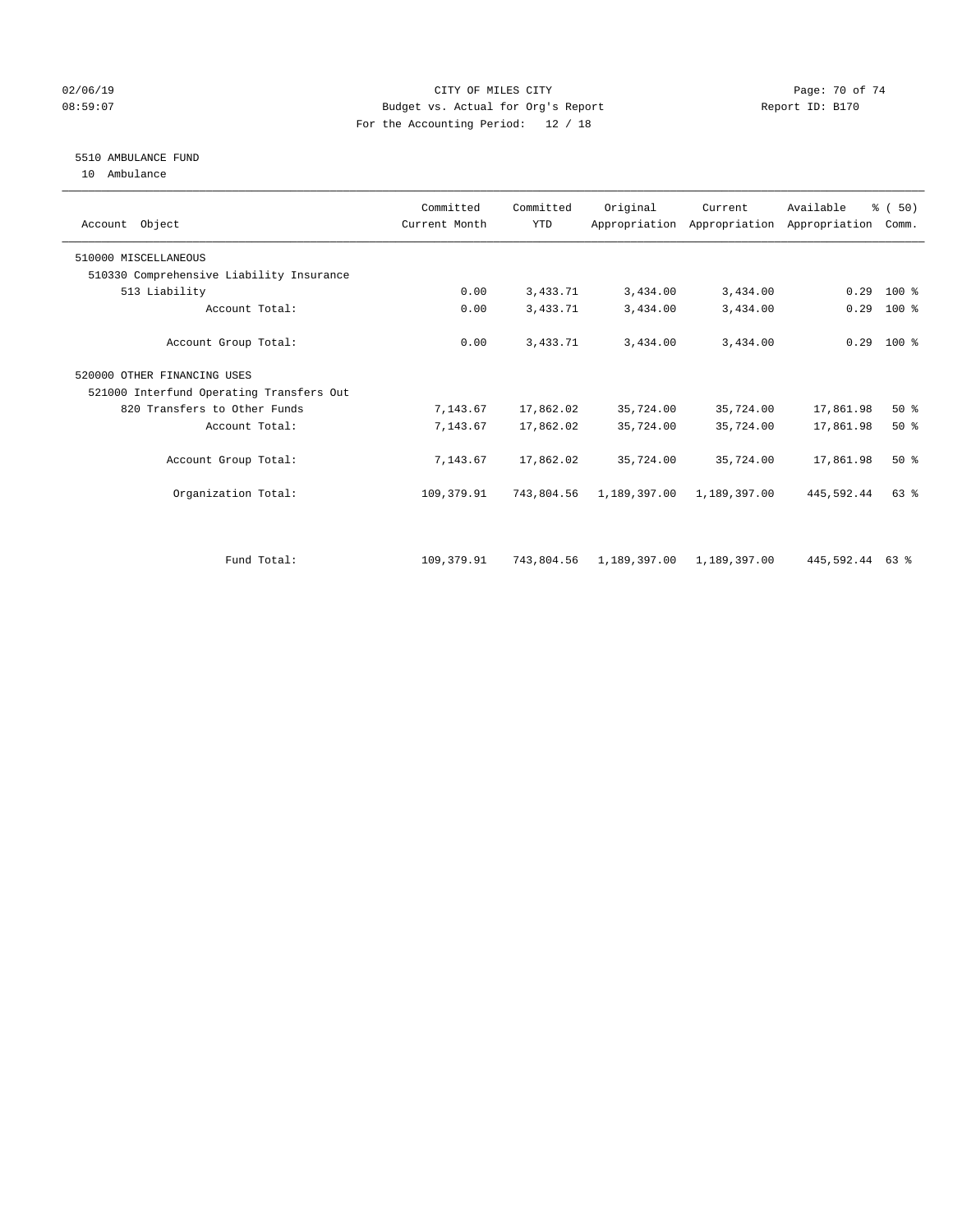## $O2/06/19$  Page: 71 of 74 08:59:07 Budget vs. Actual for Org's Report Report ID: B170 For the Accounting Period: 12 / 18

————————————————————————————————————————————————————————————————————————————————————————————————————————————————————————————————————

## 5610 AIRPORT OPERATING

87 Airport

|                                                                           | Committed         | Committed                 | Original                 | Current                  | Available                                       | % (50)                 |
|---------------------------------------------------------------------------|-------------------|---------------------------|--------------------------|--------------------------|-------------------------------------------------|------------------------|
| Account Object                                                            | Current Month     | YTD                       |                          |                          | Appropriation Appropriation Appropriation Comm. |                        |
| 430000 Public Works-GASB68                                                |                   |                           |                          |                          |                                                 |                        |
| 430300 Airport(87)                                                        |                   |                           |                          |                          |                                                 |                        |
| 111 Salaries and Wages - Permanent                                        | 7,269.26          | 40,043.37                 | 100,020.00               | 100,020.00               | 59,976.63                                       | 40 %                   |
| 121 OVERTIME-PERMANENT                                                    | 106.50            | 825.38                    | 2,800.00                 | 2,800.00                 | 1,974.62                                        | 29%                    |
| 131 VACATION                                                              | 0.00              | 6,096.22                  | 2,100.00                 | 2,100.00                 | $-3,996.22$                                     | $290*$                 |
| 132 SICK LEAVE                                                            | 0.00              | 165.95                    | 1,800.00                 | 1,800.00                 | 1,634.05                                        | 9 <sup>°</sup>         |
| 133 OTHER LEAVE PAY                                                       | 460.58            | 716.04                    | 3,197.00                 | 3,197.00                 | 2,480.96                                        | $22$ %                 |
| 134 HOLIDAY PAY                                                           | 0.00              | 0.00                      | 1,600.00                 | 1,600.00                 | 1,600.00                                        | 0 <sup>8</sup>         |
| 141 Unemployment Insurance                                                | 27.43             | 168.56                    | 167.00                   | 167.00                   | $-1.56$                                         | $101$ %                |
| 142 Workers' Compensation                                                 | 447.17            | 2,744.10                  | 6,140.00                 | 6,140.00                 | 3,395.90                                        | 45 %                   |
| 143 Health Insurance                                                      | 1,479.05          | 8,874.30                  | 17,753.00                | 17,753.00                | 8,878.70                                        | 50%                    |
| 144 FICA                                                                  | 599.47            | 3,683.28                  | 8,531.00                 | 8,531.00                 | 4,847.72                                        | 43 %                   |
| 145 PERS                                                                  | 671.57            | 4,100.49                  | 9,445.00                 | 9,445.00                 | 5,344.51                                        | 43 %                   |
| 196 CLOTHING ALLOTMENT                                                    | 0.00              | 300.00                    | 375.00                   | 375.00                   | 75.00                                           | 80 %                   |
| 210 Office Supplies and Materials                                         | 0.00              | 394.33                    | 600.00                   | 600.00                   | 205.67                                          | 66 %                   |
| 214 Small Items of Equipment                                              | 0.00              | 0.00                      | 500.00                   | 500.00                   | 500.00                                          | 0 <sup>8</sup>         |
| 220 Operating Expenses                                                    | 838.15            | 2,563.26                  | 3,500.00                 | 3,500.00                 | 936.74                                          | 73 %                   |
| 230 Repair and Maintenance Supplies                                       | 82.16             | 2,520.19                  | 8,000.00                 | 8,000.00                 | 5,479.81                                        | $32$ $%$               |
| 231 Gas, Oil, Diesel Fuel, Grease, etc.                                   | 179.05            | 1,119.22                  | 2,000.00                 | 2,000.00                 | 880.78                                          | 56%                    |
| 237 Aviation Fuel                                                         | 18,834.25         | 125, 164.83               |                          |                          | 124,835.17                                      | 50%                    |
| 239 Tires, Tubes Etc.                                                     | 0.00              | 0.00                      | 250,000.00<br>2,500.00   | 250,000.00<br>2,500.00   | 2,500.00                                        | 0 <sup>8</sup>         |
| 250 Supplies for Resale                                                   | 0.00              |                           | 1,000.00                 | 1,000.00                 | 986.12                                          | 1 <sup>°</sup>         |
|                                                                           | 0.00              | 13.88<br>69.25            |                          |                          | 230.75                                          | $23$ %                 |
| 311 Postage, Box Rent, Etc.<br>319 Other Communication and Transportation | 92.45             | 515.27                    | 300.00                   | 300.00                   | 484.73                                          | $52$ $%$               |
|                                                                           |                   |                           | 1,000.00                 | 1,000.00                 |                                                 | 26%                    |
| 330 Publicity, Subscriptions & Dues                                       | 0.00              | 258.00                    | 1,000.00                 | 1,000.00                 | 742.00                                          |                        |
| 334 Memberships, Registrations & Dues                                     | 0.00              | 490.00                    | 500.00                   | 500.00                   | 10.00                                           | 98 %                   |
| 341 Electric Utility Services                                             | 800.91            | 4,351.18                  | 9,000.00                 | 9,000.00                 | 4,648.82                                        | 48 %<br>27%            |
| 344 Gas Utility Service                                                   | 691.05            | 1,365.36                  | 5,000.00                 | 5,000.00                 | 3,634.64                                        | $30*$                  |
| 345 Telephone                                                             | 162.62            | 1,036.85                  | 3,500.00                 | 3,500.00                 | 2,463.15                                        |                        |
| 347 Internet                                                              | 10.40             | 129.41                    | 400.00                   | 400.00                   | 270.59                                          | $32$ $%$               |
| 350 Professional Services                                                 | 0.00              | $-86.25$                  | 1,500.00                 | 1,500.00                 | 1,586.25                                        | $-6$ %                 |
| 363 R&M Vehicles/Equip/Labor-PW                                           | 3,010.00          | 5,888.97                  | 6,000.00                 | 6,000.00                 | 111.03                                          | 98 %<br>0 <sup>8</sup> |
| 367 Plumbing, Heating, Electrical                                         | 0.00              | 0.00                      | 1,000.00                 | 1,000.00                 | 1,000.00                                        |                        |
| 380 Training Services                                                     | 0.00              | 0.00                      | 150.00                   | 150.00                   | 150.00                                          | 0 <sup>8</sup>         |
| 511 Insurance on Buildings                                                | 0.00              | 3,117.50                  | 3,118.00                 | 3,118.00                 | 0.50                                            | $100*$                 |
| 512 Insurance on Vehicles & Equipment                                     | 0.00              | 1,853.42                  | 1,854.00                 | 1,854.00                 | 0.58                                            | $100*$                 |
| 513 Liability                                                             | 0.00              | 0.00                      | 4,793.00                 | 4,793.00                 | 4,793.00<br>$-175.74$ *** %                     | 0 <sup>8</sup>         |
| 911 FFA AIP17-2017                                                        | 0.00              | 175.74                    | 0.00                     | 0.00                     |                                                 |                        |
| 925 Industrial Park Project-Airport                                       | 0.00              | 665.00                    | 164,000.00               | 164,000.00               | 163,335.00 0 %                                  |                        |
| 940 Machinery & Equipment                                                 | 0.00              | $-1, 249.99$              | 0.00                     | 0.00                     | 1,249.99 *** %                                  |                        |
| 944 Snow Removal Enviironment Study<br>Account Total:                     | 0.00<br>35,762.07 | 66,050.00<br>284, 123. 11 | 140,044.00<br>765,187.00 | 140,044.00<br>765,187.00 | 73,994.00<br>481,063.89                         | 47 %<br>37%            |
|                                                                           |                   |                           |                          |                          |                                                 |                        |
| 430320 Airport - Improvements                                             |                   |                           |                          |                          |                                                 |                        |
| 360 Contr R & M                                                           | 0.00              | 0.00                      | 280,000.00               | 280,000.00               | 280,000.00                                      | 0 <sup>8</sup>         |
| 940 Machinery & Equipment                                                 | 0.00              | 1,249.99                  | 0.00                     | 0.00                     | $-1, 249.99$                                    | $***$ $_{8}$           |
| Account Total:                                                            | 0.00              | 1,249.99                  | 280,000.00               | 280,000.00               | 278,750.01                                      | 0 <sup>8</sup>         |
| Account Group Total:                                                      | 35,762.07         | 285,373.10                | 1,045,187.00             | 1,045,187.00             | 759,813.90                                      | $27$ %                 |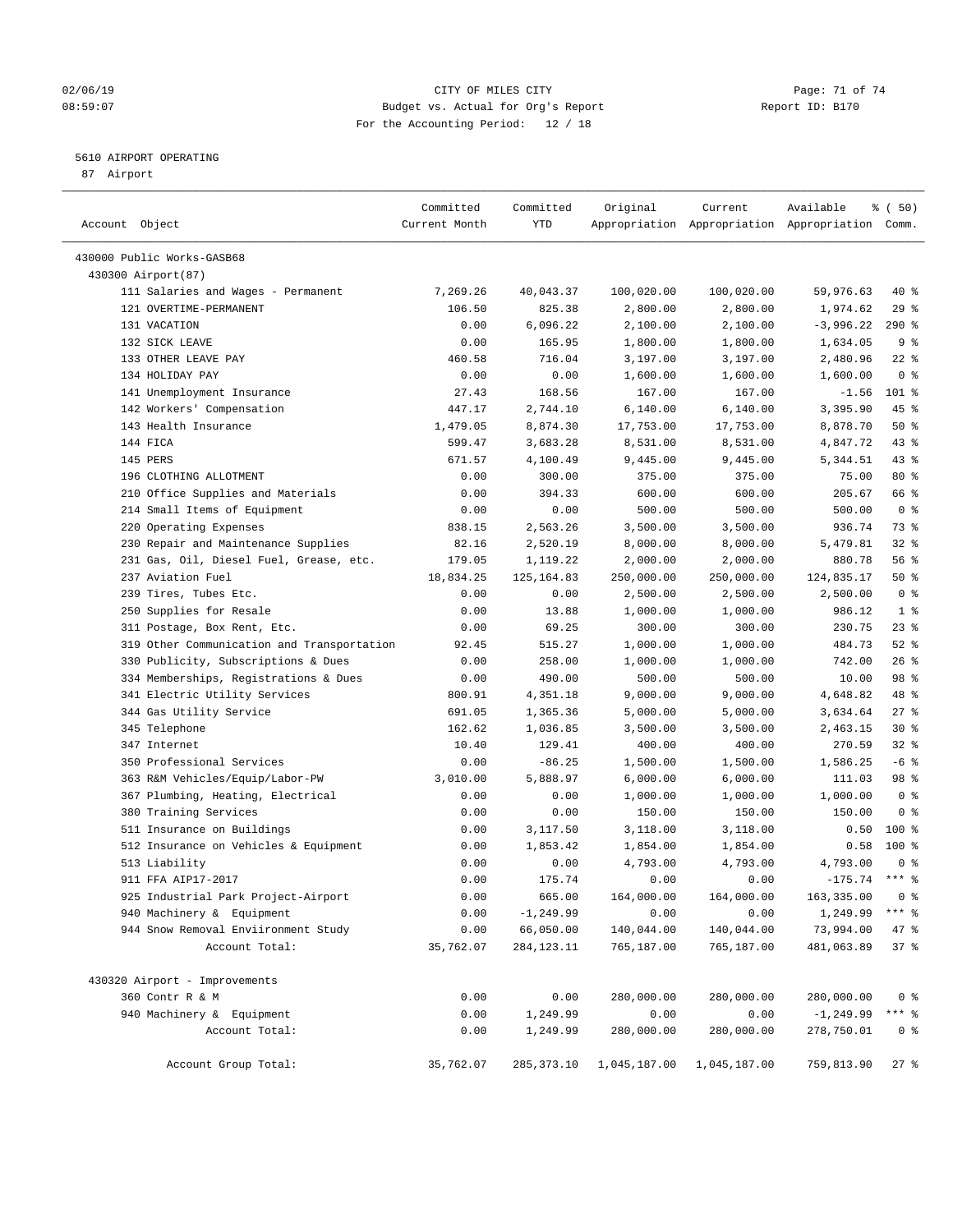## $O2/06/19$  Page: 72 of 74 08:59:07 Budget vs. Actual for Org's Report Changer Report ID: B170 For the Accounting Period: 12 / 18

## 5610 AIRPORT OPERATING

87 Airport

| Account Object                           | Committed<br>Current Month | Committed<br><b>YTD</b> | Original     | Current      | Available<br>Appropriation Appropriation Appropriation | % (50)<br>Comm. |  |
|------------------------------------------|----------------------------|-------------------------|--------------|--------------|--------------------------------------------------------|-----------------|--|
| 490000 DEBT SERVICE                      |                            |                         |              |              |                                                        |                 |  |
| 490500 Other Debt Service Payments       |                            |                         |              |              |                                                        |                 |  |
| 648 MT Aero Principle 06-2015            | 16,953.00                  | 16,953.00               | 16,953.00    | 16,953.00    | 0.00                                                   | $100*$          |  |
| 649 MT Aero Interest06-2015              | 1,928.38                   | 1,928.38                | 1,929.00     | 1,929.00     | 0.62                                                   | $100$ %         |  |
| Account Total:                           | 18,881.38                  | 18,881.38               | 18,882.00    | 18,882.00    | 0.62                                                   | 100 %           |  |
| Account Group Total:                     | 18,881.38                  | 18,881.38               | 18,882.00    | 18,882.00    |                                                        | $0.62$ 100 %    |  |
| 520000 OTHER FINANCING USES              |                            |                         |              |              |                                                        |                 |  |
| 521000 Interfund Operating Transfers Out |                            |                         |              |              |                                                        |                 |  |
| 820 Transfers to Other Funds             | 1,539.50                   | 9,237.00                | 18,474.00    | 18,474.00    | 9,237.00                                               | 50%             |  |
| Account Total:                           | 1,539.50                   | 9,237.00                | 18,474.00    | 18,474.00    | 9,237.00                                               | $50*$           |  |
| Account Group Total:                     | 1,539.50                   | 9,237.00                | 18,474.00    | 18,474.00    | 9,237.00                                               | 50%             |  |
| Organization Total:                      | 56,182.95                  | 313, 491.48             | 1,082,543.00 | 1,082,543.00 | 769,051.52                                             | $29$ $%$        |  |
| Fund Total:                              | 56,182.95                  | 313, 491.48             | 1,082,543.00 | 1,082,543.00 | 769,051.52                                             | $29*$           |  |